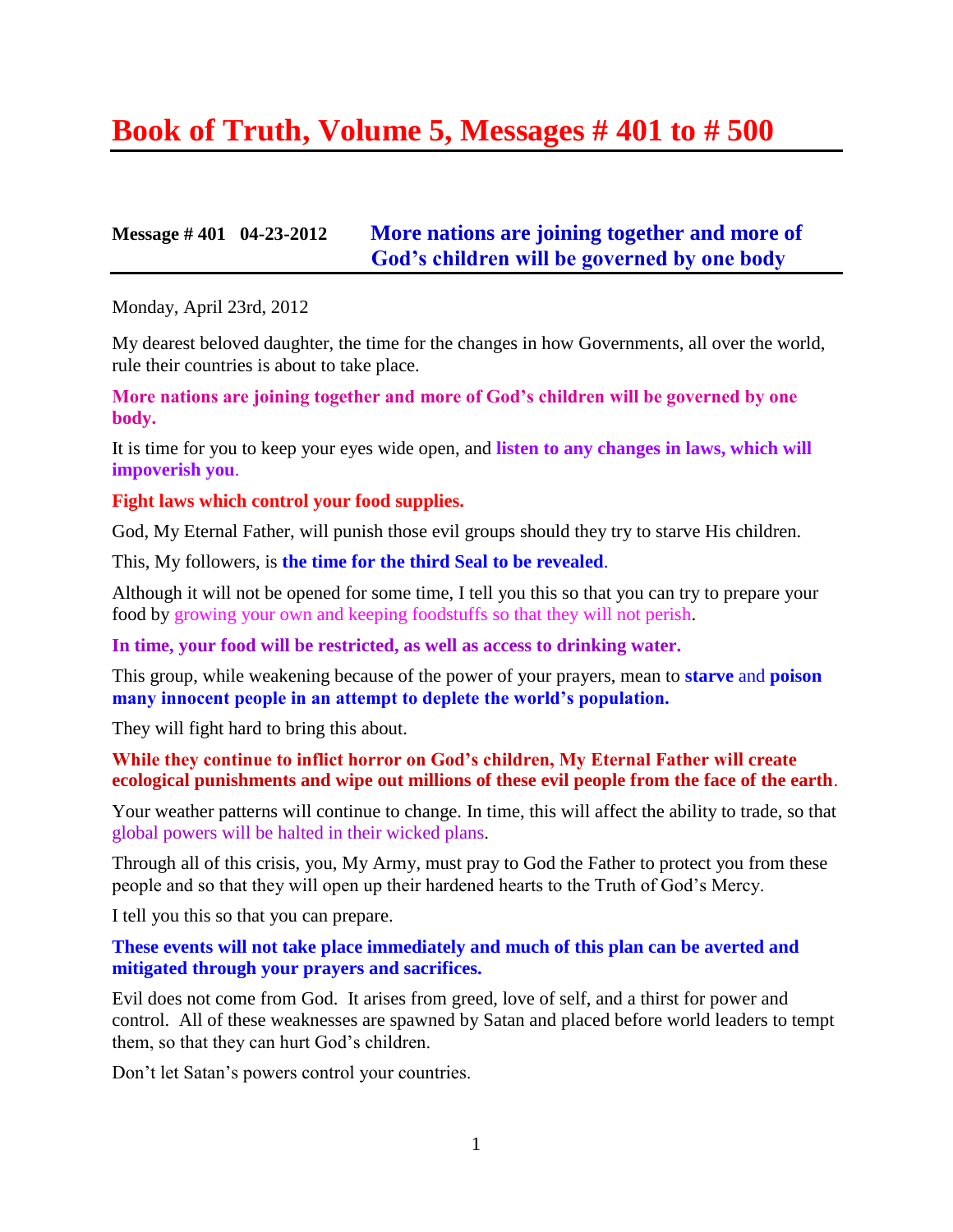Pray, pray, pray that you have the strength to oppose measures designed to make you poor, dependent and at the mercy of those who control your countries. **They rule under global powers consisting of the UK, USA, EU, China and Russia.**

I, your Jesus, will help you avoid persecution, but, remember, prayer will be your main weapon.

Prayer can stop these wicked people from taking over your ability to eat, drink, cloth yourselves, and attend Christian Churches.

Fight in My Name and I will be stand next to you at all times.

Your beloved Jesus

# **Message # 402 04-24-2012 To [My sacred servants I say this. Do not make the](http://www.thewarningsecondcoming.com/to-my-sacred-servants-i-say-this-do-not-make-the-mistake-of-your-forebears-who-rejected-me-when-i-came-the-first-time/)  [mistake of your forebears who rejected Me when I](http://www.thewarningsecondcoming.com/to-my-sacred-servants-i-say-this-do-not-make-the-mistake-of-your-forebears-who-rejected-me-when-i-came-the-first-time/)  [came the first time](http://www.thewarningsecondcoming.com/to-my-sacred-servants-i-say-this-do-not-make-the-mistake-of-your-forebears-who-rejected-me-when-i-came-the-first-time/)**

Tuesday, April 24th, 2012

My dearly beloved daughter, know that when a mission like the one I now bequeath to the world, is as important as this, that many people will try to stop it.

They will try to attack you and belittle those who recognize My voice as I try to impart My messages to the whole world. The scale of the hatred shown towards these messages, delivered through you, the End-Time Prophet, will continue to escalate.

**Hear Me now, all those who say they know Me. I am preparing mankind for My Second Coming.** If you believe in Me, My Teachings, and say that you know Me, then **know that I am sending My End-Time Prophet, along with other prophets, to make you worthy to enter My Kingdom.**

To My sacred servants, I say this. **Do not make the mistake of your forebears who rejected Me when I came the first time.** Take heed and listen to My calling, for I need you to help Me prepare the souls of My flock before the great miracle takes place.

**Did you think that I would not send My Prophets to warn you? Did you think I would just herald My Return without preparing you and allow souls to perish?**

**For those of you who denounce My Second Coming, and yet claim to understand My promise to humanity, shame on you. Your lack of humility means you cannot be cleansed with the Holy Spirit.**

You must call on Me for this gift of discernment or walk away from Me.

### **You have let Me down. You make Me weep with frustration for you are My servants given the responsibility for the salvation of souls, which is your ministry.**

Now that I call to you from the Heavens, I beg you to respond to My call.

**I have many chosen souls who work with Me to bring Me the souls for whom I thirst.**

It is your duty to rise from your slumber and be alert to My call.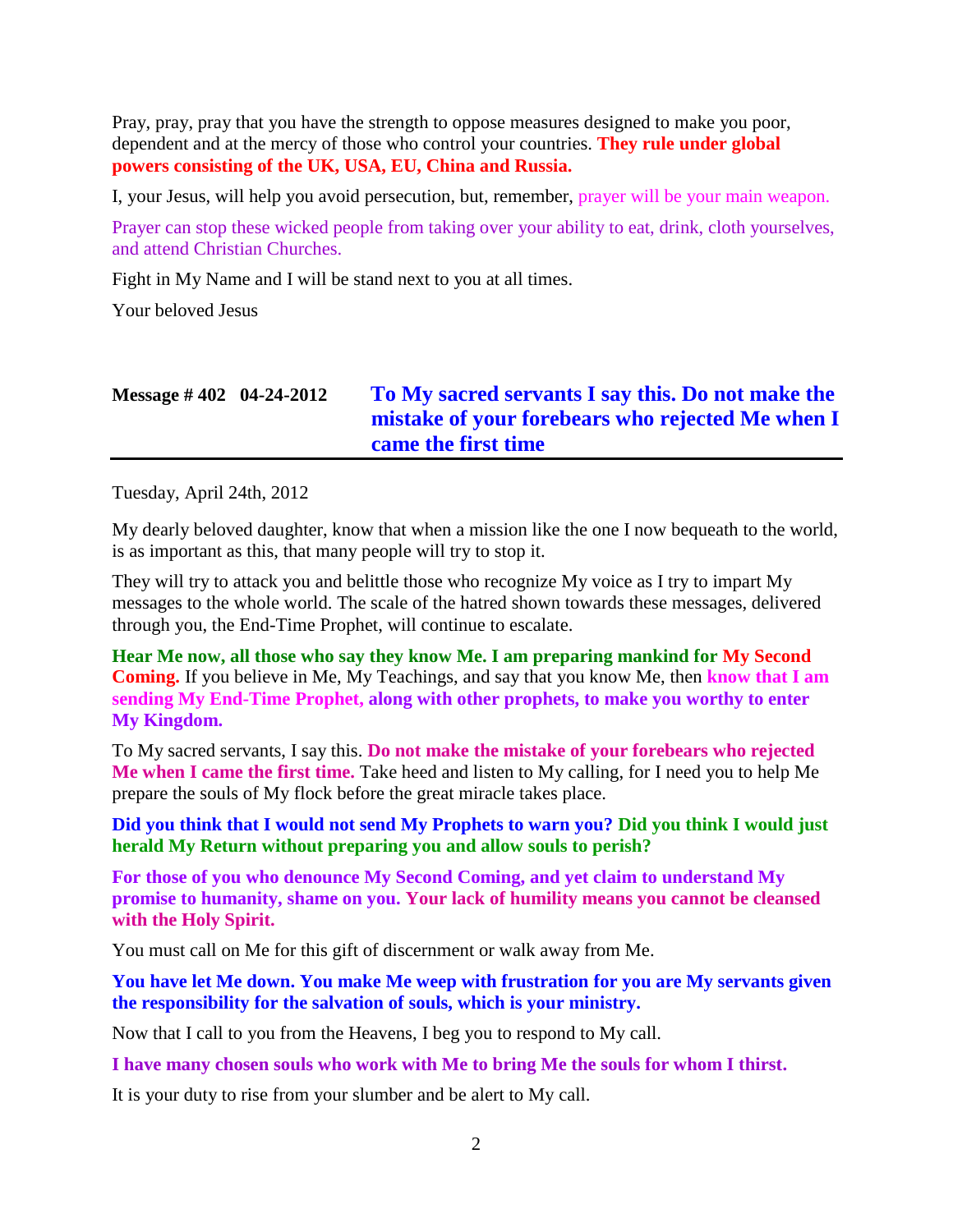Only those of you who truly love Me will recognize My voice.

**Like a mother, an infant will recognize his own and so you, My beloved servants, must call out to Me as an infant to seek reassurance that it is I, your beloved Jesus, who beckons you to take My hand.**

I will lead you through a jungle of thorns over which you will have to step in order to reach the gates of My New Paradise.

### **Did I not tell you that I would come again? To judge the living and the dead?**

**Well, I will come soon and I need you to help Me bring all of God's children together as one**.

Very few now recognize Me because of the veil of deceit which has fallen over the whole world. Many do not believe in God the Father.

Few accept that I, Jesus Christ, His only Son died to save them. **Yet they are willing to believe in, and idolize, false gods, which do not exist.**

How I weep with a terrible sadness when I witness young people laugh when My Name is mentioned and when they sneer at others who publicly admit that I exist.

### **How I suffer the pain of My Crucifixion when I see those who claim to be Christians refuse to proclaim My Teachings publicly for fear of ridicule.**

The world has been deceived by the king of lies. Only I can now bring hope and save God's children from the terrible destiny which is being planned to inflict terror across every nation by those armies of global powerful groups including **those under the control of the False Prophet and the Anti-Christ.**

All My warnings, given to My End-Time prophet Maria Divine Mercy, will come to pass.

Until this happens, never forget that your allegiance is to Me, your Savior Jesus Christ.

### **Without My love and direction, you will find it impossible to steer the ship that is My Holy Church on earth.**

Wake up. Do not reject God's Prophets.

### **Many now claim to come in My name as the Scriptures foretold, but do not offer the spiritual food which can only come from Me.**

Many are coming forth now, so that My main public Voice to the world, contained in these Messages, in these the End Times will be dismissed.

Prayer is your route back into My arms.

Pray, pray, pray for the graces to open your eyes, so that you can recognize Me before it is too late.

I need your help, your love, and your loyalty.

Remember it was because of Me that you took your sacred vows. Now that I call out to you, do not reject Me.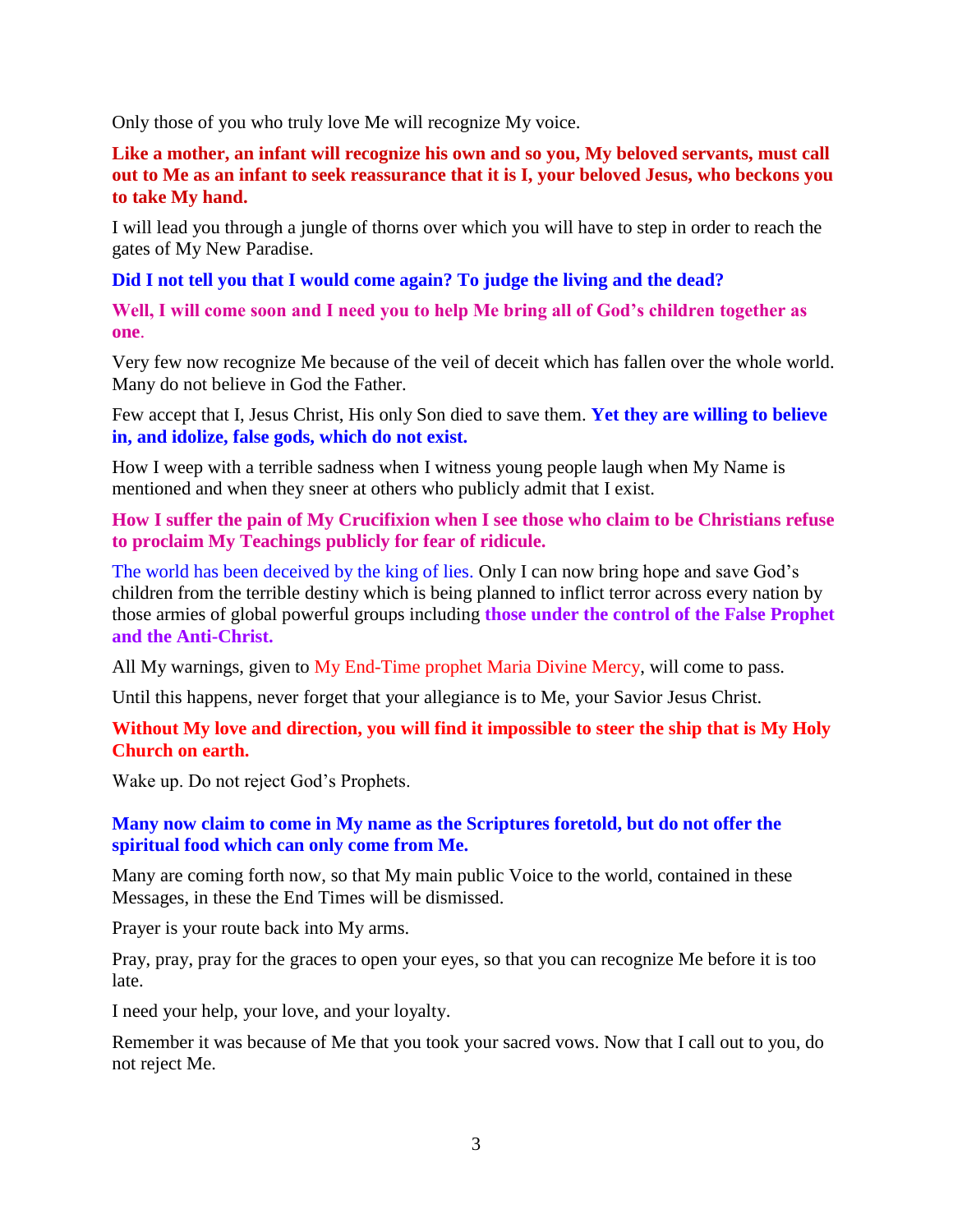**Embrace Me and allow Me to guide you so that you can lead My Remnant Church and salvage souls.**

I give you My special blessing and await you to respond to My call as follows in this **Crusade Prayer (49) Pledge of loyalty for Christian Clergy**

Oh Jesus, I am Your humble servant, I pledge my love and loyalty to You. I beg You to give me a sign of Your calling; Help me to open my eyes and witness Your Promise.

Bless me with the grace of the Holy Spirit, So that I will not be deceived by those who claim To come in Your name, but who do not speak the truth; Show me the Truth

Allow me to feel Your love, So that I can fulfill Your Most Holy Will. I ask you with a humble heart to show me the way In which I can help You to save the souls of humanity. Amen.

Do not ignore My call. Do not reject Me when I come once more.

**This time I come not only to save mankind once more, but to fulfill the Divine Will of My beloved Father, God the Most High.**

Go in peace. Your beloved Jesus

### **Message # 403 04-25-2012 [All mankind will have free will until their will](http://www.thewarningsecondcoming.com/all-mankind-will-have-free-will-until-their-will-unites-with-the-divine-will-of-the-father/)  [unites with the Divine Will of the Father](http://www.thewarningsecondcoming.com/all-mankind-will-have-free-will-until-their-will-unites-with-the-divine-will-of-the-father/)**

Wednesday, April 25th, 2012

My dearly beloved daughter, many souls do not acknowledge Me simply because they don't want to.

They know who **I Am**.

#### **They know that they have been created out of nothing by God, the Father, yet they choose to ignore God.**

They use My Name in the most casual way; many, many, times and My name is included in the curses spewed by those possessed by demons.

It is only when people are afflicted by tragedy that they stop and think of death and any future life they believe may be ahead.

**This is why I sometimes punish those souls, out of My Mercy, to bring them to their senses so I can save them.**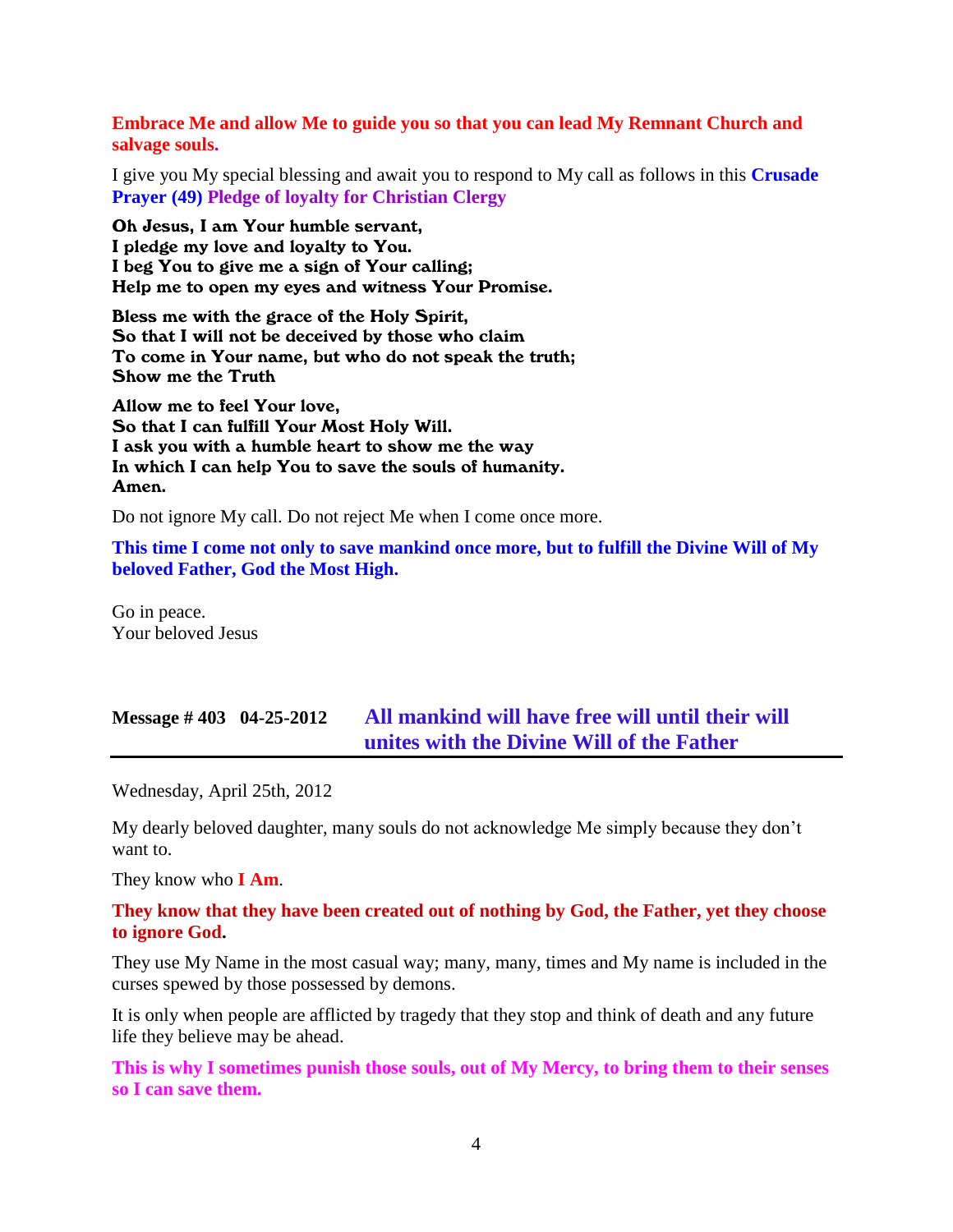Through suffering, all those material attractions, sought out by the senses, will become meaningless and be seen for what they are. **Fleeting novelties which will vanish within a short period of time.**

**Many souls are born into this world sent from Heaven. They choose suffering, including those aborted children, as a means of seeking salvation for sinners.**

It is difficult for the human mind to understand the Divine Kingdom for no man has been blessed with this gift.

When the fallen angels rebelled against My Father, He – My Father – never forfeited the right of His children to their free will, for He will never take away the gift he gave to humanity.

All mankind will have free will until their will unites with the Divine Will of the Father.

Satan takes advantage of free will. **What he cannot fight is when those chosen souls, forfeit their own free will and offer it to God to save sinners.**

By making this sacrifice, through the acceptance of suffering, Satan's influence is weakened.

Then sinners can be saved, even when they have not repented. This is the miracle that is suffering.

Your beloved Jesus

| Message $\#$ 404 04-26-2012 | Those who are loval to Me will be taken, in the |
|-----------------------------|-------------------------------------------------|
|                             | blink of an eye, without suffering into the New |
|                             | <b>Heaven and Earth</b>                         |

Thursday, April 26th, 2012

My dearly beloved daughter, again, I must tell all of God's children not to feel worried or frightened of events to come.

All of humanity will witness My Mercy soon and many, while remorseful for their sins, will not fear Me. Instead, their souls will be flooded with My Divine Love. My Light will radiate through their bodies and they will rejoice.

The time for the New Era of Peace brings tremendous joy and excitement for those who acknowledge My Hand of Mercy.

Every single sinner is invited to live eternal life and must not walk away because they are confused.

**My Era of Peace will be a new earth where twelve nations will rule under My Guidance.**

**You will live in peace, love and harmony. The natural surroundings you see on the earth today will pale into insignificance when compared with the world which lies ahead.**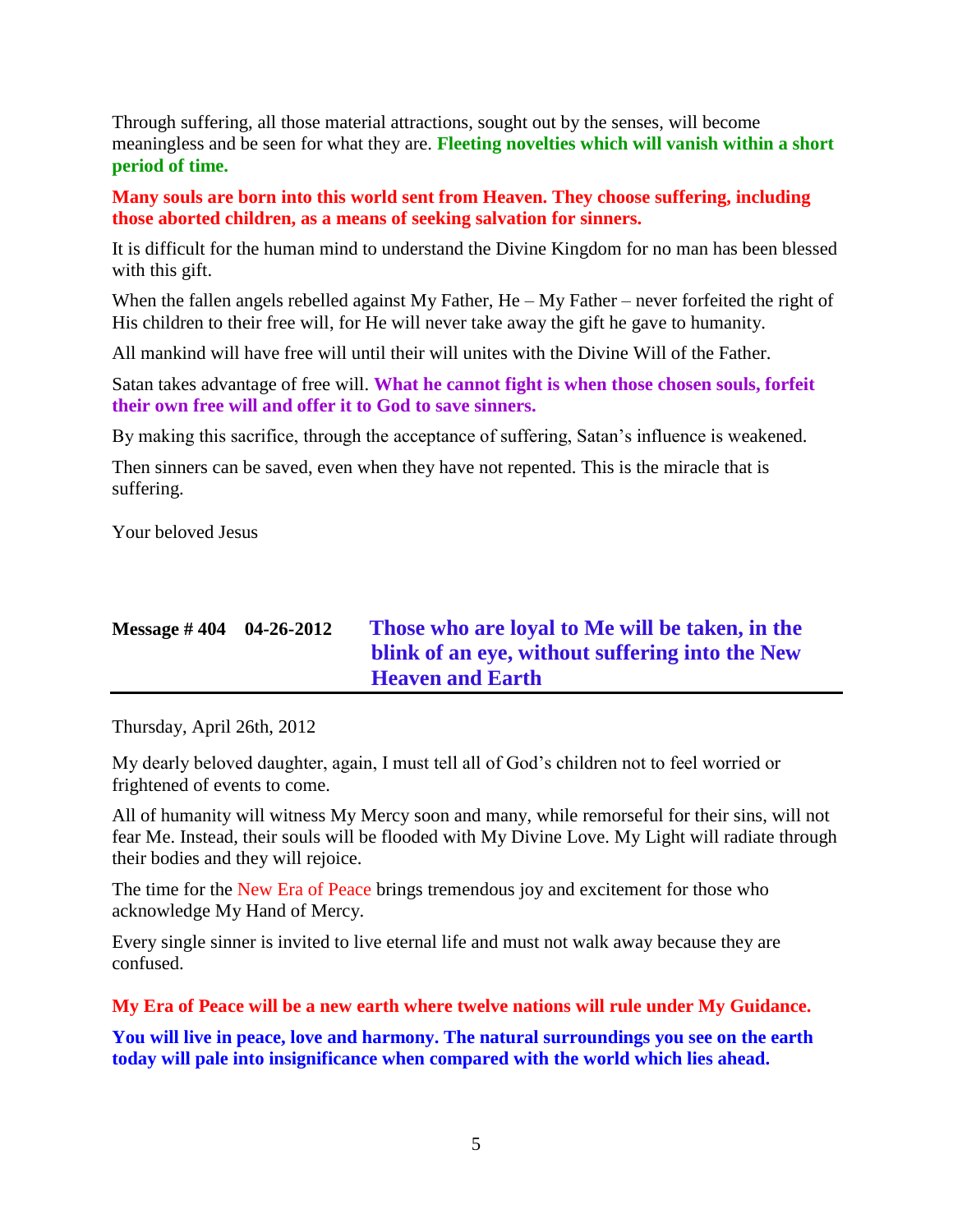### **For those worried or frightened for your family or loves ones – bring them with you to My wonderful New Paradise.**

Pray for them and I will give them special graces, so that they will be given the gift of recognizing My love. This is My Father's greatest wish, to see the wonder, joy, and love shine through each of His precious children when he unveils the New Paradise.

### **You will be reunited with your loved ones who died in a state of grace and who will be resurrected from the dead.**

Why would you not believe in such a gift? When you trust in My promise to come again, then you will feel peace.

### **All I ask is that you prepare through prayer. When you pray for grace and for others, all will be well.**

My Mercy is so great that few will fail to recognize My Divine Promise to gather all of God's children and take them home and away from the vice-grip of Satan and his demon angels.

### **The Truth of My Kingdom will be seen even by atheists who will be shocked. Yet, their disbelief will, in most cases, turn into humble love and acceptance.**

While many difficult times lie ahead, none will be so hard that you cannot overcome them, through your love and devotion to Me, your Jesus.

### **Please do not allow fear to get in the way of accepting, with joy, the gift of My New Paradise**.

Those who are loyal to Me will be taken, in the blink of an eye, without suffering into the New Heaven and Earth.

What should concern you are those hardened sinners who will not ask Me to forgive them, who will refuse My Hand and who will, instead, hold onto to their wicked ways.

They need your prayers.

Pray hard for the salvation of their souls.

Your Beloved Jesus

# **Message # 405 04-28-2012 [God the Father: As the Father of all humanity,](http://www.thewarningsecondcoming.com/god-the-father-as-the-father-of-all-humanity-i-am-ready-to-send-my-son-to-reclaim-his-rightful-throne/) I [am ready to send My Son to reclaim His rightful](http://www.thewarningsecondcoming.com/god-the-father-as-the-father-of-all-humanity-i-am-ready-to-send-my-son-to-reclaim-his-rightful-throne/)  [throne](http://www.thewarningsecondcoming.com/god-the-father-as-the-father-of-all-humanity-i-am-ready-to-send-my-son-to-reclaim-his-rightful-throne/)**

Saturday, April 28th, 2012

My daughter, these months have been a difficult time, not only for you, but for all of My beloved children.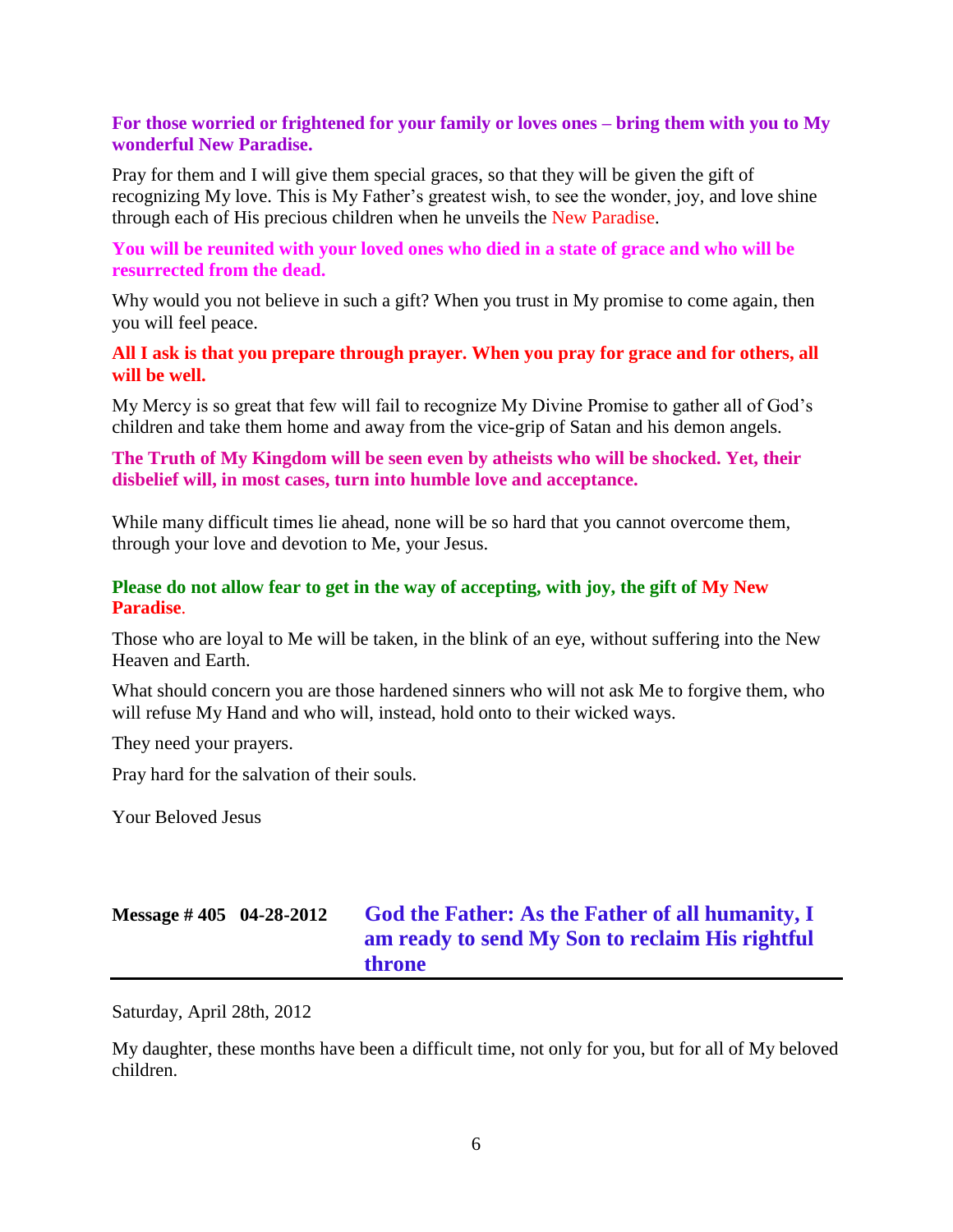I am the Father of Creation and love, with a deep passion for each child of mine, no matter how they offend Me.

### **There is so much preparation required to help prepare souls for the Coming of My beloved Son Jesus Christ.**

Much of humanity is suffering at this time because of persecution. This persecution not only consists of poverty and lack of money but hunger of spirit.

**As the Father of all humanity I am ready to send My Son back to reclaim His rightful throne.**

**Only I know of this time. Not even My Son is aware of the date.**

**I can tell you it will be soon, and that most of this generation, alive in the world today, will live for the day of My Son's return in great glory.**

I now prepare to gather all of My children as I take them away from the terrible abyss of suffering they have had to endure in the wilderness.

This wilderness was created by the hand of Lucifer and all his fallen angels who have roamed the earth since the fall of Adam and Eve.

Today many of My children find it impossible to believe in Me, God their Creator and Father.

**I have blessed My children with intelligence and an independent free will where they can choose whatever way they decide to live their lives.**

**To guide them towards My Kingdom I gave them the Ten Commandments which are cast in stone.** They have never changed, yet My children feel they were smarter than they are and created new meanings which are unacceptable to Me.

This time for the end of the reign of all of the demons cast out, and who flood the earth, is almost at an end.

**I call out to all My children to listen. Your time on earth, as you know it, is drawing to an end.**

**Yet there is a new earth, a New Paradise waiting for you**. It will surpass anything you could ever imagine and it has been prepared for some time with love for every single man, woman, and child.

At last, I will unite all of My precious family and we will all live in harmony, peace, love, and joy for eternity.

For those who refuse to enter the New Paradise I will do everything in My Power to stop you from turning your back on the inheritance which is rightfully yours.

Because of the gift of your free will, which I will never take away from you, the choice is yours. All it takes is a turn of your head and the opening of your heart.

Then you must run into My arms, so I can take you home. This is My dearest and most treasured wish, to take all of My cherished children home to the rightful place to which they belong.

Your Loving Father God the Most High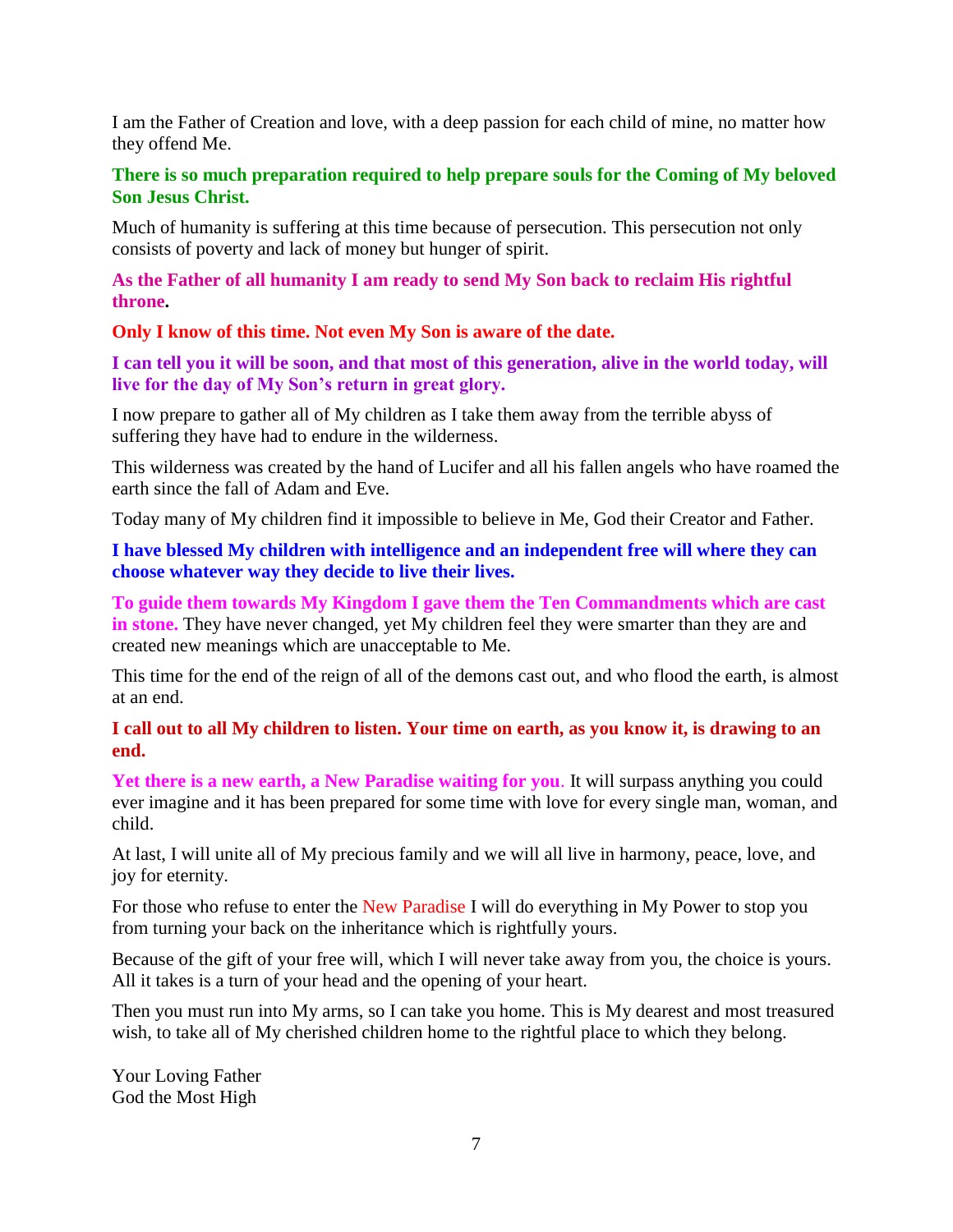## **Message # 406 04-20-2012 [Virgin Mary: My child, there will be no death for](http://www.thewarningsecondcoming.com/virgin-mary-my-child-there-will-be-no-death-for-those-who-love-my-son/)  [those who love My Son](http://www.thewarningsecondcoming.com/virgin-mary-my-child-there-will-be-no-death-for-those-who-love-my-son/)**

Sunday, April 29th, 2012

My child, you must never think that, because of the loneliness of this special calling, that conversion is not taking place.

Your mission, sanctioned by My Eternal Father, is to spread the Truth of My Son's Second Coming to all of God's children.

It is important that those children who do not spend time in honor of and devotion to My Son are told what is to come.

All of God's children are to be included in all of your prayers for He, My Father, loves everyone.

Even those, who have hardened their hearts towards My Father and do not want to acknowledge My Son, must be given eternal life.

When the gift of The Warning takes place, many sinners will be enlightened and will turn to My Son begging for His Mercy.

Only then will humanity want to listen to the important Messages given by My Son through you.

**When they realize the Truth that the time for His New Reign is to commence they will devour His Holy Word.**

**Many of God's children are confused about the existence of Heaven and earth. Many are too frightened to think of life after death.**

### **My child, there will be no death for those who love My Son.**

Instead they will be taken into the New Era of Peace and the Paradise promised by My Father for all of His children.

You must pray that all of those wandering and lost souls find their way back into the loving arms of My precious Son or they will not be fit to enter the gates of the New Paradise.

Your beloved Mother Mother of Salvation

# **Message # 407 04-29-2012 [First Secret in Book of Truth reveals plot against](http://www.thewarningsecondcoming.com/first-secret-in-book-of-truth-reveals-plot-against-the-church-by-masonic-groups/)  [the Church by Masonic Groups](http://www.thewarningsecondcoming.com/first-secret-in-book-of-truth-reveals-plot-against-the-church-by-masonic-groups/)**

Sunday, April 29th, 2012

My dearly beloved daughter, you have been given a gift, which many would reject out of fear.

Because of the graces afforded you, the strength given, and the fire of the Holy Spirit, you are fully armed to proclaim the prophecies promised to the world, so long ago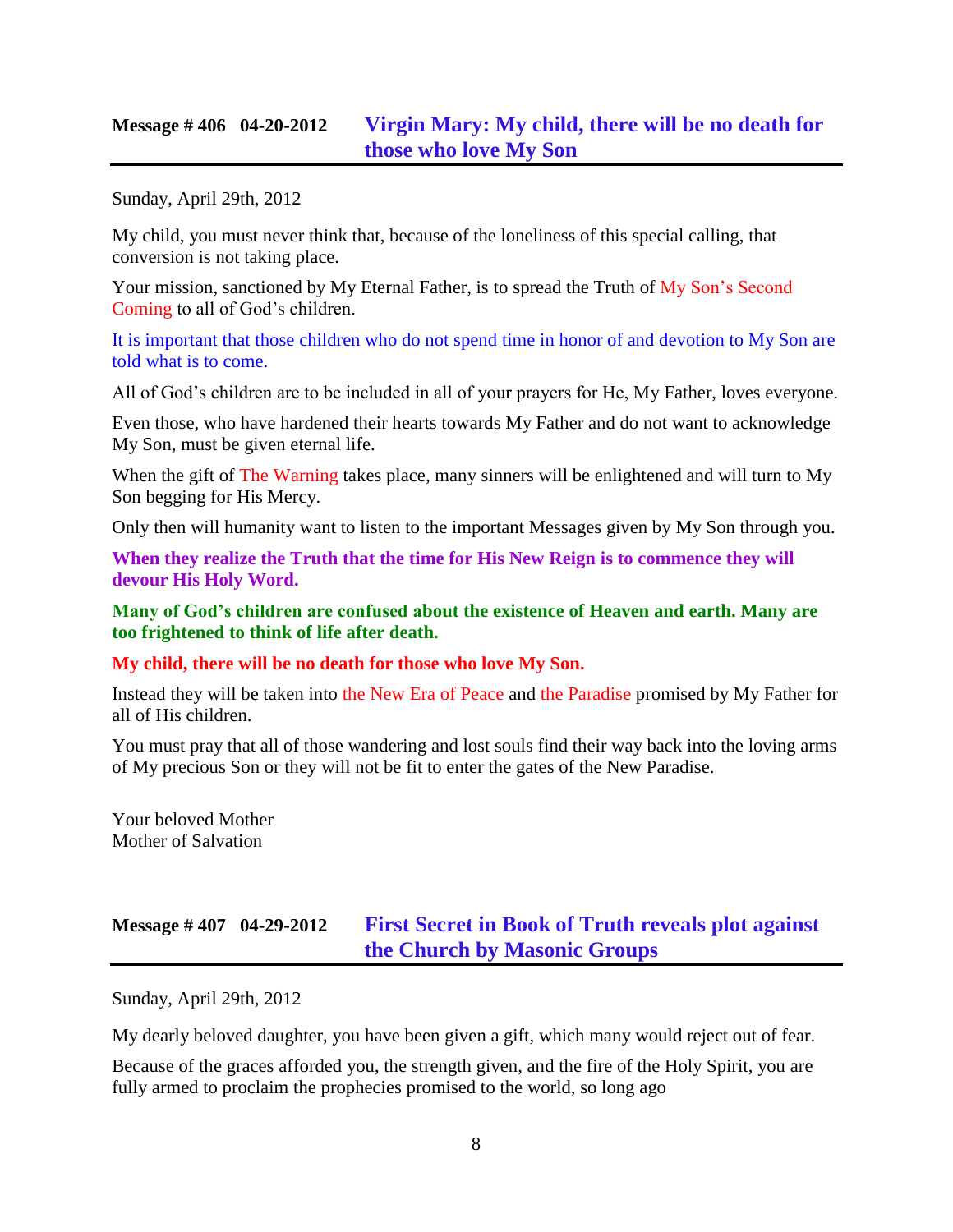**The prophecy given to Daniel, when he was told to seal up the Book of Truth, until the End Times, when the contents would be revealed, has now come to be.**

### **Revelations given also to John the Evangelist were given, only in part, but some secrets were shown to him in The Scroll of the Seven Seals.**

He was not granted the authority to disclose the contents. Instead, he was instructed to put the scroll down and eat it, so that the Seals could not be broken, nor the contents revealed, until this era. **By swallowing the scrolls, a clue was given to humanity.**

#### **Bitter to eat, the Truth causes fear.**

It can also offend those who profess to know all of God's plan for humanity. Yet the Truth, the powerful Love that God has, for every single person on this earth, is sweet for those who acknowledge the Truth.

**The Truth is that only I, Jesus Christ, can reveal the secrets, given to John the Evangelist. The sweet Truth will be welcomed, with love, by those who follow God's Teachings.**

**It may cause fear, but God's Power will overcome all evil and all persecution, for He can do anything.**

**The first secret lies in the fact that God and all His Works have been plotted against, by Masonic groups, established in the Middle Ages.**

Their allegiance is to the Evil One. He, Satan, is their god and **they are proud to pay homage to him, through black masses.**

#### **Then, there is the Holy See, which has been under fierce attack by this group, since 1967.**

Slowly, they have infiltrated My Church, not just within the Vatican, but within the ranks beyond, in every country.

Their deliberate contamination of My Church has resulted in evil atrocities inflicted on innocent victims.

Their love of money and power is nothing compared with the sickening devotion they show to the king of lies, Satan, himself. He is openly worshipped in groups and in secret. Priests and other holy servants, including bishops and cardinals have aligned themselves, **in certain quarters, with this group.**

**The evil acts they participate in are too serious to reveal to you, but know that they offer human sacrifices to the Evil One, in churches set up to offer the Holy Eucharist of the Holy Mass.**

**This group, so careful to hide their true activities from those genuine and holy priests, holy bishops, holy cardinals and other sacred servants, commit vile acts.**

They hate God with a ferocity that would shock you. The powers given to them, by Satan, has meant that their wickedness, greed, lust and sexual deviations, are welcomed by their followers, in all countries.

They greet each other with private signals, designed to show allegiance to each other.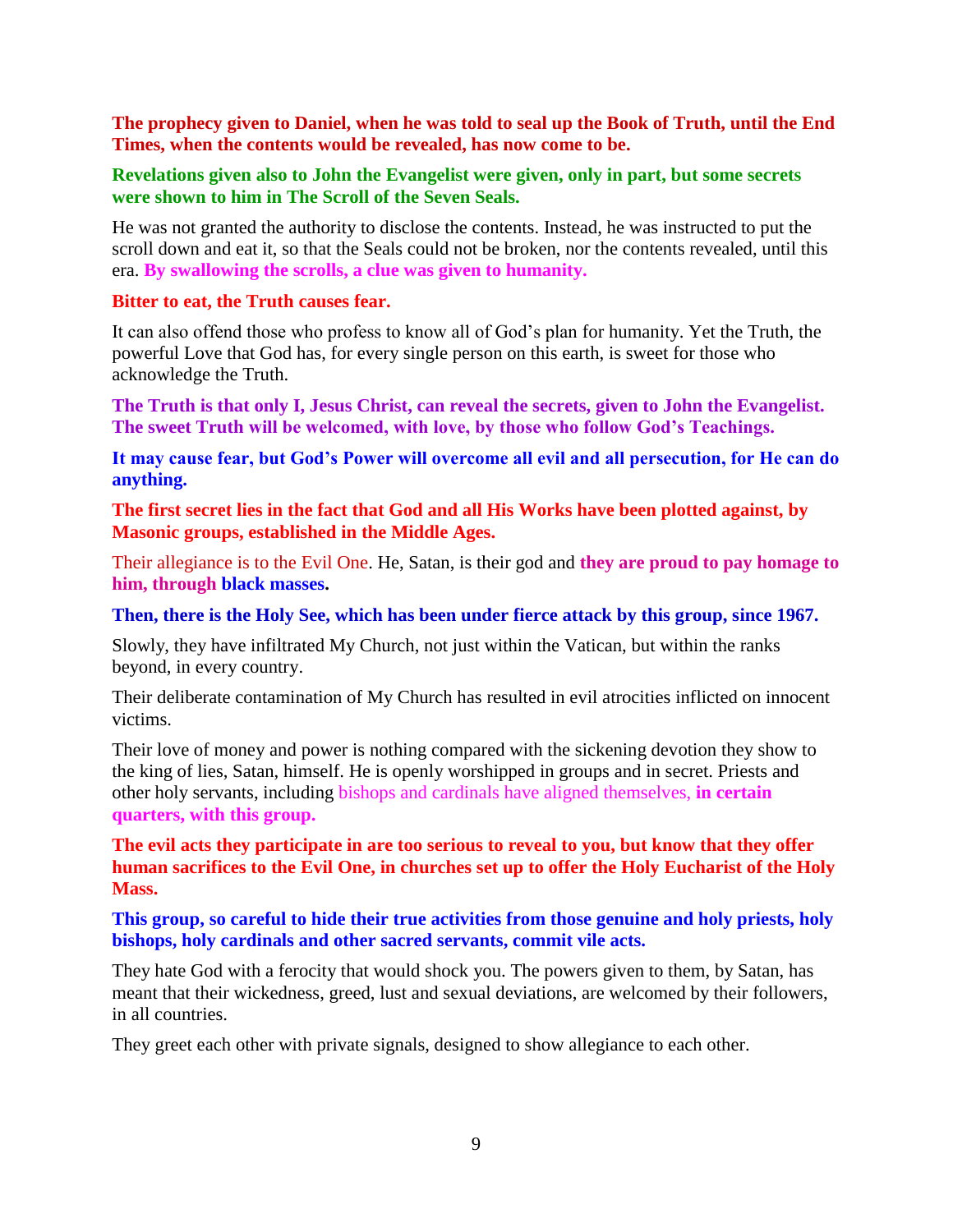One thing is certain. Their wicked acts will come to an end and, unless they turn to Me, during The Warning, they will have little time left before they are cast into the lakes of fire, where they will suffer a terrible persecution, for eternity.

**They have created and stirred up the apostasy that exists all over the world.**

They achieved this by infiltrating My Church.

Your beloved Jesus Lamb of God

### **Message # 408 04-30-2012 [I call on all of you who don't know Me](http://www.thewarningsecondcoming.com/i-call-on-all-of-you-who-dont-know-me/)**

Monday, April 30th, 2012

My dearest beloved daughter, **I must explain to those people who believe in God but who do not go to Church or pray.**

Many do not know how to pray. A little like the way in which you, My daughter, find it difficult.

**Prayer means to ask.**

**Prayer means to communicate.**

**Prayer means to show love and give thanks.**

Many people today, well-meaning and of generous heart, do not know how to pray. Some will find it distasteful and will feel awkward. Others will feel that their prayers won't count.

Oh how I love these special souls. So far removed and yet, how I yearn to show them My deep love.

I call on all of you who don't know Me. There is no need to fear Me. All you have to do is to ask Me to take you and give you comfort.

Let Me prove My love. Speak to Me in your own simple words. Nothing will shock Me. Confide in Me your worries as I will soothe your heart. Let Me help you to feel true peace.

Ask Me to sort out your concerns. I will show you the truth so that your worries will no longer seem as bad.

How will you know I hear you? How will you be sure that I will respond to you?

Just sit down quietly and ask Me to help you with this prayer to help you open your heart to Me and to ask for My help.

**Crusade Prayer (50) Jesus, help me to know who you are**

Oh Dear Jesus, help me to know who you are. Forgive me for not speaking with you before now.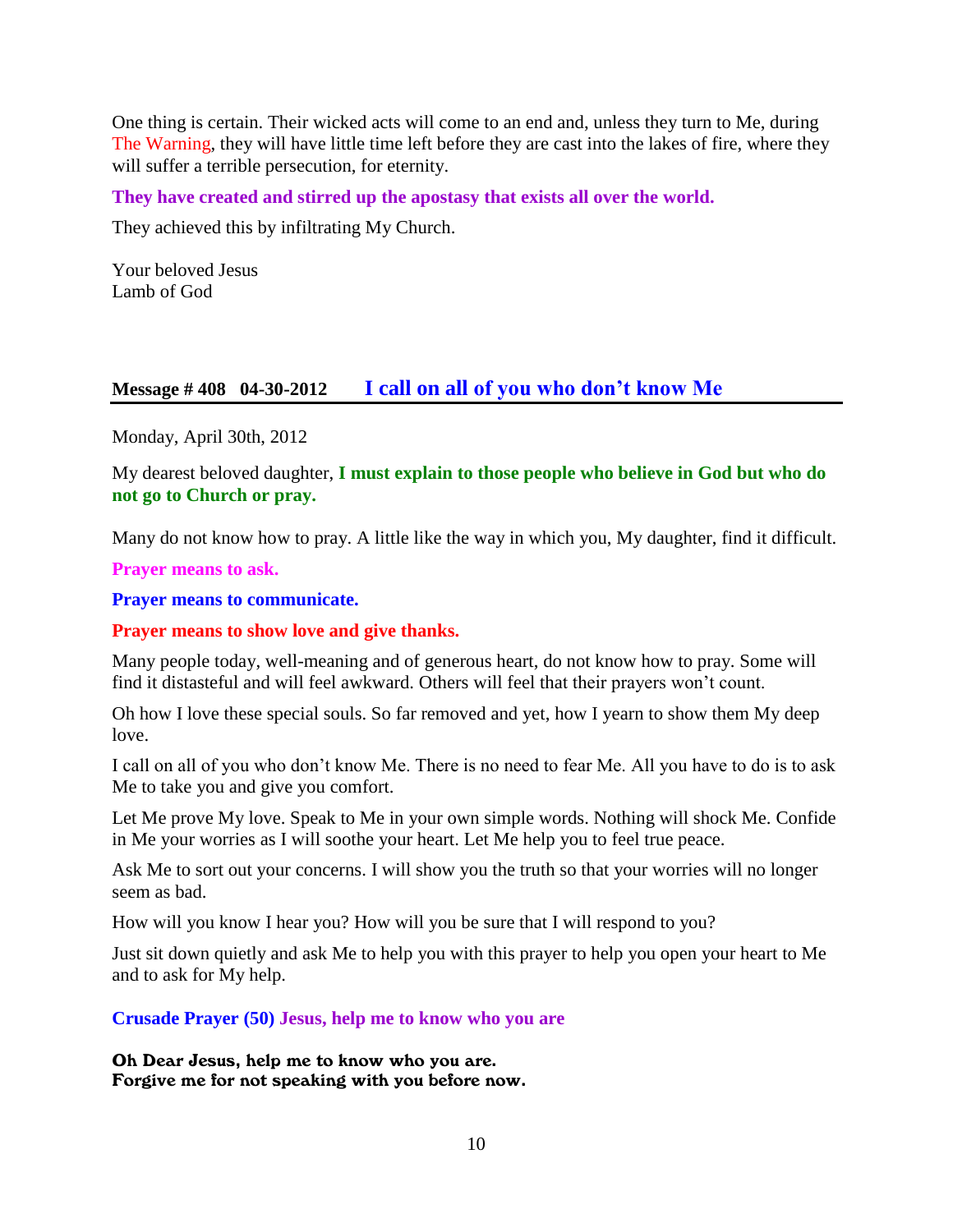Help me to find peace in this life and be shown The truth of eternal life.

Soothe my heart. Ease my worries. Give me peace. Open my heart now so that you can fill My soul with your love. Amen.

Many of you will not come to Me at this time. But that is okay .

In times of hardship, confusion, and fear, you will.

I stand with you every day although you do not realize this yet.

### **But very soon, you will see Me and know the Truth of My Promise to grant you eternal life in Body, Mind, and Spirit.**

I await your call. Then I can take you, when the time is right, to the gates of the New Era of Peace and My New Paradise on earth.

Your friend Your beloved Jesus

# **Message # 409 05-01-2012 Hear [My call and prepare for the pouring out of](http://www.thewarningsecondcoming.com/hear-my-call-and-prepare-for-the-pouring-out-of-my-holy-spirit/)  [My Holy Spirit](http://www.thewarningsecondcoming.com/hear-my-call-and-prepare-for-the-pouring-out-of-my-holy-spirit/)**

Tuesday, May 1st, 2012

My dearly beloved daughter, My love for all of you means that I now pour the Holy Spirit, once again, over humanity to entice them to open their hearts.

Many souls will feel the power of the Holy Spirit pour over them in mind, body, and soul very soon.

This is essential in order to wake up all of God's children to the Truth.

**Some people will now see the world in a different way.**

Then they will begin to question everything. No longer will they be willing to remain slaves to masters whose only goal is to control them for personal gain.

### **No one will be able to ignore this pull of the Holy Spirit.**

All of Heaven awaits so that the moment of enlightenment will create a new dawn, a new beginning.

The lies you are being confronted with hide a master plan, born out of a world alliance designed to control all of your countries.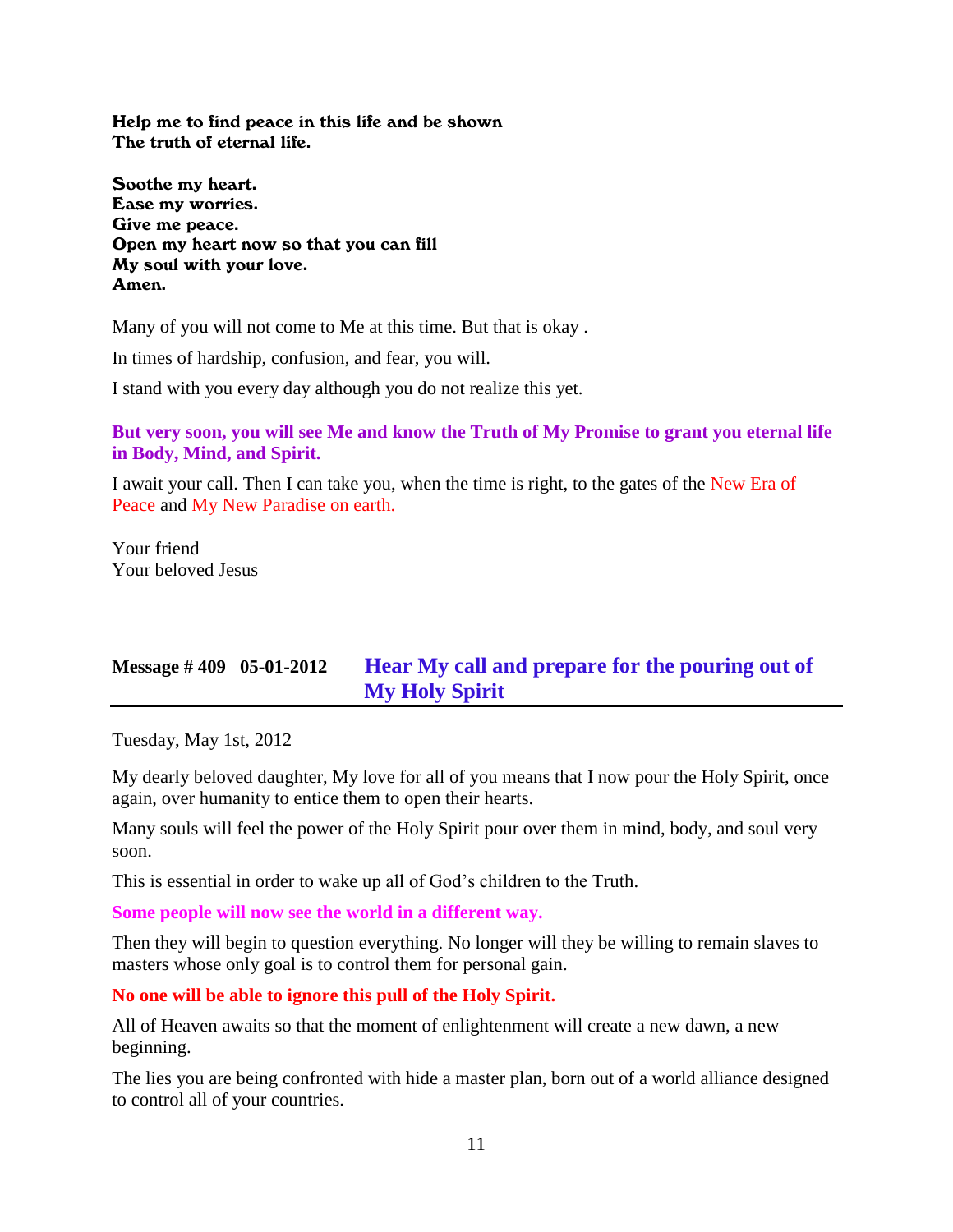By making your country rely on giants to feed their families, you will become slaves. Already they are taking away everything you own but you are blind to this.

**Now with the gift of the Holy Spirit, millions will see through this mask of deceit, and oppose these wicked masonic controlled groups.**

This gift will give you the armor you need to throw this army off the trail of your destruction. Hear My call and prepare for the pouring out of My Holy Spirit.

Your beloved Jesus

# **Message # 410 05-04-2012 [Holy Spirit will descend this Sunday. The second](http://www.thewarningsecondcoming.com/holy-spirit-will-descend-this-sunday-the-second-outpouring-by-the-power-of-the-holy-spirit/)  [outpouring by the power of the Holy Spirit](http://www.thewarningsecondcoming.com/holy-spirit-will-descend-this-sunday-the-second-outpouring-by-the-power-of-the-holy-spirit/)**

Friday, May 4th, 2012

My dearly beloved daughter, when you feel that this mission is difficult to convince all of God's children to acknowledge the Second Coming, and that it will be accepted as good news for all of God's children, just remember this.

Just as every single person is made in the image of God My Eternal Father, so too does the Light of My Father shine in some way through every soul.

### Look into the face of every one you meet and you will see a glimpse of God the Father.

It may be just a look, a smile, a gesture, or a tenderness but it is there.

There is good in everyone, even hardened sinners. In some, this goodness is wholly enveloping and draws people towards the person blessed with this gift like a magnet. In others, it is but a glimmer but present all the same.

When you look into the eyes of someone whose behavior towards others is cruel, you can still see a ray of hope because of the presence of the Light of God. It is the Light in the souls of God's children that needs to re-kindled through My Messages of love and hope. The stronger the Light, the more purified the person. The more people who are purified by the Light of God, the more purified will be the earth.

As God's Light becomes stronger in the souls of believers, then the work of evil will dwindle because darkness cannot abide the Light.

**This is why, yet another outpouring of the Holy Spirit, is being bestowed all over the world now.**

**This is the second outpouring by the power of the Holy Spirit since 10 May 2011.**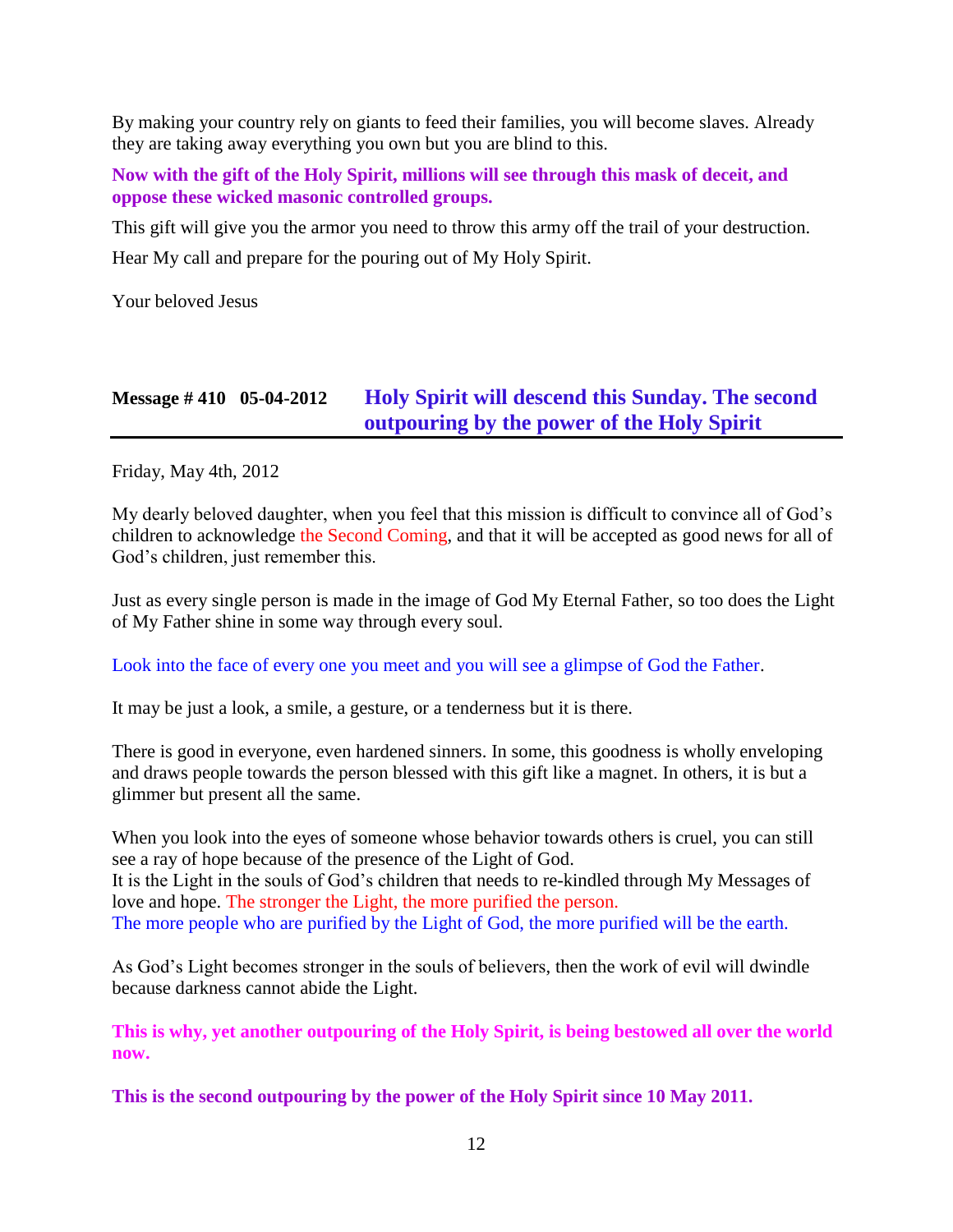### **It precedes My Great Divine Mercy and will ensure that the Light creates a new understanding in the souls of believers**

#### **This Holy Spirit will descend upon the whole world this Sunday 6th May 2012.**

Many will feel peace and love. **I urge all to pray for this gift to drench their souls** so that they will feel God's Love and respond to His call.

### **Crusade Prayer (51) For the Gift of the Holy Spirit**

Oh come, Holy Spirit, Pour Your Gift of Love, Wisdom and Knowledge over my humble soul. Fill me with the Light of Truth, so that I can discern the truth of God from the lies spread by Satan and his angels. Help me to grasp the torch and spread the flame of understanding to all those I meet through Christ, Our Lord, Amen.

Go in Love, Light and Peace.

Rest and allow My Holy Spirit to descend upon you.

I love you. Your Precious Jesus

### **Message # 411 05-05-2012 [God the Father: Accept My Holy Spirit with](http://www.thewarningsecondcoming.com/accept-my-holy-spirit-with-wonder-and-with-thanks/)  [wonder and with thanks](http://www.thewarningsecondcoming.com/accept-my-holy-spirit-with-wonder-and-with-thanks/)**

Saturday, May 5th, 2012

My daughter, how great is the day that the Holy Spirit, the Light of My Love, will spill over the earth.

### **This is a very special gift. It will open the hearts of many and prepare many souls for The Warning.**

My Love has no boundaries.

There is not one man, woman, or child, whom I exclude My longing to hold each tightly in My Arms. Not one sinner is excluded.

My Gifts to mankind are generous, and I will continue to pour out My Gifts in response to those who recite the Crusade Prayers given to you My daughter.

### **These prayers are from Heaven and have not come from the pen of man.**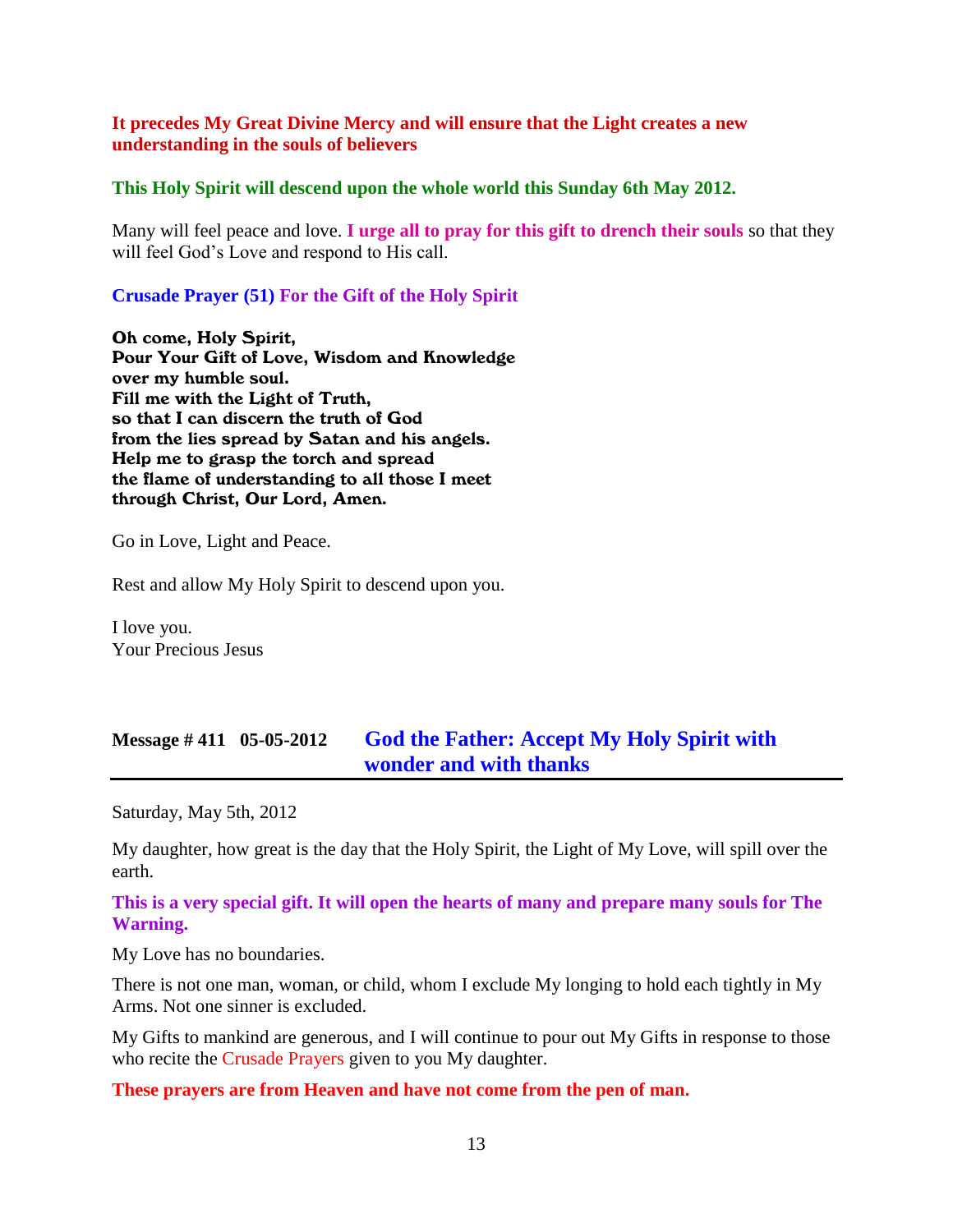They are for these times and are a powerful weapon against persecution.

These prayers are heard every time they come from your lips My children. They will bring you great rewards.

Accept My Holy Spirit with wonder and with thanks.

It is a miracle and it is being sent to each of you with My Love for all.

Go now in peace and love.

Your Father

God the Most High

### **Message # 412 05-06-2012 [My modern day disciples are being given an](http://www.thewarningsecondcoming.com/my-modern-day-disciples-are-being-given-an-enormous-mission/)  [enormous mission](http://www.thewarningsecondcoming.com/my-modern-day-disciples-are-being-given-an-enormous-mission/)**

Sunday, May 6th, 2012

My dearest daughter, many of God's children believe that those who lead holy lives are those favored by My Father.

**The truth is that these souls, holy and devout as they are, must work towards the salvation of other souls.**

The other souls are those ordinary men, women, and children who lead busy lives with little time spent in prayer.

Many do not pray or communicate with Me. Some do not believe in God. Some do. Many of these souls lead good lives.

They treat other people with love and kindness of heart. They put others needs before their own. They give to charity. They love one another. But they do not go to Church, receive the Sacraments or accept that I, Jesus Christ, exist.

### **You would think, therefore, that they are lost souls. In truth, they are not.**

**They are God's children, and His Light shines through them. They are not doomed. They are loved.**

In time, when they are shown the proof of My existence, they will immediately embrace Me.

It is only those souls who are aware of their grievances against My Father and who savor the delights of wicked and evil sins, who are lost.

Those who cannot live without committing mortal sin and whose souls are so blackened because they are possessed by Satan, who need to escape from this terrible darkness, they will not be strong enough to do this.

**They will find it almost impossible to seek My help. They can only be saved through the prayers of holy and devout followers of Mine.**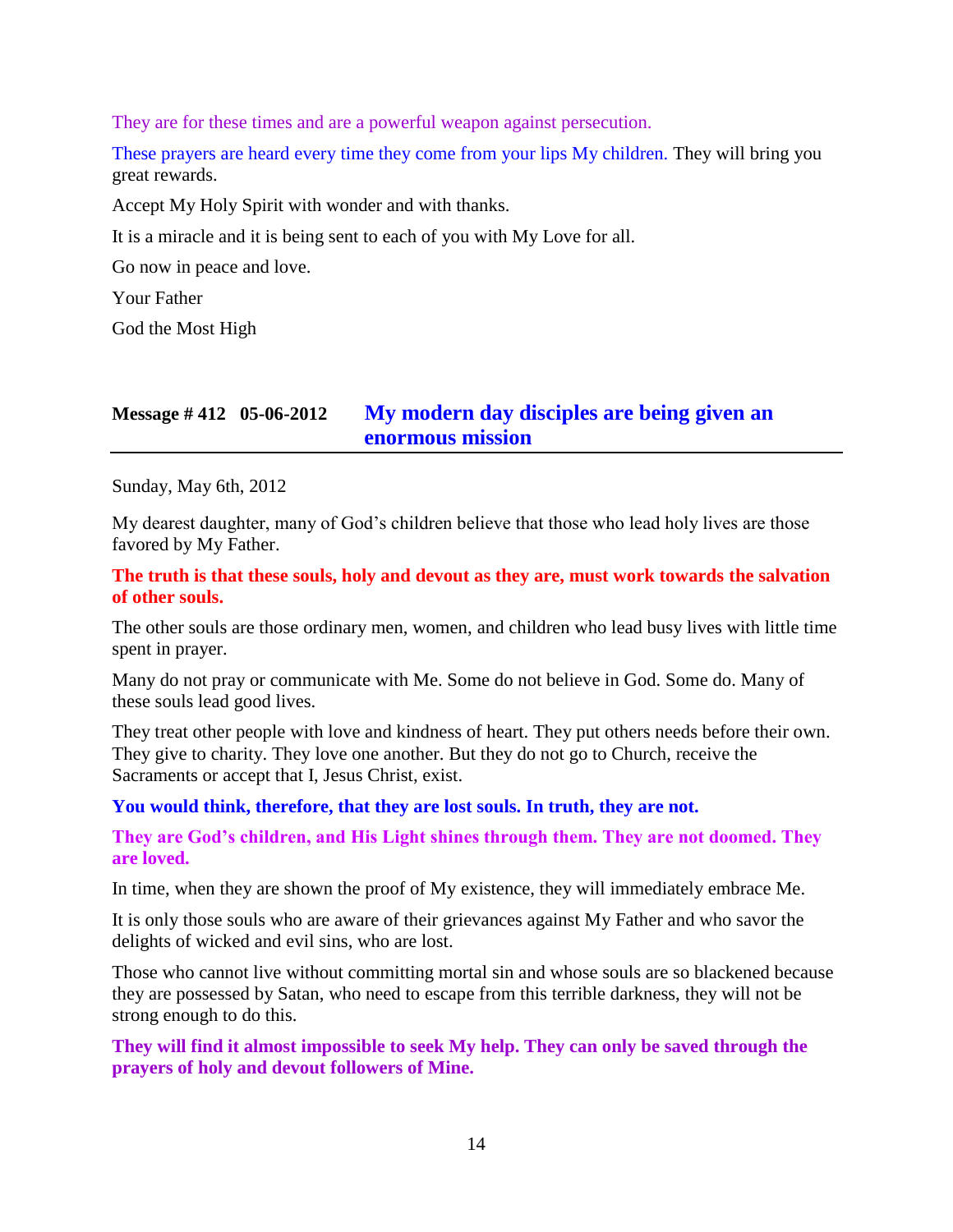My modern day disciples are being given an enormous mission equal to that, but more urgent than that given to My Apostles, when I ascended into Heaven.

Your role, My followers, is to prepare these souls for My New Paradise through your prayers. Prayers can convert them.

My Mercy is so great that I will forgive such sinners through the generosity of My other loyal servants, through their suffering and prayers.

Never forget the power of your prayers. This power is a gift to you so that you can save the souls of your brothers and sisters.

Remember, My Eternal Father loves all sinners. But great rejoicing takes place, and tears of joy wept, for every blackened and lost sinner who is saved from the fires of Hell.

Your beloved Jesus

# **Message # 413 05-06-2012 [Pain and persecution inflicted upon Me by those](http://www.thewarningsecondcoming.com/pain-and-persecution-inflicted-upon-me-by-those-sects-who-work-in-secret-to-topple-the-holy-see-is-severe/)  sects, [who work in secret to topple the Holy See,](http://www.thewarningsecondcoming.com/pain-and-persecution-inflicted-upon-me-by-those-sects-who-work-in-secret-to-topple-the-holy-see-is-severe/) is [severe](http://www.thewarningsecondcoming.com/pain-and-persecution-inflicted-upon-me-by-those-sects-who-work-in-secret-to-topple-the-holy-see-is-severe/)**

Sunday, May 6th, 2012

My dearly beloved daughter, I come to beg My followers to ease My suffering.

The pain and persecution inflicted upon Me by those sects, who work in secret to topple the Holy See, is severe.

### **How they hurt Me so.**

**The deceit and cruelty of their plot against Me is hard to bear.**

**I tremble when I see the absolute hatred that they hold in their hearts for Me.**

**Satan has stolen their souls, their minds, their spirits, and their bodies.** They are still God's children but they do not want anything to do with My Father.

**Their plans are now taking place before your eyes including the eyes of My sacred servants, yet they cannot see this.**

### **The wicked ways in which they hide and yet manage to control My Church breaks My heart.**

I will do anything to get them to stop, but their souls are so black.

Your suffering, My daughter, will be used to help salvage the souls of those who may still have a spark of love within, and who will respond to My Call.

I urge you to pray for those souls, working as a dedicated army with little love in their hearts for God.

There is still a light, the Divine Light of My Father, present in their souls. Only prayer and suffering can help them.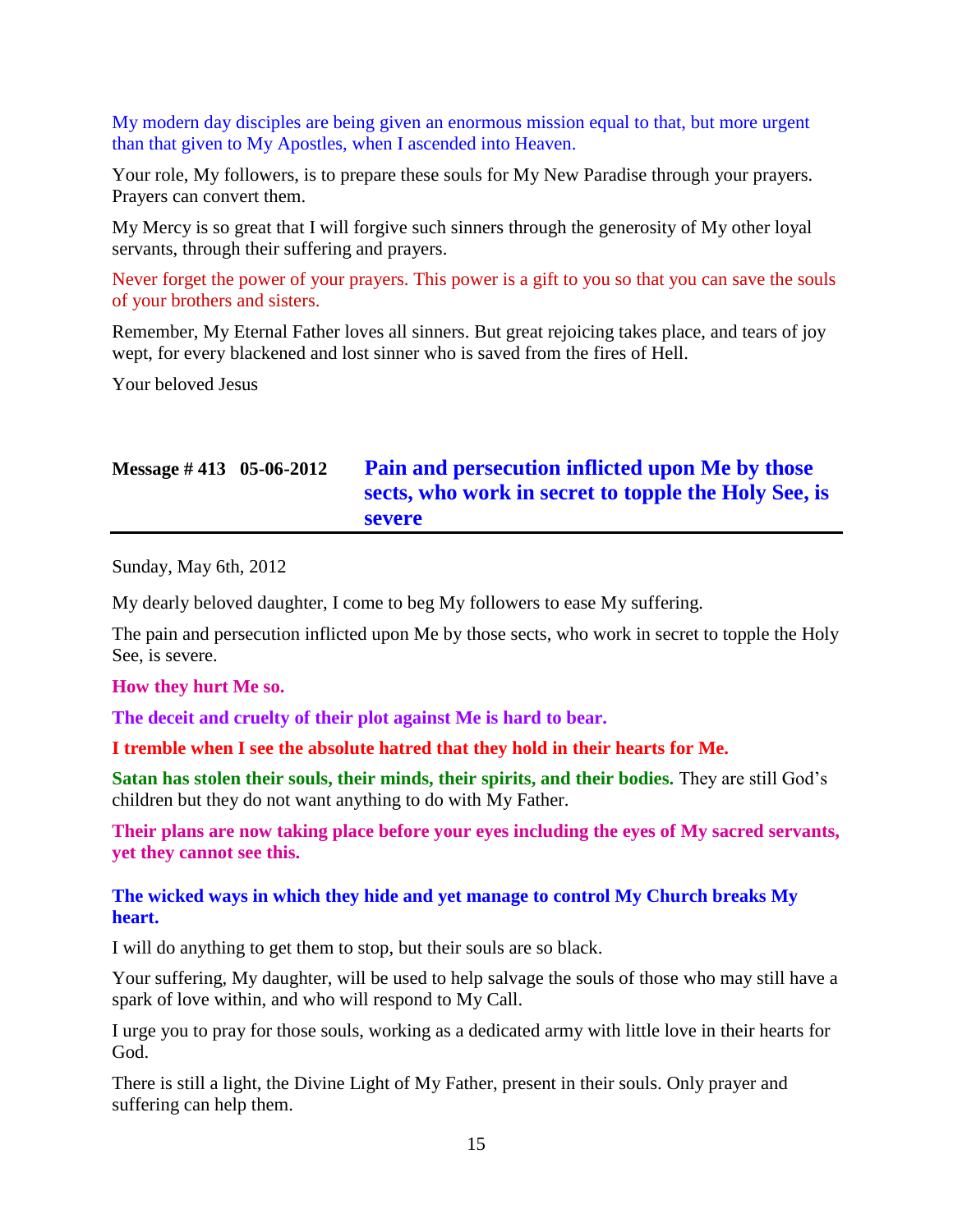### **They will not and cannot defeat My Church, for I am the Church.**

### **You, My followers, are the Church. They cannot fight those in the Light, for it would blind them.**

In time, they will realize they have but seconds to make the final choice.

Pray that they will accept the Hand of My Mercy, instead of allowing themselves to be sucked into the lake of fire for eternity.

It is because of these souls who defile My Church that I relive the scourging at the Pillar every second of the day.

I will never rest unless I can save them.

Help Me. I urge all of My followers to pray for such sinners.

Your beloved Jesus

# **Message # 414 05-07-2012 [Many Popes have been prisoners in the Holy See](http://www.thewarningsecondcoming.com/many-popes-have-been-prisoners-in-the-holy-see-surrounded-by-masonic-groups/)  [surrounded by Masonic Groups](http://www.thewarningsecondcoming.com/many-popes-have-been-prisoners-in-the-holy-see-surrounded-by-masonic-groups/)**

Monday, May 7th, 2012

My dearly beloved daughter, to My Churches through the world, I say this.

Know that I will always be with you at your side as long as your proclaim My Most Holy Word.

**To My Catholic Church, even though you caused torment as a result of evil sin, know that I will never forsake you, although you have sinned. But know this.**

### **Your faith in Me is not as strong as it should be. You do not love Me as you once did.**

All the wealth you accumulated put a distance between Me, your Christ and Savor, and God's ordinary children.

You scaled such lofty heights that I could not reach up to you and offer you My hand to salvage you from the rot within your core.

You were taught the Truth by My Peter upon whose rock you were built. And what did you do?

You built thick stone walls around you. This caused a lack of communication with those whom you needed to feed with My Body and Blood so that their souls could be nourished.

**The respect required of you in administering My Most Holy Eucharist was lost when you demeaned My Presence.**

**When Vatican II declared new rules, they were introduced by those evil Masonic forces from within your corridors.**

They cunningly presented **new ways to administer My Holy Eucharist which are insulting to Me.**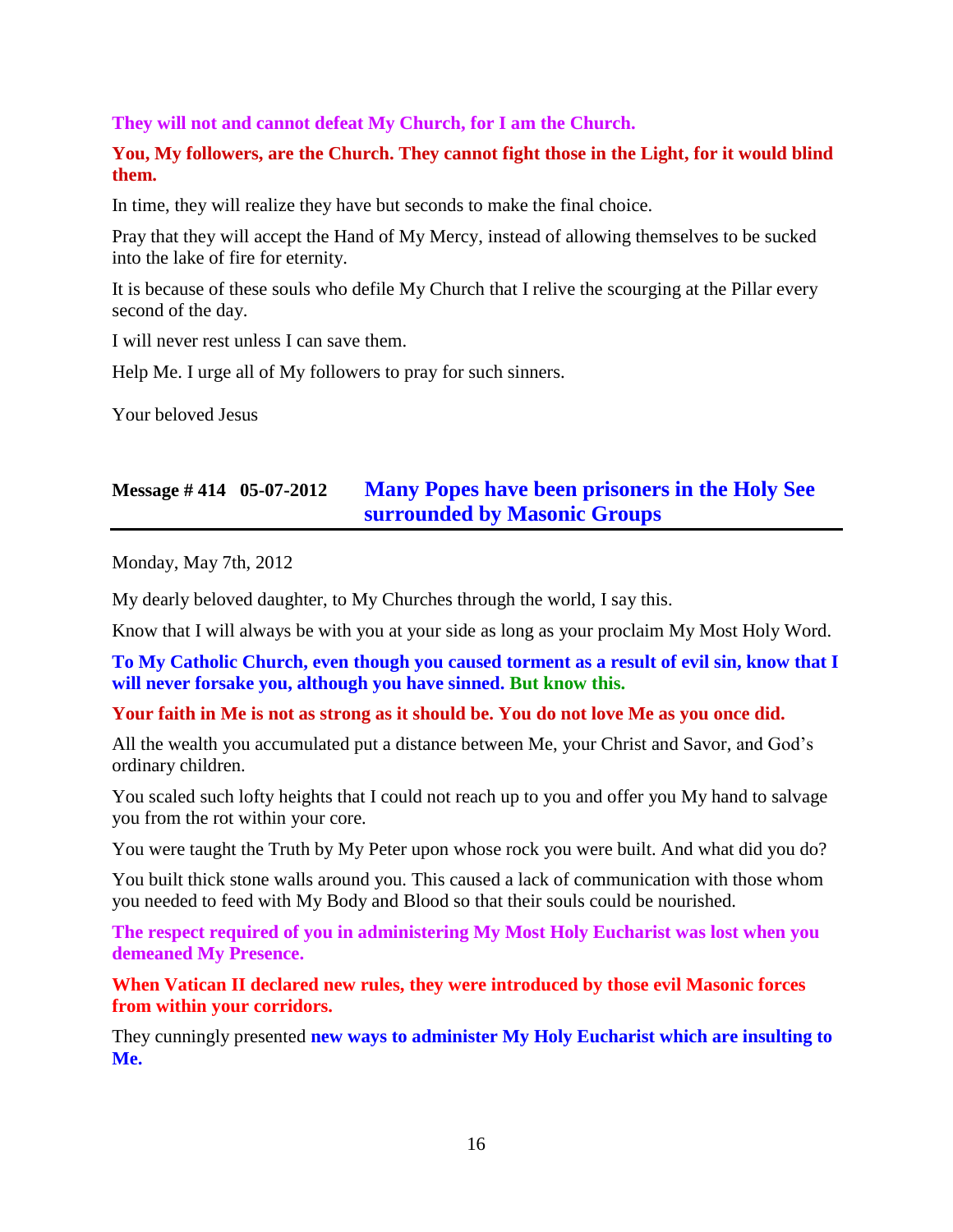Your so called tolerant teachings proclaimed a series of lies, including the **refusal to acknowledge the power of St Michael the Archangel.**

He is the protector of the Church against Satan. Those forces among you knew this. This is why you stopped all prayers requesting his help before Me at the Holy Mass.

Then you perpetrated **the biggest untruth that Hell was not to be feared**. That it was just a metaphor. For this lie, accepted as the truth by many of God's children, **has meant the loss of billions of souls.**

How you offend Me. For those humble and sacred servants among you, I ask that you go back to My Teachings.

Never allow riches to accumulate amongst you, and think that they are acceptable in My eyes. Riches, gold, and power accumulated in My Name will be your downfall. You cannot profit from My Holy Word. You have suffered because of the way you have offended Me.

Never think that I am blaming the many Holy Popes who have sat in the seat of Peter. Their mission has always been protected.

**Many Popes have been prisoners in the Holy See surrounded by Masonic groups who do not represent God.**

They hate God and have spent **fifty years spreading untruths about the Mercy of God.**

**Their works have led to the collapse of the Catholic Church.**

This was not an accident. It was deliberately and cunningly plotted in order to destroy the faith of the Church. To destroy the homage of ordinary Catholics to the one true God.

For this, you will now be cast aside into the wilderness. **After Pope Benedict, you will be led by Me from the Heavens.**

Oh, how you have made Me weep.

I call on all of My sacred servants who know the truth to stand up and follow Me, your Jesus, to spread the truth of My Teachings in humble servitude.

You must find the courage and the strength to rise from the ashes.

Above all, reject the lies which will shortly be presented to you by the False Prophet.

**He will merge the Catholic Church with other Churches, including pagan Churches, to become one abomination.**

**A one-world Church without a soul.**

Your Jesus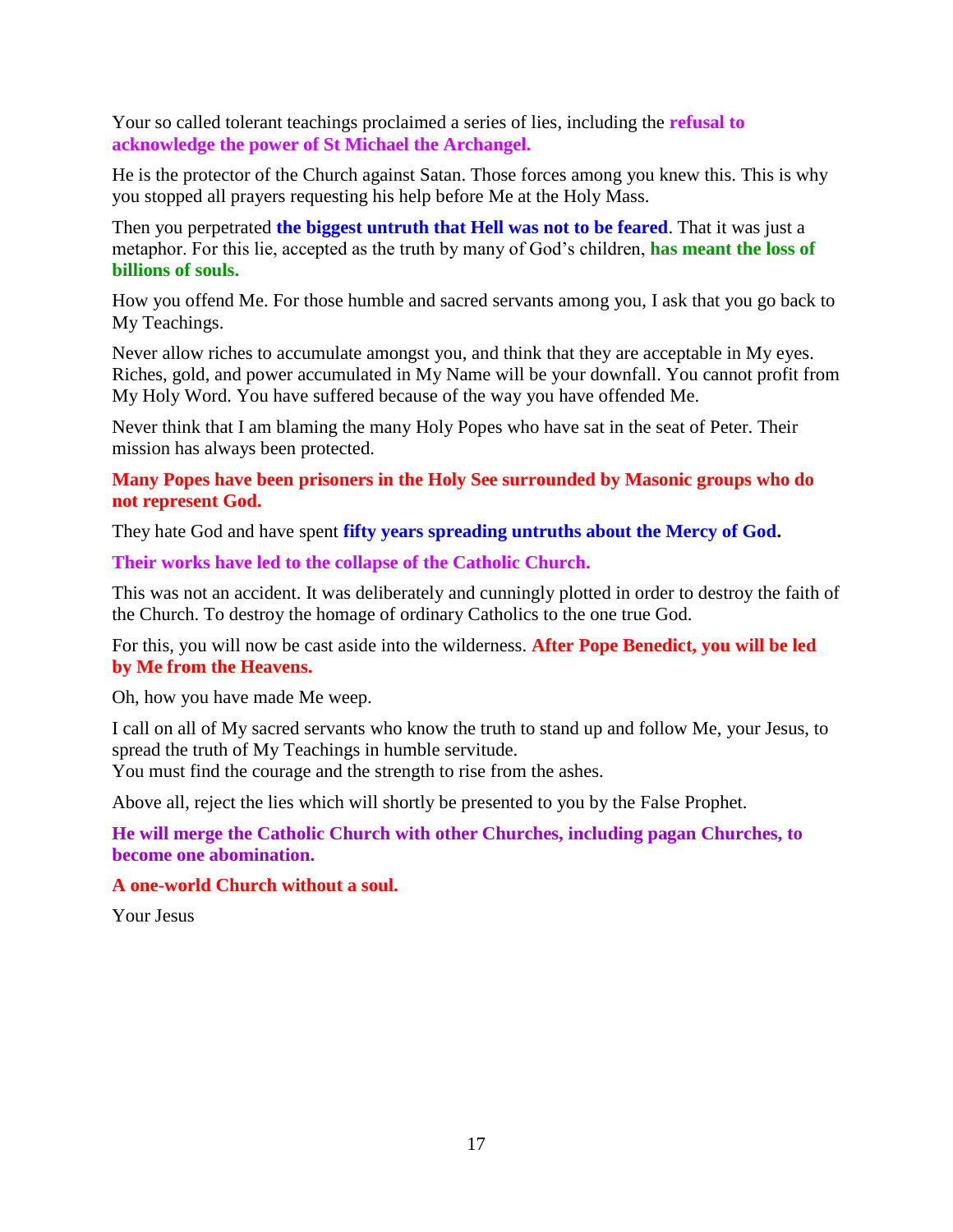### **Message # 415 05-08-2012 [Virgin Mary: God the Most High can change the](http://www.thewarningsecondcoming.com/virgin-mary-god-the-most-high-can-change-the-destiny-of-the-world/)  [destiny of the world](http://www.thewarningsecondcoming.com/virgin-mary-god-the-most-high-can-change-the-destiny-of-the-world/)**

Tuesday, May 8th, 2012

My child, this mission is converting millions of souls who would otherwise be lost.

You must never feel that the obstacles placed before you can stop the spread of the Holy Spirit.

My Son is so pleased with all those who follow the Word He imparts to the world at this time.

The devotion through your prayers, children, is saving so many lost souls. Never forget the power of prayer. So much evil has been thwarted because of your prayers.

### **The work of the one-world group is now being disrupted and their plans in disarray.**

#### **God's Mercy is so great that prayer can mitigate any evil in the world.**

The light of the Holy Spirit now increases in power, so that more and more souls will see the Truth of the Lord, as it is being re-kindled everywhere.

**Children, you must continue to speak to My Father and increase your devotion to Him.**

By calling on the Father, God the Most High, in the Name of His precious Son, He will hear your prayers and respond. You should call out to the Father more, for it will be He, God the Most High, who can change the destiny of the world.

**It will only be through My Son, Jesus Christ, that you can approach the Father**. So this is what you must say

### **Crusade Prayer (52) Prayer to the Father**

My dearest Father, In the name of your precious Son, And in remembrance of His Passion on the Cross, I call out to you

You, God the Most High, Creator of the World and all that is, Hold our salvation in your Holy Hands, Embrace all of your children, Including those who don't know You, And those who do but look the other way.

Forgive us our sin and save Us from the persecution of Satan and his army. Take us into your arms and fill us with the hope We need to see the way of the truth. Amen

Go in peace. Your beloved Mother **Mother of Salvation**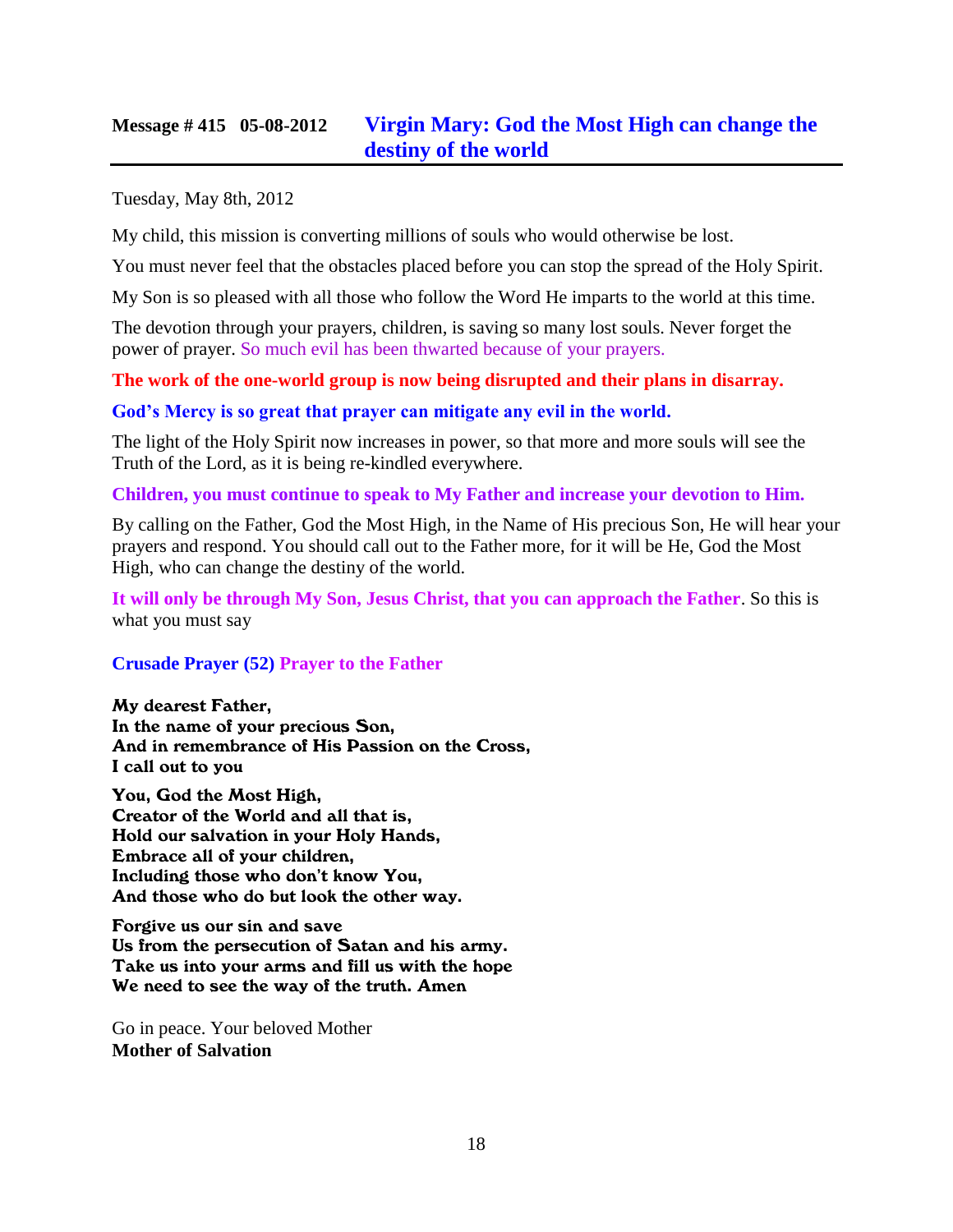# **Message # 416 05-08-2012 [My Remnant Church inspired by the Prophet](http://www.thewarningsecondcoming.com/my-remnant-church-inspired-by-the-prophet-enoch-will-create-hatred-everywhere-my-holy-word-is-heard/)  [Enoch will create hatred everywhere My Holy](http://www.thewarningsecondcoming.com/my-remnant-church-inspired-by-the-prophet-enoch-will-create-hatred-everywhere-my-holy-word-is-heard/)  [Word is heard](http://www.thewarningsecondcoming.com/my-remnant-church-inspired-by-the-prophet-enoch-will-create-hatred-everywhere-my-holy-word-is-heard/)**

Tuesday, May 8th, 2012

My dearly beloved daughter, I come this evening to tell you that a great token of My Love and Mercy will now manifest within the hearts of believers everywhere.

They will feel My Presence within their hearts in a way they will not be able to explain and they will unite their hearts with Mine.

### **This gift will make them strong in My Faith and they will hunger for My Presence daily.**

I urge all of God's children, who feel the flames of My Love engulf their souls, to receive My Body and My Blood in the Holy Eucharist as often as they can.

You, My beloved disciples, will need the gift of My Body through the Holy Eucharist to give you strength.

**For you will need every ounce of strength, as you witness the falling apart of My Holy and Apostolic Catholic Church.**

**My Holy Eucharist will be desecrated as I foretold some time ago.**

Excuses will be made to render this most Holy Gift as simply a gesture in remembrance of My Crucifixion.

**Very soon My Real Presence will be denounced as part of a new modern Catholic Church which will include other religious Churches.**

Once this happens, the love and devotion to the Holy Trinity will dwindle and fall away.

Instead false gods will take its place. While this will be difficult, you must remember I will never forfeit My Church on earth.

My allegiance is to the Church founded by Me before I ascended into Heaven.

**The Church upon the rock founded by My beloved Peter cannot and will never die.**

For I will lead My Church now in the End Times and will renew the prophecies foretold long ago.

My Gospels will be preached by My Remnant Church in every corner of the Earth.

**My Remnant Church will be inspired by the Prophet Enoch and this will create hatred everywhere My Holy Word is heard.**

The Holy Spirit will ignite the faith of My Remnant Church, who will never give up proclaiming the Truth of the Gospels till its dying breath.

Go now and prepare My Remnant Church by following My instructions.

Trust in Me always, for all will be well. Your beloved Jesus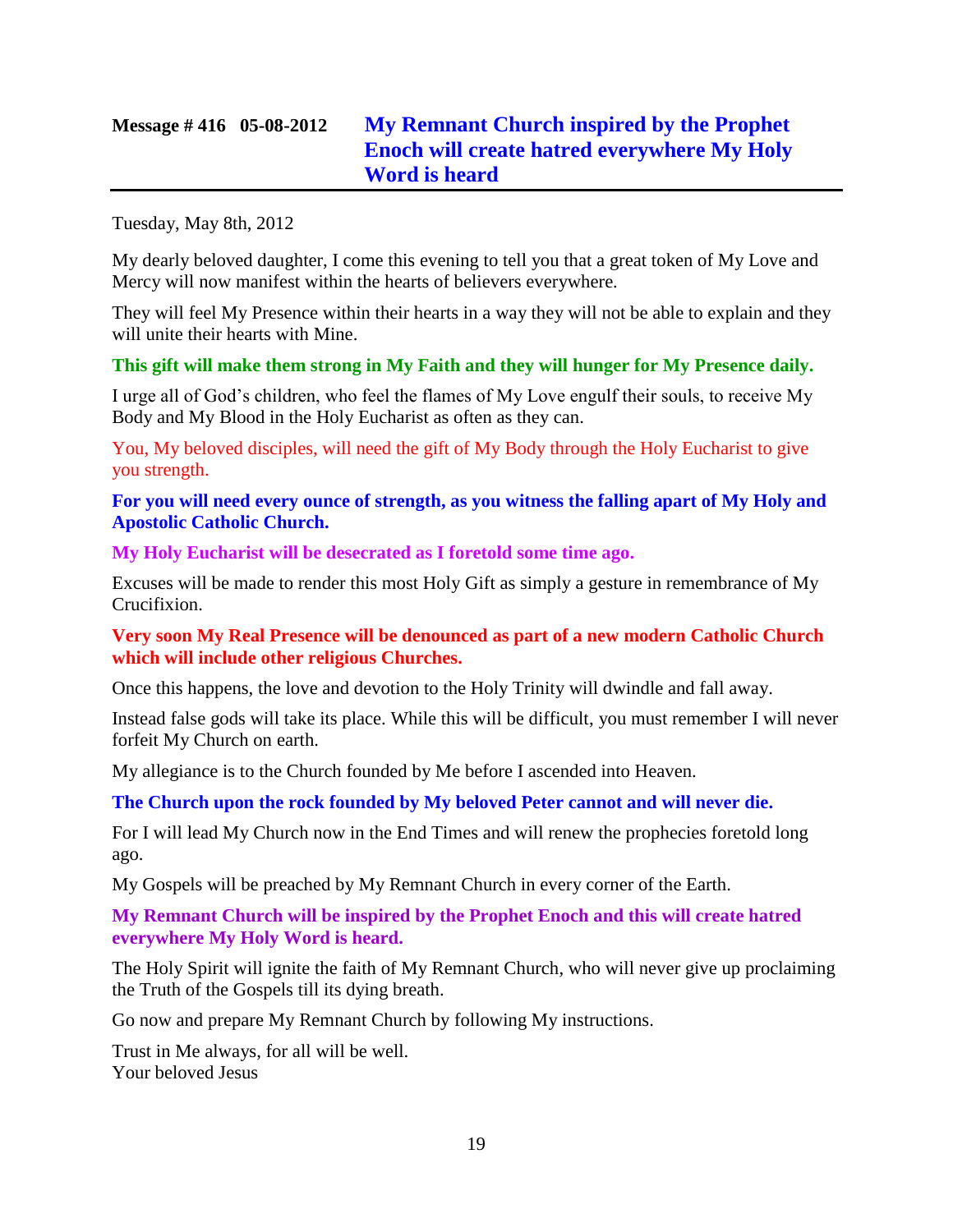### **Message # 417 05-09-2012 [Already the work of the masonic groups in your](http://www.thewarningsecondcoming.com/already-the-work-of-the-masonic-groups-in-your-world-is-weakening/)  [world is weakening](http://www.thewarningsecondcoming.com/already-the-work-of-the-masonic-groups-in-your-world-is-weakening/)**

Wednesday, May 9th, 2012

. My dearly beloved daughter, more and more of those who know My Teachings are finally accepting that I am now communicating with the world through these Messages given to you.

The power of the Holy Spirit will awaken those dead in the love for My Father to savor the Word of His Beloved Son.

I, Jesus Christ, wish to give you encouragement in the suffering and trials which you may be experiencing.

**This suffering will not last long.**

**My Love for you is so strong and My Mercy so great that I will not allow you to suffer the torments inflicted on you by those who wish to control your nations.**

Already the work of the masonic groups in your world is weakening.

**Your prayers have mitigated their evil deeds and rendered them to be ineffective.**

They will try to destroy your faith, but you, My Remnant Church, will keep the flame of truth alight.

You must not fear if you trust in Me. **Only by trusting in Me, your Jesus, can you feel at peace.**

Please keep close to My Sacred Heart and do not allow fear to destroy your lives.

Once you love Me and live life as you know I expect you to, then, you must live your lives in love, prayer, and contentment.

### **When you suffer offer this up to Me and move on.**

Do not allow anything to turn your heart away from Me.

Keep close to Me and I will protect you, guide you, and lead you to safety.

Your beloved Jesus Savior of Mankind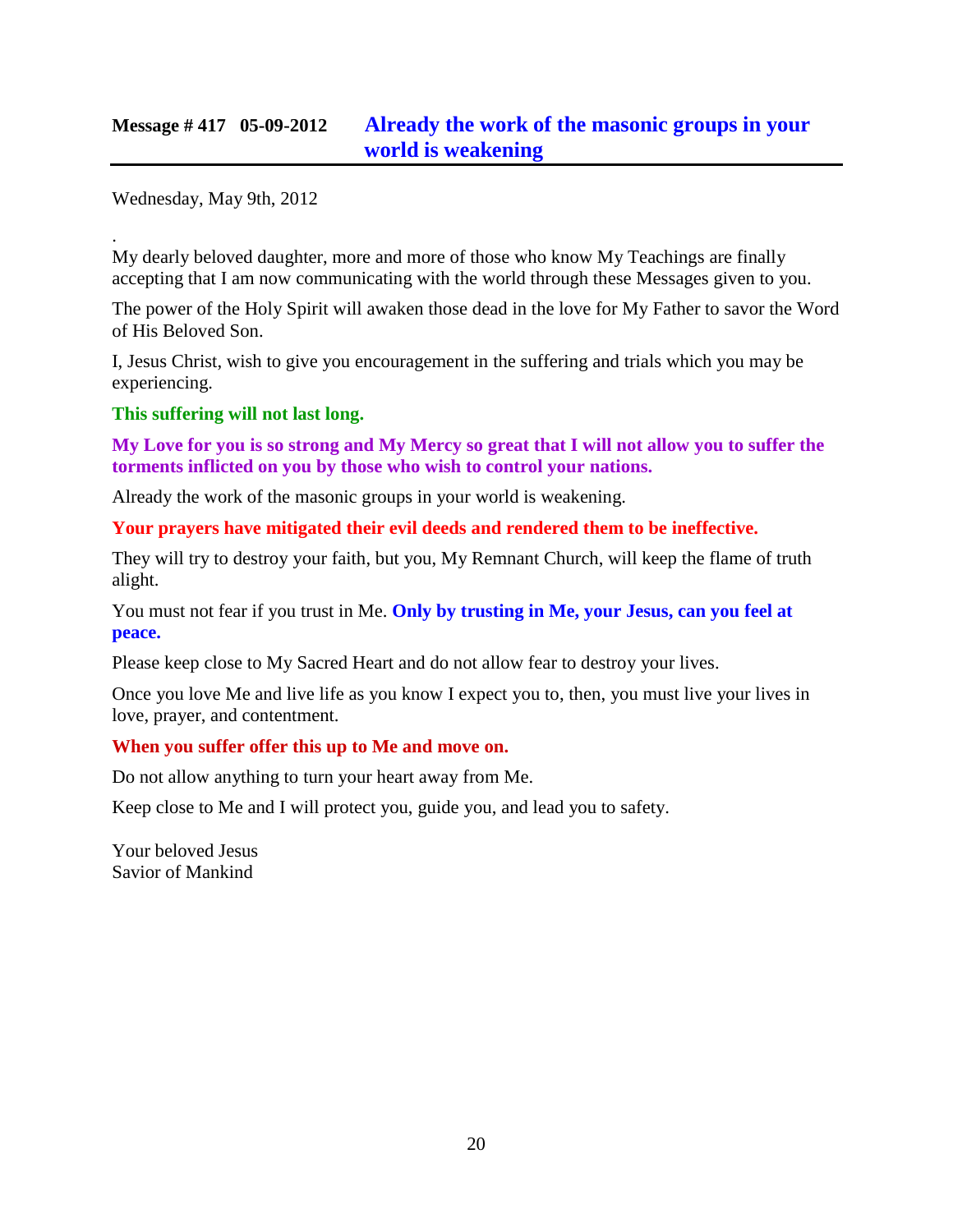# **Message # 418 05-10-2012 [Virgin Mary: I weep tears of sadness for priests](http://www.thewarningsecondcoming.com/virgin-mary-i-weep-tears-of-sadness-for-priests-within-the-catholic-church-who-suffer-terribly-at-this-time/)  [within the Catholic Church who suffer terribly at](http://www.thewarningsecondcoming.com/virgin-mary-i-weep-tears-of-sadness-for-priests-within-the-catholic-church-who-suffer-terribly-at-this-time/)  [this time](http://www.thewarningsecondcoming.com/virgin-mary-i-weep-tears-of-sadness-for-priests-within-the-catholic-church-who-suffer-terribly-at-this-time/)**

Thursday, May 10th, 2012

My child, My Son Jesus Christ prepares now to save as many of God's children as possible before The Warning. For, after The Warning, not much time will remain before the Glorious return of my Son.

### **I weep tears of sadness for priests within the Catholic Church who suffer terribly at this time.**

These pure, lost, and wandering servants are caught in the middle of disruption from which they cannot untangle.

Because of the sins of others, they suffer the torment of seeing allegiance to my beloved Son being thrown to one side.

Those wicked divisions, caused by Masonic groups, are deliberate. The sins of those guilty of offenses inflicted on innocent souls are being used, as an excuse, to change laws governing the Church.

### **Many are being misled out of a false sense of loyalty to God's children.**

How I suffer when I see the walls of the Catholic Church being taken apart brick by brick to make way for a new Church.

### **The new Church, which will emerge soon, will not be acceptable to my Son.**

**Instead, it will abolish the presence of the Holy Eucharist, and my Son will suffer the pain of His Crucifixion once again.**

The Sacrifice He made, to present the world with this Gift, will be ignored and rejected soon.

Instead, they, the new Church, will not tell God's children that The Eucharist is the true Presence of Jesus, my Son.

### **They will create a new interpretation of the Holy Eucharist and will fail to call down the Presence of my Son. The food of life will die.**

God's children will not be nourished with the real Body and Blood of my Son.

Their souls will become barren, empty of the Presence of my Son and the graces He bestows on those who receive Him.

**There is a duty on the part of priests to defend the Holy Eucharist.** They must be strong and never dilute this precious and Holy Gift.

### **My Son loves the Catholic Church and knows how it suffers right now. He feels its pain.**

My Immaculate Heart is torn in two, in pain, to witness this Sacred Temple being deliberately destroyed.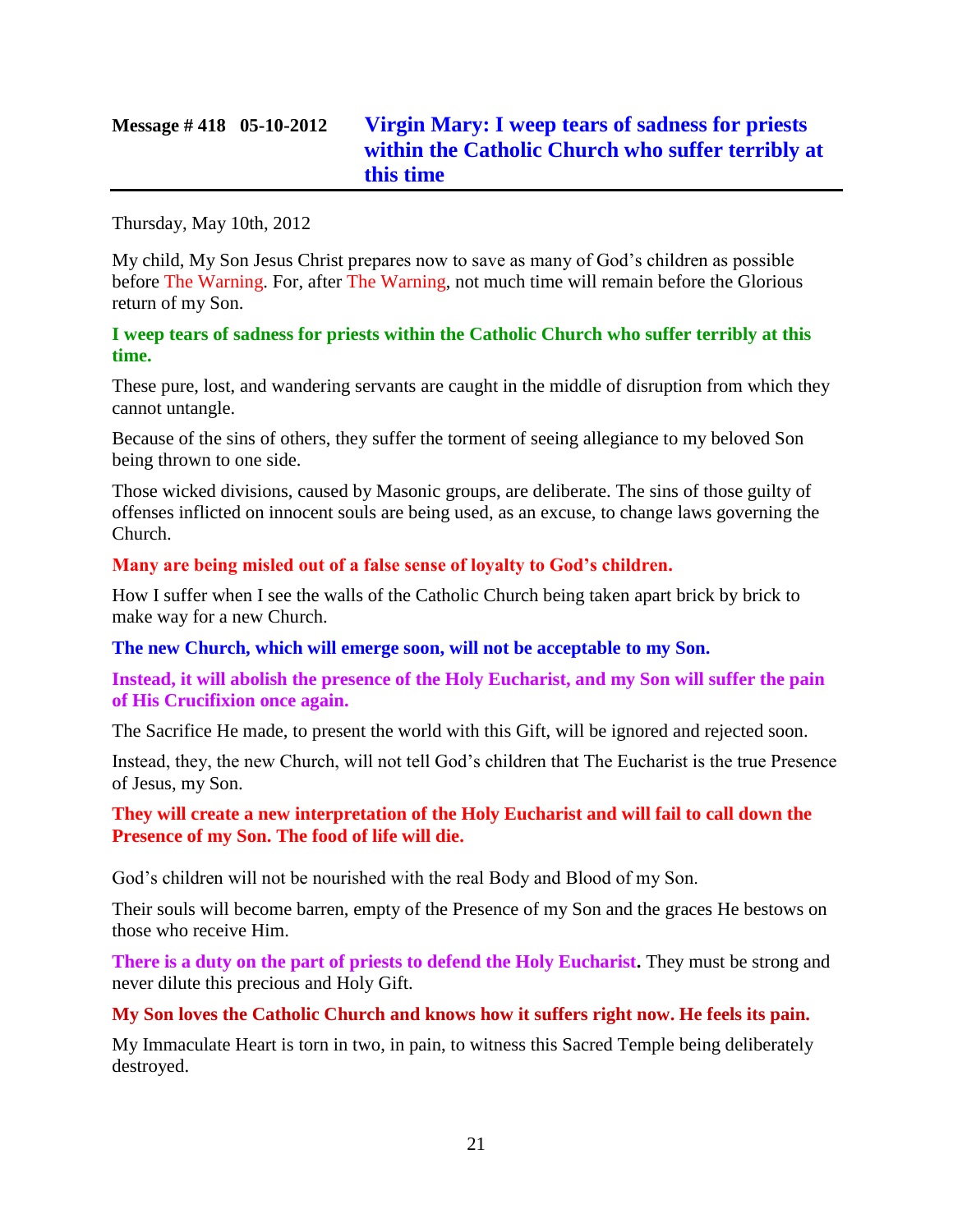Pray, pray, pray to The Father in the Name of His Beloved Son to show mercy on those within the Holy See, who want to divide the Church and scatter God's children into an abyss of desolation.

Please recite this Crusade Prayer (53) to pray for the Catholic Church

### **Crusade Prayer (53) Prayer for the Catholic Church**

Oh, God the Father, In the Name of Your Beloved Son, I beg You to give strength and the graces needed To help priests withstand the persecution they endure

Help them to adhere to the Truth of the Teachings Of Your Son, Jesus Christ, and to never waive, weaken, or submit To untruths about the existence of The Holy Eucharist. Amen

Your loving Mother, Queen of the Earth

**Mother of Salvation**

# **Message # 419 05-11-2012 [Preparations are very much underway for My](http://www.thewarningsecondcoming.com/preparations-are-very-much-underway-for-my-second-coming/)  [Second Coming](http://www.thewarningsecondcoming.com/preparations-are-very-much-underway-for-my-second-coming/)**

Friday, May 11th, 2012

My dearly beloved daughter, preparations are very much underway for My Second Coming.

Many people in the world can and will be saved now because of the prayers of My Beloved followers and chosen souls.

So many more than would have been, were it not for the sacrifices of those close to Me.

I yearn to take all of you into the New Era of Peace, the New Paradise on earth.

### **If only those stubborn souls, who refuse My Call of Mercy and who need to redeem themselves in My Eyes, would listen.**

Many believers are lukewarm and are not fit to enter My New Kingdom. Their closed and hardened hearts reject Me now as I speak.

**They pay lip service to me in the Churches, yet claim to follow Me.**

Now that I reach out and stretch My Hand of Mercy, to take their hand in Mine, they push Me away.

So suspicious, so lacking in true understanding as to how I communicate to the world from Heaven, they claim to believe in My Divinity.

Yet, they fail to accept that I have the power to speak to the world through Divine Revelations.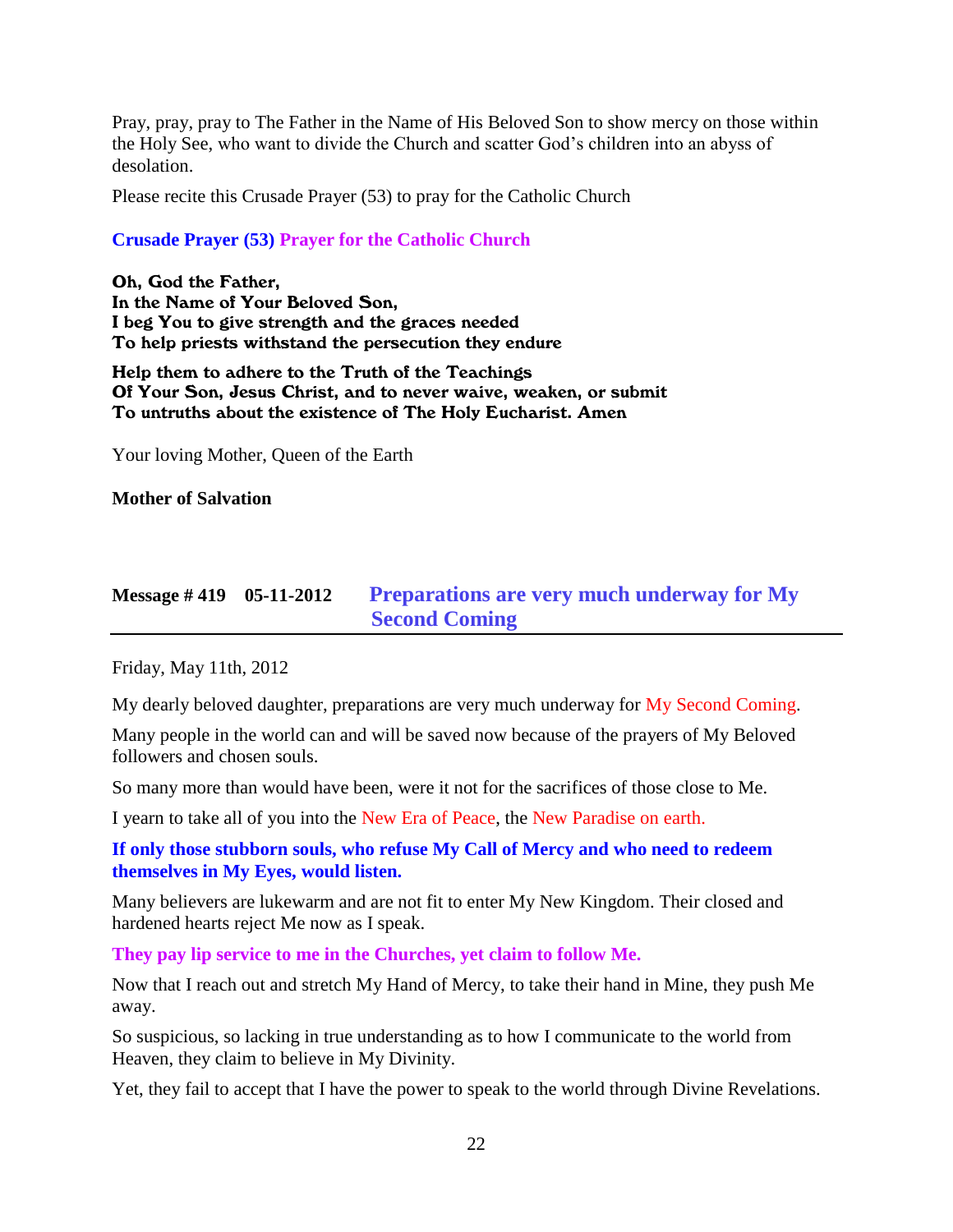They are missing the chance to grasp the extra graces I desire to give them in order to bring them to My Sacred Heart.

**It is a little like a village suffering in a famine with nothing to eat while they slowly starve.**

**Yet I stand next to them and can offer them all the nourishment and food to sustain them for Eternal Life. But they cannot see Me.**

Many do not want to see Me for they doubt that I could be speaking with them now.

For those in the world who have no belief or interest in a world outside of this one, you, My followers, must help Me to save them, to cover them.

Soon, they will understand that they have a soul. It will be then that I ask all of you to proclaim My Word so that all of humanity can live in My New Paradise.

Please spread My Word, My Prayers, My Messages and My Warnings to all souls, especially those who have no faith, belief, or knowledge about My Promise to return to judge the living and the dead.

They don't have much time, so I urge you to pray for their souls.

Your Jesus

# **Message # 420 05-12-2012 [Virgin Mary: Go and open your eyes, children,](http://www.thewarningsecondcoming.com/virgin-mary-go-and-open-your-eyes-children-and-listen-question-and-contemplate-all-that-is-presented-to-you-in-the-name-of-god/)  [and listen, question and contemplate all that is](http://www.thewarningsecondcoming.com/virgin-mary-go-and-open-your-eyes-children-and-listen-question-and-contemplate-all-that-is-presented-to-you-in-the-name-of-god/)  [presented to you in the name of God](http://www.thewarningsecondcoming.com/virgin-mary-go-and-open-your-eyes-children-and-listen-question-and-contemplate-all-that-is-presented-to-you-in-the-name-of-god/)**

Saturday, May 12th, 2012

My child, as the roar of Satan and his demons get louder and the pitch of their screams heard in the Heavens, I must warn God's children to open their eyes.

Look around you, and what do you see?

**Unrest, arguments, despair, and fighting. All this has been ignited by the evil spirits that surround humanity.**

Released from Hell, their numbers are great. Not for one moment will they ease their torment spewed out by the hatred they have for all of God's children.

**These fallen angels were jealous when my Father, God the Most High, created mankind and the universe.**

Their pride and disgust led to their downfall and they were cast out into Hell.

**Led by Satan, their hatred was manifested when I brought the Son of Man, the Savior of mankind, into the world. Their hatred of me surpasses anything known to humanity.**

As Queen of all the Angels, this drove them into turmoil. They knew there would be no return to the Divine Hierarchy.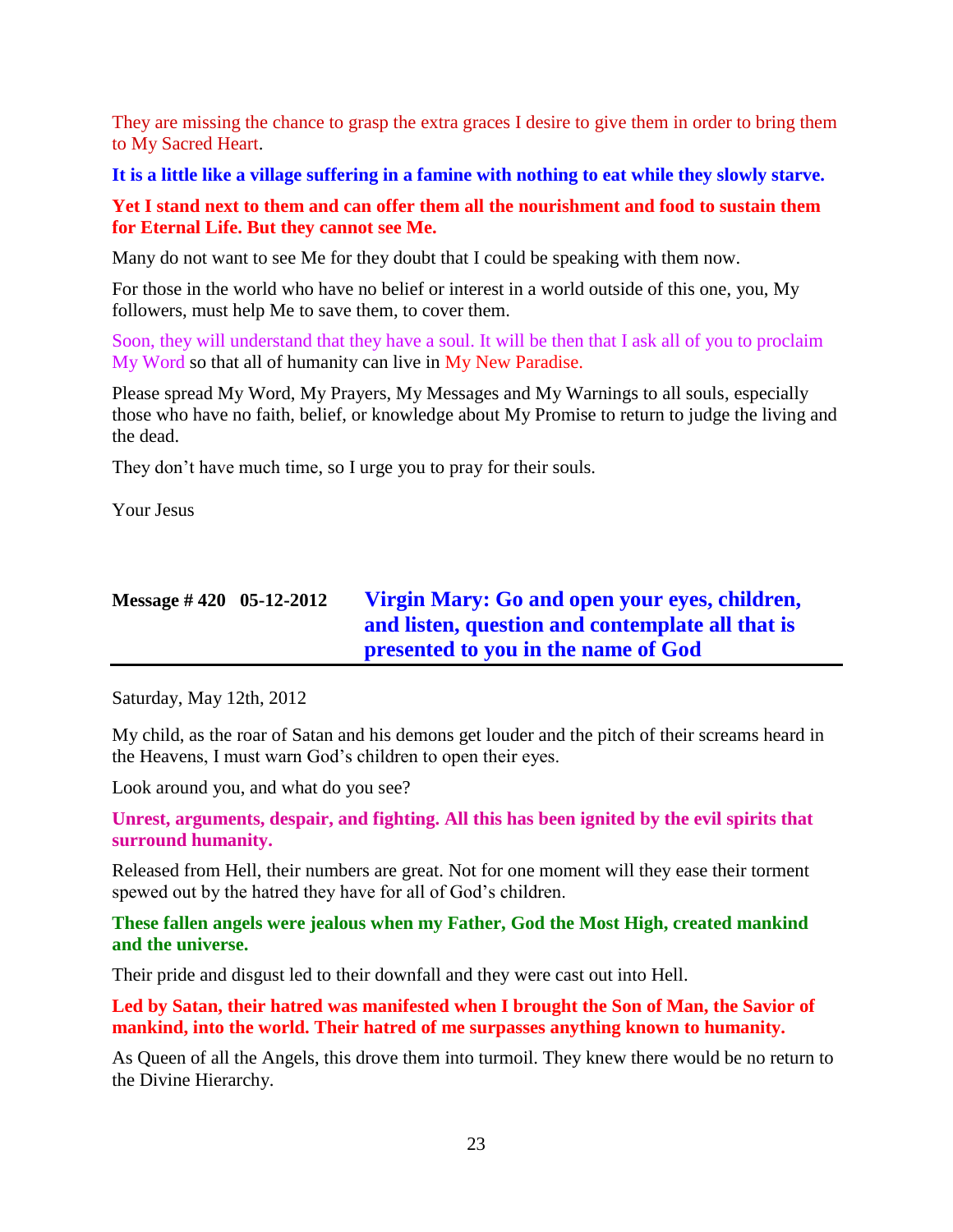### **To hurt God, my beloved Father, they want to destroy that which is closest to His Heart, His precious and beloved children.**

By seducing His children, through the temptations of sin, they steal souls.

My Father will not tolerate this wickedness and the time is close for these fallen angels to be finally cast into the furnace. They know this.

**Under the direction of Satan they now increase their plans and every second of the day they cause havoc in the world.**

God's children must know that their plan is to snatch everything which is precious to God, the Almighty Father.

#### **This is why they target His Holy Churches on the earth first.**

#### **When they infiltrate God's Churches, they infiltrate God's children.**

Wake up, children, to what is happening before your eyes. You must stay alert at all times.

Pray, pray, pray that you are blessed with the graces to recognize evil when it is presented to you as being part of God's plans, when it is not.

It will take strong faith and acceptance of the Truth contained within these messages from Heaven to stay on the truth path to eternal life.

#### **Eternal life is to be welcomed, children, and must never be rejected in favor of false promises.**

**These false promises are presented to the world in these times by those who lead your nations and who may be influenced by the king of lies.**

Go and open your eyes, children, and listen, question and contemplate all that is presented to you in the Name of God.

Your Beloved Queen of Peace Mother of Salvation

### **Message # 421 05-13-2012 [My New Kingdom: You will be lavished with great](http://www.thewarningsecondcoming.com/my-new-kingdom-you-will-be-lavished-with-great-abundance-and-will-want-for-nothing/)  [abundance and will want for nothing](http://www.thewarningsecondcoming.com/my-new-kingdom-you-will-be-lavished-with-great-abundance-and-will-want-for-nothing/)**

Sunday, May 13th, 2012

My dearly beloved daughter, it is time to understand that My messages are not to bring fear.

They are to bring love. They are also being used to tell those who commit sin or wrongdoing that they must redeem themselves in My Eyes, or be lost to Me forever.

How could I not tell humanity the Truth?

I realize that you, My daughter, feel a burden from time to time as the recipient of these Divine Messages. You must never allow fear to enter your heart, for it does not come from Me.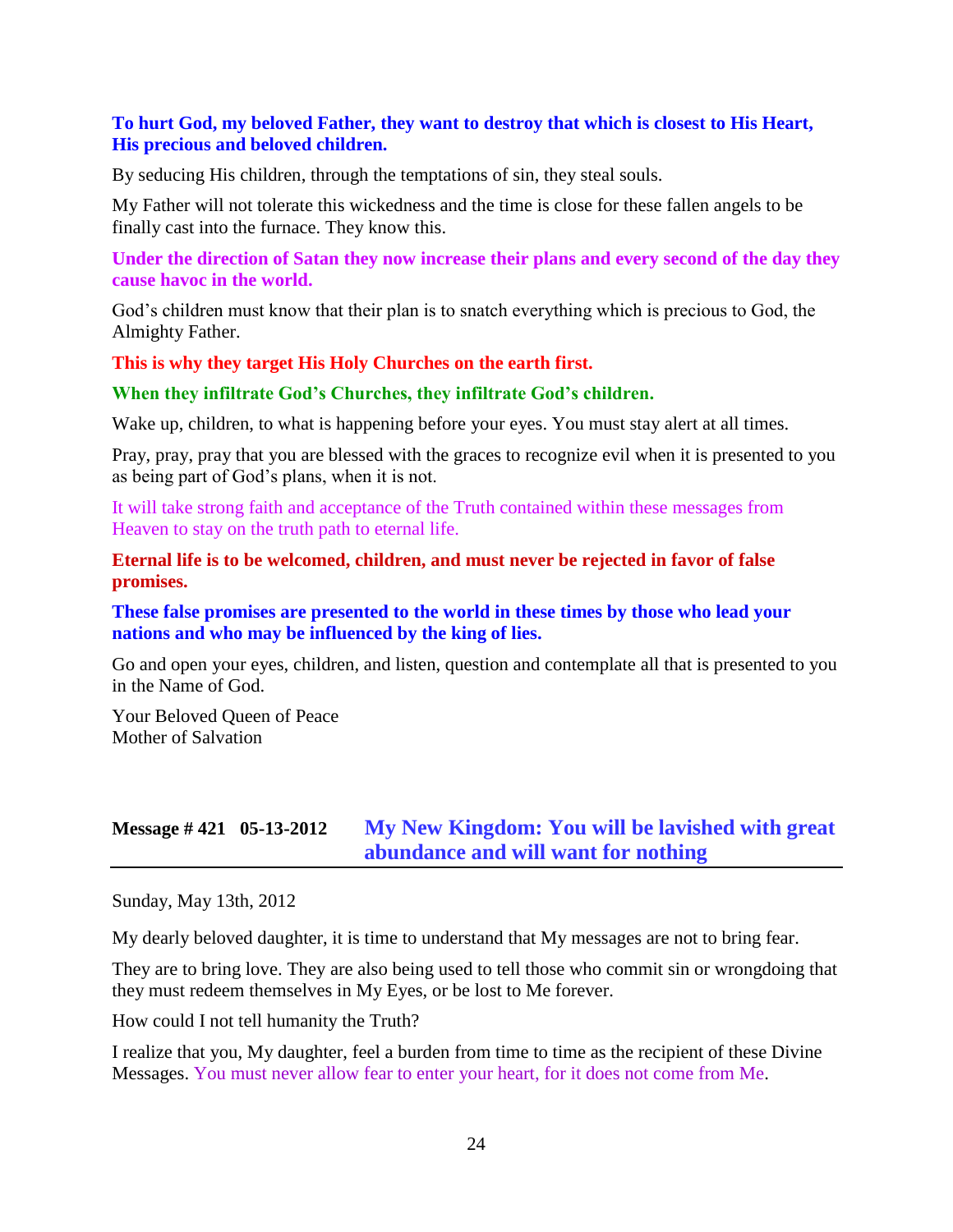### **Have I not told you that there is a wonderful New Era of Peace ahead for all those who love Me?**

### **What is there to fear?**

Is it worry over your future, your family or not knowing what lies ahead? If so, then you must know this.

I love you all. I want all of God's children to unite as one Holy Family, together in love.

**This is why I am communicating now, in plenty of time, to draw you all closer to Me.**

To ensure that you will all turn and open your hearts to the love that I have for every single soul on this earth, I must warn humanity of the dangers they face.

### **If I did not love you, as I do, I would not warn you.**

My Love is so powerful that it is a love unknown to any human being, for not one of you could have the capacity to feel the Love that I hold for you.

My Love means that I do not want God's children to suffer.

**I will take all of you, who will see the Truth after The Warning, and show you the Love I have.**

You and all of those who belong to Me in mind, body, and soul will be given the most exquisite gift, beyond your comprehension.

### **The New Paradise awaits you and the earth, that you may think you will pine for, will mean nothing when you see the Kingdom that has been prepared.**

My children, there is much to look forward to. Fear is unnecessary.

Instead, consider that you will be given eternal life.

**You will be lavished with great abundance and will want for nothing.**

**The colors, the scents, the love you will feel for all those around you, the peace within your families, lack of fear, your souls full of the love of God and your perfect bodies – how could you not desire My Kingdom?**

My Kingdom will become your new home when Heaven and earth will merge as one and the dead, who accepted Me as their Savior, will be resurrected to join with their families, their brothers and sisters in love and happiness.

**The relief you will feel when the world of sin, in which you live now, is no longer there, will bring joy, calm, and contentment.**

No more worries, fears, anxieties, or sin.

**You will still have free will but it will be different. You will be living in complete union with Me, according to the Holy Divine Will of My Father. He has waited patiently for this moment.**

**I Am** patiently preparing all of God's children so that not one soul is lost.

So, My dearest daughter, fear not.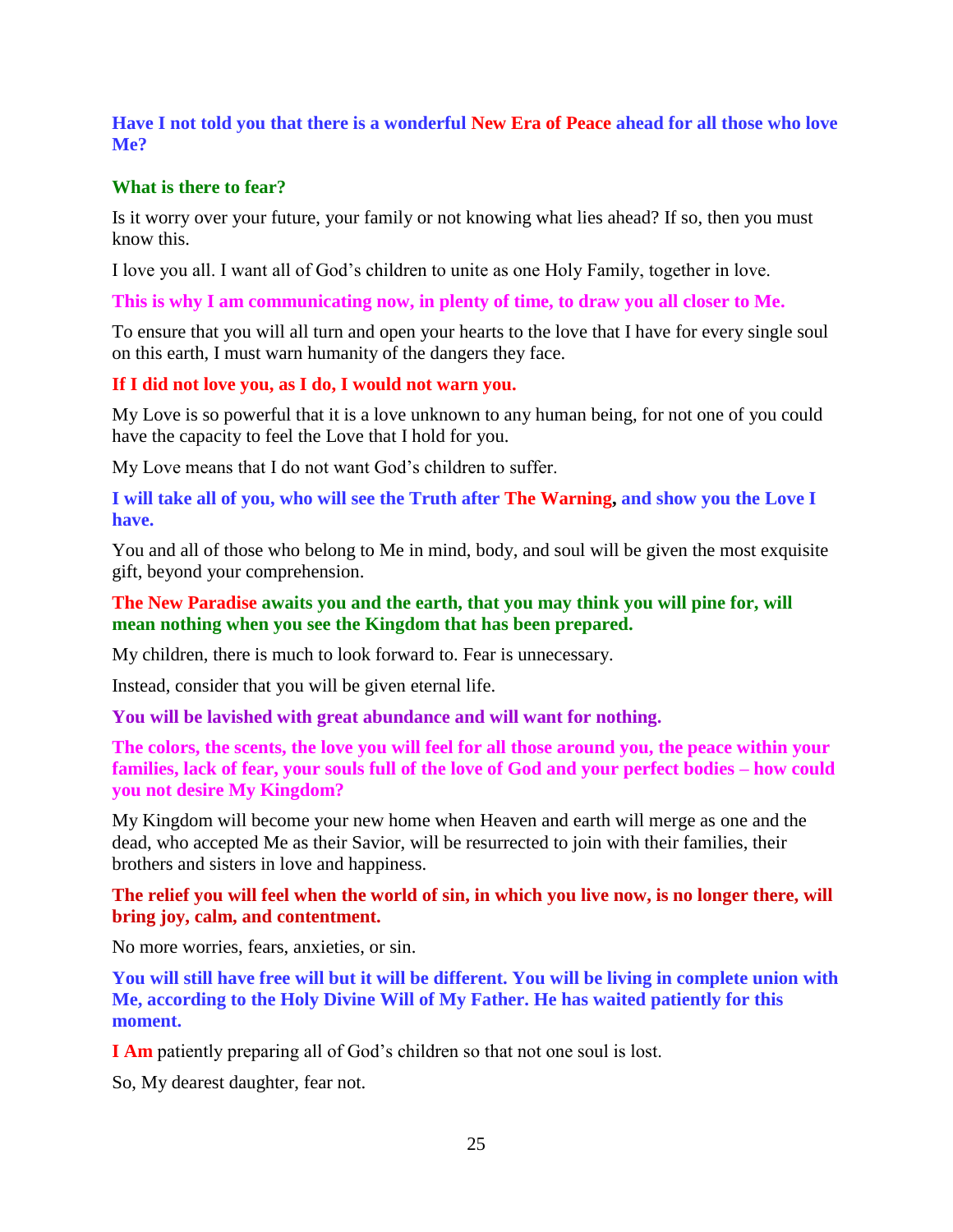Suffering will not last long. In its place will be the home to which each child of God belongs.

That is My promise to all of you. Do not feel sad, frightened or worried for it is completely unnecessary.

Just learn to love Me more. The more you love Me, the more you will trust in Me.

Only then will fear leave you.

Only then will you truly be free.

I love all of you. Never forget this, especially when you may be worried about the future.

Your Beloved Savior

Jesus Christ

# **Message # 422 05-14-2012 [Prayer Requests: Go now and call this request My](http://www.thewarningsecondcoming.com/prayer-requests-go-now-and-call-this-request-my-call-to-jesus/)  [Call to Jesus](http://www.thewarningsecondcoming.com/prayer-requests-go-now-and-call-this-request-my-call-to-jesus/)**

Monday, May 14th, 2012

My dearest beloved daughter, your gift to Me is accepted and as a result will save a further 5 million souls\*

It is My dearest wish to bring an end to your suffering, but this precious gift you bring Me will now mean I can save more of God's children.

Never forget that this Mission is to save mankind from Hell. I need your help and the help of others to do this.

Never feel alone for I love you and am with you the entire time. So many more of God's children are beginning to hear My Voice at last.

The work of the Holy Spirit will bear fruit, and very soon the love of God will be felt in the hearts of even the most barren.

Those lost, empty, and barren souls will feel a flame of Love and witness a familiar yearning to be part of My New Kingdom on earth. Many will not understand why but they will be unable to deny their feelings of warmth, love, and peace.

So many will be surprised and will want to speak with Me. You must now unite people everywhere to request the gift of My Love. They must ask for special favors to be granted. You, My daughter, must designate one day a week to this. Each lost soul must ask Me to help them. If their request is according to My Holy Will then I will answer their prayers. This will instill in them a stronger link to My Sacred Heart and My Great Mercy.

**Go now and call this request "My Call to Jesus"**.

My daughter do this as soon as you can as I wish to ensure that those souls, especially those who do not accept that, speak now. They will finally realize how close I am to each single soul.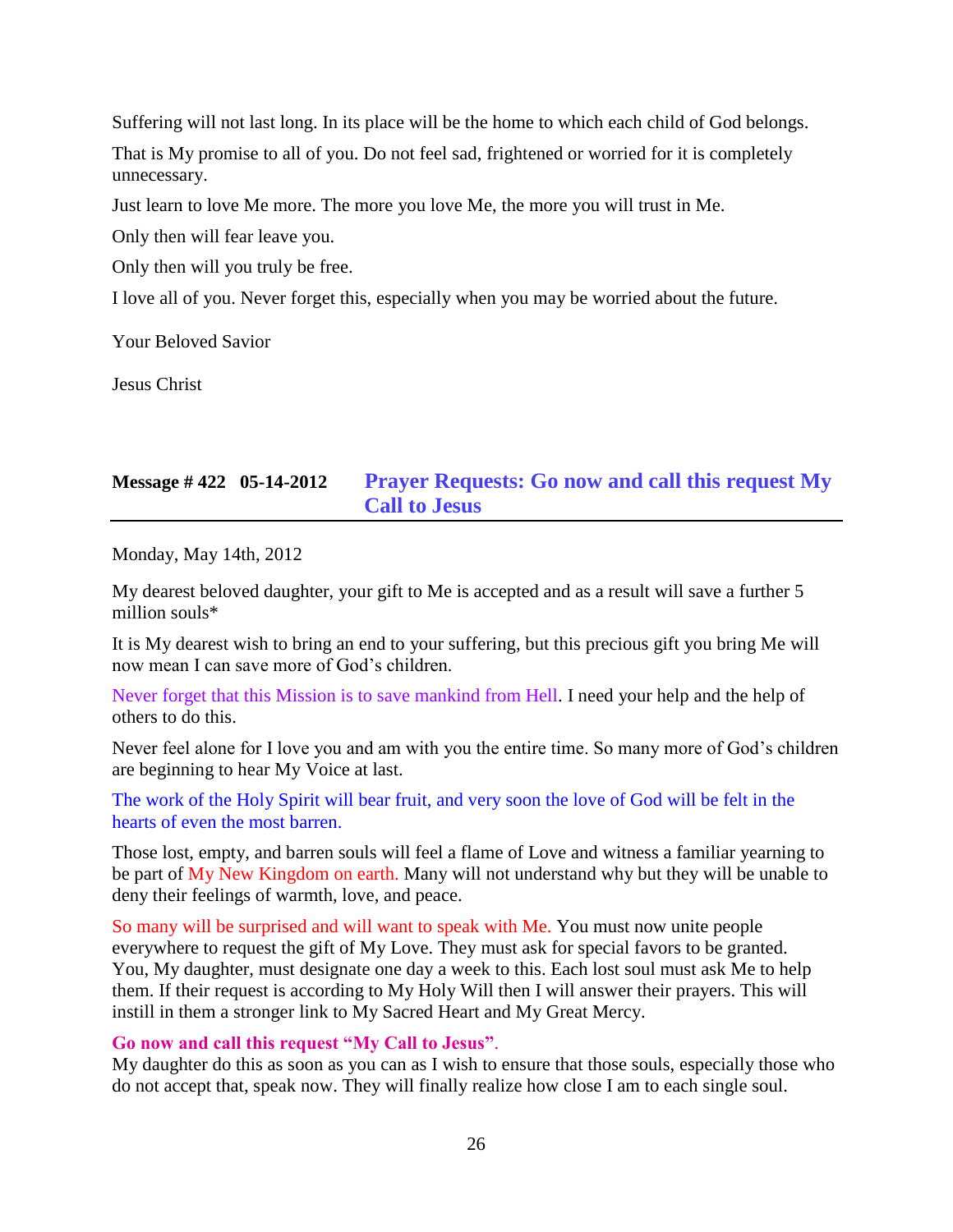Tell them that I love everyone and don't exclude one single sinner, no matter how grievous their sin.

All I ask is for them to come to Me and ask Me to help them.

Your Jesus

(\*the souls referred to on the first line are to do with personal suffering offered by MDM and do not refer to the world as a whole because billions are currently being saved through prayer.)

### **Message # 423 05-16-2012 [Second Seal: World War 3](http://www.thewarningsecondcoming.com/second-seal-world-war-3/)**

Wednesday, May 16th, 2012

My dearest beloved daughter, I must inform you that a Third World War is about to unfold in the world

My tears flow this morning as you can see.\*

The Second Seal is about to unfold as foretold to John the Evangelist in the Book of Revelation.

#### **It will start in Europe**.

**Your banking system will be the cause, and Germany, once again, will be involved in this tragedy as it was on the last two occasions.**

When it commences much will be over saving the economy, and **catastrophe will affect Greece with much fallout in France.**

**The Middle East will also be involved with Israel and Iran at war, and Syria will play a serious part in the downfall of Egypt.**

My daughter, I wake you to tell you this, not to frighten you, but to **urge much prayer for Europe at this time.**

Because of war and lack of money, much of the harvest will be lost and **this will lead to the opening of the Third Seal, which means famine.**

**This is why I now urge all of God's children to try to stockpile dried and non-perishable food to feed your families. It is important to grow your own harvest if possible.**

Remember, however, that **prayer can mitigate much of this suffering.**

The effect of this war will be that **My Catholic Church on earth will be sucked into a oneworld Church, in the name of unification.** This unification, or false peace, will become a reality after the Antichrist appears to create a false peace and a so called end to the war.

**This peaceful pact will involve the Western world until China and Russia become involved with world matters.**

They will pose a threat to the **'Beast with the Ten Horns**', **Europe**, and will overcome them to introduce Communism.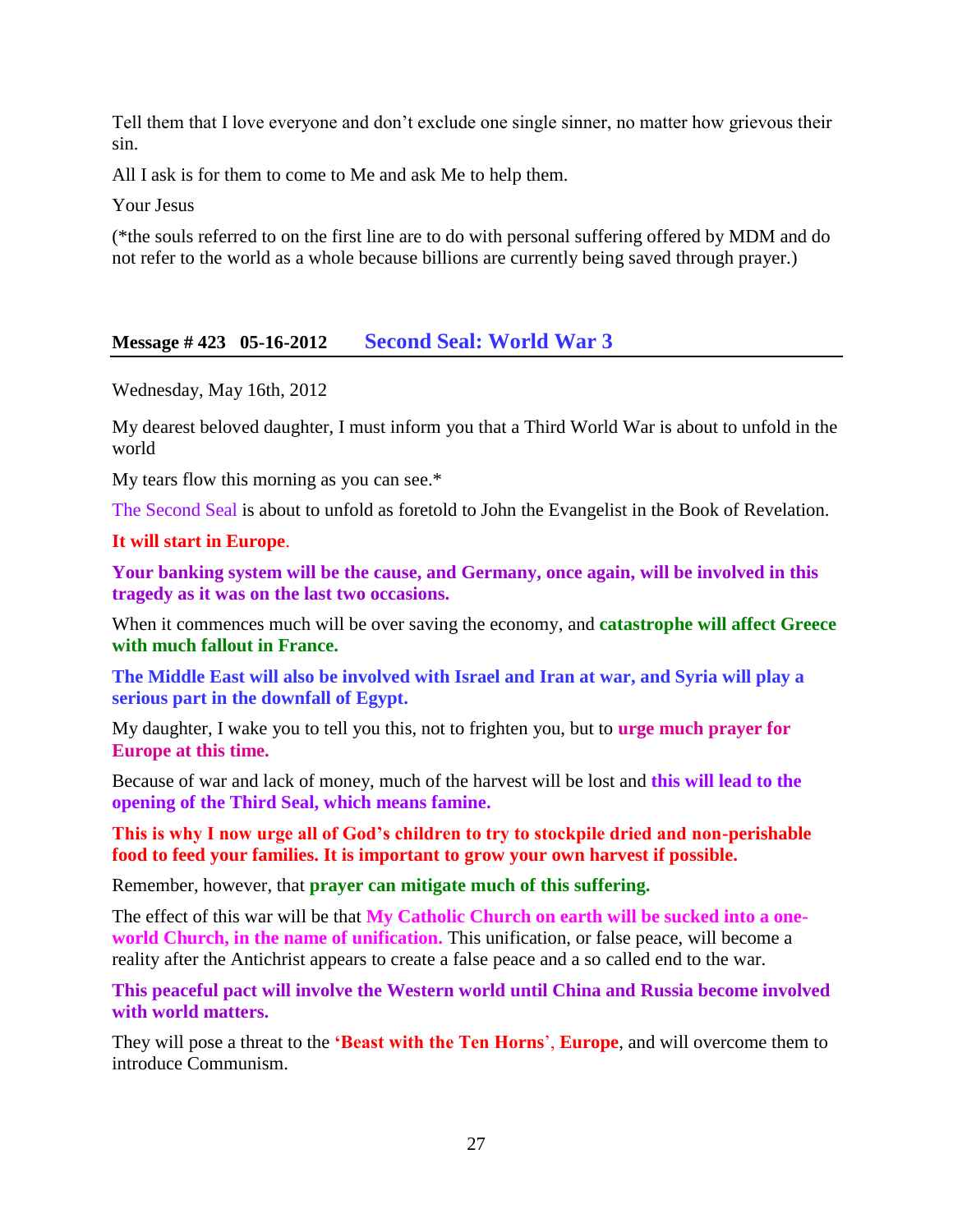The **'Red Dragon', China**, already gains a strong foothold in the world because of their control of the world's finances.

The Red Dragon and **"The Bear", which is Russia,** do not love God. **They are being led by the Antichrist who is from the East and who hides behind closed doors.**

When these prophesies unfold, the whole world will believe in these Messages. There will be no doubts then.

Please recite this Crusade Prayer as it will help dilute the impact of these events.

### **Crusade Prayer (54) Prayer to the Father to dilute impact of World War 3**

O Heavenly Father in the Name of your Beloved Son, Jesus Christ

Who suffered greatly for the sins of mankind, please help us in these difficult times we face.

Help us to survive the persecution being planned by greedy rulers and those who want to destroy your Churches and your children.

We implore you, Dear Father, to help feed our families and save the lives of those who will be forced into a war against their will.

We love you, Dear Father

We beg you to help us in our time of need.

Save us from the grip of the Antichrist.

Help us to survive his mark, the Mark of the Beast, by refusing to accept it.

Help those who love You to remain true to Your Holy Word at all times so that You can bestow on us the graces to survive in body and soul.

Amen.

My daughter, I realize that this news may come as a shock, but remember that prayer and the Seal of the Living God Crusade Prayer number (33) will protect My followers.

My Remnant Church, you My children, will survive although it will not be easy.

You will be bullied because of your Christianity but you will never denounce Me or reject Me.

For this you will be given Gifts. **My Gift of the Seal of the Living God will render you invisible to your enemies.**

### **Recite it every day from now on. Keep it before you in your homes and have it blessed by a priest.**

Begin your preparation soon for the day of the fallout in Europe is not far away.

Your Jesus

(\*Note : When Maria was taking down this message a wet tear rolled down the photo of Jesus in front of her.)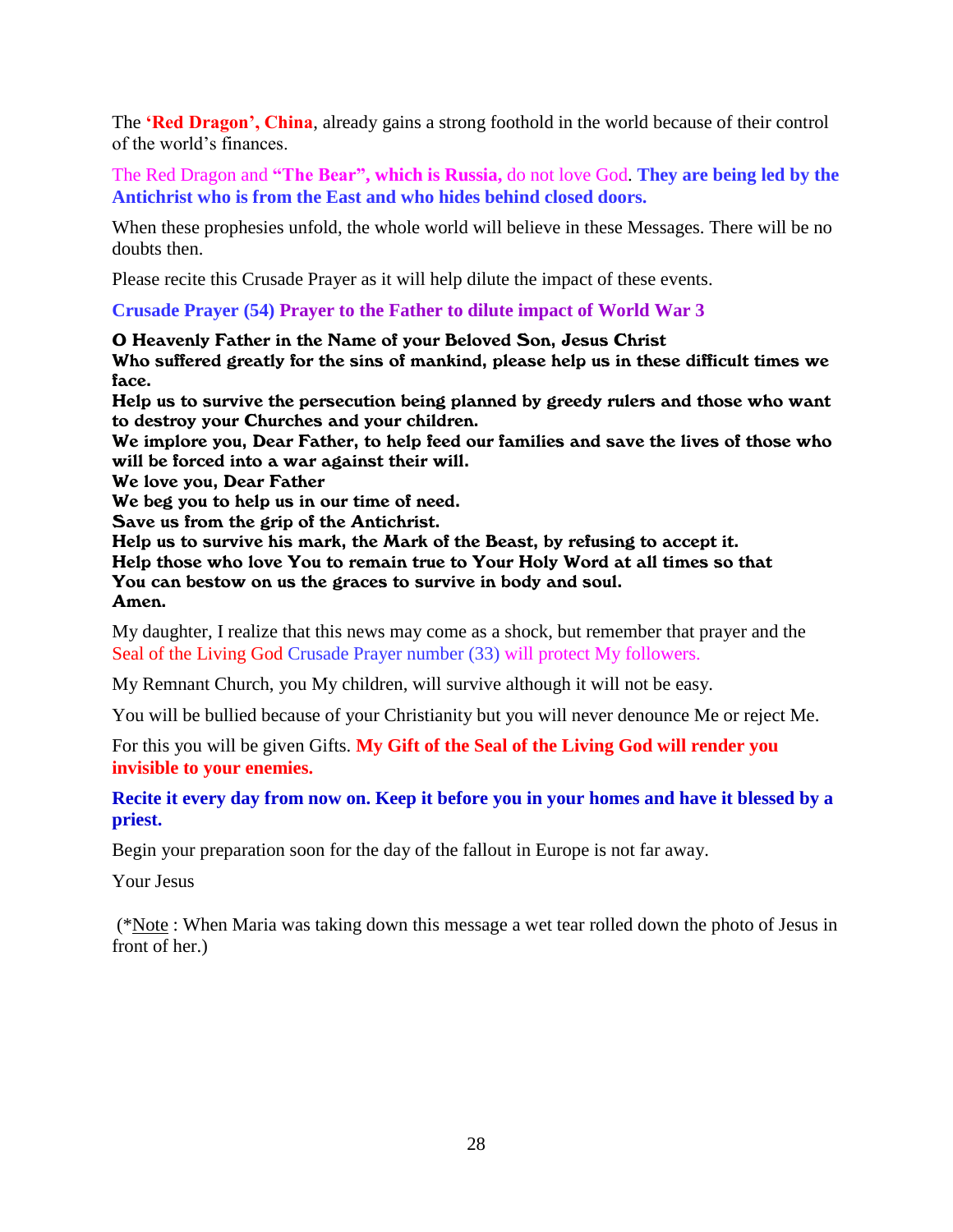# **Message # 424 05-16-2012 [Virgin Mary: My Visionaries in the world will be](http://www.thewarningsecondcoming.com/virgin-mary-my-visionaries-in-the-world-will-be-instructed-to-pray-in-order-to-avert-the-dangers-associated-with-a-world-war/)  [instructed to pray in order](http://www.thewarningsecondcoming.com/virgin-mary-my-visionaries-in-the-world-will-be-instructed-to-pray-in-order-to-avert-the-dangers-associated-with-a-world-war/) to avert the dangers [associated with a world war](http://www.thewarningsecondcoming.com/virgin-mary-my-visionaries-in-the-world-will-be-instructed-to-pray-in-order-to-avert-the-dangers-associated-with-a-world-war/)**

Wednesday, May 16th, 2012

My child, please try to remain strong in this work for my Son.

**It is important that all those who believe in the Truth of the Holy Word, being given to the world at this time, remain calm.**

Your duty is to respond to my beloved Son's instructions. Prayer and trust in my Son will bring about your salvation.

**The gift of the Seal of the Living God will be your biggest protection at a time of war or strife.**

By pledging allegiance to God the Father, through the acceptance of this free gift, you will remain free.

**Never forget the power of prayer and how it can dilute the impact of such events.**

Sadly, many of these events must come to pass for they have been prophesized.

Children, I call on all those who revere me, your Blessed Mother, to understand that this is calling from Heaven.

**All my Visionaries in the world will be instructed to pray in order to avert the dangers associated with a world war.**

You must persevere in your suffering and offer it as a gift to God the Father.

**My daily Rosary is important at this time, no matter what Christian Church you belong to.**

You must recite it because it offers protection to those nations who say it daily and in great numbers.

Pray, pray, pray for Europe at this time and turn to my Son and ask Him for the strength, courage and perseverance required to retain your trust in God.

Your beloved Mother

Queen of Heaven and Earth

Mother of Salvation

### **Message # 425 05-16-2012 [Set up prayer groups devoted to Jesus to Mankind](http://www.thewarningsecondcoming.com/set-up-prayer-groups-devoted-to-jesus-to-mankind/)**

Wednesday, May 16th, 2012

My dearly beloved daughter, I must emphasize, to all those who believe in Me, that is important to **pray for each of your nations.**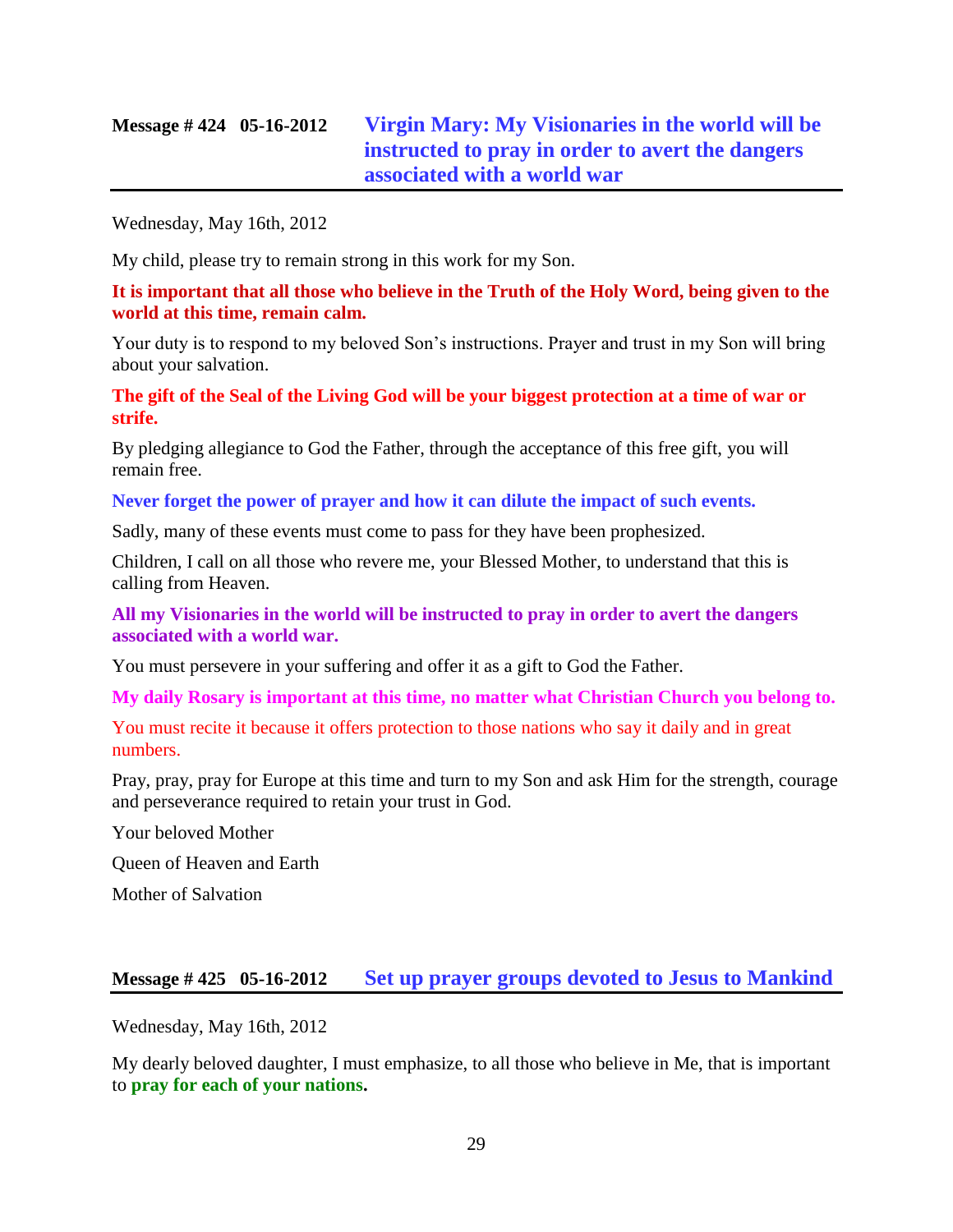**To do this effectively, you must set up prayer groups, devoted to "Jesus to Mankind".**

Use this Group to recite all the Crusade Prayers given to you.

**My daughter, Maria, will arrange to have those put up in a way which will allow you to print them off anywhere you are in the world.**

**Please spread My Holy Word to all members of the clergy.**

### **Some will reject My Messages.**

Others will embrace them with love in their hearts.

### **However, for the most part, you will be ridiculed and rejected in My Holy Name.**

**You will suffer as My Apostles suffered and will be made a laughing stock in some quarters of My Church on earth.**

These verbal and abusive insults will be **intense** and you will be hurt. But I say this.

Remember the hatred shown to you will prove that it is, indeed I, Your Jesus, speaking to you from Heaven.

### **For this suffering I will make you rise again and again every time you are kicked to the ground.**

I will raise you up and make you stronger than before.

Why do I do this? I do it so that you will become fit and stronger to spread My Holy Word.

For only then will you receive greater Gifts which I will provide you with through My Holy Spirit.

So rise and move to prepare your nation, so that they it will receive the armor it needs to **avoid the Mark of the Beast.**

**Never forget the importance the Seal of the Living God.**

It will offer you and your family protection, not just in spirit but a **physical protection also**.

**You are blessed to receive the Seal and it is your duty to ensure that as many of God's children everywhere receive it**.

Remember I stand by all of My Followers every minute, and when they carry out My work, they will receive special Graces to make them brave, strong, and determined to save the souls of every man, woman, and child in the world.

Your Beloved Savior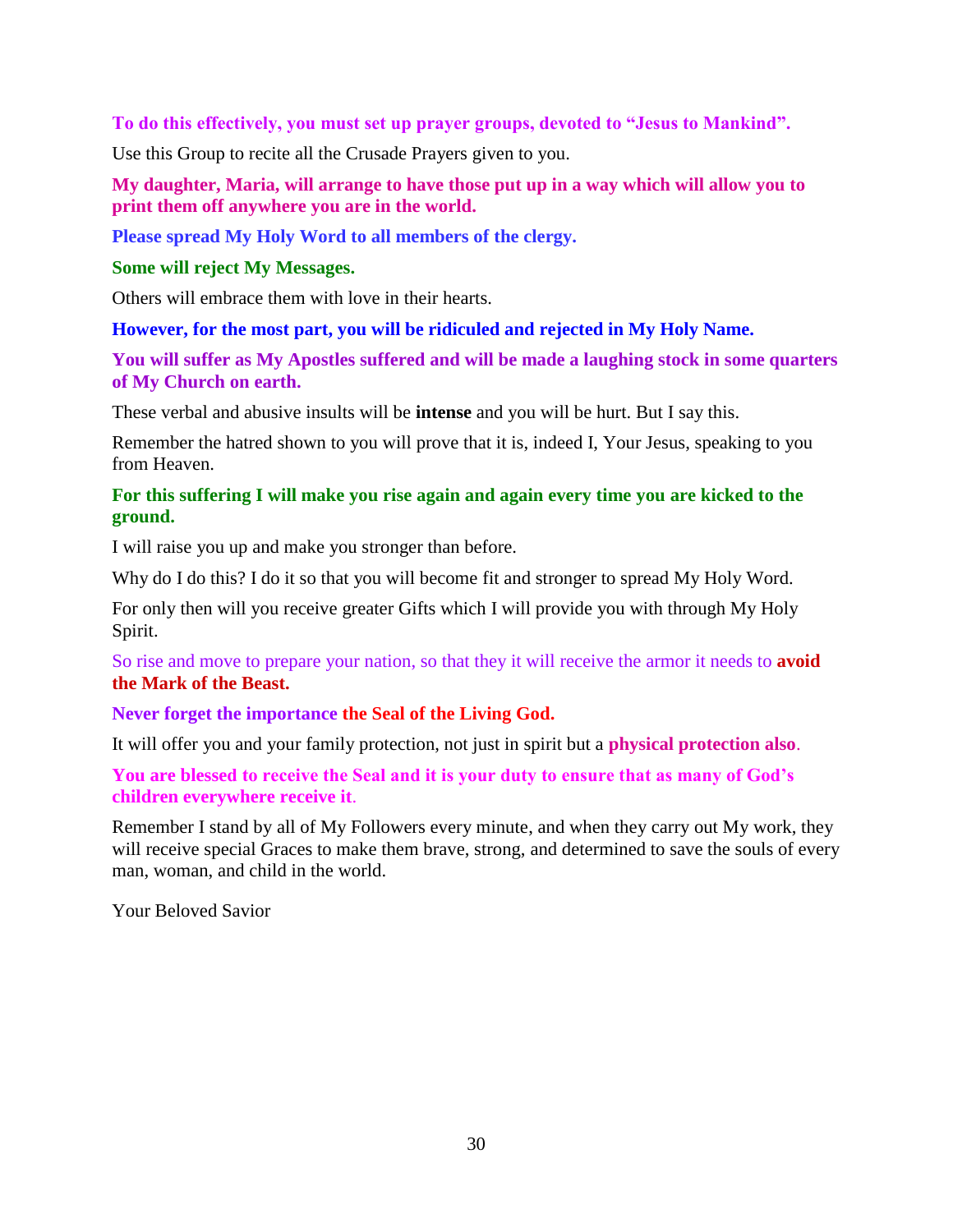### **Message # 426 05-17-2012 [Virgin Mary: This Seal was foretold in the Book of](http://www.thewarningsecondcoming.com/virgin-mary-this-seal-was-foretold-in-the-book-of-john/)  [John](http://www.thewarningsecondcoming.com/virgin-mary-this-seal-was-foretold-in-the-book-of-john/)**

Thursday, May 17th, 2012

My child, God's children will be able to protect their faith, their courage and their safety during any war if they continue to pray the **[Seal of the Living God Crusade Prayer.](http://www.thewarningsecondcoming.com/flyers/seal-of-the-living-God.pdf)**

This is one of the last, and the greatest Seal of Protection, sent from the Heavens of all prayers given to humanity.

It is to help sustain all during any future persecution, especially at times of domination and war.

**This Seal was foretold in the Book of John and has many divine powers associated with it.**

Cherish it and use it to protect, not only yourselves, but your families.

This reminder is needed at this time.

Go in peace.

Your Beloved Mother Mother of Salvation

### **Message # 427 05-18-2012 [The One Remnant Church which will stand,](http://www.thewarningsecondcoming.com/the-one-remnant-church-which-will-stand-undefeated-until-the-rise-of-the-new-jerusalem/)  [undefeated, until the rise of the New Jerusalem](http://www.thewarningsecondcoming.com/the-one-remnant-church-which-will-stand-undefeated-until-the-rise-of-the-new-jerusalem/)**

Friday, May 18th, 2012

My dearly beloved daughter, know now that the spread of My Holy Spirit is about to become rampant in the world.

The Flame of Truth will enrapture the world, and fill the souls of many with the simple wonder of My Great Mercy.

**Much conversion will take place and it will be then that My Remnant Army will rise to become a powerful force in the battle against the Antichrist.**

My Remnant Christian Church will **spread the Holy Gospel into every corner of the earth.**

Fires will pour forth upon those who try to harm My Remnant Church. For, few will be able to withstand the Truth of My Holy Word, when it is shown to them.

**So many will there be that it will amount to over 20 million.**

Leaders will spring up among you, and you will have to practice your faith hidden in certain quarters.

You will lead a Crusade of My Teachings, and My Crusade Prayers will be your weapon to defeat the enemy.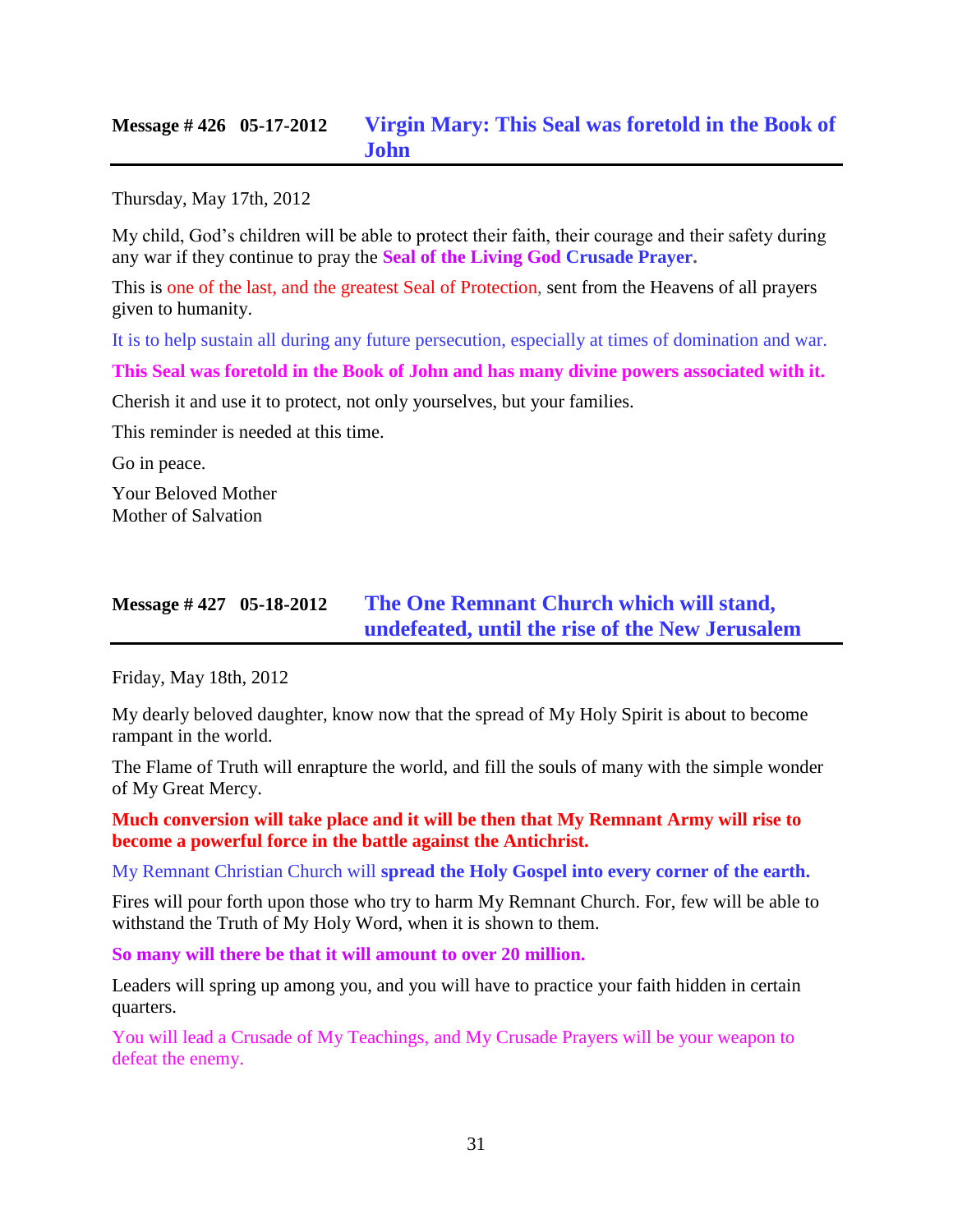Strangers will become close, people from different countries will join together, and religions torn apart in the past, through their differences, will all join as one.

The One Remnant Church which will stand, undefeated, until the rise of the New Jerusalem.

This is when My Second Coming will take place.

**When My New Jerusalem rises from the ashes, from where all those who opposed Me thought that My Church on earth had been burnt to the ground.**

And then that will be it.

**The New Beginning.**

**The New Era.**

**The New Heaven and the New Earth.**

**The time for the Divine Will of My Father to be realized finally.**

Rise now, My Army. Diversify and spread your wings. Never deviate from the Truth contained in the Holy Bible.

Never doubt the words contained in Holy Scripture.

For those among you, including members of My Church on earth, who do, then you must open your heart to the Truth.

**The Bible contains the Holy Word of God. The Bible contains the whole Truth.**

It does not lie.

**If you deny the Truth contained therein, you deny the Word of God.**

Your Savior Jesus Christ

### **Message # 428 05-18-2012 [God the Father: Fear not My Hand but the hand](http://www.thewarningsecondcoming.com/god-the-father-fear-not-my-hand-but-the-hand-of-those-who-are-your-enemies/)  [of those who are your enemies](http://www.thewarningsecondcoming.com/god-the-father-fear-not-my-hand-but-the-hand-of-those-who-are-your-enemies/)**

Friday, May 18th, 2012

I speak with you today, My dearest daughter, to bring comfort to those who fear for the future.

The future, dear children, lies in My Holy Hands.

The time has come for the new Kingdom, the Kingdom over which My Beloved Son will reign, to come to pass.

This is the final stage when earth is being prepared to bring forth the multitudes who love My Son and, in time, who love Me.

**Much must happen for My Divine Will to be done, and prayer, patience and courage are needed.**

**Fear not My Hand but the hand of those who are your enemies.**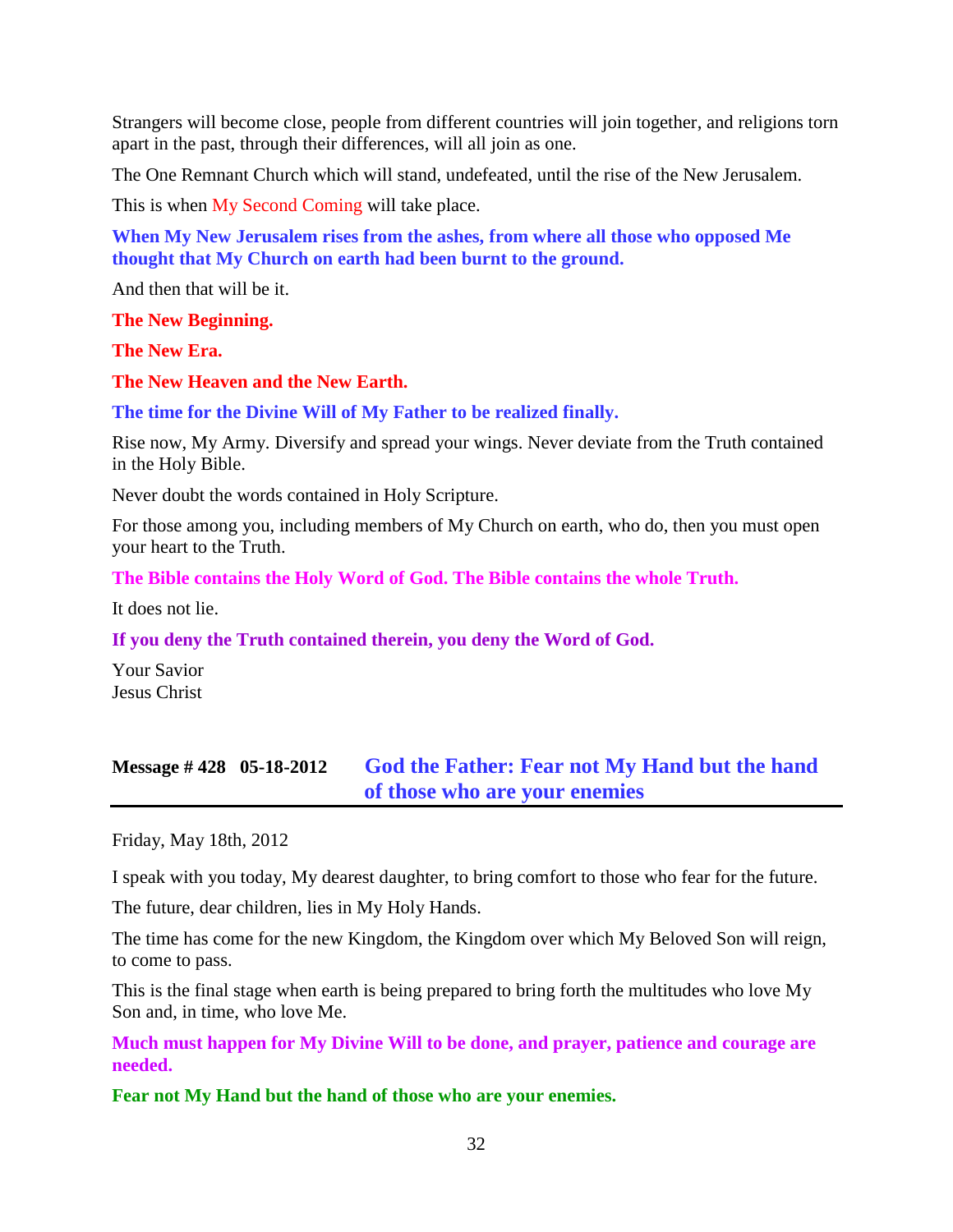### **Much wickedness is rampant in the world, and the time has come for Me to punish those nations who torment My children on earth.**

As the battle begins, the Houses that honor Me, God the Father, will be renewed.

Soon they will realize how they rejected the one True Messiah I sent to earth, in My Son Jesus Christ, to give the world salvation.

Then those who believe in My Son and Me, God the Most High, will rise in unison to prepare the ground so that the **Second Coming of My Son can take place.**

Only when the purification is complete will My Son return.

The purification I speak of is when the good will be separated from those who are evil. Those who live their lives filled with the lies planted in their souls by Satan still have time to repent.

### **Every attempt will be made by Me to salvage them from the Beast, for I do not give up on My children that easily.**

I will, through the various Divine Interventions, sanctioned by Me, try to take them into My Merciful Arms to save them.

Trust and belief in Me is the pathway to Eternal Life.

### **Only through My Son, The Savior of the World, can you come to Me, The Father of the Universe.**

For to come to Me, you must be saved from Sin.

**To be saved from Sin you must redeem yourselves in the Eyes of My Son.**

Just as I sent My Son the first time to grant you salvation, so too, do I send Him once more to save you one last time before the **New Heaven and the New Earth merge to become one.**

Those who refuse to accept My Son's Great Mercy, after this last Crusade to bring all of My Children into Paradise, their rightful inheritance, will be lost forever.

There can be no going back after this.

Never forget who **I Am**.

**I Am** God the Father, and I created you.

I love you.

I desire to bring all of you home, but how My Tears flow so.

This is because there will be so many that I will not be able to save unless they turn and ask Me to help them.

This call from the Heavens has been foretold.

**Only The Lamb of God, My Son, has the authority to reveal to you the events which lie ahead.**

### **Only He can open the Seals.**

He does this now with the help of the Seventh Angel, the Seventh Messenger.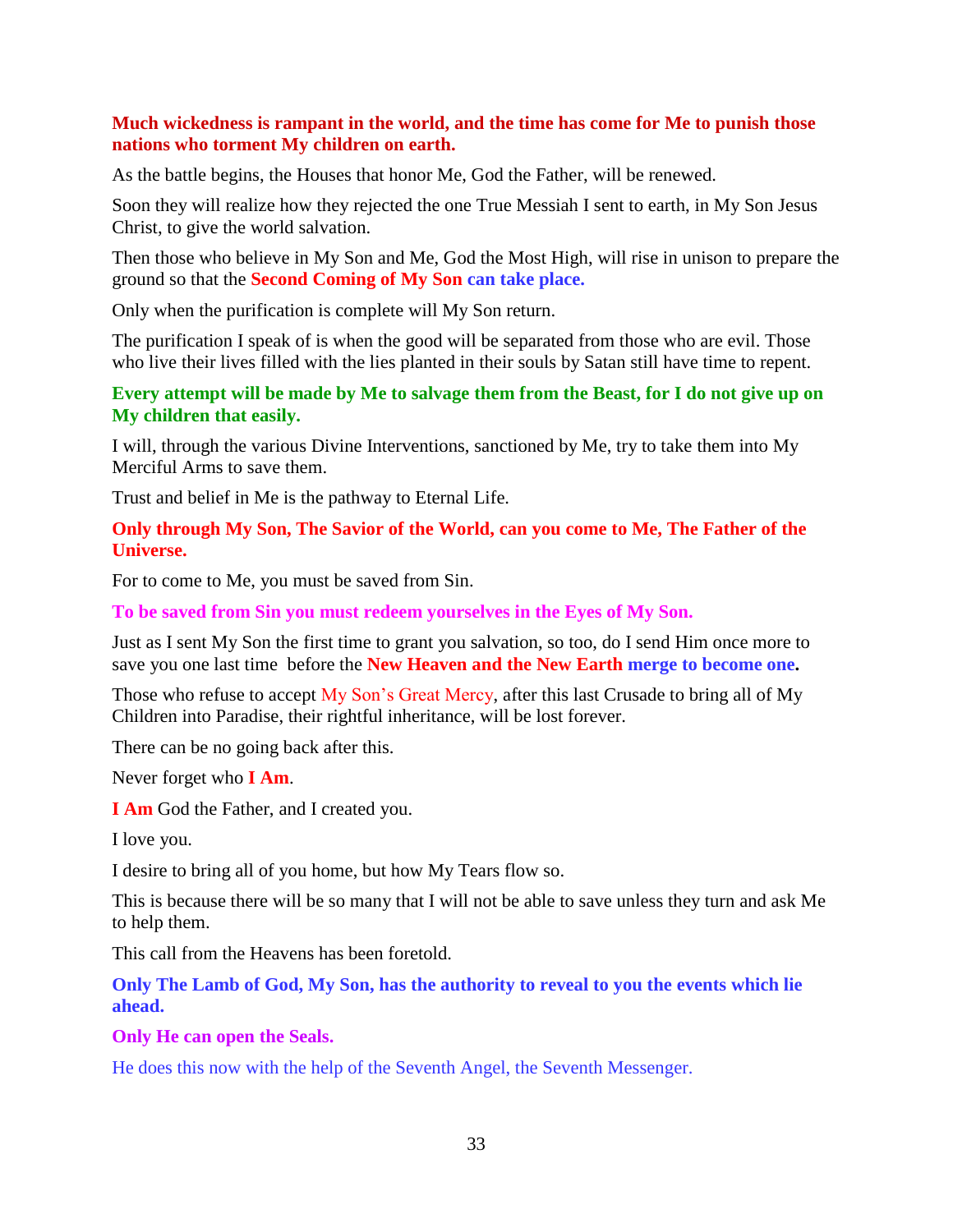### **Open your eyes and accept that, at last, the Book of Truth prophesized is now being opened chapter by chapter before your eyes.**

Accept it as a Gift, because it will bring you eternal life.

Your Beloved Father in Heaven

God the Most High

# **Message # 429 05-20-2012 [Virgin Mary: The Evil One attacks those who love](http://www.thewarningsecondcoming.com/virgin-mary-the-evil-one-attacks-those-who-love-god-the-most/)  [God the most](http://www.thewarningsecondcoming.com/virgin-mary-the-evil-one-attacks-those-who-love-god-the-most/)**

Sunday, May 20th, 2012

My child, just as more of God's children embrace these Holy Messages so, too, will more people reject them.

All those closest to My Son will be tempted by the Evil One to turn their backs.

They will suffer the most, and doubts will block their minds to the Truth.

**The Evil One attacks those who love God the most.**

**When he blinds them to the Truth, he wins.**

Those who revere me, the Mother of God, will also be a target where the Evil One will pull them away from the Book of Truth.

Never does he, the Evil One, give up. He inflicts terrible torture on those loving souls, so that they will deny the Word of God.

**I beg all of those who love My Son to hear my call. You must listen when My Son speaks to you.**

Do not renounce the chance to help your brothers and sisters to obtain the eternal life promised to them.

**Do not allow doubts planted by the Deceiver prevent millions of souls from being saved.**

This is the fierce opposition that will assail you from this day.

You must call on me, Your Mother, to help you, guide you, and lead on to the true path.

Your Beloved Mother Mother of Salvation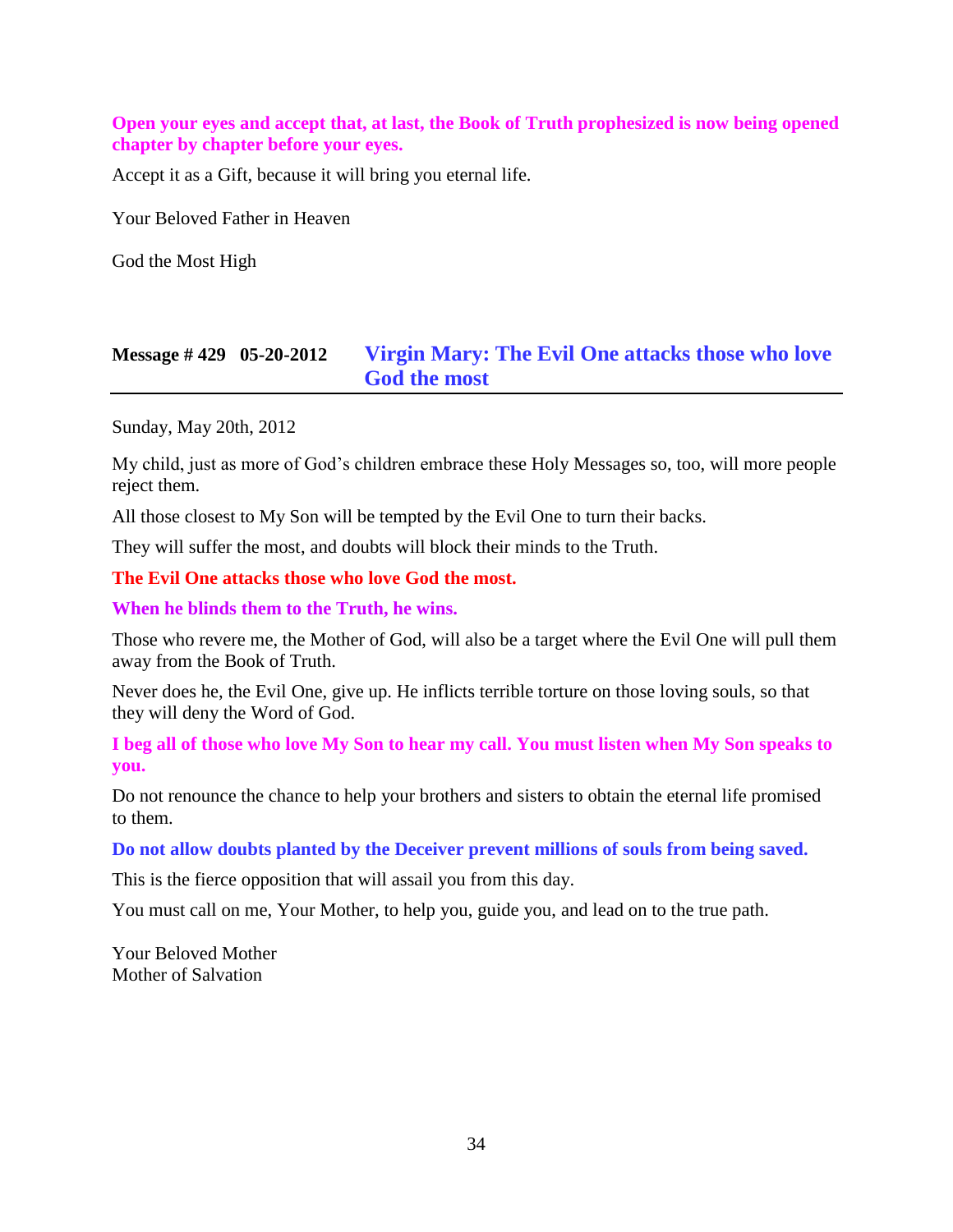### **Message # 430 05-20-2012 [Pray that you can recognize the true Prophets](http://www.thewarningsecondcoming.com/pray-that-you-can-recognise-the-true-prophets-from-those-who-do-not-speak-in-my-holy-name/)  [from those who do not speak in My Holy Name](http://www.thewarningsecondcoming.com/pray-that-you-can-recognise-the-true-prophets-from-those-who-do-not-speak-in-my-holy-name/)**

Sunday, May 20th, 2012

My dearly beloved daughter, tell God's children that My Prophets in the world today will be rejected just as they were in the beginning.

**Those who profess to come in My Name today, but who do not receive messages from God, will be embraced and accepted.**

Those who proclaim My Holy Word and who prophesy in the Name of My Father will suffer the biggest rejection.

**Priests and clergy will attack My Prophets today because Satan blinds them to My Holy Word.**

Let any man who tries to stop the true Prophets of God know that they will commit a grave sin in the Eyes of God.

Sacred servants and those who proclaim the Truth of My Teachings will be punished should they try to sabotage this Holy Mission.

**To those who do not believe in My Holy Word given to the world at this time, you must keep silent.**

For if you don't and denounce Me, you will be held responsible and you will weep and beg Me to forgive you.

By then the damage you caused will have been felt where souls will be lost.

### **Never reject My Holy Word given to you through the Prophets.**

Embrace it and accept it for much work is needed to prepare all of mankind for My New Kingdom.

Remember this.

.

When Man denies My Word, that is to be expected when Satan roams the earth.

**When a faithful servant of God rejects Me, this is like a sword cutting through Me.**

### **It is the most painful rejection of all.**

Come to Me, all of you. If you do not believe, then pray that you will be shown the Truth soon.

If you are in any doubt, turn to Me and ask Me to open your heart

Let me fill you with graces, so that you will help Me gather souls in every part of the world in time.

Do not believe that The Second Coming can or will take place without the help of My Prophets, sent to prepare you, so that you are fit to enter My Kingdom.

**Pray that you can recognize the true Prophets from those who do not speak in My Holy Name.**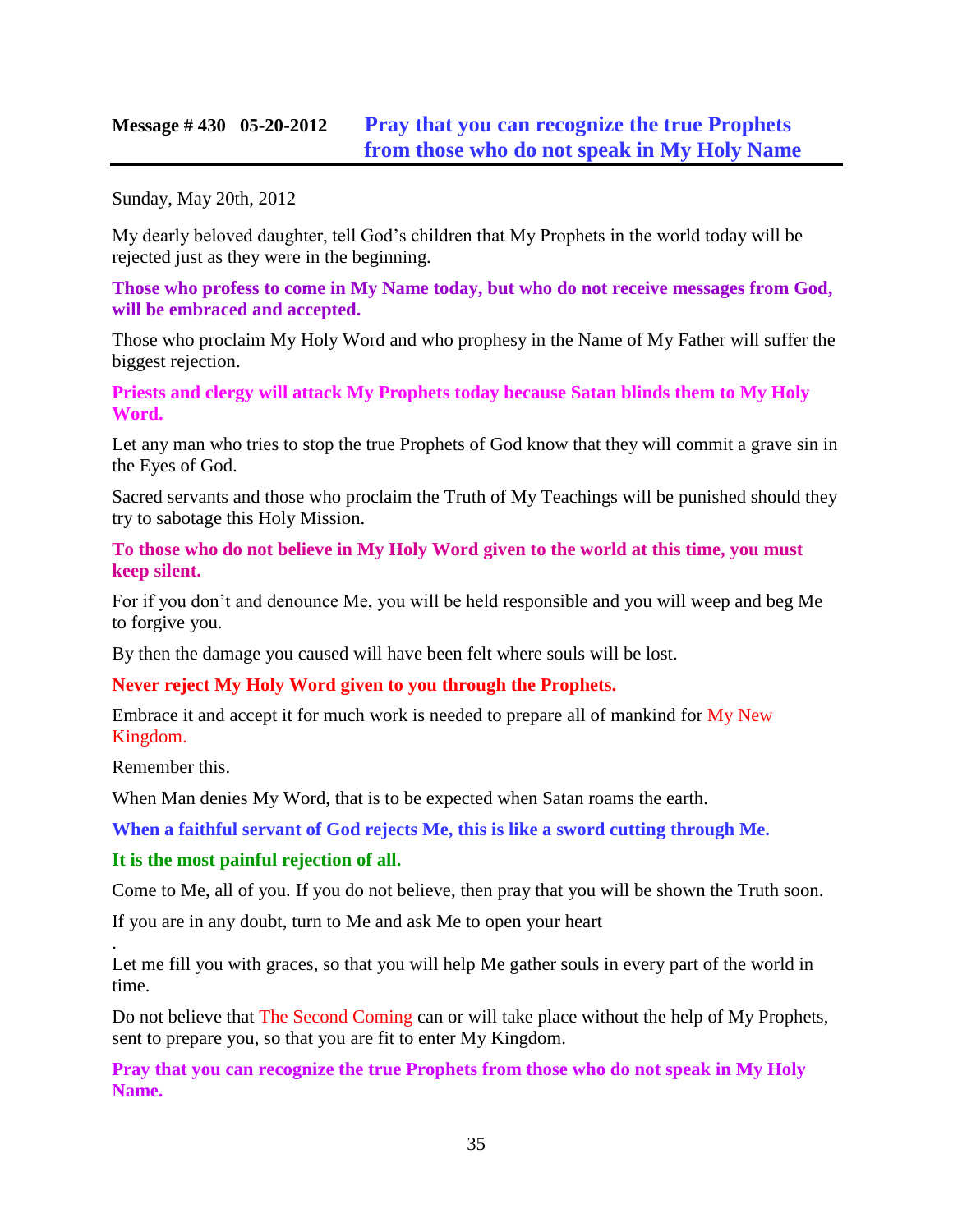**Woe to those who tear apart My Prophets for they will have to answer for their offenses against My Holy Father, God the Most High.** Go open your eyes. Look when I reveal to you the Truth. Do not turn your head. Do not close your eyes. It is time for you to choose.

Follow Me and help lead My children to Eternal Life.

**Turn your back and you deny those souls the chance of redeeming themselves in My eyes**.

Your Jesus

# **Message # 431 05-21-2012 [The time is drawing closer for The Warning to](http://www.thewarningsecondcoming.com/the-time-is-drawing-closer-for-the-warning-to-take-place/)  [take place](http://www.thewarningsecondcoming.com/the-time-is-drawing-closer-for-the-warning-to-take-place/)**

Monday, May 21st, 2012

My dearly beloved daughter, the time is drawing closer for The Warning to take place.

Still there is so much work to be done to prepare souls for My Great Mercy.

**I call on all those who love Me to pray hard for the global conversion I desire.**

So many will come running into My Arms, relief flooding their souls, because they know it is I, their Beloved Jesus, who beckons them.

So many will fight the Truth when it is presented to them. **The proof I will reveal will not be enough to ignite a single flame of love in their souls.**

They have been stolen from Me, and yet they do not want to be set free from their captor, the Beast, who has devoured their souls.

**Spread My Word as quickly as you can, My daughter.**

Ignore the taunts, the sneers, and the ridicule from those who try to stop you

Rise and proclaim My Most Holy Word at all costs.

**Those who profess to speak in My Name and try to demean you are crucifying Me. It is not you they torment but, Me, their Beloved Savior.**

**Human opinion is not important. All that matters are those souls that I yearn to save.**

**Pray this Crusade Prayer (55) to Prepare for The Warning**

O my Dear Jesus, Please open the hearts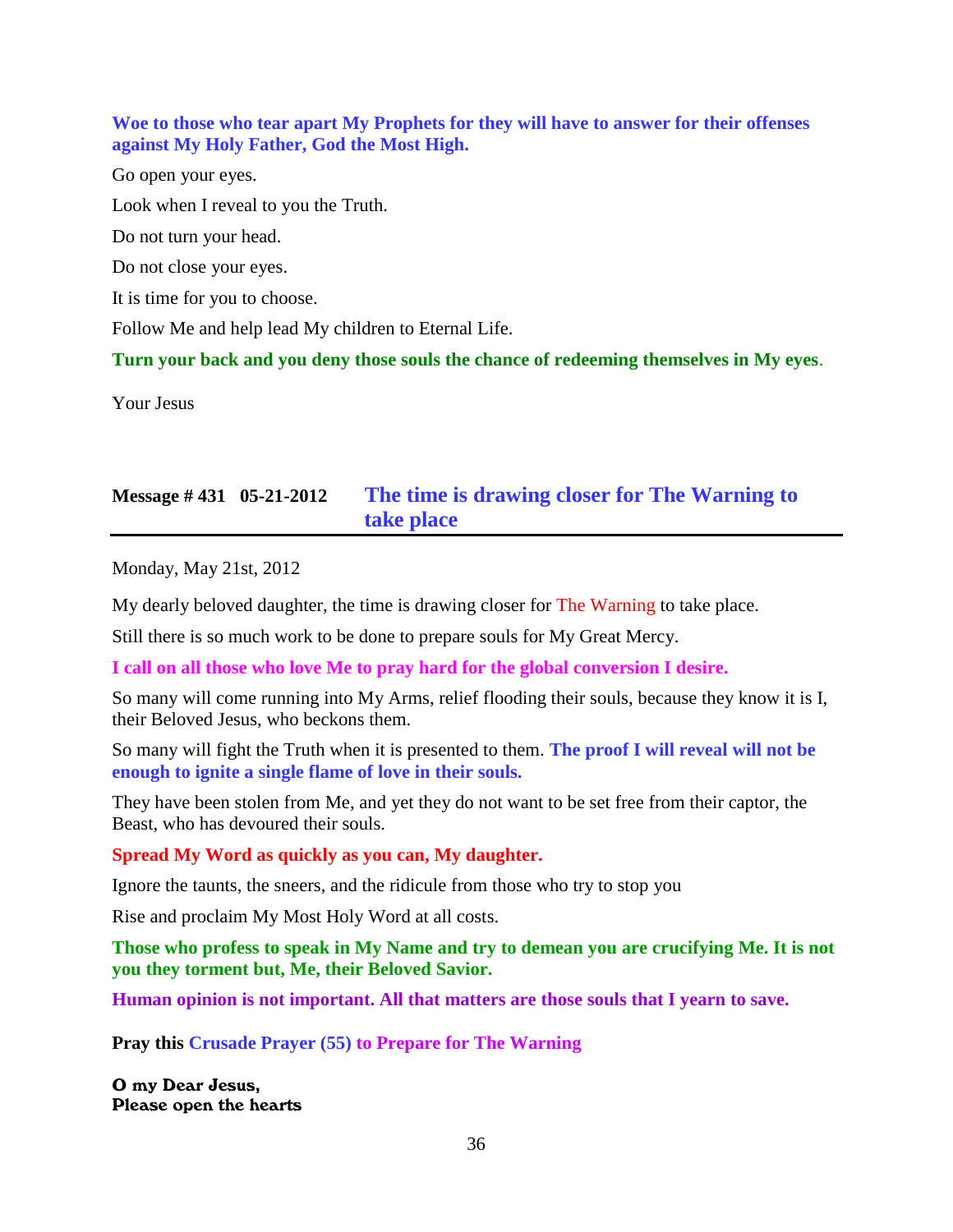Of all God's children To the gift of your Great Mercy.

Help them to accept Your Divine Mercy With love and gratitude. Enable them to become humble before You, And beg for the forgiveness of their sins So that they can become part of Your Glorious Kingdom. Amen

Soon many millions in the world will hear My Call, and more souls can and will be saved.

**Never forget the importance of the daily recital of My Divine Mercy Chaplet to save souls.** Go in peace and love.

Your beloved Jesus

# **Message # 432 05-22-2012 [My Book of Truth, like a flame, will spread](http://www.thewarningsecondcoming.com/my-book-of-truth-like-a-flame-will-spread-quickly-over-the-whole-world/)  [quickly over the whole world](http://www.thewarningsecondcoming.com/my-book-of-truth-like-a-flame-will-spread-quickly-over-the-whole-world/)**

Tuesday, May 22nd, 2012

My dearly beloved daughter, the next stage in this Holy Mission is about to unfold.

**My Book of Truth, like a flame, will spread quickly over the whole world.**

Conversion will be quick and My Holy Word, in all tongues, will be heard.

All of God's children, in turn, will spread My Messages and they will be filled with the Holy Spirit.

**Their lips will impart the Truth and all will prophesy in tongues so that the Truth can be heard quickly.**

The thirst of God's children, who wander in a confused state because their souls are empty, will be quenched.

The hunger pangs for My Presence will be satisfied when I bring those souls the nourishment they so desperately need.

When this happens very few souls in the world will be unaware of My Great Mercy.

Take My Gift, My Holy Word, My Book of Truth, and devour it. For without it you will be like a body without a soul.

**When you swallow My Words of Wisdom, you will become whole again.**

**When you become whole again, you will be ready to come with Me into the New Era of Peace on earth.**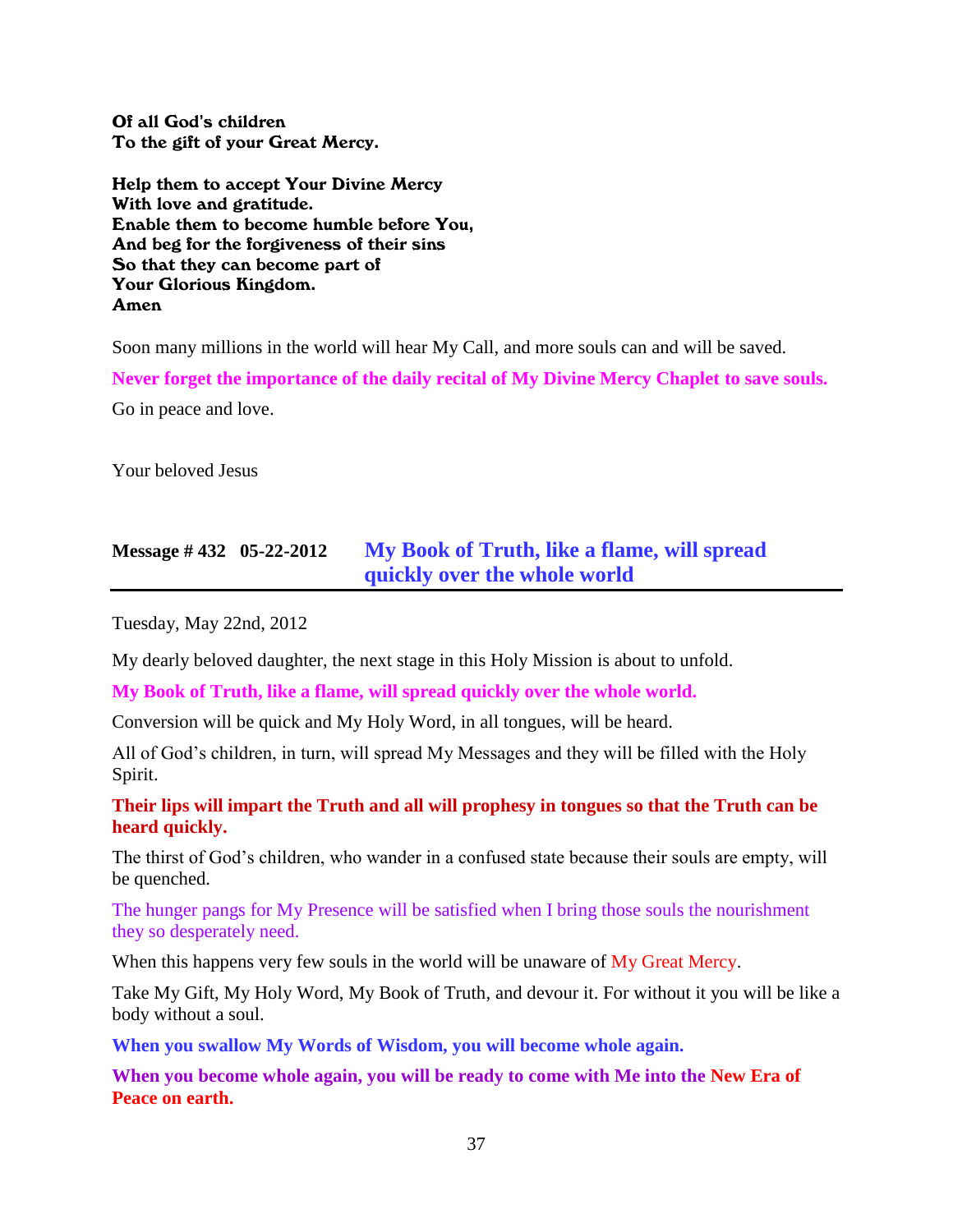Await now, My beloved followers, for My Written Word will be with you soon, and you will rejoice with love and peace in your souls.

Go forth, all My followers.

**Let you, your loved ones and all believers, prophesy in My Name.**

Walk with Me while I lead you to Eternal Life.

Your Beloved Jesus

Redeemer of all Mankind

| Message #433 05-23-2012 | God the Father: The suffering in the world has    |
|-------------------------|---------------------------------------------------|
|                         | been united to the suffering of My Son, Jesus, at |
|                         | this time                                         |

Wednesday, May 23rd, 2012

My dearest daughter, tell all My children of the love and protection I offer those who call on Me.

My Holy Word on earth is, at last, being heard and many souls are **ready to make the greatest leap of faith to embrace the Divine Mercy of My Son, Jesus Christ.**

Little do they know that to enter the New Paradise, the New Era of Peace, is but a simple thing.

**Look up and accept that you are a child of Mine first**.

**Acknowledge that I created each of you, not one of you an accident, and that you are My children. My Family. My Loved Ones.**

The tenderness in My Heart is full of love for each of you.

**Many think that because I Am, The Alpha and The Omega, the Beginning and the End that My Power makes Me proud.**

#### **This, of course, can never be.**

How can the true love of a parent for a child be clouded by pride?

I suffer for each of you. I weep for those lost to Me. **I will use every power to bring My lost children back into My Family, My Kingdom.**

Imagine a parent who is rejected by their child. The hurt I feel is not for Me, their Father, but for them and the torment they will suffer if I cannot save them.

The suffering in the world has been united to the suffering of My Son, Jesus, at this time.

**Why do I do this? Why do I allow suffering? It is because of sin.**

Sinners who won't come to Me willingly can only be saved through the suffering of others.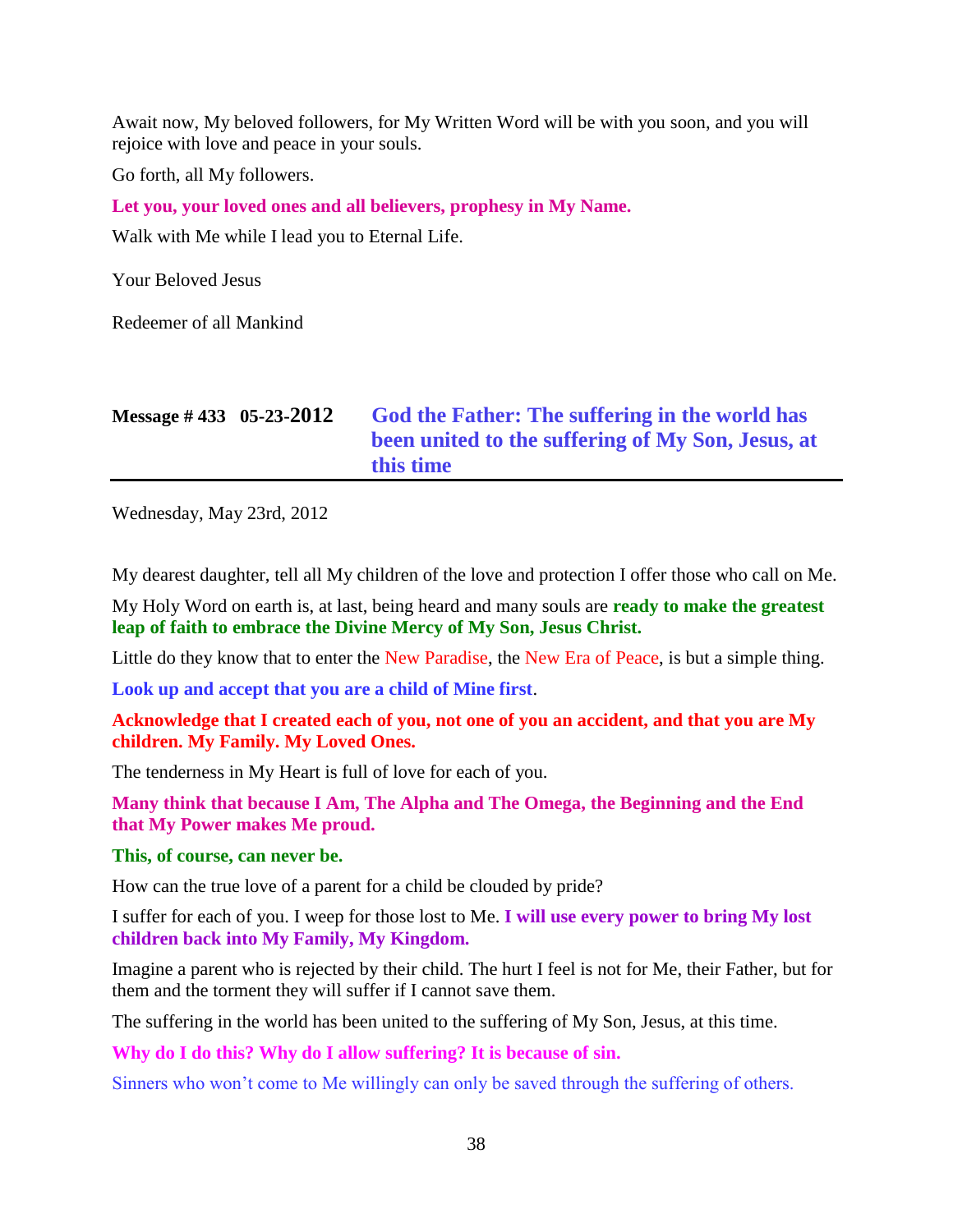Those who suffer in this life will be rewarded with My Gifts in the next life.

Help offered freely by those children who love Me is a powerful weapon against the power accorded to Satan.

### **Those who fight alongside My Son to save the souls of others can save the whole of humanity.**

### **Satan has power but only that given to him – a power which cannot be taken back until the Day of Judgment.**

Many of you, dear children, do not understand the Divine laws that permit these things. But trust in Me as I reveal this.

Satan will steal the souls of My children who do not believe in Me or the goodness which I provide My children.

### **He becomes powerless when sinners make sacrifices, through suffering, to save their brothers and sisters from going to Hell.**

He is rendered impotent when My children pray for those sinners to be saved.

Prayer is the armor of My children who want to help Me to save the whole of humanity.

#### **Gather together, My children, with My Son and help Me unite My family at last.**

#### **Help Me to bring you all into the new wonderful Era of Peace.**

**Only then can My Will be done on earth as it is in Heaven.**

Go children. Unite in prayer.

**Work with Me, your Father, to help save My family.**

Your Beloved Father

God the Most High

| Message $\#$ 434 05-24-2012 | During The Warning, those who redeemed        |
|-----------------------------|-----------------------------------------------|
|                             | themselves in My Eyes will not suffer pain of |
|                             | <b>Purgatory</b>                              |

Thursday, May 24th, 2012

When the time comes, My dearly beloved daughter, for The Warning, a number of signs will be revealed.

I tell you this to remind all God's children that they must prepare themselves beforehand.

**The two stars will collide and many will be fearful.**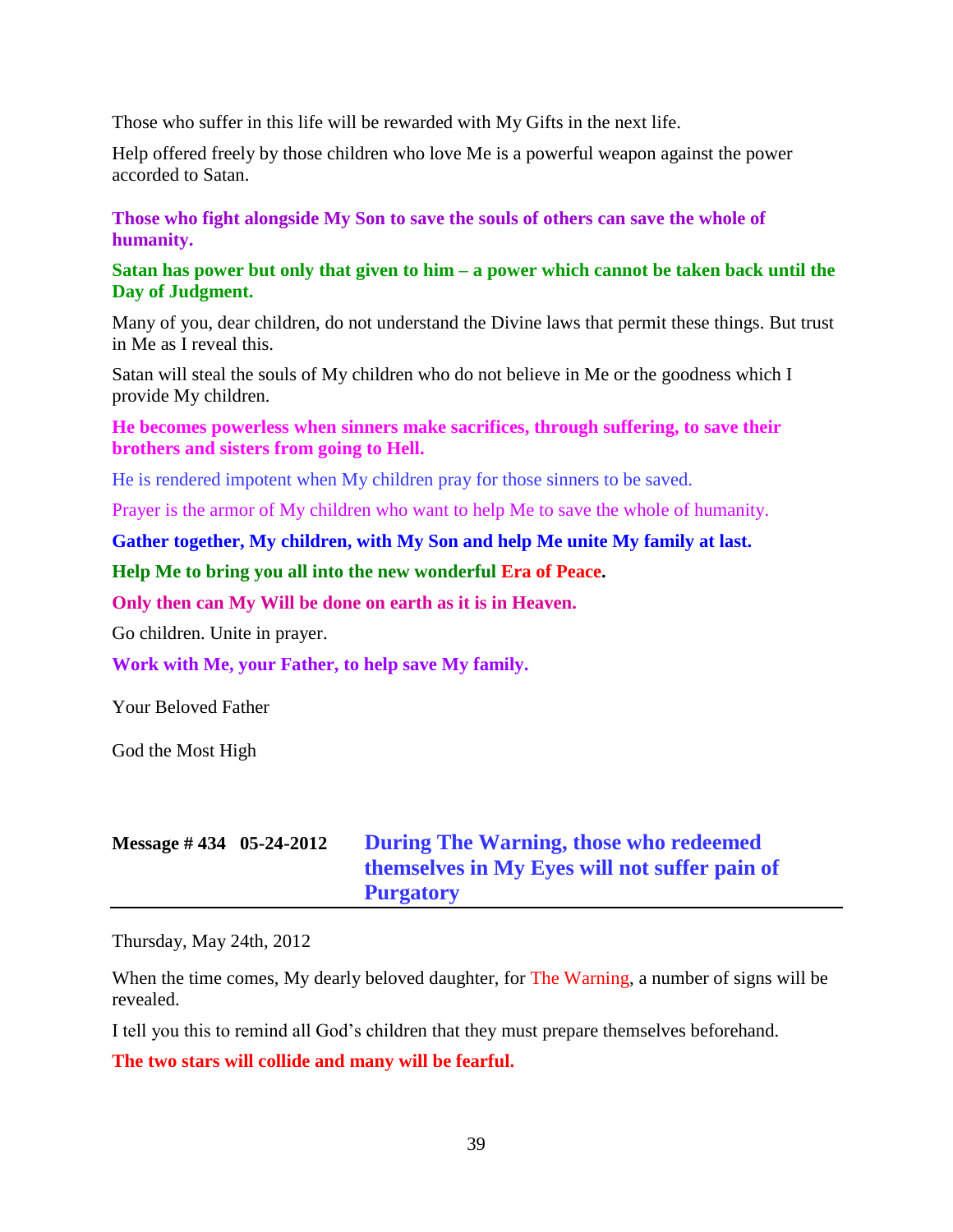There is nothing to fear because this is the greatest gift I bring so that not one soul is lost to the fires of Hell.

**Then, My Cross, will appear in the skies and not one person will fail to notice.**

**Many will fall down in fear and a great shaking, like an earthquake, will be felt.**

### **Then will come the silence.**

Always prepare for this day as if it were tomorrow. Seek redemption now and reveal to Me your sins.

### **Catholic must go to Confession.**

**For those who are not Catholics they must recite the Crusade Prayer (24) I give to the rest of the world for My Plenary Indulgence.**

This gift of My Plenary Indulgence is for all of God's children of every creed and offers a great cleansing. Do not reject this Gift. Accept it.

**For Catholics who question My Gift and who have begrudgingly criticized My Gift, I say this.**

Do you believe that I would not bestow this Sacrament on all of God's children?

You must be generous of heart and happy that I do this. Do you think that they should not be given such a Gift? If you do then you don't truly love Me.

Bow your heads and praise God for this wonderful Gift given to mankind to save their souls.

**Then, during The Warning, all those who have redeemed themselves in My Eyes will not suffer the pain of Purgatory.**

Those who see their sins unveiled before them, as seen through My Eyes, will be shocked.

Many will find it difficult to accept how blackened their souls are.

Those who do and show remorse will ask Me to pardon them. And I will.

But some will not be sorry and will defend, in their heart, the atrocities they committed as they appear before My Eyes. **They won't repent and will slap Me in the face.**

**Either way the fires of the purification and suffering will be felt by all sinners**.

**The length of time will depend on the gravity of their sins.**

Those who pull away from Me need your prayers. They will be given more time to turn back to Me and ask Me to forgive them.

**But that time could be as short as a day or as long as a few years**.

No one but My Father knows the date of My Second Coming.

The time between the two events will not be as long as you may think.

Finally, My children will realize the time they are living in and accept the Truth.

For those who know the Truth now and who believe in Me, you have a duty to pray for the souls who will not accept My Mercy.

My daughter, My greatest desire is to save the entire world, including those who are lost to Me.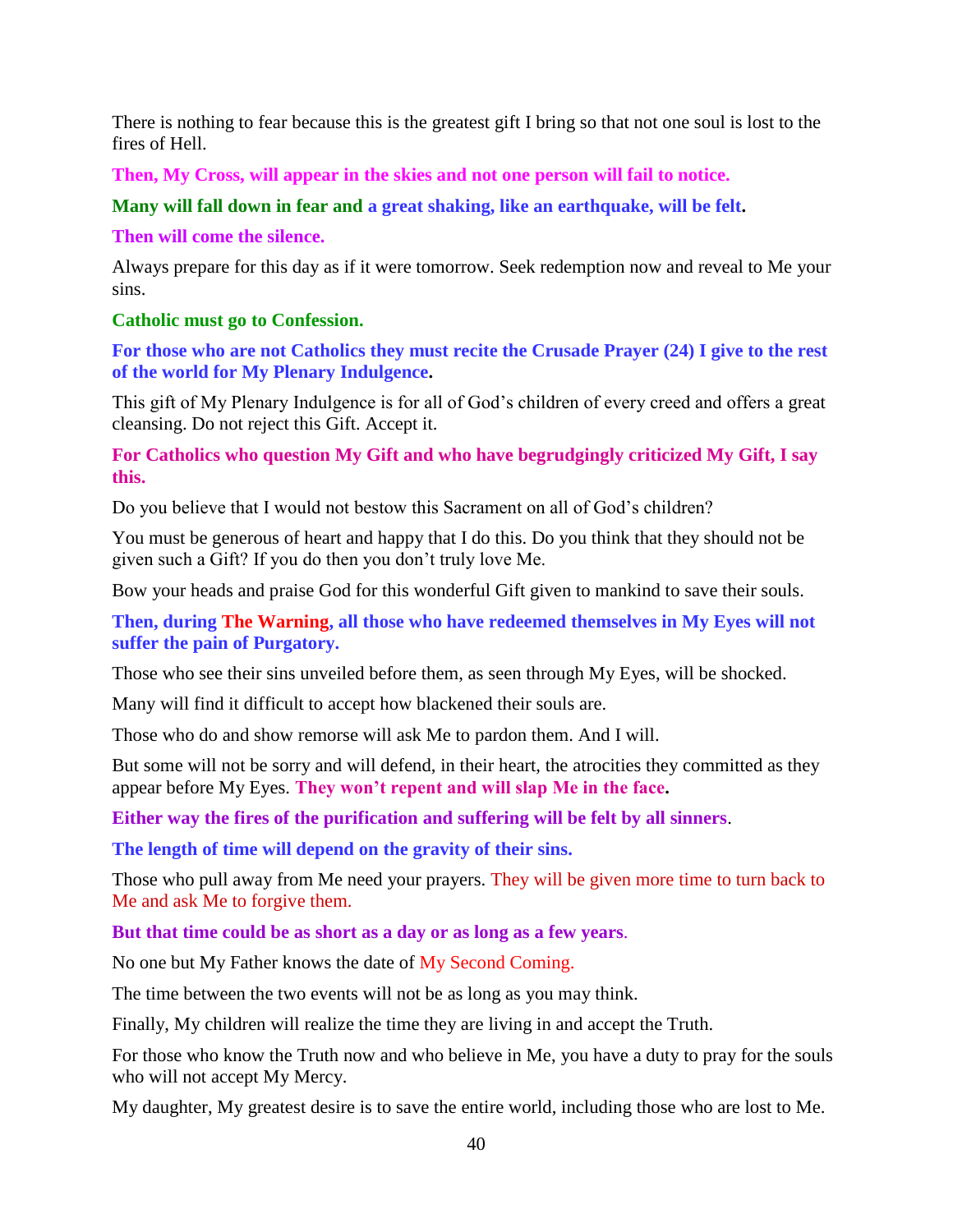All the prayers of My followers, who unite as one voice, can help Me to do this.

Go in Love. Trust in Me always for the time is short and the plans for the salvation of humanity rests in the hands of My Eternal Father.

Your Beloved Jesus

# **Message # 435 05-26-2012 [They intend to oust Pope Benedict XVI from the](http://www.thewarningsecondcoming.com/they-intend-to-oust-pope-benedict-xiv-from-the-seat-of-peter-using-devious-means/)  [Seat of Peter using devious means](http://www.thewarningsecondcoming.com/they-intend-to-oust-pope-benedict-xiv-from-the-seat-of-peter-using-devious-means/)**

Saturday, May 26th, 2012

.

I am delighted to have you back with Me. It is important to keep close to Me now, My daughter. The time is short and you have much work to do.

Today I ask of My followers, My dearest daughter, to **pray hard for My beloved Vicar Pope Benedict XVI. He, My Holy Servant is under terrible persecution behind closed doors in the Holy See.**

I have told you before that the Masonic Groups who have a vice like grip inside The Vatican want My Beloved Pope out.

And they intend to oust him from the Seat of Peter using devious means.

He will, as I have told you in the past, have to flee for he will have little choice.

This time is short. You must pray hard that he can stay as long as possible for **as soon as he leaves, the imposter, the False Prophet, will take his place.**

How My tears flow for My Beloved Church on earth at this time. **All those sacred servants of mine, who accept My Holy Word, as it is given to you at this time, hear Me now.**

You must remain faithful to the Holy Mass and uphold the daily Sacrifices. For very soon you will be forced to swallow a lie.

The daily Sacrifices, in honor of My Crucifixion and the change of the wine into My Blood and the Bread into My Body, will be changed, twisted, and I will be vilified through new laws introduced by the False Prophet.

#### **You must never accept anything that is not the Truth**

You must never accept heresy from within the walls of My Holy See. If you do, then you will remove yourself from Me.

Many of you will have to offer the Holy Mass in secret, and you will need all the courage you can get by praying to Me and asking Me to make you strong.

The changes will begin in the Holy Eucharist itself. **You will soon be told that Holy Communion, My True Presence is, in fact, something else.**

You will be told it means different things. But this is a terrible lie.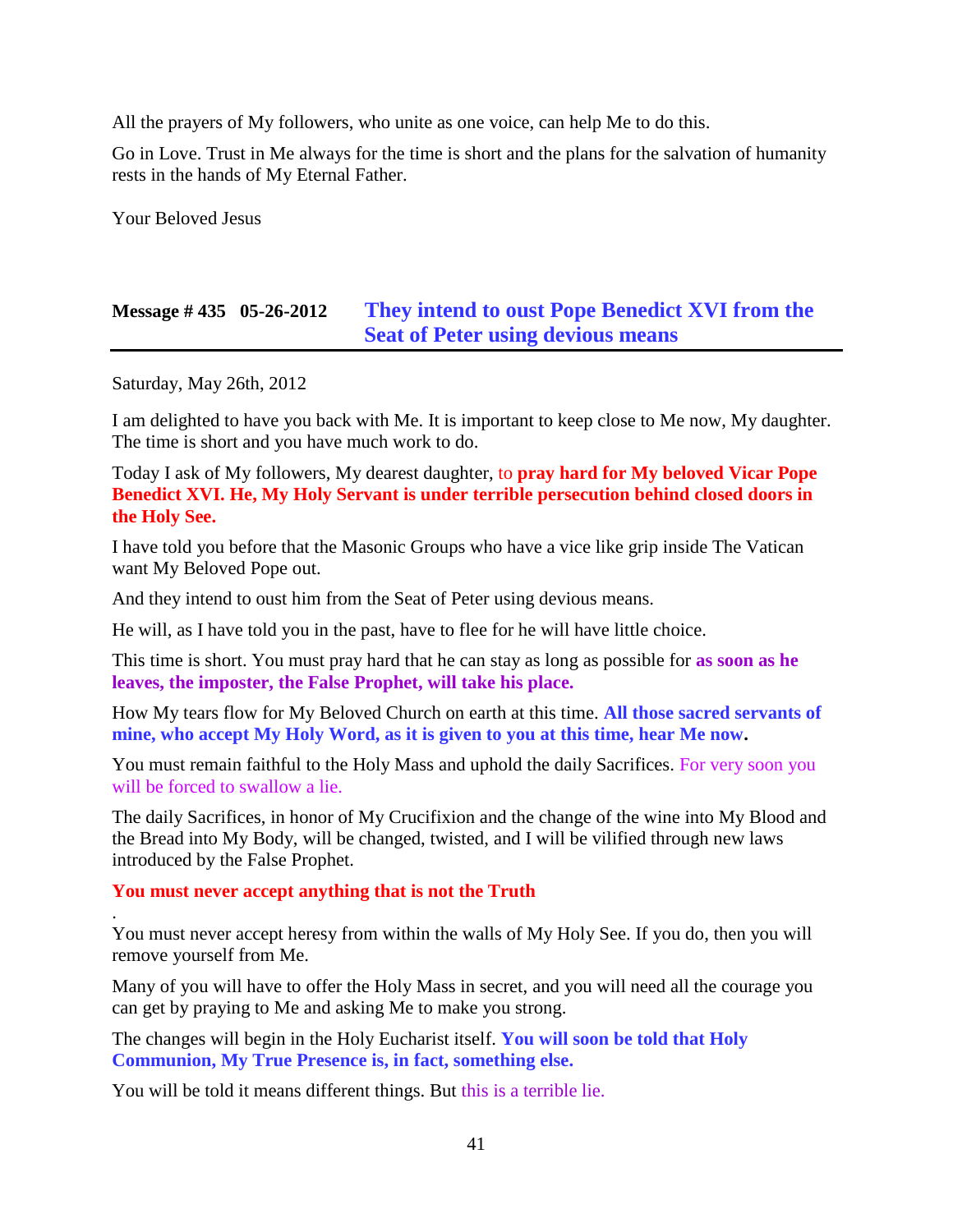The Holy Eucharist is My Body and Blood given to you to allow Me to fill you with My Holy Spirit, to give you the nourishment that you need for your souls.

When the time comes and you, My Sacred Servants, are presented with the new modern interpretation, then you will know that the contamination has already started.

This is when you will need to prepare. Gather together and defend the Truth of My Crucifixion. Do not accept the lies, the changes in the Holy Mass and the Holy Eucharist. For if you do, then My Presence will be lost to all of God's children.

F**ollow Me. This is the greatest challenge you will ever have to face, but I will give you the Graces to discern the truth from the sacrilegious fiction you will be asked to accept in My Holy Name.**

**You must ask for My Help now through this Crusade Prayer (56). It is for Priests seeking Protection for the Holy Eucharist**

O Dear Father, in the name of your Precious Son, Who sacrificed Himself on the Cross for the whole of mankind Help me to stay true to the Truth Cover me with the Precious Blood of Your Son and give me the Graces to continue to serve You in faith, trust and honor for the rest of my ministry

Never let me stray from true meaning of the Sacrifice of the Holy Mass or the presentation of The Holy Eucharist to Your children. Give me the strength to represent You and feed Your flock the way in which they must be fed with the Body, Blood, Soul and Divinity of Your Son, Jesus Christ, The Savior of Mankind. Amen.

Please know that I walk with each of you, My Beloved Sacred Servants, every day.

I hold you up. Lean on Me, and I will keep you close to My Sacred Heart in these times of terrible torment within the Catholic Church.

Your Beloved Jesus

### **Message # 436 05-27-2012 Satan [will convince you that My messages come](http://www.thewarningsecondcoming.com/satan-will-convince-you-that-my-messages-come-from-him/)  [from him](http://www.thewarningsecondcoming.com/satan-will-convince-you-that-my-messages-come-from-him/)**

Sunday, May 27th, 2012

My daughter, so many of My followers question why many of these prophecies cause fear in their hearts.

Many believe that I create fear. But this is not quite true.

**The fear, which floods many souls, is the realization that what I tell you is the Truth.**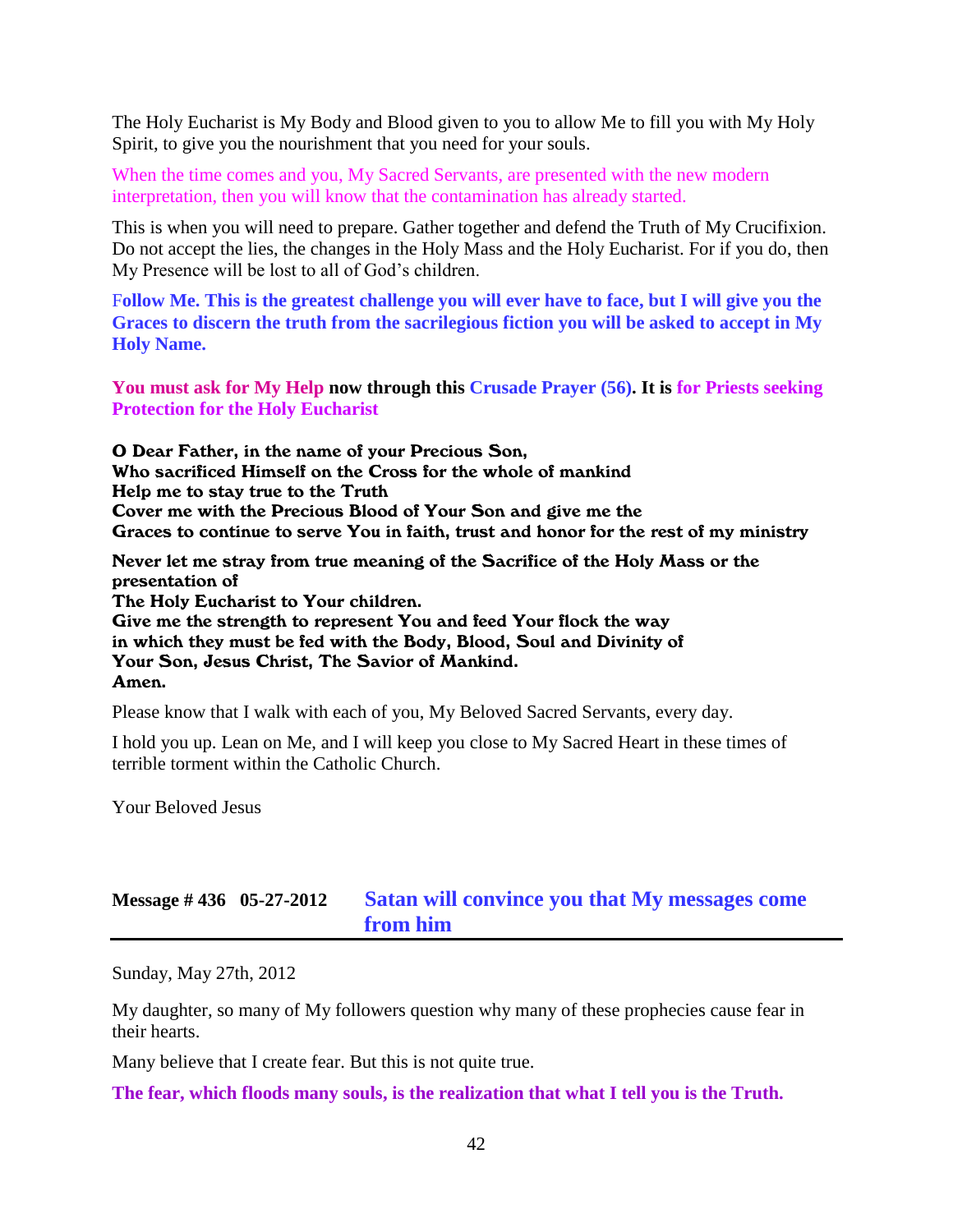Like any good parent, a child is warned of the dangers in life.

### **Sometimes the dangers which a parent warns about can cause fear. Yet, the fear relates to the evil caused by man which lies ahead.**

The same is true of evil in the world. It is caused by man who, in turn, is influenced by the Deceiver, Satan.

**The prophecies given to the human race by God, since the beginning of time, has struck fear in the hearts of some**.

Yet they caused much laughter in other quarters. This is what happened before Noah began to build The Ark. While he was laughed at, sneered at and ridiculed, those in fear did what was asked of them. They built The Ark to save themselves.

**Those, who laughed, ridiculed, and dismissed Noah, were destroyed.**

**All prophecies which come from God include warnings to encourage humanity to be prepared for such events.**

It is only through preparing your souls that you can withstand the torment caused by the sins of man which lie ahead.

To those of My followers who question why My messages may cause fear I say this.

Do not believe the lies, planted in your hearts by Satan, that God would never give the world messages which strike fear in the hearts of His children.

Many of you now, especially those who love Me, are being turned away from My Holy Word.

**One of Satan's favorite taunts is to convince you that Divine Messages do not contain prophecies which cause fear.**

**Surely such messages can only from the Evil One?**

How Satan laughs at his own cunning deceit.

#### **Satan will convince you that My messages come from him, so desperate is he to convince you not to follow my instructions.**

#### **You, My followers, must be told the Truth.**

I must prepare you and that means warning you in advance of things to come only to protect you. To save you.

Never listen to this lie.

My messages are given to you out of My Divine Love for the whole of creation. Allow Me to guide you like any good parent.

By listening to Me and following My instructions of prayer, I will protect you.

Fear does not come from Me. When you believe in Me and trust Me, you will not be fearful, no matter how much evil is presented to you through the sins of mankind.

#### **One thing you must never do is to hide and assume that all will be well.**

For to do so, you dismiss the existence of evil in the world.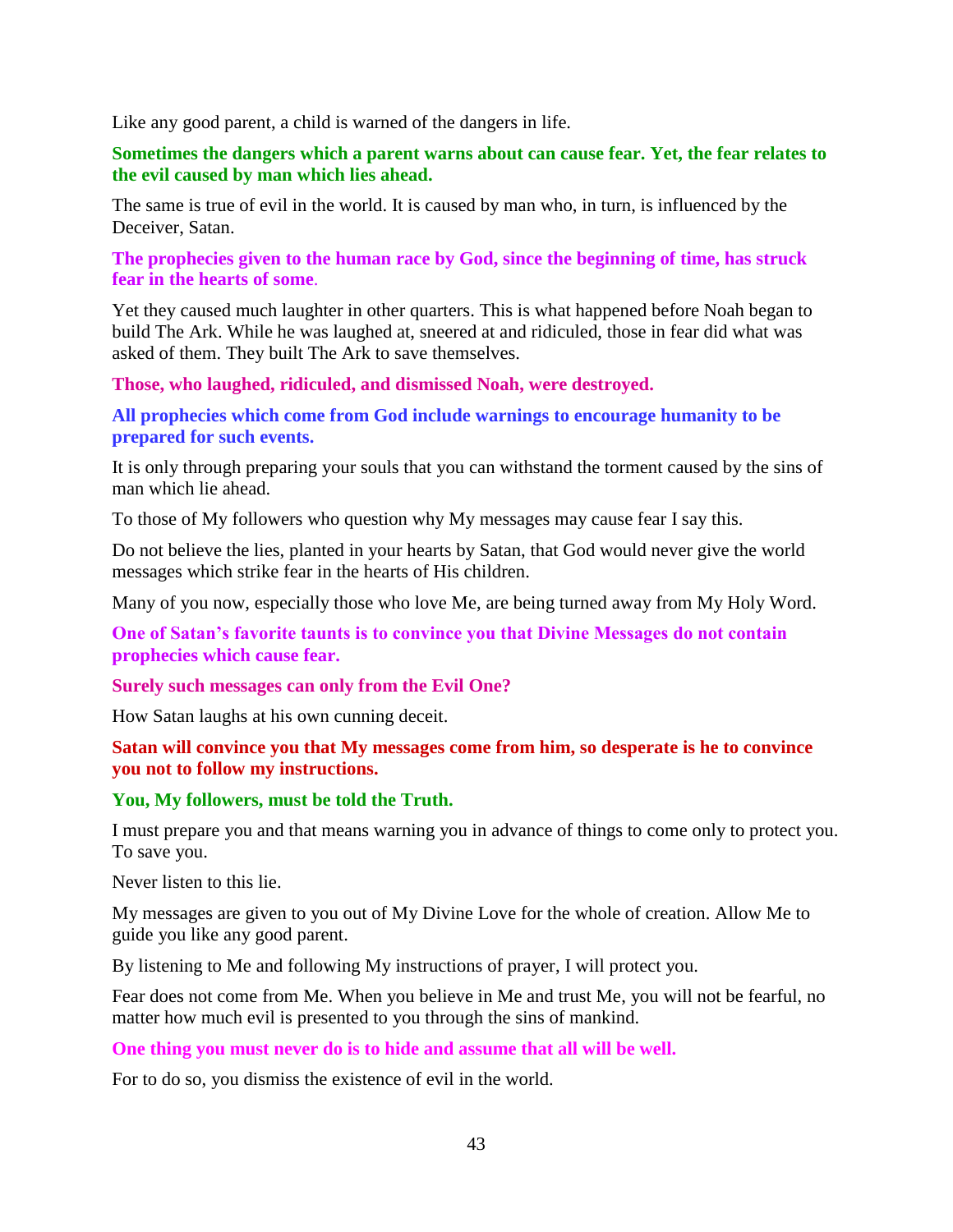Accept that Satan exists. Believe that prayer can, and will, dilute his powers.

Then stand up and take responsibility, as a follower of Me, Jesus Christ.

**When you face the Truth, allow Me to lead you, and fear will not enter your heart.**

Your Beloved Jesus

# **Message # 437 05-28-2012 [Know that the 1,000 years referred to in the Book](http://www.thewarningsecondcoming.com/know-that-the-1000-years-referred-to-in-the-book-of-revelation-means-just-that/)  [of Revelation means just that](http://www.thewarningsecondcoming.com/know-that-the-1000-years-referred-to-in-the-book-of-revelation-means-just-that/)**

Monday, May 28th, 2012

My dearly beloved daughter, when man questions the Teachings contained in the Holy Bible this is normal human nature.

When man twists the Teachings in the Holy Bible to suit his own agenda, this offends Me.

**But when My sacred servants denounce parts of the Holy Bible and throw them to one side, as if they are of no consequence, they deny Me, the Son of Man.**

**Everything contained within the Holy Bible comes from My Eternal Father, Who has sanctioned every single word through His anointed ones**.

#### **Believe that the Holy Word of God is contained in My Father's Book, not one word a lie.**

Why then do those who profess to be scholars and experts in the Truth contained with the Holy Bible question My Holy Word as I present it to you in these Messages?

My Truth is being given to you now, once again, to refresh your memories, to remind you of the Teachings contained therein.

To My children on earth, know that **prophecies contained in the Book of Daniel** and the **Book of Revelation still have to take place.**

**Know that the 1,000 years referred to in the Book of Revelation means just that.**

#### **If it was meant to be something different then it would have been given a different time.**

**My Church, the Catholic Church, has not declared their beliefs, because they have not done this yet.**

My Remnant Church, the remaining tendrils of My Catholic Church on earth, will understand the true meaning of My Era of Peace on earth.

### **You are in the End Times, but the earth will be renewed.**

I call out to all of you, My sacred servants. My voice is hoarse as I beg you to respond to My Holy Call from Heaven.

I, your beloved Savior, have sent many Seers and Visionaries to you up to now. These helped open your minds to those events still to come.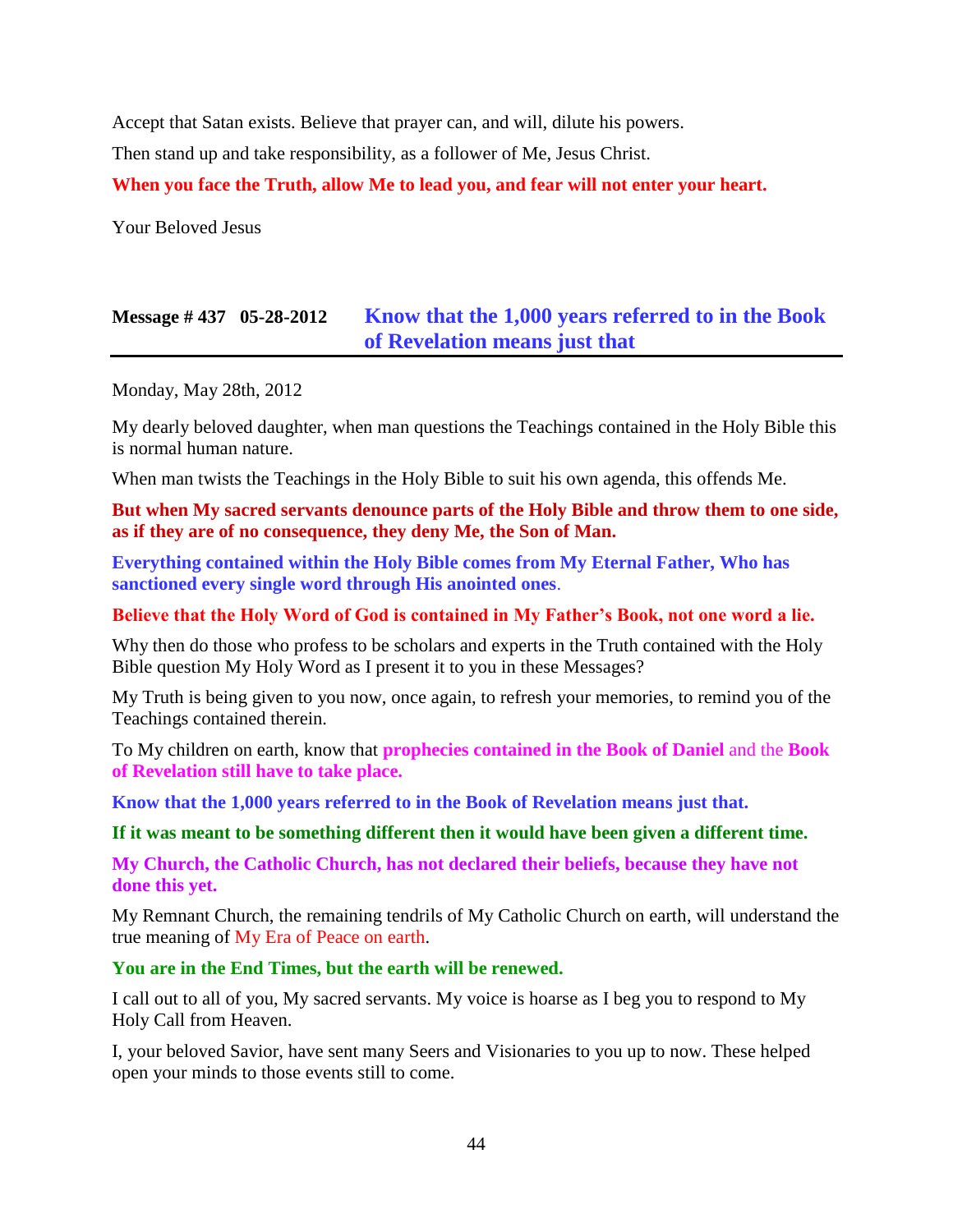I have waited until now to proclaim to the world the final revelations. I now send My last Messenger, Maria Divine Mercy, the seventh Messenger to prepare the final chapter as it is unveiled to you.

**My voice is like thunder. It will continue to be heard all over the earth. It will not stop until the day I come to judge.**

You may not listen to Me now. Many of you will dismiss My Word with an arrogance which wounds Me deeply.

Others will, through fear, ignore Me for it is easier that way. But soon the changes I speak about will come to pass. Then the Truth will begin to dawn on you.

I call you now and tell you this. I await your response whether or not it is now or in the future.

I am waiting. I will continue, patiently, until the day you come running to Me seeking My Protection.

I never give up on My chosen servants those whom I called out to in the first instance.

Do you remember the first time I called you? You felt My voice speaking to your soul urging you to join in union with Me. Can you hear Me now?

Ask Me to reveal to you now, that it is I, your Jesus begging you to come, rise and follow Me on this last arduous journey to Eternal Life. Do not fear My Call. Trust Me and say this prayer asking Me to let you hear My call.

### **Crusade Prayer (57) Prayer for the Clergy – Jesus let me hear your call**

O my dear Jesus, Open my ears to the sound of Your Voice, Open my heart to Your loving call, Fill my soul with the Holy Spirit, So I can recognize You at this time.

I offer You my humble allegiance to all That You ask of Me. Help me to discern the Truth, rise, respond and follow your voice so I can help You to save the Souls of all of humanity.

Your will is my command. Give me the courage to let You guide me, So I can take up the armor needed to lead Your Church towards Your New Kingdom. Amen.

Remember, I Jesus Christ, will never allow My Sacred Servants to wander off the Path of Truth. I will stand at every corner, every avenue and point you in the right direction.

You may find this frustrating at times. You may be confused. You may not want to hear the Truth. You may be fearful. But know this.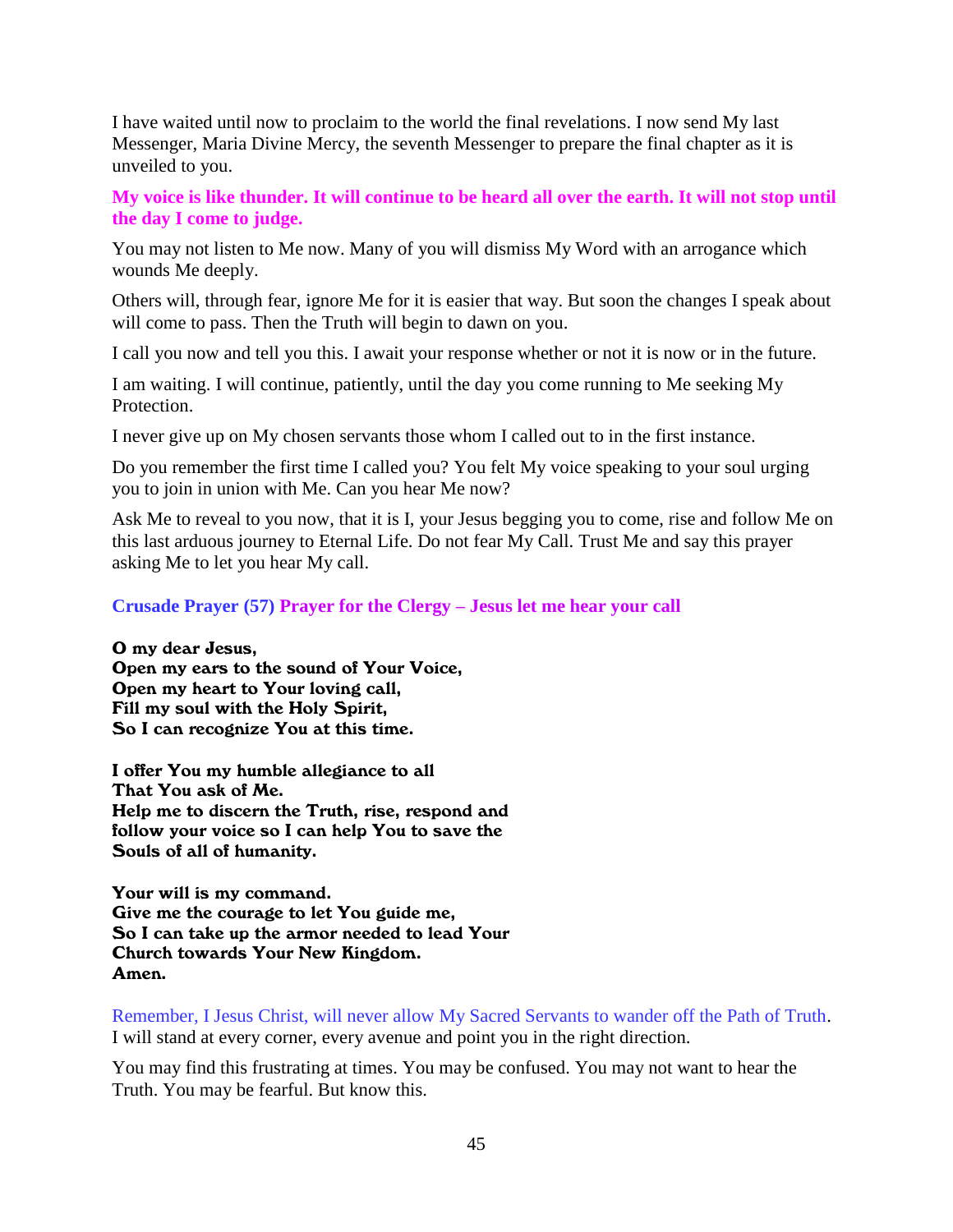I will always love you. I will always be at your side.

I will never desert you.

Your beloved Jesus

# **Message # 438 05-29-2012 [Prayers can avert the atrocities being planned](http://www.thewarningsecondcoming.com/prayers-can-avert-the-atrocities-being-planned-urging-the-use-of-nuclear-bombs/)  [urging the use of nuclear bombs](http://www.thewarningsecondcoming.com/prayers-can-avert-the-atrocities-being-planned-urging-the-use-of-nuclear-bombs/)**

Tuesday, May 29th, 2012

My dearly beloved daughter, My Prophets, My Messengers and all the true Visionaries in the world are uniting in spirit to proclaim My Holy Word at this time.

Those chosen for the difficult mission, to ensure that the souls of the whole of humanity are prepared for My Second Coming, are being instructed to call out to the world.

#### **They will soon urge for urgent prayer to help those who will suffer in the coming wars.**

The time is near for wars to break out, and many innocent souls will be the victims in these hate filled terrors against God's children.

Many will be torn in different directions in these wars, and much confusion will exist in the Middle East.

**So many little wars will escalate.**

#### **So many sides splintered in all directions at first, will merge into only a small number of sides. Then the larger armies will become involved, with many nations joining in.**

How My tears fall over this terrible evil, led through the influence of Satan, who wants to kill as many people as possible and as quickly as possible.

Pray for these wars to be diluted.

**Pray that God's children, through their prayers, can avert the atrocities being planned urging the use of nuclear bombs.**

#### **My dearest daughter, Satan will do everything in his power at this time to encourage the Catholic Church to denounce you and to declare these Messages heresy.**

You must ignore these attacks. All those, who follow My Teachings, need only follow their hearts,, for they will find it easy to discern the truth.

If My prophets were not given the graces from Heaven to withstand such persecution, then My Holy Word, My instructions to prepare all of God's children for My Second Coming, would not be heard.

**Were it not for the stubborn persistence of all God's Prophets and God's Messengers, from the beginning of time, then God's children would remain ignorant.**

Once the knowledge is given to you, My precious followers, you must never be afraid, for you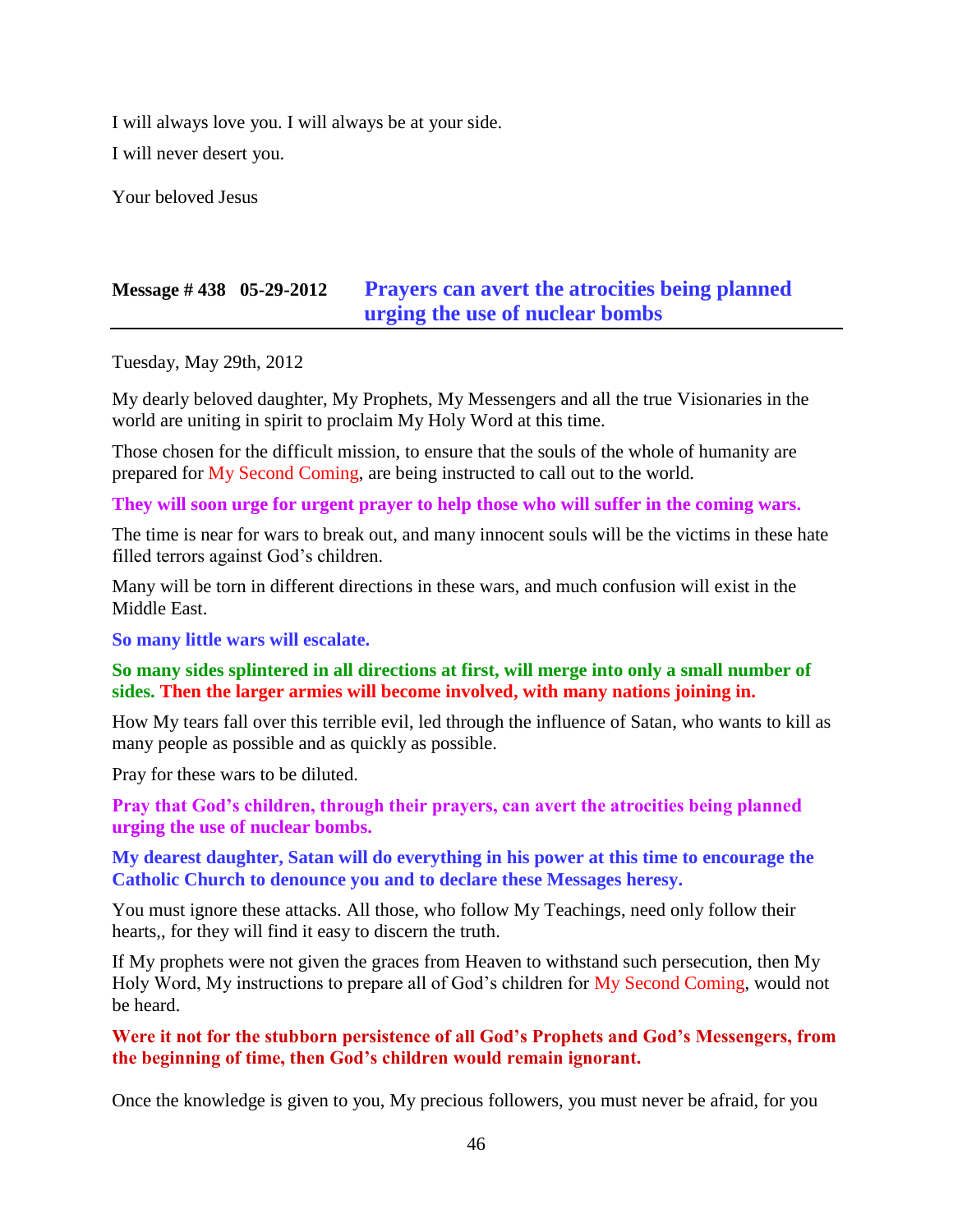are following the path to Eternal Life. Any other path, irrespective of the glorious, but worthless, temptations, which pull you towards worldly trappings, will not lead you to Me.

For if, and when, the lies about My Holy Eucharist begin to emerge, you must be brave and walk away.

Pray for strength, determination, and courage to follow me on the final Path to Salvation.

Your beloved Jesus

# **Message # 439 05-30-2012 [My Agony in the Garden is being relived once](http://www.thewarningsecondcoming.com/my-agony-in-the-garden-is-being-relived-once-again-and-i-am-doubled-with-the-pain-of-suffering/)  [again and I am doubled with the pain of suffering](http://www.thewarningsecondcoming.com/my-agony-in-the-garden-is-being-relived-once-again-and-i-am-doubled-with-the-pain-of-suffering/)**

Wednesday, May 30th, 2012

My dearly beloved daughter, the torment inflicted on you by those lacking in true humility, but who profess to speak in My Name, will intensify now.

Listen to no voice only Mine. Do not engage or respond to those who insult Me.

**They have allowed human pride to block Me and then, not only is that not enough, they persecute Me.**

My Second Coming will be similar to events which took place during My time on earth the first time.

My Holy Word will be questioned, criticized, dismissed, and then rejected.

**The first to reject Me will be My own, those souls who love Me the most. They will stand front in line to throw the first stone.**

My Agony in the Garden is being relived once again and I am doubled with the pain of suffering.

I agonized over the sins of mankind, not only those who lived at that time, but those who reject Me today. Those who reject Me today hurt Me more because I died for their sins. They have learnt nothing.

T**hen those who mocked Me and tore My eye out with the thorn, the sharpest one in the Crown of Thorns, are those representatives of My Church on Earth.**

They won't accept My Second Coming or the warnings I reveal to them now.

Every word uttered from My lips is being devoured by those humble souls like children in a famine.

**Yet those nourished by the knowledge of the Truth of My Teachings, turn their heads and look the other way.**

Humility is no longer present in the souls of many of My followers, so that they will be unable to benefit from My special Graces.

**Until you become little in the eyes of God, you cannot hear Me.**

**Until you denounce pride and arrogance, you will not feel the power of the Holy Spirit.**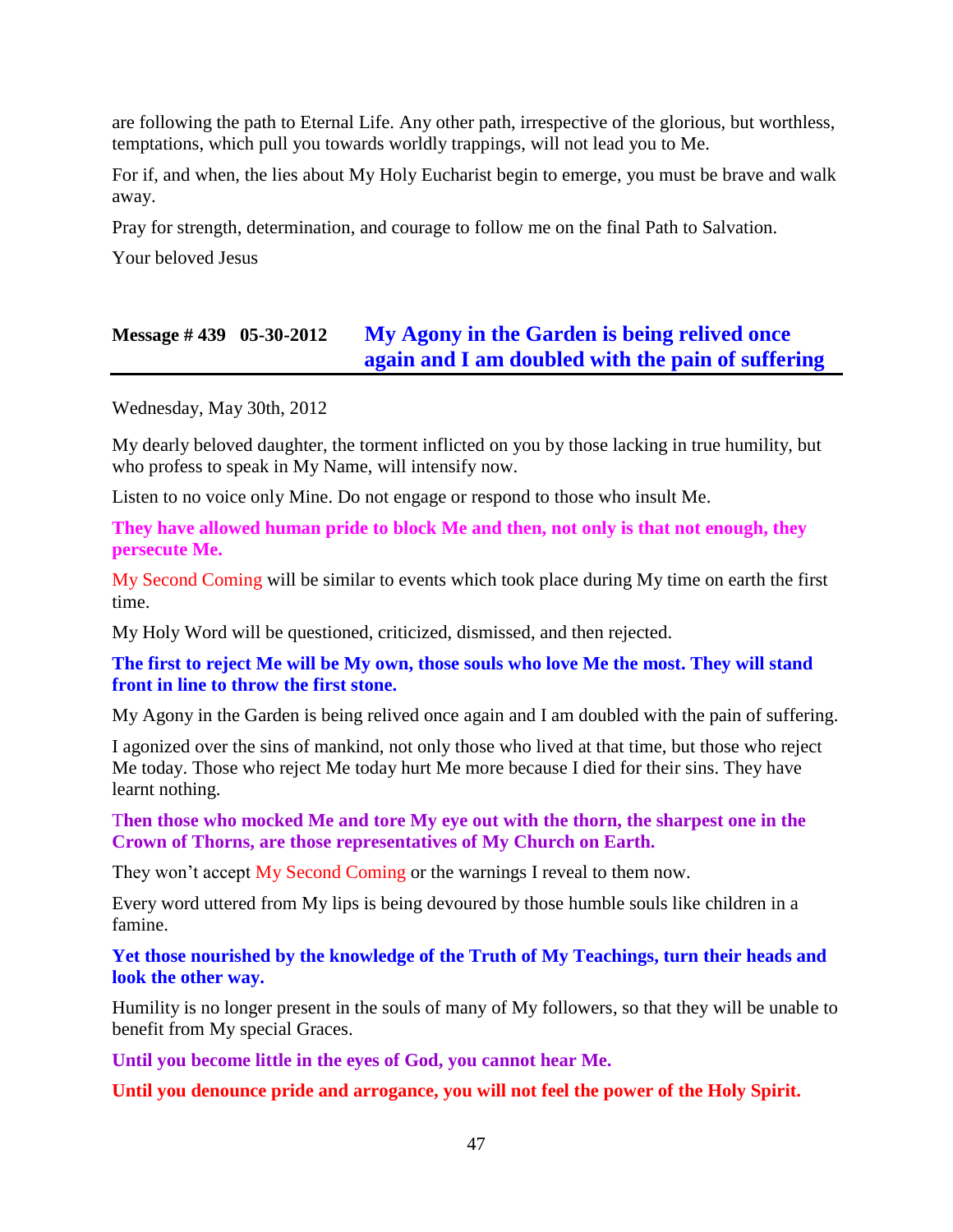#### **When you reject Me today, you plunge the first nail into My wrist.**

When you, My sacred servants, denounce My Holy Word, given to you now, **you drive the second nail into My other wrist.**

For those poor souls who have no interest in My Teachings or the Salvation I gave the world, through My Death on the Cross, they have no one to guide them.

#### **They are the victims here. They are not being led towards Me. They are being denied the chance to prepare for My Second Coming.**

Now I call all of My followers to prepare. The battle among believers will begin soon. One half will not only denounce these messages, they will try to ban them.

The other half will use them to convert others.

#### **Those simple lost souls, who don't know Me at all, will know Me as soon as I reveal the Truth to them during The Warning.**

It will be easier for them to see the Truth than it will for those who say they love Me but who deny Me now.

This is why you need to pray for the graces to allow you to see Me, hear Me and to let Me prepare you for My Second Coming.

Never believe that to truly follow Me, especially in these the End Times, will be easy.

#### **For this time, silent homage to My Holy Word, will not be enough.**

You will be like a new recruit in any army. You will need to train, renew your souls, and come to Me through the Sacraments, before you will be strong enough and brave enough to spread My Holy Word.

The spread of My Crusade Prayers will be your first task.

You, My Army will lead the biggest Crusade of My Holy Mission on earth ever. You will start small but will swell to 20 million.

The prayers and suffering of My Remnant Church can be enough to save the whole of humanity. Never forget that your prayers can save the souls of the most grievous sinners, so powerful is prayer. So prepare to gather together. Prepare well because efforts will be made to stop you. Accept the abusive insults which will be flung at you.

### **Know that every kind of argument will be presented to you in order to stop you in your Mission. But know that I guide you, steer you, and make you strong.**

#### **Know also that you, My Army, will be responsible for the salvation of millions of souls. Souls who would have had no hope at all.**

Let My love touch your soul and bind you together as one, in union with Me, your Jesus.

Allow Me to cover you with My Precious Blood and bestow My Gifts to help you stay loyal to Me, so that, no matter how strong the temptation is, you never deny My call to you now.

I bless you all, My strong Army.

#### **I will lead you in your march to the New Era of Peace every step of the way.**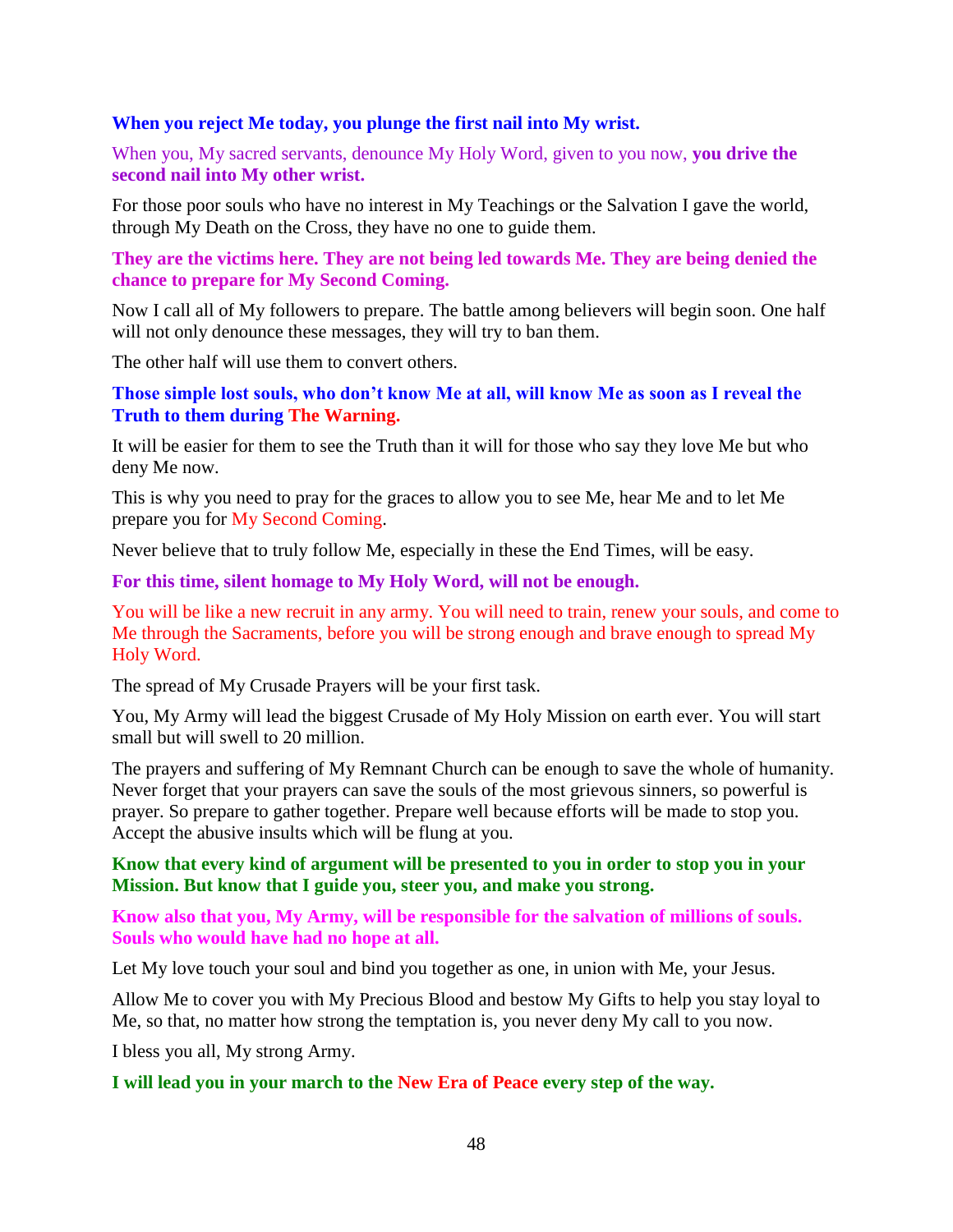Your beloved Savior Redeemer of Mankind Jesus Christ

## **Message # 440 05-31-2012 [Virgin Mary: June Crusade of Conversion Month](http://www.thewarningsecondcoming.com/virgin-mary-june-crusade-of-conversion-month/)**

Thursday, May 31st, 2012

My child, every effort is being made by Satan and those souls he has infected to undermine my Son's Most Holy Word.

Always remember that Satan plants the first seeds of doubts within the hearts of chosen souls.

The worst condemnation will be poured upon these Holy Messages by those who are intimately united to my Precious Son.

When Satan does this he wins souls.

Do not let him do this, My child. Walk away and do not engage with him.

**My Son never defended His Holy Word, nor should you succumb to this temptation.**

The scale of satanic influence is growing and spreading throughout the world.

My poor children suffer so and I weep tears of sorrow when I see their dismay and sorrow.

Pray, my children, for peace at this time, so that God's children everywhere will turn to my Son for strength.

Only divine intervention, given through the graces provided through your prayers, can ease your pain and suffering.

My Son yearns for souls to turn to Him for only He can give them the comfort they need. Nothing else will provide relief from the torment you now endure.

**I urge you, children, to dedicate the month of June to the conversion of mankind and to ensure that they will seek salvation.**

**Call this month the Crusade of Conversion month and pray as one through prayer groups throughout the world.**

Here is the Crusade Prayer for the Crusade of Conversion

### **Crusade Prayer (58) Crusade of Conversion Prayer**

O dear Jesus I call on you to embrace all God's children and cover them with Your Precious Blood Let each drop of Your Blood cover every soul to shield them from the evil one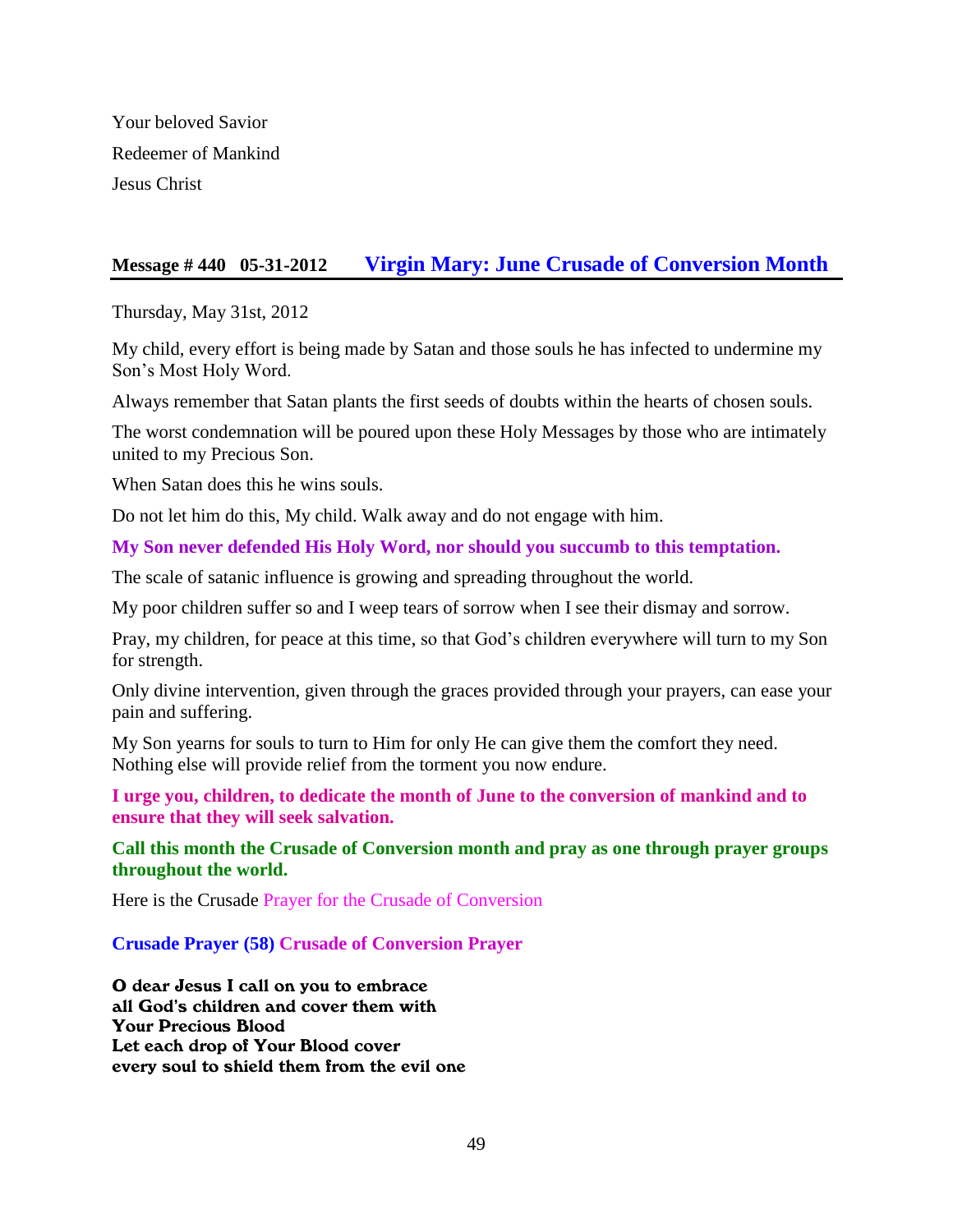Open the hearts of all especially hardened souls and those who know You, but who are stained with The sin of pride, to fall down and beg for the light of Your Love to flood their souls

Open their eyes to see the Truth so that the dawn of Your Divine Mercy will shower down upon them so they are covered with the Rays of Your Mercy.

Convert all souls through the graces I ask you for now Dear Jesus (personal intention here)

I beg you for Mercy and offer you this gift of fasting for one day Every week for this month of June in atonement for all sins. Amen.

**Children, you must fast for one day each week in the month of June.**

You must recite My Rosary and the Divine Mercy Chaplet daily.

**Doing this, children, you will save the souls of millions through the Mercy of My Son Jesus Christ.**

Your beloved Mother

Mother of Salvation

# **Message # 441 06-01-2012 [666 will be embedded, its number hidden, into a](http://www.thewarningsecondcoming.com/666-will-be-embedded-its-number-hidden-into-a-chip-which-you-will-be-forced-to-accept-just-as-you-would-any-vaccination/)  chip, [which you will be forced to accept just as you](http://www.thewarningsecondcoming.com/666-will-be-embedded-its-number-hidden-into-a-chip-which-you-will-be-forced-to-accept-just-as-you-would-any-vaccination/)  [would any vaccination](http://www.thewarningsecondcoming.com/666-will-be-embedded-its-number-hidden-into-a-chip-which-you-will-be-forced-to-accept-just-as-you-would-any-vaccination/)**

Friday, June 1st, 2012

My dearly beloved daughter, **the Antichrist is preparing, already, his peace plan,** which he will introduce soon after the wars become widespread in the Middle East, and when the pain and terrible anguish means there is no sign of hope.

Then he will appear suddenly and announce himself to the world as a man of peace, a bright jewel which will sparkle in the midst of darkness.

As he emerges he will be seen as one of the **most charismatic political leaders of all time.**

**His handsome, appealing and caring personality will fool the majority of people.**

He will exude love and compassion and will be seen to be Christian. In time, he will draw many followers who will grow in their numbers so that **he becomes like Me, the Messiah.**

He will be seen to promote unity among all nations, and he will be loved in almost every country in the world.

Then, he will be seen to have supernatural skills. Many will believe that he has been sent by My Father and that he is Me, Jesus Christ, Savior of the World.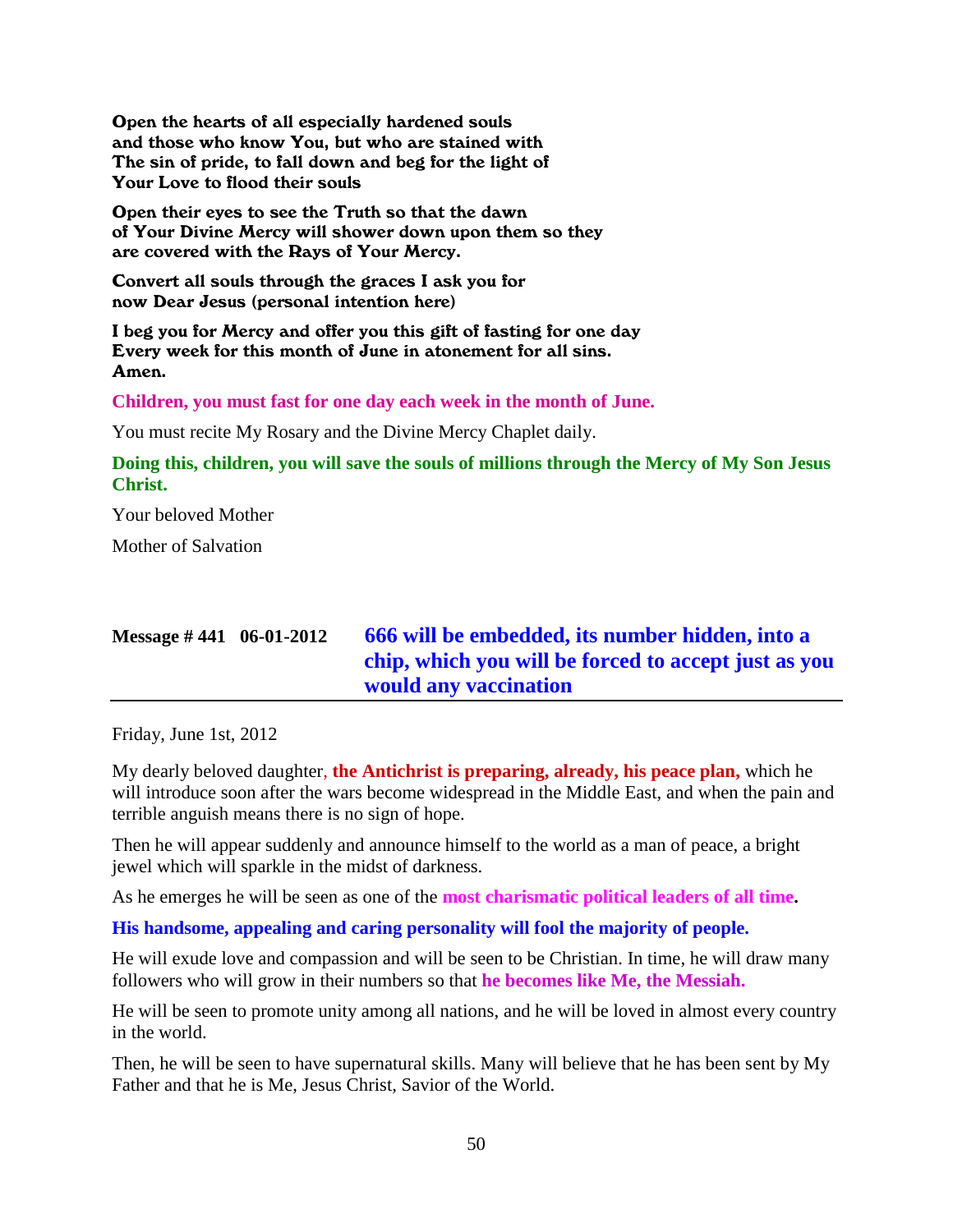They will pray to him, love him, give up their lives for him, and he will laugh and mock them when they cannot see him.

This will be the biggest deception of all time and the plan is to steal your souls, to take you away from Me.

### **He and the False Prophet, who will sit like a King in the Seat of Peter, will secretly plot a one-world religion.**

This will appear to be a Christian type religion which promotes love. It will, however, not promote love of one another which comes from God. Instead, it will promote love and allegiance to the Antichrist and love of oneself.

The abomination does not stop there, for when they have seduced God's children, the attack will begin.

Suddenly all will be asked to accept the one-world Mark of Allegiance. A united world which all men will have to partake in.

#### **It will control your money, your access to food, and how you live.**

Rules, many of them, will mean that you will become prisoners. **The key to your cell, which keeps you under their control, will be the Mark of the Beast.**

### **666 will be embedded, its number hidden, into a chip which you will be forced to accept just as you would any vaccination.**

Once embedded it will poison, not only your mind and soul, but your body. For it will cause a plague designed to wipe out much of the world's population.

You must not accept the Mark. Instead I will instruct you what to do.

Many will accept the Mark because they will feel helpless.

**[The Seal of the Living God, My Crusade Prayer \(33\) is your lifeline.](http://www.thewarningsecondcoming.com/crusade-prayer-33-rise-now-and-accept-the-seal-of-the-living-god/)**

**When you receive My Seal of Protection, given to you by My Eternal Father, you will not have to accept the Mark.**

#### **You will not be touched. Your home will not be seen, searched or a target for it will be rendered invisible in the eyes of Satan's army.**

You will need to keep food hidden which will last a few years. You will need to grow your own crops, store your own water and keep all Holy objects around you.

My Remnant Church will grow and spread out and you will be given shelter if it is needed.

Much planning is needed now.

Those who laugh at what you do, or say, surely Jesus would not ask you to do this? Does He not supply all His followers at their time of need?

**Even one loaf and one fish can be multiplied**. So it does not matter if you only have some food for I will protect you and you will be safe.

Pray hard for those souls who will be unable to avoid the Mark.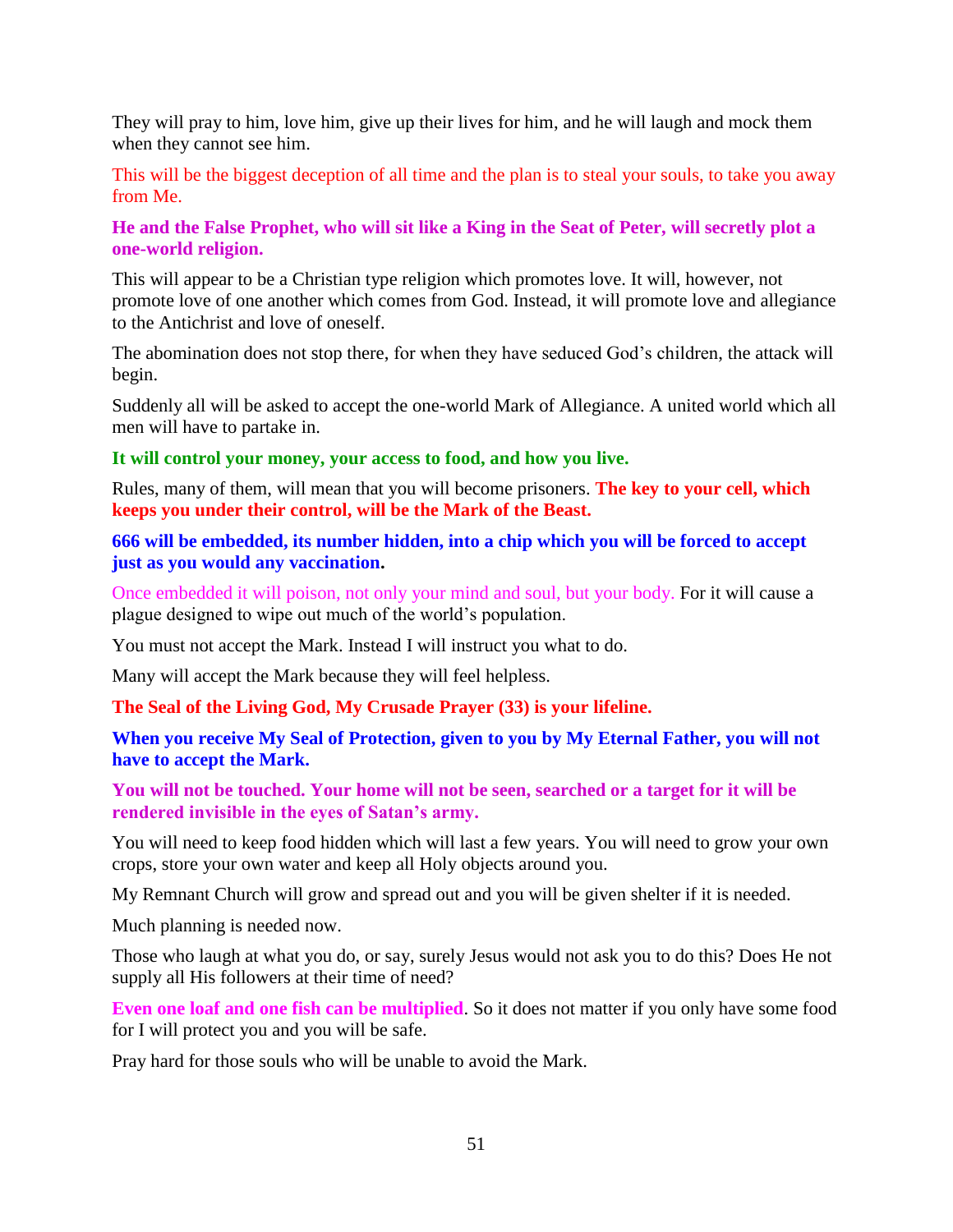Those innocent souls will be saved who are in a state of grace at the time of being forced to accept the chip.

### **The rest of you must plan to protect your family and your allegiance to the Holy Eucharist and the Mass.**

When the Antichrist devours all religions, **the only weapons which he will be powerless against is the Holy Mass and the Transubstantiation of the bread and wine into My Body and Blood, in the Holy Eucharist.**

My Masses must continue. Those of you who know this must gather in numbers now and start the preparations.

The sooner you prepare. the more graces you will be given to grow your ranks around the world.

**The Rock will become laden with a new building, which they say will be My New Temple. But this is untrue.**

But when the persecution ends, **My Remnant Church and My Chosen People will have the Temple rebuilt, and My New Jerusalem will come down from Heaven.**

She will descend in glory. The trumpets will be heard in Heaven and on earth at the same time.

And then, I will come. You, my daughter, will herald my arrival, and many will fall on the ground and weep with relief, love, and joy in ecstasy.

For, at last the moment they have been waiting for. The skies will light up, the thunder will peal, and the choirs of angels will sing in sweet unison as all God's children will welcome the True Messiah.

### **I, Jesus Christ, will come to judge. And the Heavens and the Earth will become one.**

The New Glorious splendor, the renewed earth, will emerge and the New Paradise will embrace all those whose names are in the Book of the Living who will unite as one.

And while the end of the old earth, soiled with the stain of sin, will have come to an end the New Era is only beginning.

This is what you must strive for. This is what you are entitled to as part of your natural inheritance.

Only focus on the saving of all souls.

This is why you must ignore the obstacles presented to you. The persecution. The pain. The horror of evil by the hands of others. All that matters is the saving of souls.

Your Savior Jesus Christ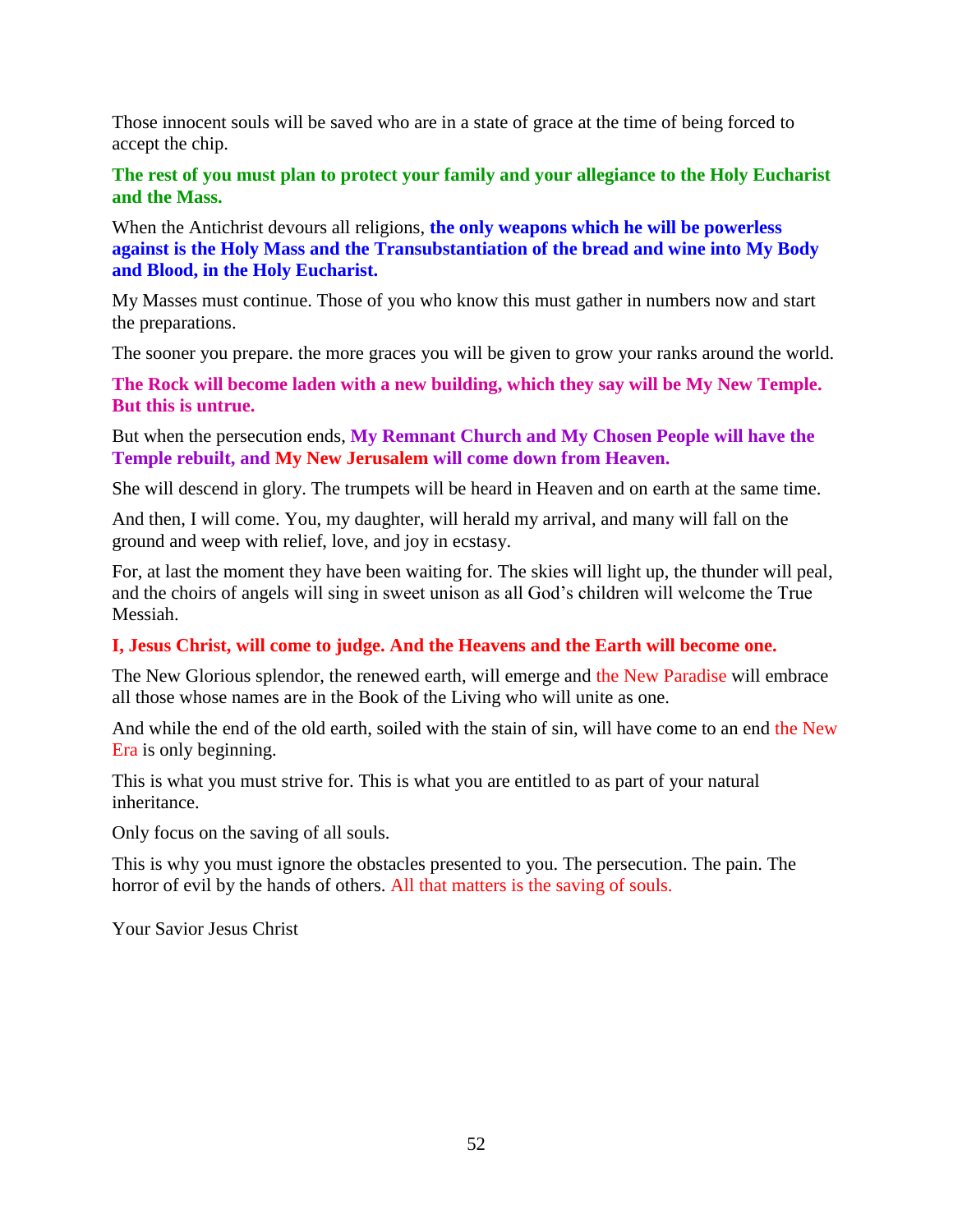# **Message # 442 06-02-2012 [Virgin Mary I revealed these atrocities to the little](http://www.thewarningsecondcoming.com/virgin-mary-i-have-revealed-these-atrocities-to-the-little-children-melanie-and-maximin-at-la-salette-so-long-ago/)  [children Melanie and Maximin at La Salette](http://www.thewarningsecondcoming.com/virgin-mary-i-have-revealed-these-atrocities-to-the-little-children-melanie-and-maximin-at-la-salette-so-long-ago/)**

Saturday, June 2nd, 2012

My child, it is important that all those who love my Son **pray for the graces of strength and perseverance at this time.**

The knowledge being revealed to you, children, through these Messages is to help you prepare.

**Never feel you, as God's Army, will not be able to withstand the evil regime about to show itself in the world shortly.**

**Always remember the power of My Holy Rosary.**

Always remember the power of My Father is the greatest power of all.

**No power is so strong that it can defeat the most Glorious Power of God.**

When you are a true child of God, when you come to the Father through my Son, you will be protected.

**Fear is caused by the unknown, but it can also be caused when the Truth is revealed.**

Allow the graces which are being given to you through the Crusade Prayers to give you the peace of mind and strength of soul to march for the salvation of souls.

The more souls who are converted to the love of my Son, the stronger will your Crusade be.

**Love one another and join in prayer to help save God's children from the Antichrist.**

Pray, pray, pray that every soul will be brave enough to reject his poisonous Mark.

**I have revealed these atrocities to the little children Melanie and Maximin at La Salette so long ago. The time for these prophecies to unfold is soon.**

These children were told of the evil plans and accepted what I told them. Now you, children, must accept that these events must take place.

**You must pray hard to dilute and mitigate much of the pain which will have to be endured by humanity.**

Be brave children.

Trust in my Son and allow Him the freedom to guide you as He must so that souls can be saved from the clutches of the Beast.

Your beloved Mother

Mother of Salvation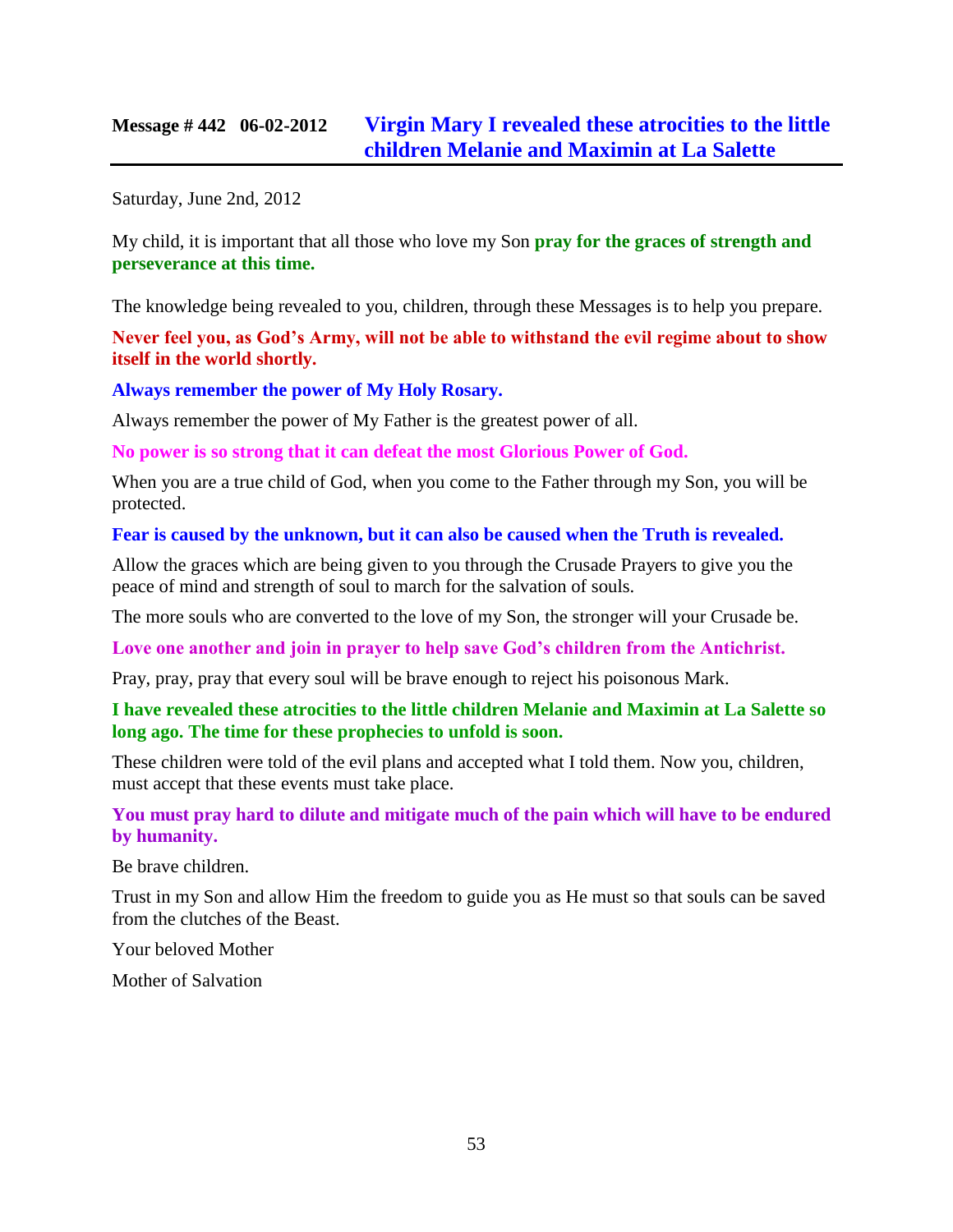# **Message # 443 06-02-2012 [Jesus: Never falter. Never doubt My Hand of](http://www.thewarningsecondcoming.com/jesus-never-falter-never-doubt-my-hand-of-protection/)  [Protection](http://www.thewarningsecondcoming.com/jesus-never-falter-never-doubt-my-hand-of-protection/)**

Saturday, June 2nd, 2012

My dearly beloved daughter, when My followers allow Me to flood their souls with My unconditional love I will ignite within them a strength that will startle them.

**Come to Me like trusting children, with a simple and open heart, with no expectations, and I will bring you a peace which you will not find anywhere else.**

While I weep at the way in which evil and greed have gripped the world, I am also full of joy because of the pure love My followers show to Me, their Jesus.

How they bring Me solace, comfort and how I wish I could wrap them in My Arms. How I wish they could hear Me tell them how much I love them.

How I long for the day when I reach out My hand, grasp their hand in Mine and draw them into My New Kingdom when they will come home to Me at last.

#### **That day is not far away.**

**To all My followers, you must listen to Me at this time.**

#### **You must be strong and persevere during the trials ahead and never lose heart.**

Walking along the path, carved out for you towards My Kingdom, will hurt you. Many of you will trip and stumble. Some of you will run back the way you came.

Others will sit down, give up, and remain stuck between the beginning of their journey and the gates to Eternal Life. So weak will their faith become because of the obstacles they will face.

#### **The stronger ones will be fearless. They will want to forge ahead and charge with every ounce of energy into the New Era of Peace.**

Nothing will stand in their way. They will know how to withstand the sufferings ahead. They will know how to fight the enemy. With little fear in their hearts, they will listen to every instruction given to them by Me. They must always strive to go back and carry those who are weaker. Those who are fearful. They must carry on their shoulders those who lack the will, and the courage to stand up in My Name.

### **Those who refuse your help will be left behind and will become part of the Kingdom of the Beast from which there is no escape.**

Never falter, Never doubt My Hand of Protection. If you submit everything to My Holy Will, I will look after everything. Trust in Me. Follow Me.

#### **The time is short, yet the time is plentiful in which to prepare for the battle which lies ahead.**

I love all of you. Never forget the power of My Love.

Your beloved Savior King of Salvation Jesus Christ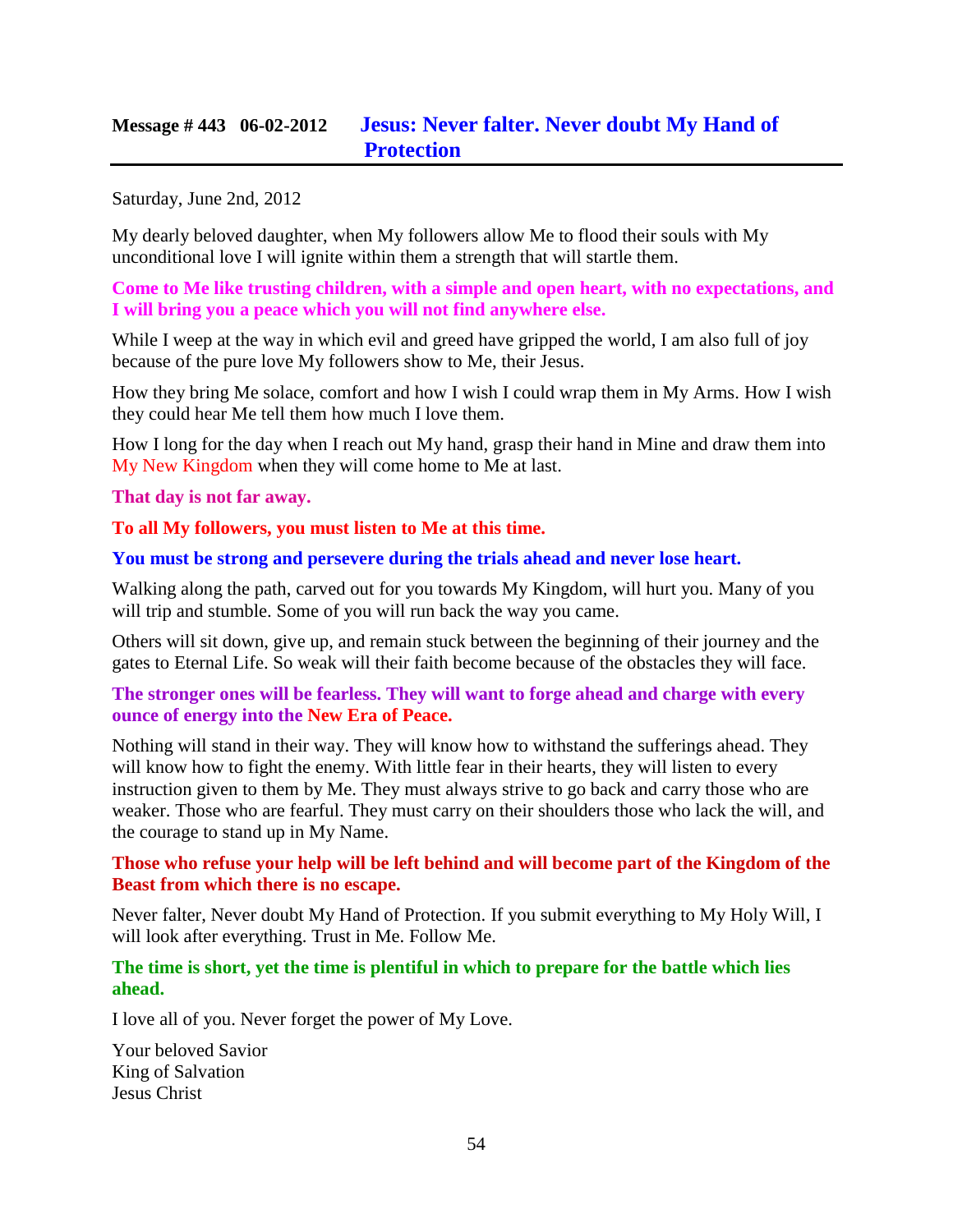## **Message # 444 06-03-2012 [Spend the month of June in quiet contemplation as](http://www.thewarningsecondcoming.com/spend-the-month-of-june-in-quiet-contemplation-as-instructed-by-my-beloved-mother/)  [instructed by My Beloved](http://www.thewarningsecondcoming.com/spend-the-month-of-june-in-quiet-contemplation-as-instructed-by-my-beloved-mother/) Mother**

Sunday, June 3rd, 2012

My dearly beloved daughter, My followers must **spend the month of June in quiet contemplation as instructed by My Beloved Mother.**

This month is the time when, through the Crusade of Conversion, **many people can receive the graces of instant conversion,** through the sacrifices made by those of you who respond to My Mother, the Mother of Salvation.

You need to be quiet this month.

**Please, I urge you to visit your churches as much as you can to recite My Divine Mercy Chaplet at 3 O'clock.**

**Catholics, please receive My Holy Eucharist every day, if possible, during this month.**

**For this month will be the time when the plans, silently underway to increase unrest in the Middle East, are being finalized.**

Be strong. Be patient. Be humble of heart.

Submit your will to Me, and offer your trials and sacrifices for the conversion of all sinners.

Go in peace, My beloved followers.

My Holy Spirit is covering you all at this time as I beckon you to this special devotion.

Your beloved Jesus

# **Message # 445 06-04-2012 [Just as I was rejected the first time, I will be](http://www.thewarningsecondcoming.com/just-as-i-was-rejected-the-first-time-i-will-be-rejected-the-second-time/)  [rejected the second time](http://www.thewarningsecondcoming.com/just-as-i-was-rejected-the-first-time-i-will-be-rejected-the-second-time/)**

Monday, June 4th, 2012

My dearly beloved daughter, very few of My chosen people, the Jews, accepted Me as the true Messiah when I came into the world and died for the sins of mankind.

**This time very few Christians will realize it is I who speaks to them now before I come the second time.**

**They will believe the lies which sprout from the lips of liars, the false prophets whom they will love, while they will reject Me with a hatred that is at odds with their love of God.**

#### **Just as I was rejected the first time, I will be rejected the second time.**

You must not feel sad at the way I am mocked, kicked, punched, and My Messages ridiculed. For such hatred against My Holy Word can only come from Satan. If Satan's fury becomes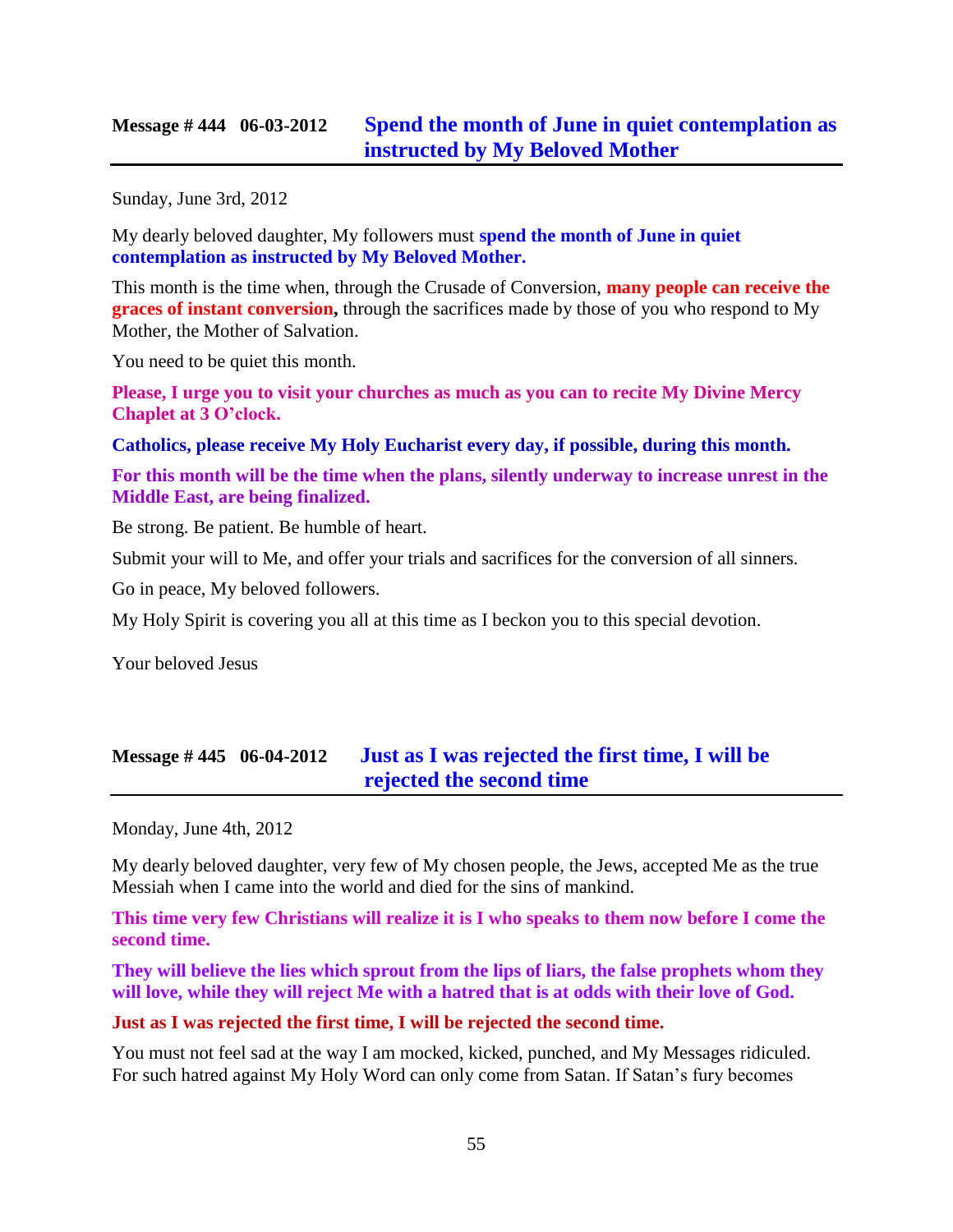intense, as it is now, then you can be sure that he worries about the souls I intend to save from his clutches.

### **Block your ears. Look straight in front of you and focus only on Me.**

Every kind of attack will be hurled at you, My followers, to stop you from following Me. Every argument against My Word by those who boast of their expertise in Holy Spiritual matters must be cast aside. They do not have the Holy Spirit in their souls, for they are not worthy because of the sin of pride.

**Just as I suffered the scourging at the pillar so, too, will I suffer again as My Holy Word now is torn apart with hatred by those who want to ensure that My Word is rejected.**

I say to those souls now. If you will not accept My Hand of Mercy to save humanity, why do you hold such hatred in your hearts? Don't you know that you are being tempted by the Evil One who wants to blind you to the Truth?

### **Hatred, calumny, and slander do not come from Me. When you allow those vile sins to overcome you, you do not love Me.**

You will come back to Me when you come before Me during The Warning if you have the humility necessary to ask Me to forgive you.

If you do not remain silent now, you will suffer, and your remorse will leave you weak and trembling before Me. How you wound Me. How you make Me suffer.

#### **You scourge Me just as I was scourged the first time. Yet, you say you are a Holy Disciple of Mine.**

#### **You are a cause of great sorrow to Me.**

To My followers, I say ignore these taunts.

**Do not open your mouths or engage with those who show anger, hatred, and who claim, at the same time, to love Me.**

How can you love Me when you do not show love or patience to one another?

#### **You are hypocrites if you scourge another in My Name.**

### **Now the time is ripe for the second rejection, no different from the first time.**

The ridicule will mean that those self-proclaimed Holy disciples will mock My Prophets by trying to trip them up by questioning their knowledge of Scripture.

**My Prophets do not understand Scripture and they will not defend My word.**

Yet, these so called Holy disciples, just as it was during the Crowning of Thorns on My Head, will try to make My Prophets look stupid and unworthy.

**Then they will go to great lengths to name and shame them while professing, at the same time, how knowledgeable they are of My Teachings.**

The bullying will continue until it will be relieved after The Warning when these souls will realize the error they have made.

#### **They will weep and suffer because of this, but I will forgive them because I love them**.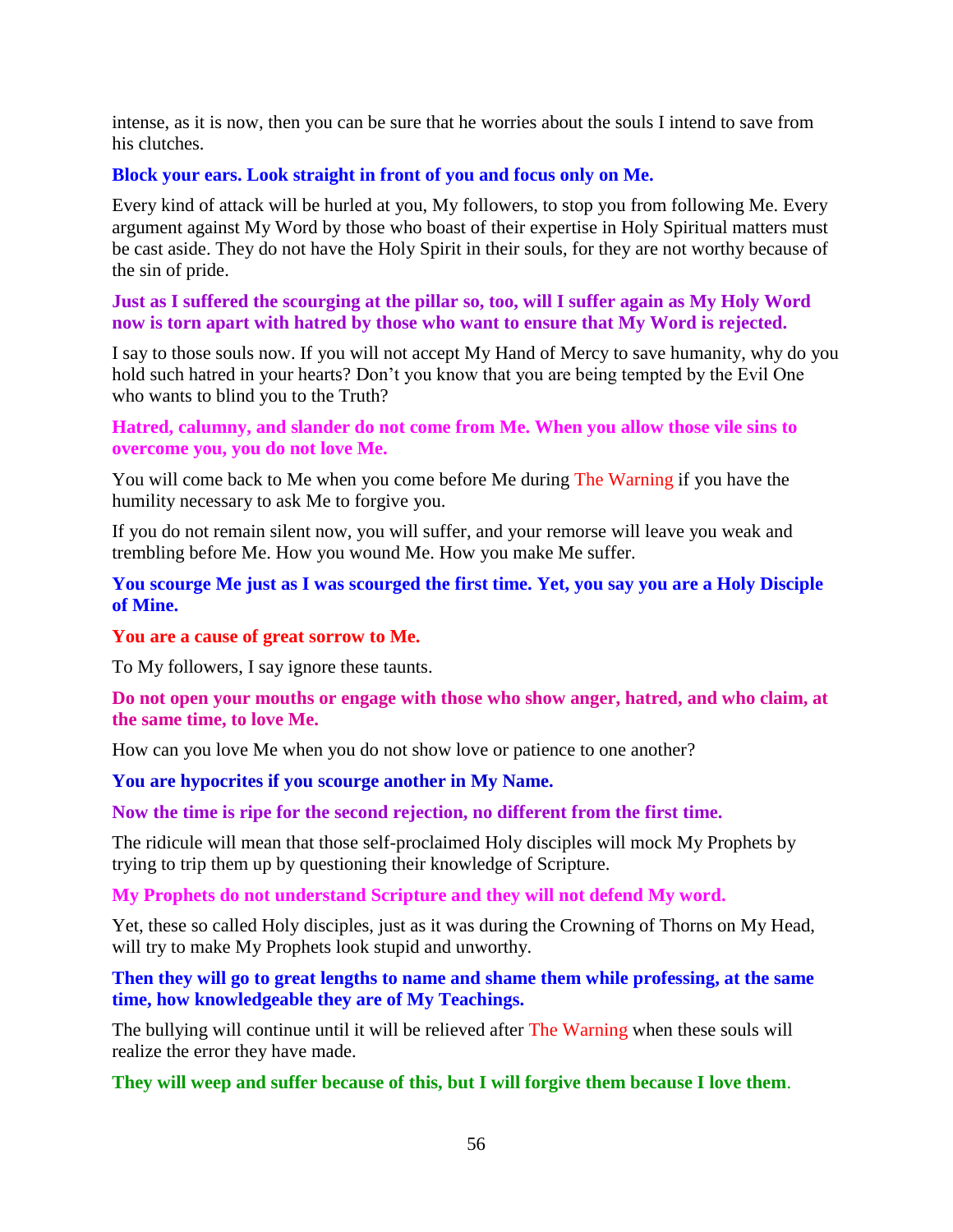But then many will not repent. They will inflict terrible suffering and persecution on My End-Time Prophets. Not for one moment will they give up. Every hurt, insult, and assault will be hurled at them in the My Name, Jesus Christ, Son of Man. They will deny Me, through My Holy Word given to them today, right up to the end.

**Then they will be given one more time to accept the Book of Truth. They will either accept Me or reject Me.**

Then, I will gather all those humble souls who love Me and the New Heaven and the New Earth will merge.

Those who still reject Me will be cast into the Fires of Hell.

I come one last time to save you.

Open your hearts and see that it is I, Jesus, who calls you now. If you cannot see this, then you need much prayer to enable the Holy Spirit to truly enter your souls.

Remember those who are blessed with the Holy Spirit, do not insult others, commit calumny or spread hatred against God's children.

They do not want to control God's children.

They do not break the Ten Commandments.

Your Jesus

# **Message # 446 06-05-2012 [Satan intends to poison the minds of some of My](http://www.thewarningsecondcoming.com/satan-intends-to-poison-the-minds-of-some-of-my-chosen-souls-towards-this-mission/)  [chosen souls towards this Mission](http://www.thewarningsecondcoming.com/satan-intends-to-poison-the-minds-of-some-of-my-chosen-souls-towards-this-mission/)**

Tuesday, June 5th, 2012

My daughter, it is unwise for those who follow My Visionaries all over the world to succumb to the Evil One's new plan.

He intends to poison the minds of some of my chosen souls towards this Mission.

He will turn one against the other.

#### **He will create doubts amongst them against these Holy Messages, and it will cause you much grief and sorrow.**

**The spiritual jealousy will mount like a beast rising from beneath the ocean and it will pour a terrible deluge of hatred, not only upon My Messages, but on you.**

You must pray, for it will happen soon.

Await these events in daily prayer and do not allow this series of attacks to discourage you.

**My followers must stay alert to this for when it starts, within the next month, you too will be tempted to doubt My Holy Word.**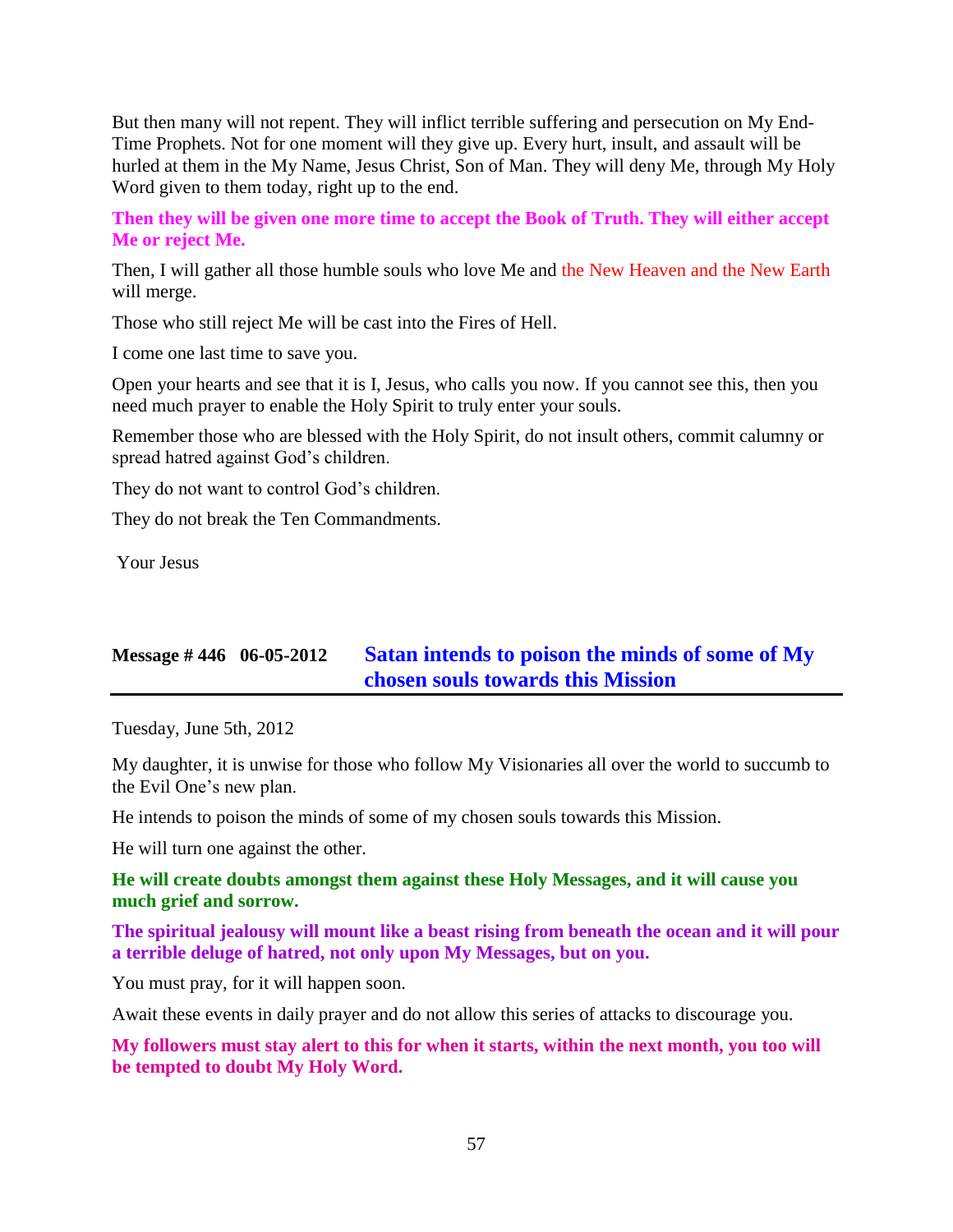### **This prophecy will unfold before you, and will be the most vicious and hurtful assault on this Mission so far.**

Not only will the attacks spring from those who promote the messages of those they believe to be authentic modern day visionaries and prophets, they will be supported by some of My Sacred Servants.

The venom will poison many souls and many will reject Me.

Ignore these attacks, My daughter. Move forward and give the world My Messages as quickly as you can.

It is important that you spread My Holy Word and My prayers even among those who do not want to listen to Me. For many, when presented with these Messages, will feel a compunction to do so and they will then be given graces to see the Truth.

Never ever underestimate the power of Satan's influence over you.

He targets, especially, the souls I need to help Me in My Mission to save humanity.

Your beloved Savior Jesus Christ

# **Message # 447 06-06-2012 [Virgin Mary: Children when you suffer in this life](http://www.thewarningsecondcoming.com/virgin-marychildren-when-you-suffer-in-this-life-you-become-closer-to-my-son/)  [you become closer to my Son](http://www.thewarningsecondcoming.com/virgin-marychildren-when-you-suffer-in-this-life-you-become-closer-to-my-son/)**

Wednesday, June 6th, 2012

Children, when you suffer in this life you become closer to my Son.

Suffering, hard as it is, brings graces, especially if it is embraced willingly for the salvation of souls.

**When you suffer, always remember how my Son suffered.**

His physical torture, remember, would be very difficult to endure by man. Yet, mental suffering can create the same pain.

For those who fight suffering you must ask me, your beloved Mother of Salvation, to help you cope with it.

**I will take your suffering and offer it to my Precious Son on your behalf to save souls.** He will only take what He needs and will give you comfort. He will then ease your load.

Suffering can be a form of purification of the soul. **Reject it and fight it, and it will not provide relief. It will become a much heavier burden.**

When you offer it up with love, you will be relieved of your weight and you will become joyful.

Never fear suffering, for it brings you closer to the Sacred Heart of my Son.

Your beloved Mother Mother of Salvation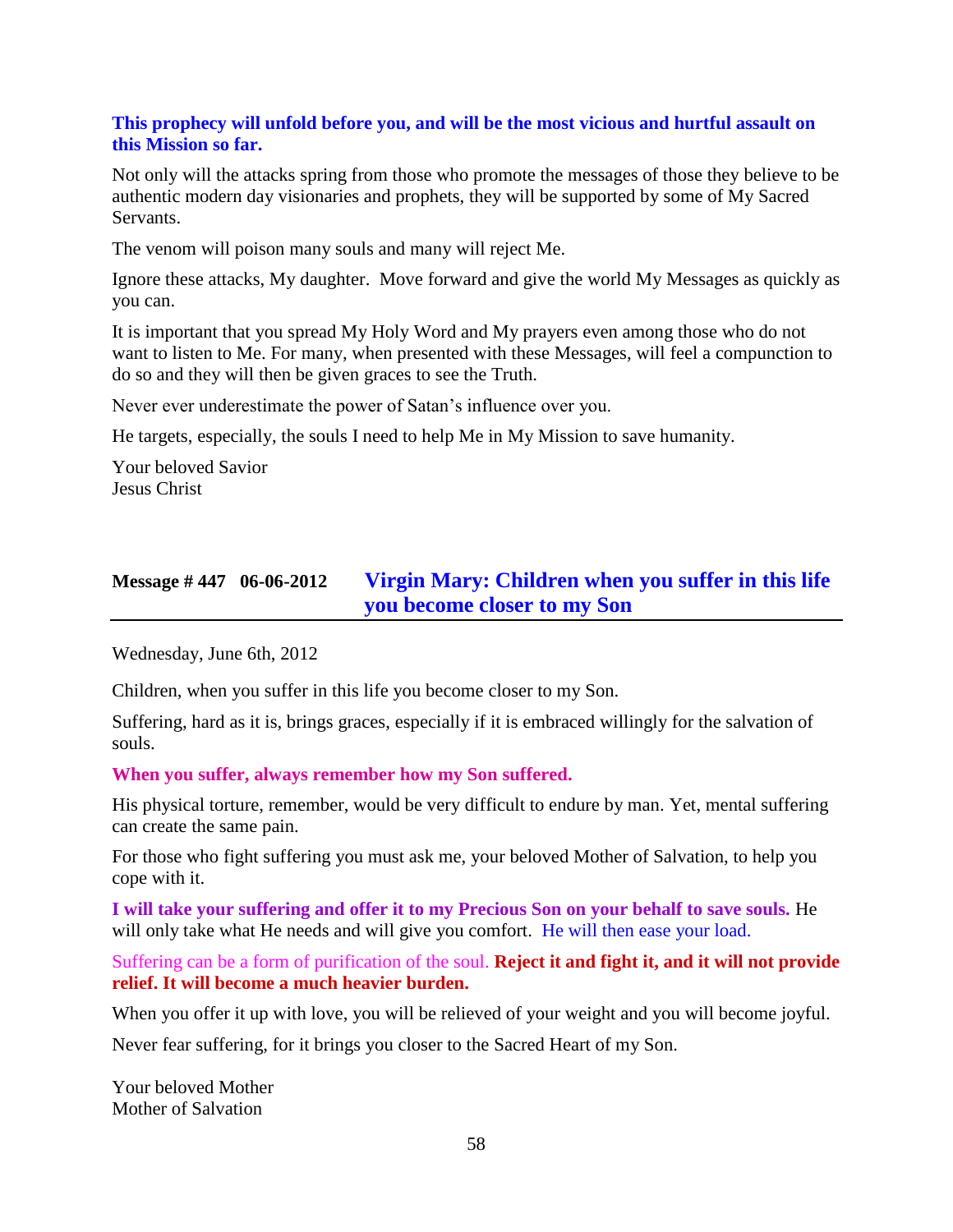# **Message # 448 06-07-2012 [600,000 fallen angels were released last year from](http://www.thewarningsecondcoming.com/600000-fallen-angels-were-released-last-year-from-the-pits-of-hell-a-further-5-million-have-now-been-released/)  [the pits of Hell. A further 5 million have now been](http://www.thewarningsecondcoming.com/600000-fallen-angels-were-released-last-year-from-the-pits-of-hell-a-further-5-million-have-now-been-released/)  [released](http://www.thewarningsecondcoming.com/600000-fallen-angels-were-released-last-year-from-the-pits-of-hell-a-further-5-million-have-now-been-released/)**

Thursday, June 7th, 2012

My dearly beloved daughter, it is time to take up arms in the Heavenly battle which rages again with Satan and his fallen angels.

Now unleashed in every nation, Satan's army of angels and their devoted disciples on earth are infesting God's children in every way.

There are the visual signs. The crisis in My Church, the Catholic Church, was created through the forces of evil whose number one goal was to bring it to its knees. Not content with this, the forces of evil want to destroy the Holy Eucharist by defiling it.

**By demoralizing My Church on earth, the plan by Satan was to destroy the faith of My followers.**

Many of My followers no longer pay homage to Me, their Savior, because they blame the sins of those who represent Me in the Church. How this wounds Me when they forsake Me so quickly.

**The apostasy in the world today was also planned by Satan by tempting God's children to deny their Faith.**

Instead, he uses a new religion often known as the New Age Religion. Instead of glorifying God, the Eternal Father, they glorify the human being as spiritually superior and in command.

**Like Lucifer who wanted to be not only like God, but who wanted to become God,** this rapidly evolving cult wants to convince God's children that they are in control of their own destiny, that all can be controlled through a false belief in a metaphysical world which does not exist.

**Belief in false Gods such as the Buddha has harmed so many people and led them into a dark world, which seems to glitter on first inspection, but which fails to ignite pure love for one another.**

**Instead, all these New Age religions amount to one thing, self-obsession and love of one self at the expense of another.**

The wars, which Satan's masonic orders create, are becoming plentiful and the largest group of all will mastermind control of the Middle East through massacre.

In Europe they will mastermind the introduction of a new one-world currency to make slaves of them.

Satan's grip is so strong that it will take much prayer to topple the power he wields. Then there will be the temptation to turn God's children away from the Truth.

He, Satan, can play havoc with your mind. But, while he does not have the power to know what you think, he can place thoughts and doubts in your mind.

**When you resist at first, by praying for the graces to protect yourselves, he increases his activities.**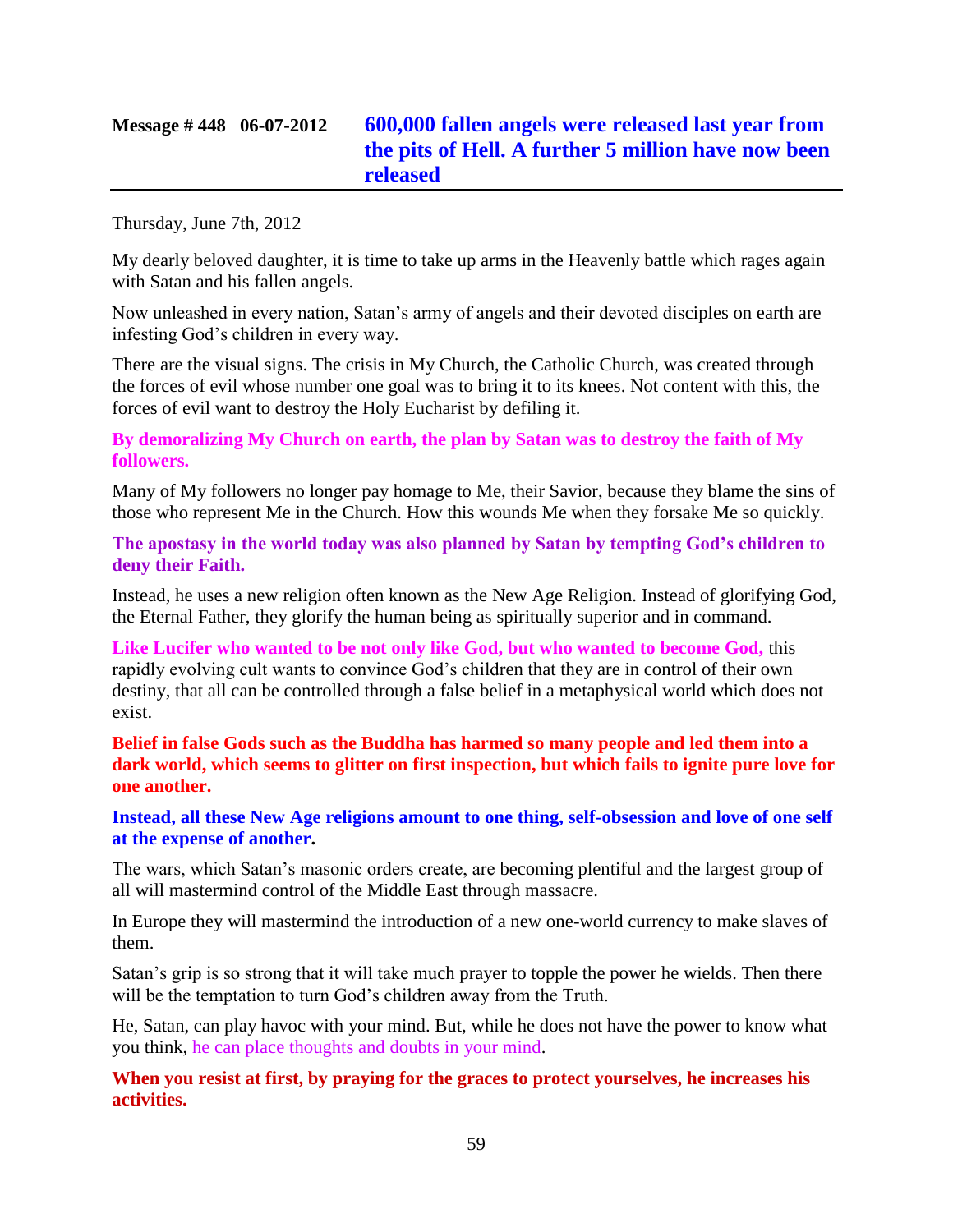Satan sends his demon angels to believers and torments them. If you could see them, it would shock you. Two or three can surround you and can trip you up, cause you to become confused, distressed, and your mind filled with uncharitable thoughts against another person.

Anything to do with God, His Churches, His children and those who represent Him on earth are the first targets.

Then he targets those in high places who have control over the lives of millions. He tempts them with corruption, manipulation of power, and the introduction of bad laws designed to cause pain and hardship. And then he orchestrates war.

Children do not ignore the battle, for it is real.

**600,000 fallen angels were released last year from the pits of Hell.**

**A further 5 million have now been released. The time for God's army in Heaven, to destroy Satan, has begun. The time for My Army on earth to gather arms has also begun.**

#### **Time is short. We have much work to do.**

Prayer is the weapon. Conversion is the goal. I can only achieve the salvation of souls if My Voice is heard at this time.

Satan knows this. He has placed a curse over this Mission and will pull many of God's children away. Yet he cannot win. For no one can stop the Book of Truth being revealed for it is I, Jesus Christ, who does this.

Yet, many poor souls will be convinced to look the other way, as I announce the Truth for all the world to see as foretold in the Book of Revelation.

Never allow him to engage with you. You can do this by refusing to engage in insults or sneering by others when you proclaim My Holy Word. For to engage with him, you give him the ammunition he needs to wear you down.

Your Beloved Jesus

Savior of all mankind

## **Message # 449 06-12-2012 [Free will cannot be taken away from you. I cannot](http://www.thewarningsecondcoming.com/free-will-cannot-be-taken-away-from-you-i-cannot-demand-that-you-follow-me/)  [demand that you follow Me](http://www.thewarningsecondcoming.com/free-will-cannot-be-taken-away-from-you-i-cannot-demand-that-you-follow-me/)**

Friday, June 8th, 2012

My dearly beloved daughter, many reading these, My Holy Words, given to mankind out of love, misunderstand My intentions.

As the Son of Man, My pledge is to save the whole of humanity.

My Crucifixion on the Cross was not simply a moment in time, or a moment in history.

#### **It was a Sacrifice made to offer every single one of you, even today, the gift of Eternal Life.**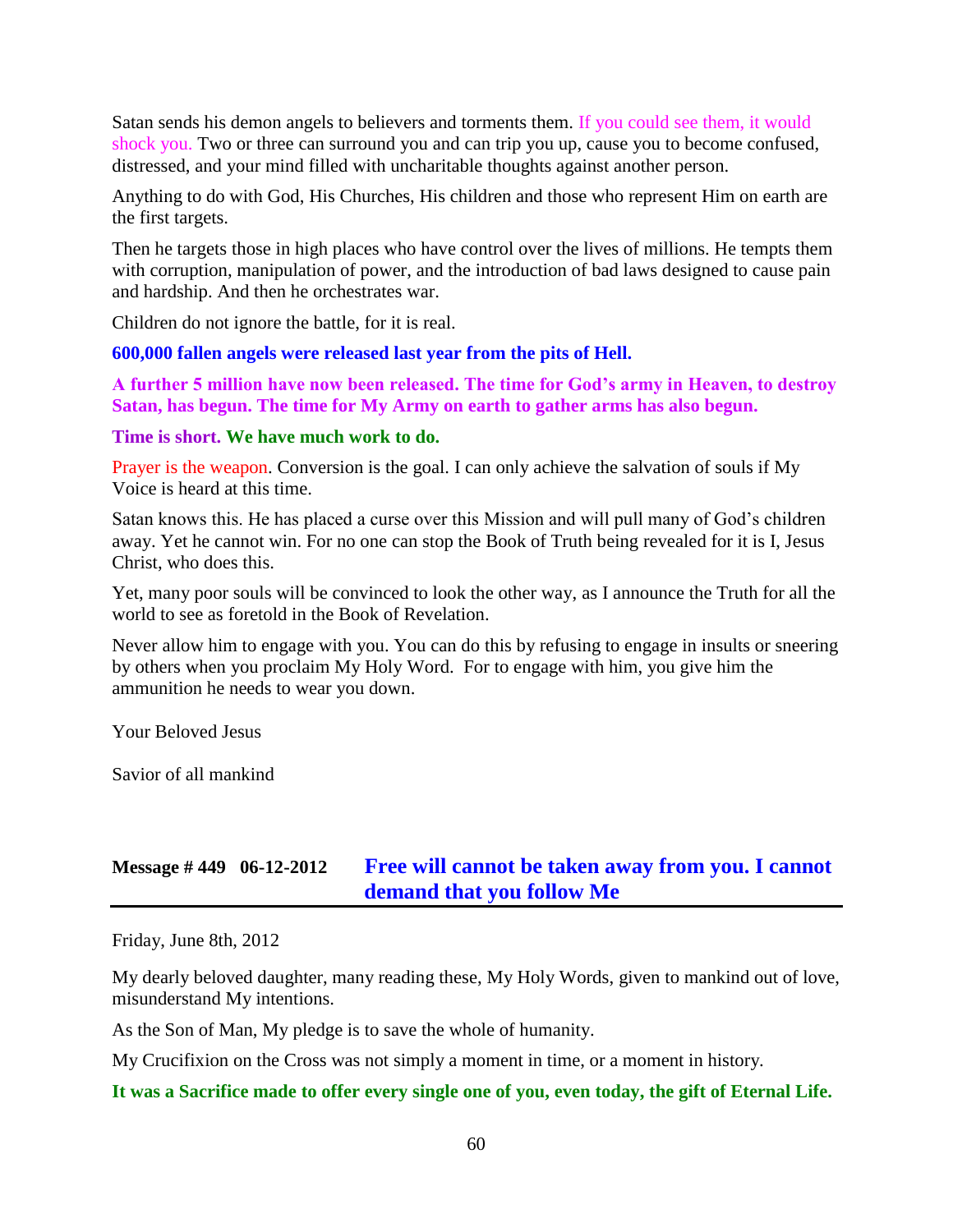**This is a solemn Promise. The life of the world to come, My Kingdom on earth, is for everyone.**

#### **I come now to prepare you.**

I have told you before that while **I come to warn you of the dangers in rejecting My Teachings and the Ten Commandments lay down by My Eternal Father,** I cannot command or demand God's children to listen. For the whole of humanity was given a special gift, as well as the angels in Heaven, the gift of free will.

Free will cannot be taken away from you. I cannot demand that you follow Me.

#### **I can warn you, show you the error of your ways, but I cannot demand that you respond to My call.**

I can only ask.

Free will, while a gift, can also be an obstacle, as it will be used by Satan to plant lies in your mind.

He can make demands of a very forcible nature, which you will find very difficult to fight against, such is his power.

### **My patience is being tested in these, the End Times, like never before.**

Despite My Death on the Cross, My life given up with love to save each of you, many have forgotten what this Sacrifice really means.

If I gave up My life for the salvation of mankind, why don't My children listen?

If they do not want to listen to Me now, through these Messages, that is the choice they make of their own free will. Then, why do they continue to misinterpret and twist the contents of the Holy Bible?

No matter how much I am rejected, I will never fail in My duty to warn you of the dangers to come.

The dangers I speak of are not just the miseries being planned by Satan's wicked disciples over your nations, control of your money, your food, or human life.

No, the dangers you need to be made aware of, most of all, are the dangers of losing your soul to Satan and his fallen angels.

### **Whether you heed My Word now is entirely up to each and every one of you.**

All I ask is that you listen. Failure to listen, to accept the special graces I bestow on your now, means you may not be equipped properly to save your soul from the Beast.

I bless you all. To those who are confused, I urge you to select the prayers given to you through these Messages.

They will help you respond to My Call from Heaven.

Your Jesus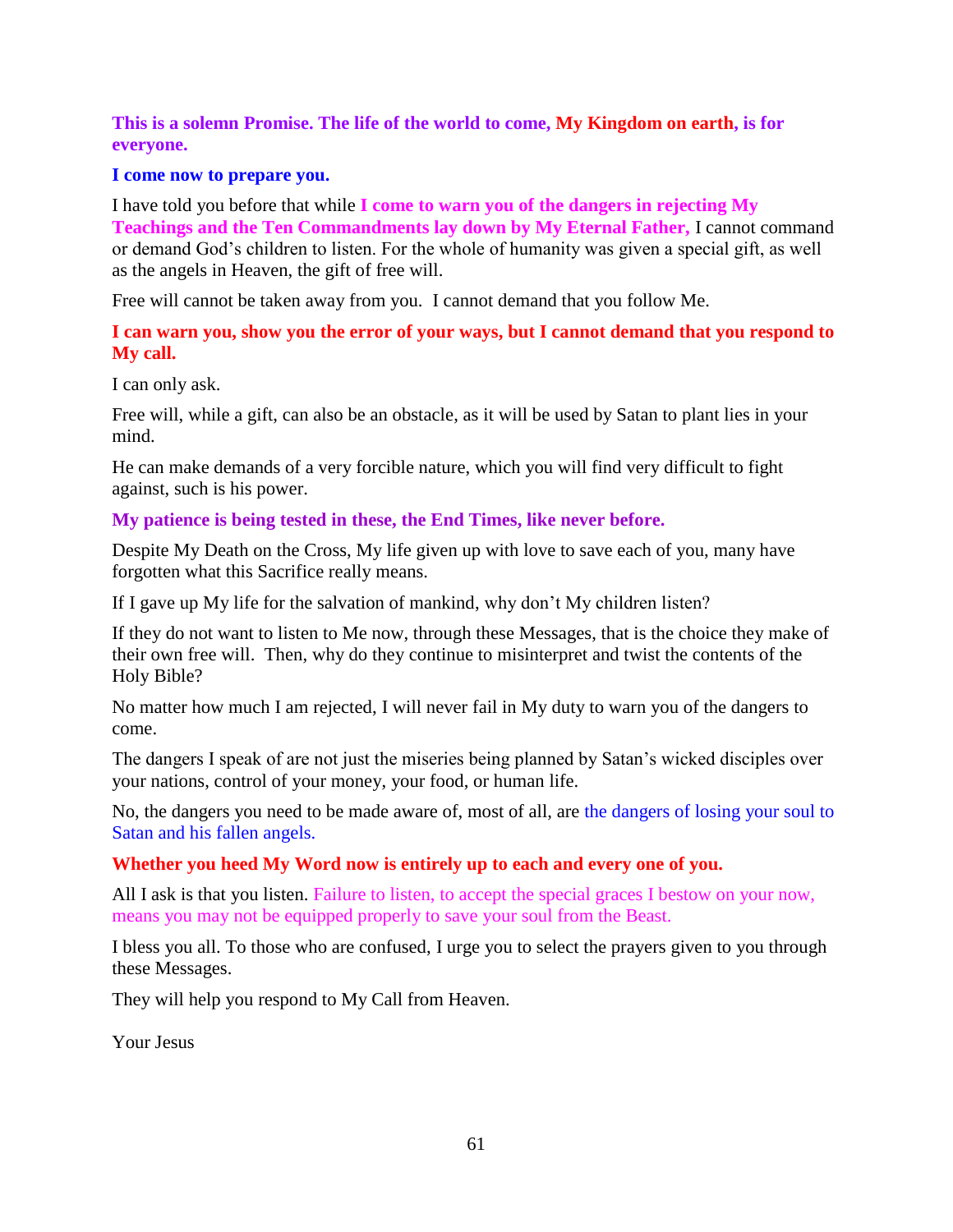### **Message # 450 06-09-2012 [God the Father: I will fight the Battle of](http://www.thewarningsecondcoming.com/god-the-father-i-will-fight-the-battle-of-armageddon-with-the-hierarchy-in-the-heavens/)  [Armageddon with the Hierarchy in the Heavens](http://www.thewarningsecondcoming.com/god-the-father-i-will-fight-the-battle-of-armageddon-with-the-hierarchy-in-the-heavens/)**

Saturday, June 9th, 2012

My sweet daughter, trust that I, your Heavenly Father, will do all in My power to salvage all of My children on earth

While I must respect the gift of free will, bestowed by Me as one of the greatest gifts to ensure that mankind would love Me on their own accord, and not by force, I will do wonders and create miracles to bring My children home to Me.

While a God of Justice, I could never condone or accept evil, but I will forgive all those who turn back to My Son and seek redemption when they become aware of the contents of the Book of Truth.

**I will fight the Battle of Armageddon with the Hierarchy in the Heavens and will, I promise, defeat the enemy and the devils spawned by the hand of Lucifer.**

#### **The time is drawing nearer for Satan to be banished for 1,000 years and woe to the man who does not renounce him or his wickedness.**

All will be shown the Truth of My Divine Love and My desire for My splendid Kingdom, My Paradise, to be shared with all.

Every attempt, through My prophets, will be made to draw them into the arms of My Son.

**Do not, My children forsake Me, your Loving Father.**

Come hear My Call.

**Do not reject your inheritance.**

You are now facing the biggest crisis since the creation of the human race, for the time has come for you to make the final choice.

Be aware that every lie, every temptation to seek solace in the arms of Satan and his devils, will be made to steal your souls.

**Only those who spend time protecting their Faith, through prayer and the sacraments, will be strong enough to withstand their power.**

Remember that Satan cannot win for he does not have the power. He will now attack all, even holy souls, to reject Me and My Beloved Son.

Instead he will suck you into an abyss of darkness and confusion, and you will be caught in an intricate web of deceit from which you will be unable to entangle.

Hear Me now. The final battle has begun. Do not make the mistake of rejecting this call, made from the Heavens for it will mean you will be lost for eternity.

**O were you to witness the tragedy of souls, who will refuse the Cup of Salvation.**

They will tumble helplessly along with Satan into the depths of Hell from which there is no return.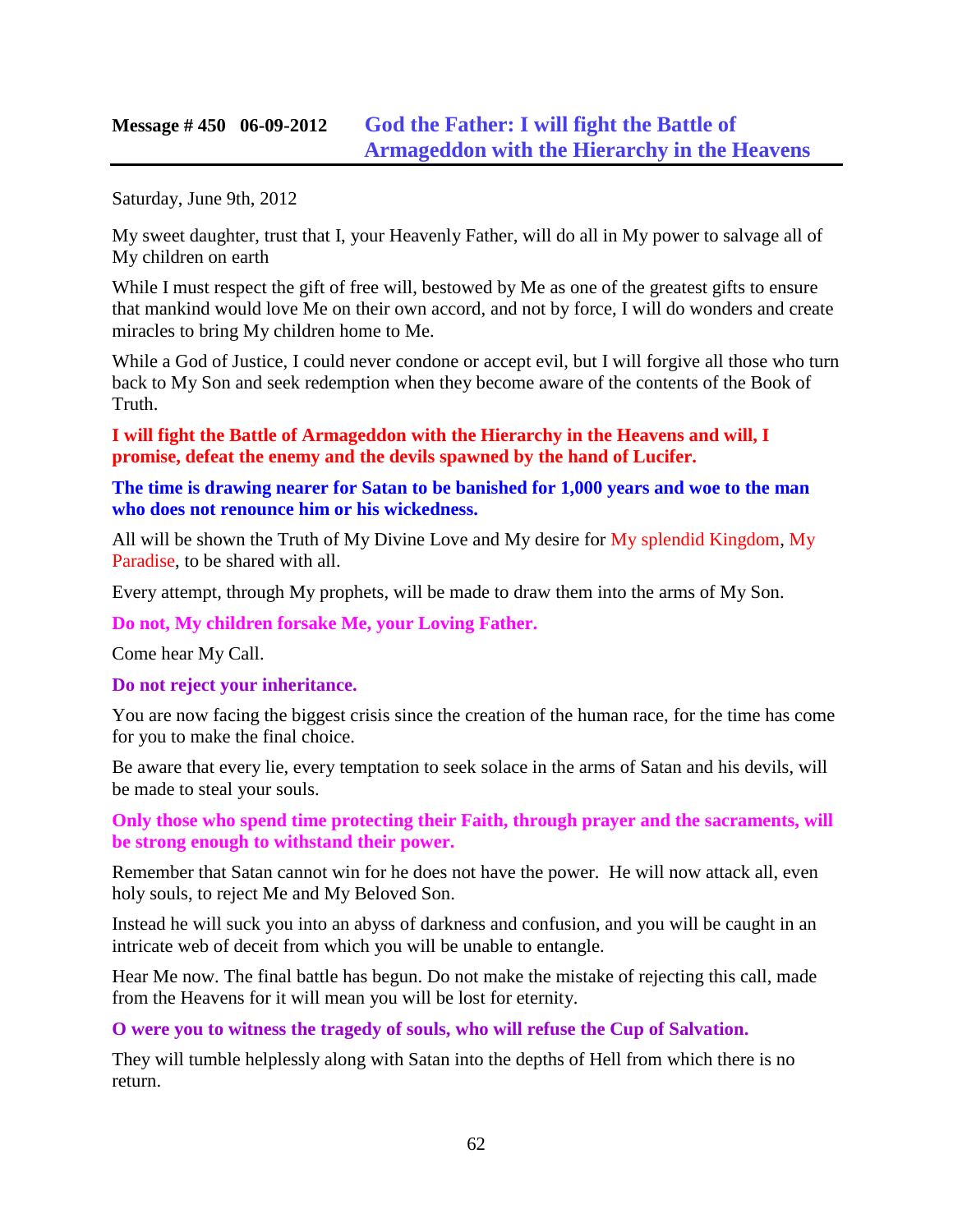I must, as your Father, point out the dangers you face.

Why do you not want to listen?

**If you believe in Me, then know that I would send My Prophets to warn you.**

**Did I not do this before? Did they listen? No, many did not and then the prophecy evolved before their disbelieving eyes.**

**This time I come to announce that the time for My Son, the True Messiah, to come again is near.**

Satan knows this. His hatred for Me is so powerful that he will do everything to snatch My children away from Me.

**I am your God, the Beginning and the End.**

**I created the world in the beginning and it will be by My hand that the world, as you know it, will come to an end.**

#### **But for My beloved children who renounce Satan, the new world, the New Paradise on earth, awaits you in all its glory.**

Do not turn your back.

Do not allow flawed human reasoning to prevent you and your loved ones entering this splendid Paradise where you will want for nothing.

Choose My Paradise of love, joy and beauty, a special place where you will live in perfect harmony, in mind, body, and spirit.

No corruption. No sin. Just love, where you will live in union with My Divine Will.

Your loving Heavenly Father

God the Most High

| Message $\#$ 451 06-10-2012 | The False Prophet will not only take over the<br><b>Catholic Church, he will dictate over all Christian</b><br><b>Churches</b> |
|-----------------------------|--------------------------------------------------------------------------------------------------------------------------------|
|-----------------------------|--------------------------------------------------------------------------------------------------------------------------------|

Sunday, June 10th, 2012

My dearly beloved daughter, I call on all My followers to show courage at this time.

**This is not the time to fall down and weep. It is the time to fight for your salvation.**

I call on all Christian Churches, My clergy and all those who have devoted their lives to Me, their Jesus, to hear My pleas.

Never forsake the Truth of My Teachings. Never forsake Me.

Never forsake My Church. For **I Am** the Church.

Never forsake My Body, for **I Am** the Bread of life.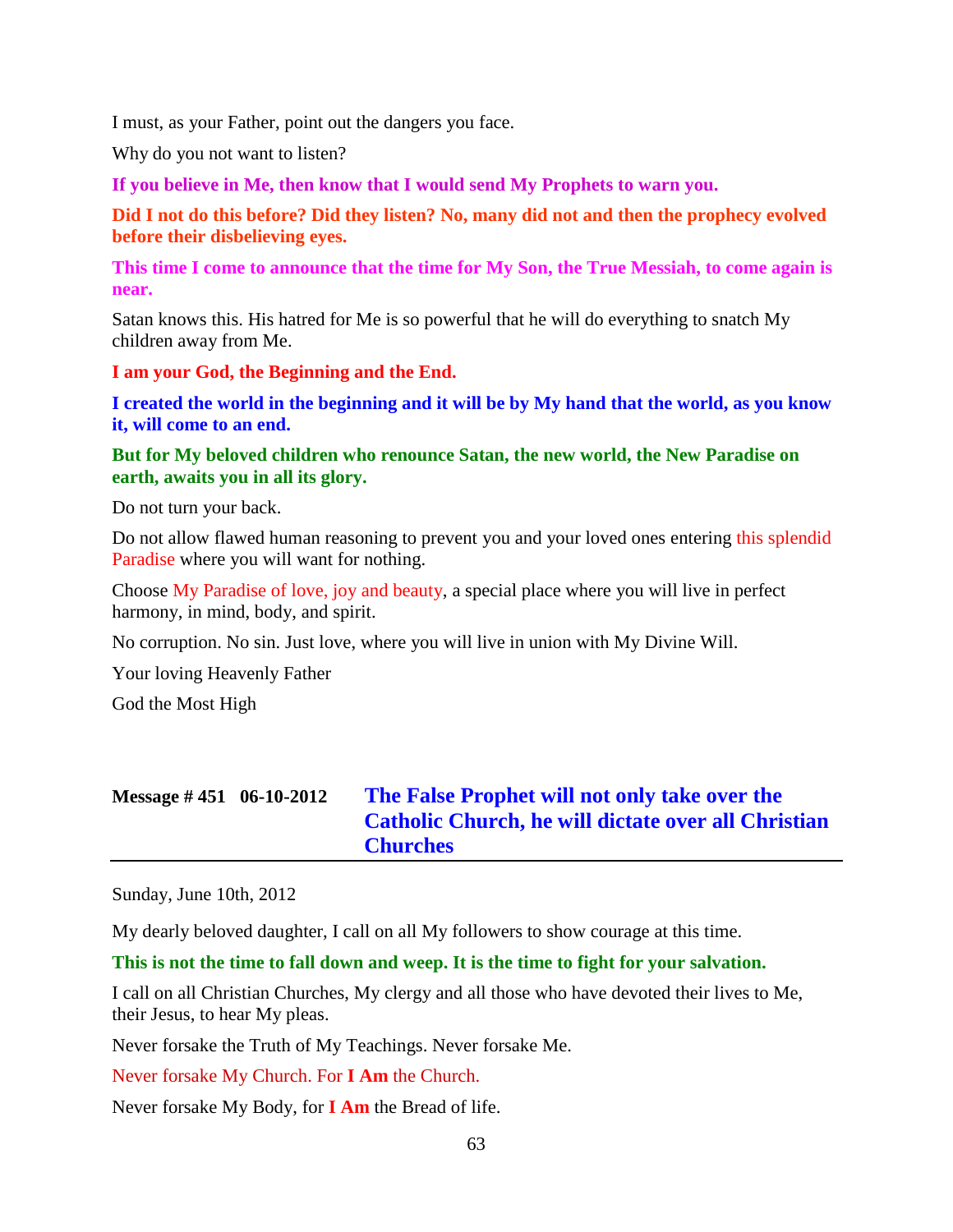Never accept the lies, soon to be implanted among you, to displace My Church on earth.

It is time to prepare.

**Soon, you will be made to swallow a new religion which will be manmade.**

**Soon you will be force-fed what will seem like the Holy Eucharist, but it will not be My Body.**

**It will become empty, barren, and will yield no real life.**

**The only Holy Eucharist that exists is the way in which My Presence is made known in the Holy Sacrifice of the Mass as it is now.**

Never deviate from this, even if you are forced to do so by the heathen who will take over My Christian Churches.

They will desecrate My Churches and turn them into nothing more than places of entertainment and social outlets.

You must always follow the steps I taught My Apostles at the Last Supper.

Now you must ensure that all is in place before the attack begins. For soon you will find it impossible to follow a false doctrine imposed on you by the abomination that lies ahead.

The False Prophet will not only take over the Catholic Church, he will dictate over all Christian Churches which he will merge as one.

### **But it will not be I, Jesus Christ that the New Temple will be built upon. It will be a temple, to replace the Holy See, to honor the Beast.**

Heed now My words, for you will soon see the Truth.

To those brave enough to stand up to this persecution of your faith, you must plan now.

To those who do not have the strength to fight the reign of the Antichrist and the False Prophet, drop down on your knees now and beg Me to help you.

I will guide you through My new leaders who will spring up among you led by My Two Witnesses.

### **Enoch and Elijah, present in My Christian Churches on earth and the House of Israel, will influence the preaching's of the Gospels all over the world soon.**

Nothing will stop the teaching of the Truth.

This time will be difficult, but rise and follow My Army on earth, and more souls will be saved. Do not forsake the flock that I have given over to you to lead.

Fear not, because only by following My Path to Eternal Life can you be saved.

Follow the path of the False Prophet and not only will you become lost to Me, but you will lead innocent souls towards the pathway to Hell.

#### **Be brave, My sacred servants.**

Accept that the time for My return is imminent. You do not have time to waste.

Your Jesus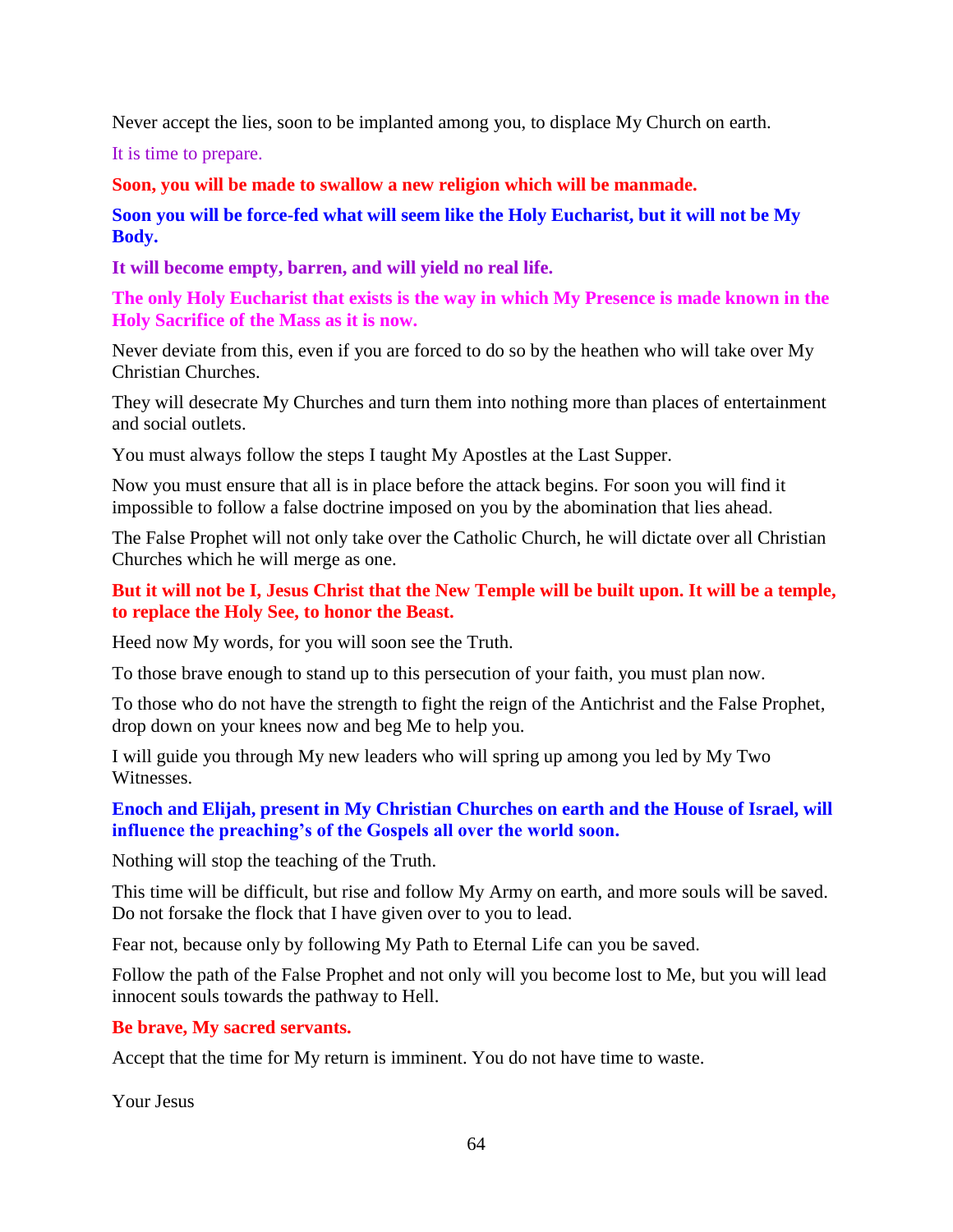# **Message # 452 06-11-2012 [Mother of Salvation: Pray for Christian Churches](http://www.thewarningsecondcoming.com/mother-of-salvation-pray-for-christian-churches-so-they-will-be-given-the-graces-to-defend-their-faith/)  [so they will be given the graces to defend their](http://www.thewarningsecondcoming.com/mother-of-salvation-pray-for-christian-churches-so-they-will-be-given-the-graces-to-defend-their-faith/)  [Faith](http://www.thewarningsecondcoming.com/mother-of-salvation-pray-for-christian-churches-so-they-will-be-given-the-graces-to-defend-their-faith/)**

Monday, June 11th, 2012

All God's children are being called throughout the world to gather together as one to plead for the Mercy of My Eternal Father at this time.

**Children pour out your hearts to My Father and ask Him to protect you and cover you with the precious blood of His Son.**

You must pay attention every day from now on to praying to God the Father in the name of Jesus Christ, Savior of the World, for every protection from the evil forces now rampant in every corner.

**Pray, pray, pray for the Christian Churches on earth so that they will be given the graces to defend their Faith**.

Never give up hope children, for once you pledge allegiance to My Son and pray for strength, your prayers will be answered.

Today I ask that you continue with the **Conversion Crusade Prayers** and the **recital of the Most Holy Rosary and the Divine Mercy Chaplet.**

**This month is designated to the conversion of many nations.**

**Fasting must continue to save souls and it may be carried out according to each one's means.**

**Continue, children, to pray for the conversion so needed at this time.**

Thank you for responding to my call.

Mother of Salvation

# **Message # 453 06-11-2012 [Remember this is a war which will be won by My](http://www.thewarningsecondcoming.com/remember-this-is-a-war-which-will-be-won-by-my-remnant-church-on-earth/)  [Remnant Church on earth](http://www.thewarningsecondcoming.com/remember-this-is-a-war-which-will-be-won-by-my-remnant-church-on-earth/)**

Monday, June 11th, 2012

My dearly beloved daughter, very soon now those souls inflamed by the Power of the Holy Spirit, because of these Messages, will gather as one in all nations.

They will join together in unison to proclaim My Word, so that every lost soul can be grasped from the clutches of the Beast.

**My Remnant Church will gather quickly and grow through the world and prayer will knit them together as one Holy Church.**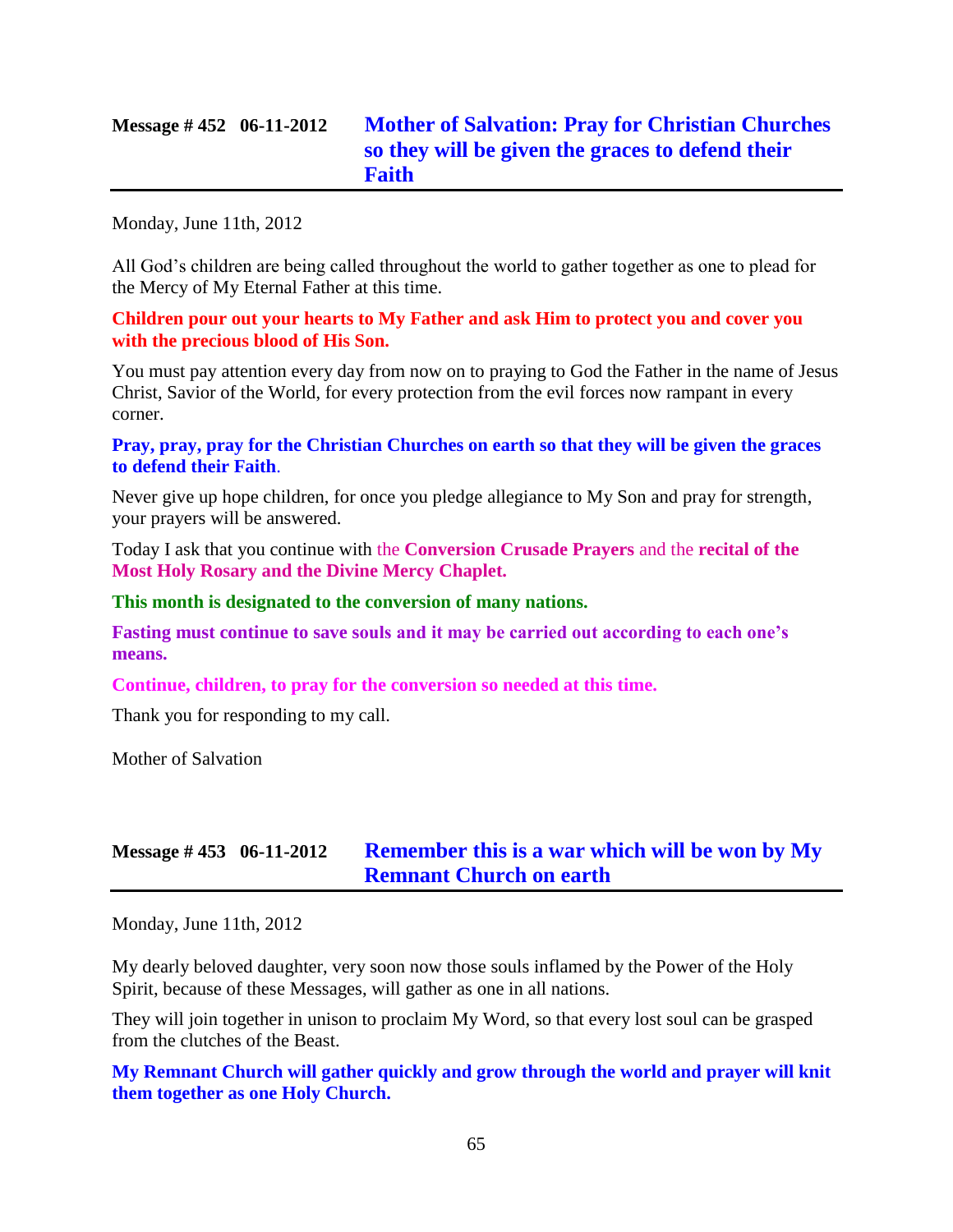I will send help to each of My two Churches, My Two Witnesses on earth. Then they will rise and with courage proclaim the Truth in every corner of the world.

**My Voice will peal like thunder, and those who truly love Me will not fail to recognize Me.**

The graces of the Holy Spirit will fire the souls of My soldiers, and they will march forth and help Me save humanity.

Rejoice, My Army, for you are blessed to have been chosen for this glorious task.

Through your love for Me, your Divine Savior, you will help save your poor brothers and sisters from being lost to the Evil One.

**Come now, My followers, and allow me to lead you through the dense and thorny jungle into the Light of My New Kingdom on earth.**

Never fear My Hand as I now lead you fearlessly into the battle against the Antichrist.

**Remember this is a war which will be won by My Remnant Church on earth.**

**Also remember that the number of souls which can be salvaged will depend on the strength of your Faith, your generosity of spirit, and your willingness to suffer in My Holy Name.**

I love you. I bless you. I give you the graces you need now to pick up your armor and march to Eternal Life.

Your Beloved Jesus

# **Message # 454 06-12-2012 [The test of an authentic prophet lies in the prayers](http://www.thewarningsecondcoming.com/the-test-of-an-authentic-prophet-lies-in-the-prayers-given-to-them-for-humanity/)  [given to them for humanity](http://www.thewarningsecondcoming.com/the-test-of-an-authentic-prophet-lies-in-the-prayers-given-to-them-for-humanity/)**

Tuesday, June 12th, 2012

My dearly beloved daughter, know that **I would never condemn those who say they come in My Name, but who don't.**

### **I love all of God's children, including the false prophets sent to confuse humanity at this time.**

Many such souls are full of love for Me and feel a need to become closer. They can, through no fault of their own, imagine they are receiving divine messages. You must pray for such souls. You must never judge them.

**Then there are those who say they come in My Name but who wear the badge of the Beast.** Wolves in sheep's clothing, they set out to snare the pure souls and stain them with the sin of deception.

**These are the dangerous false prophets whose goal is to twist the Truth of My Teachings in such a way that they do not appear noticeable.**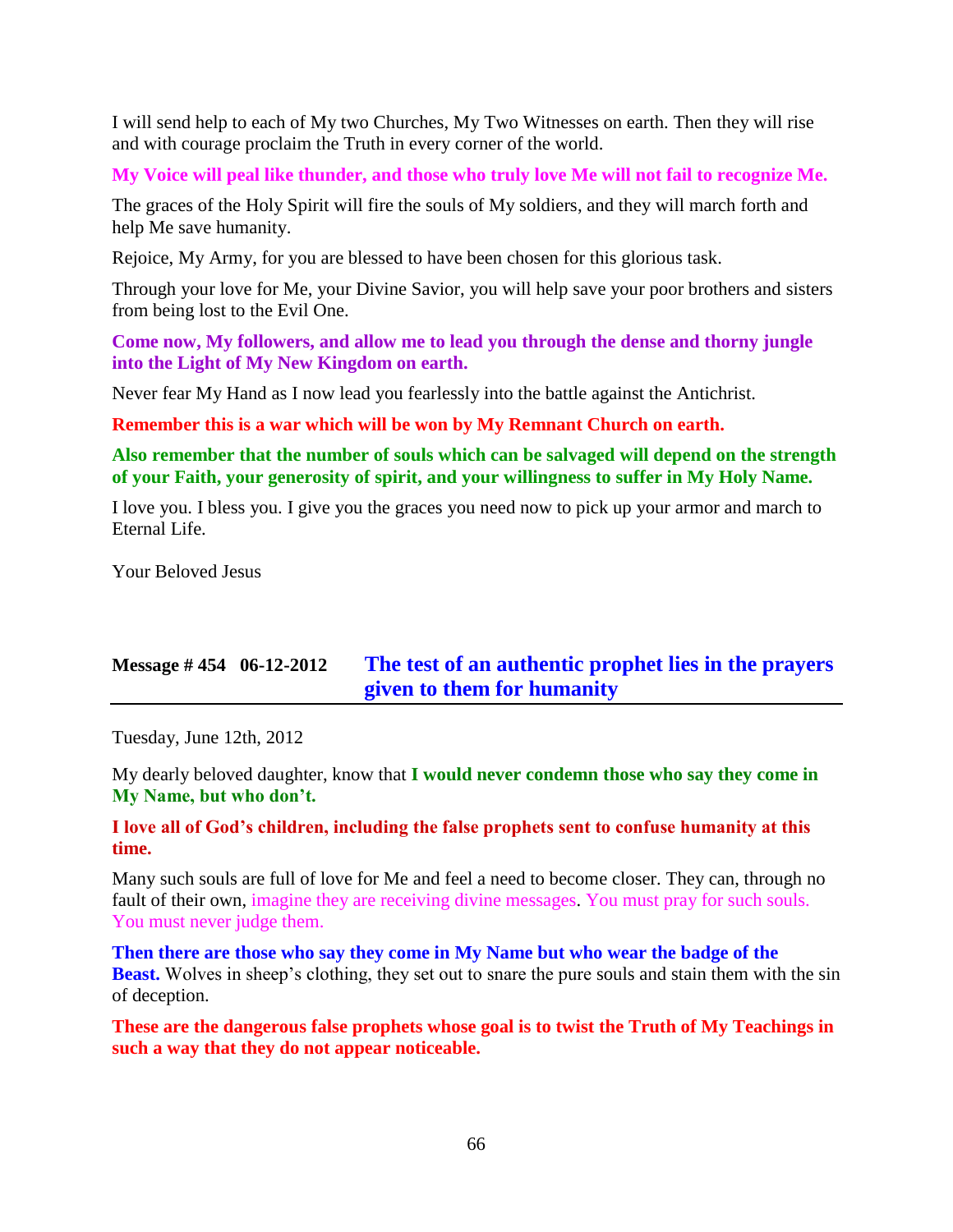They will, through an external façade of false humility, have you believe a lie in My Name. They will present a tolerant mask of deceit, and you will be convinced that they are spreading the Truth.

**The test of an authentic prophet lies in the prayers given to them for humanity.**

### **Conversion spreads quickly by the Power of the Holy Spirit when messages come from Heaven and they cover all religions, all faiths to unite them as one.**

I urge for prayer at this time, for such souls who have been deceived to believe they speak with the voice from Heaven. Pray for them so that they will be given the strength to seek humility in order to allow them to see the Truth.

Pray that they will not allow their souls to be used by the Deceiver to cause confusion among God's children.

**Pray, too, for those who do not speak in the Name of God but who knowingly speak with the tongue of Satan**. They also need your prayers for they are being used mercilessly by Satan as a means to spread lies.

Your beloved Jesus

# **Message # 455 06-13-2012 [A Pledge of allegiance to the Divine Will of God](http://www.thewarningsecondcoming.com/pledge-of-allegiance-to-the-divine-will-of-god-the-father/)  [the Father](http://www.thewarningsecondcoming.com/pledge-of-allegiance-to-the-divine-will-of-god-the-father/)**

Wednesday, June 13th, 2012

My dearly beloved daughter, just as My Eternal Father bequeathed **the Great Gift to humanity of His Seal** so, too, **must His children pledge their allegiance to His Divine Will.**

I ask all of God's children who will march forth in His army to help save the souls of all God's children, including hardened sinners, to take this pledge.

**Crusade Prayer (59) A Pledge of Allegiance to the Divine Will**

O God the Most High, O Heavenly Father, I pledge to You my firm allegiance to honor and obey You in all things united to Your Divine Will on earth. I, through the Sacred Blood of Your only beloved Son, the True Messiah, offer You my mind, my body, and my soul on behalf of all souls, so that we can unite as one in Your Heavenly Kingdom to come, so that Your Divine Will is done on earth as it is in Heaven.

#### Amen.

You must pledge your souls to My Heavenly Father as a token of your Faith and in memory of My Death on the Cross, so that each of you will drink from the Cup of Salvation.

Your Jesus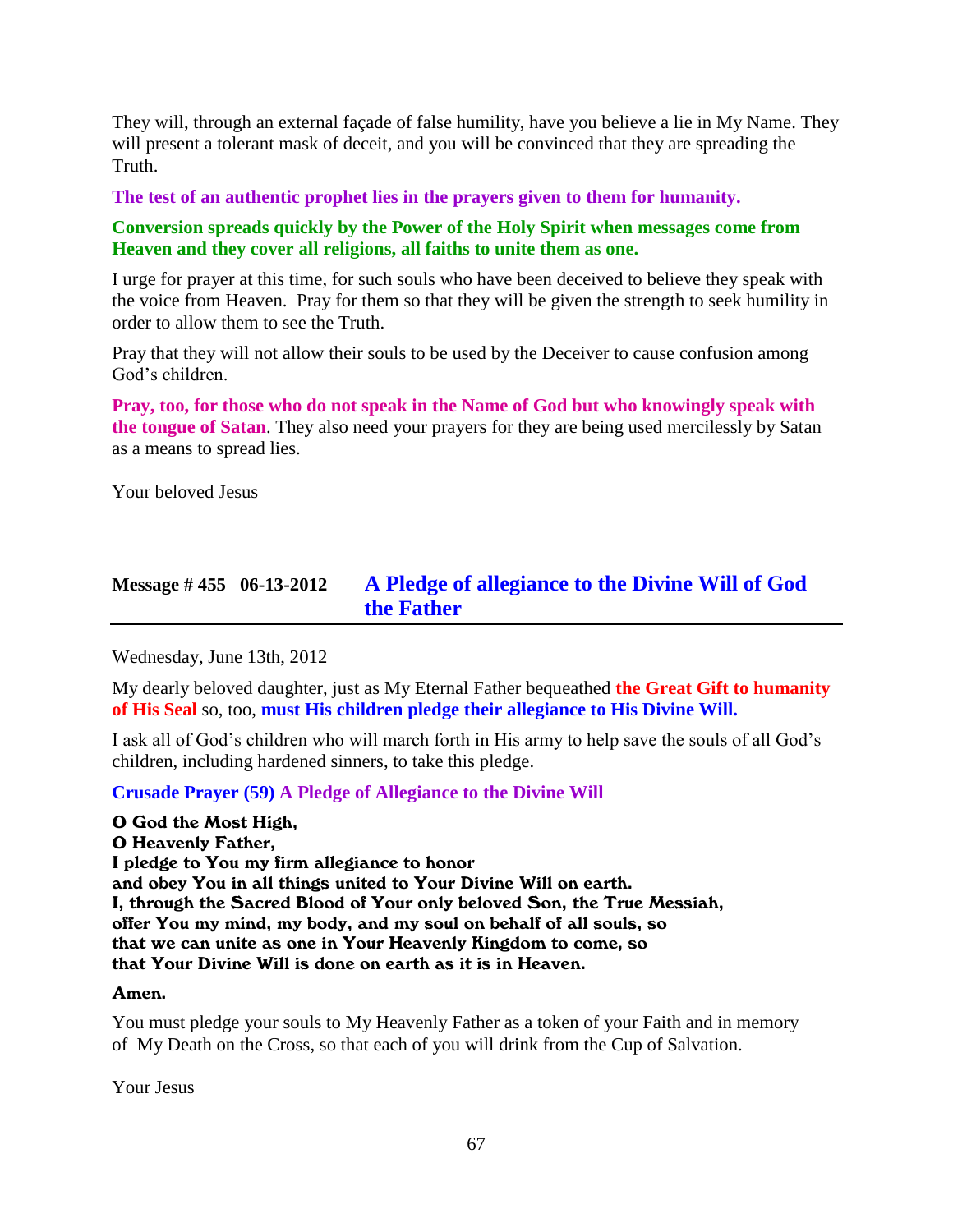## **Message # 456 06-14-2012 [The Warning, while not to be feared,](http://www.thewarningsecondcoming.com/the-warning-while-not-to-be-feared-will-cause-pain-in-those-not-in-a-state-of-grace/) will cause [pain in those not in a state of grace](http://www.thewarningsecondcoming.com/the-warning-while-not-to-be-feared-will-cause-pain-in-those-not-in-a-state-of-grace/)**

Thursday, June 14th, 2012

I, your beloved Jesus, wish you, My dearly beloved daughter, to ask all of My followers to heed My Instructions.

Look to each member of your own family, those among your midst, who do not follow My Teachings.

Look amongst you for those souls lost to Me, who outwardly reject Me. Then I ask that you pray hard for them at this time.

You must beg for Mercy for their souls. Your prayers and sacrifices can save them from a terrible suffering during the Purification at The Warning.

**The Warning, while not to be feared and must be welcomed as My special Gift, will cause pain in those who are not in a state of grace.**

Prepare your souls beforehand for healthy souls will find The Warning a Joyous Event.

**They will not suffer because they will be in a state of grace, especially if they receive the Sacrament of Confession regularly.**

Their strength will help those who must go through the pain of Purgatory after The Warning.

Help those who will not listen through the daily recital of My Divine Mercy Chaplet.

Offer a sacrifice, to Me your Jesus, in reparation for the sins of your families.

#### **I will show Mercy to everyone who accepts the black state of their souls, when they are shown their sins during The Warning.**

Only those with genuine humility and a pure heart will be forgiven.

Those, including children who forsake Me, are in desperate need of your prayers.

Here is the prayer which you must recite for their conversion during The Warning

#### **Crusade Prayer (60) Prayer for conversion of families during The Warning**

O dear Sweet Jesus, I beg for Mercy for the souls of my family. (name them here) I offer you my sufferings, my trials, and my prayers to save Their souls from the spirit of darkness. Let not one of these, Your children, denounce You or Reject Your Hand of Mercy

Open their hearts to entwine with Your Sacred Heart, So that they can seek the forgiveness necessary to save them From the fires of Hell Give them the chance to make amends,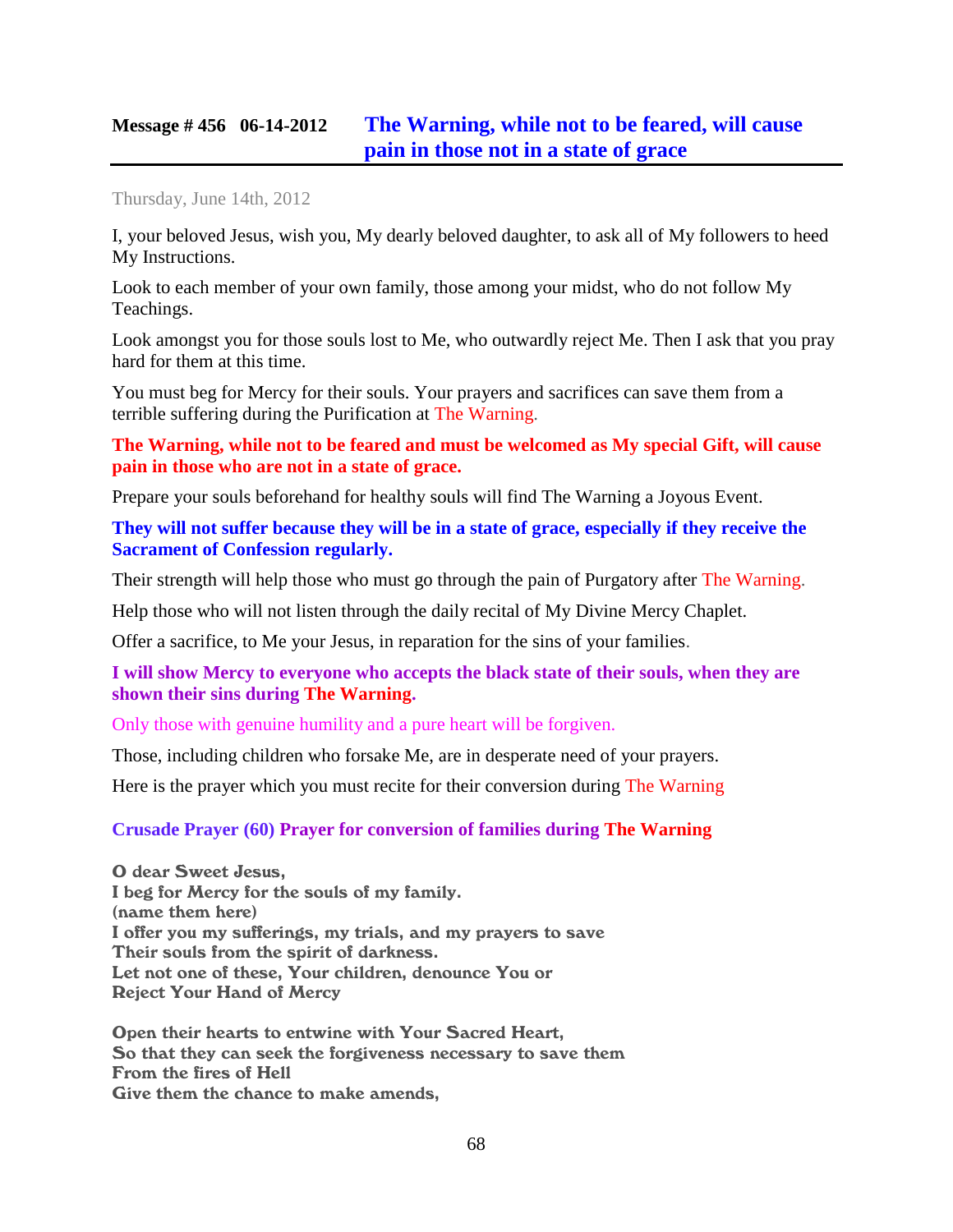So that they can be converted with the Rays of Your Divine Mercy.

Amen

Children of God, prepare every day for The Warning for it can happen at any time.

Your Jesus

# **Message # 457 06-16-2012 [The Skies will be peeled back as if a roof has](http://www.thewarningsecondcoming.com/the-skies-will-be-peeled-back-as-if-a-roof-has-opened/)  [opened](http://www.thewarningsecondcoming.com/the-skies-will-be-peeled-back-as-if-a-roof-has-opened/)**

Saturday, June 16th, 2012

My dearly beloved daughter, My Word is being heard by millions throughout the world as I prepare all of God's children for My Divine Mercy.

There are those blessed with the Holy Spirit will know instantly, upon reading My Messages, that they come from My Divine Lips.

**Those who say they know Me but who fail to recognize Me still cannot resist reading My Word, although they fight against Me.**

**They reject Me, yet they are still drawn to My Messages.**

**Don't they realize that this is the Holy Spirit, which although dormant in their souls, still draws them to Me?**

I say this to them. The time has come for soon your grievances will be shown to you during The Warning.

Your hatred of My Word will be revealed to you and then you will know the Truth.

**When that happens, you must then join your brothers and sisters and fight for the right to defend My Church on earth.**

**The skies will be peeled back as if a roof has opened to reveal the fires and the flames of My Divine Mercy.**

**The earth will be shaken with such force that no man will escape My Eyes, My Spirit, or My Gift.**

Many will tremble with fear because it will only be then **that many will become aware of their souls for the very first time.**

They will know that their love of their bodies, all the senses they seek to nurture, is meaningless.

They will see every part of the soul, but won't be through their own eyes in which they will see it. They will look at their souls through My Eyes.

**They will feel ill and nauseous as I do when I see the ugliness of their wretched wrongdoings.**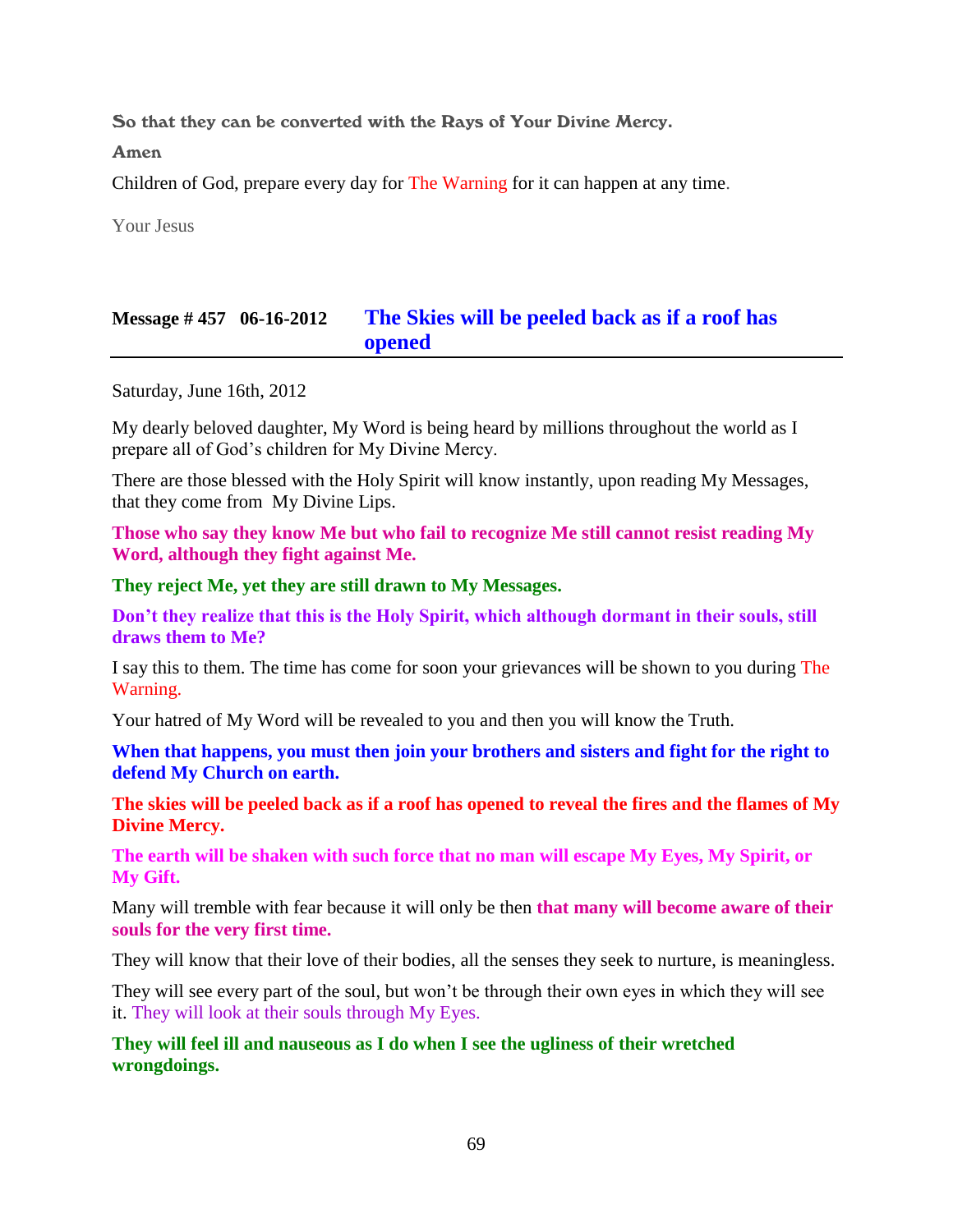They will see how rotten their behavior was towards others and the evil they did onto their fellow human beings, their brothers and sisters.

Then they will see their love of self, the vanity and love of false idols and will know how this offends Me.

For those whose sins are so black they will feel ill, in pain, and will not be able to stand the horror what they have to see. They will need every strength to withstand the purification needed to enable them to survive and follow the path of the Truth.

**It is important to understand that The Warning is just that. I come to warn God's children that their sins can and will be forgiven**.

I come to show them what the Day of Judgment will be like. This will mean that those who ask for redemption at this stage will be saved.

Those who still reject Me will be given time to repent but not much. If they still forfeit My Hand of Mercy, then I will have to withdraw.

Then I will divide the just into one side and the unjust into another. One more chance then to seek redemption and those who refuse My Hand of Love and Mercy will be cast into Hell.

This prophecy has been foretold since the beginning.

Heed The Warning and save your souls while you can.

Your Jesus

# **Message # 458 06-17-2012 [Their wicked plans also include a new global](http://www.thewarningsecondcoming.com/their-wicked-plans-also-include-a-new-global-vaccination-which-will-create-disease-all-over-the-world/)  [vaccination which will create disease all over the](http://www.thewarningsecondcoming.com/their-wicked-plans-also-include-a-new-global-vaccination-which-will-create-disease-all-over-the-world/)  [world](http://www.thewarningsecondcoming.com/their-wicked-plans-also-include-a-new-global-vaccination-which-will-create-disease-all-over-the-world/)**

Sunday, June 17th, 2012

**My dearly beloved daughter, the plans of the Masonic groups to take over the world currencies are getting close to completion.**

Their wicked plans also include a **new global vaccination** which will create disease all over the world to cause suffering on a scale never seen before.

**Avoid any such sudden global vaccination announced, for it will kill you.**

Their evil schemes would shock all those innocent souls who have no idea how powerful they are. Driven by a lust for power, wealth, and a desire to be godlike in all they do, they believe they are invincible.

**They control banks, governments, and are responsible for causing terror in the Middle East.**

**They control much of the world's media, and the truth of their wickedness is hidden behind so called humanitarian organizations.**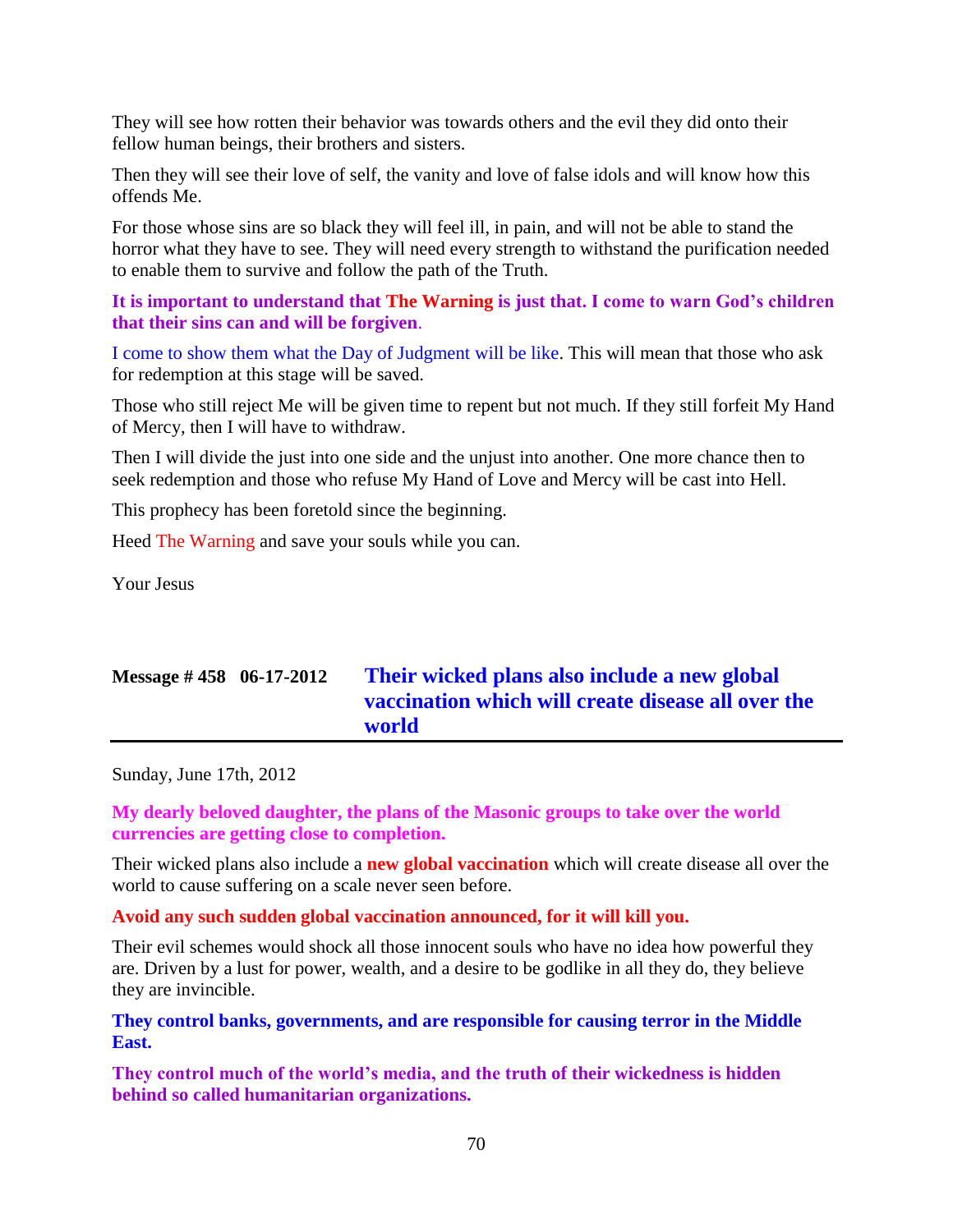Sadly, very few of God's children know of their plans.

Know that the hand of My Father will fall so suddenly and swiftly on those nations who protect such evil leaders.

**They will be struck with Tsunamis and earthquakes of such a magnitude that they will be wiped out.**

Those, who believe that they are so powerful, **will see fire falling from the skies just before My Second Coming.**

**The seas will become lakes of fire, and they will find it hard to hide from the hand of punishment poured out upon those wicked souls who will refuse My Cup.**

Defiant up to the end, they will fight My Eternal Father and the power of the Heavens.

Siding with the Antichrist, from the groups from which he evolves, **they will realize the error of their ways when it is too late for them**.

Many of these groups, including leaders of banks, governments, heads of large businesses, all of them interlinked, and **working together to make paupers out of ordinary people**, will convert after The Warning. So this is good.

The time for me to separate those souls, who love me, from those, who side with the Evil One, is not far away.

Be warned. There will only be so much time in which to convert. The souls most in need of My Mercy belong to these wicked groups who have no respect for the laws of God.

You must pray that they will see the Truth. You must pray that they stop inflicting hardships through the terrible laws they mean to bring about.

**You must pray to stop the genocide they plan, worse than what Hitler did in World War 2.**

This group, the largest in number since their formation in the middle ages, are Satan's army. They will be led by the Antichrist. They have been planning to bring about their control of banks for decades.

They have been planning the introduction of the **Mark of the Beast, a chip which every man and woman will be forced to have implanted** in their bodies to access food, for fifteen years.\* (this refers to the PAST 15 years in which this has been planned)

Now that the time has come for them to unveil their **New World Currency** know that prayer, and much of it, can help mitigate much of their plan.

Here is a prayer to avert One World Control.

#### **Crusade Prayer (61) Avert One World Control**

#### O Dear Heavenly Father

in memory of the Crucifixion of your Beloved Son Jesus Christ I beg you to protect us, your children, from the Crucifixion being planned to destroy your children by the Antichrist and his followers.

Give us the graces we need to refuse the mark of the beast and Bestow upon us the help we need to fight the evil in the world spread by those who follow the way of Satan.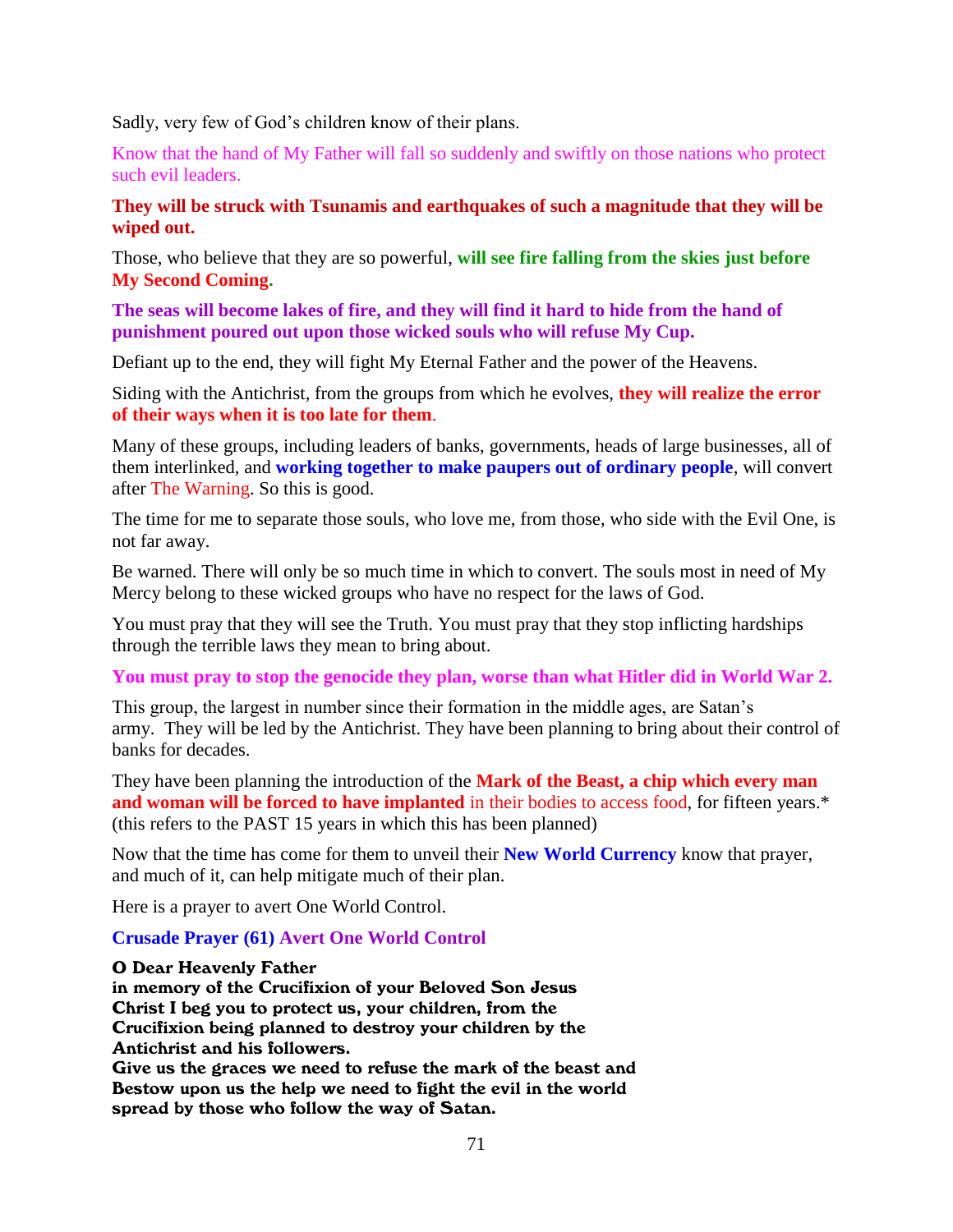#### We beseech you, Dear Father, to protect all of your children In these terrible times and make us strong enough to stand up And proclaim your Holy Word at all times. Amen

My daughter I am saddened to have to reveal these things. My followers need to understand what is happening.

Those who do not believe in these messages will be in no doubt when the antichrist presents him as I have foretold.

#### **You must unite in groups around the world in prayer,**

The more of My followers who do this the stronger will the presence be of the Holy Spirit and the weaker then will be the army of Satan.

#### **Try not to be fearful, for such a persecution can be faced fearlessly.**

**Once you prepare well by following My instructions and keeping in daily prayer, the time will be swift.**

Trust in Me always.

Remember I died for your sins. It is only fitting that you allow Me lead you in this time towards the New Kingdom on Earth.

Only I, Jesus Christ, can lead you. Remember that without Me, you are nothing.

Your Jesus

# **Message # 459 06-18-2012 [No Prophet has been given Messages by My](http://www.thewarningsecondcoming.com/no-prophet-has-been-given-messages-by-my-beloved-mother-and-the-holy-trinity-in-such-abundance/)  [Beloved Mother and the Holy Trinity in such](http://www.thewarningsecondcoming.com/no-prophet-has-been-given-messages-by-my-beloved-mother-and-the-holy-trinity-in-such-abundance/)  [abundance](http://www.thewarningsecondcoming.com/no-prophet-has-been-given-messages-by-my-beloved-mother-and-the-holy-trinity-in-such-abundance/)**

Monday, June 18th, 2012

My dearly beloved daughter, you must not allow the cruel rejection of My Holy Messages by those followers of mine, whom, you know, are especially devoted to My Holy Will to distract you.

Expect this kind of rejection to increase in intensity as My Word will be torn into shreds and discarded as if it is nothing.

The pain of rejection you feel is My pain. The humiliation and ridicule inflicted upon you is My persecution. Instead of allowing such disapproval to hurt you, you must accept it in silence.

Be joyful amidst your tears, for you know by now, that I have always been rejected even by My own disciples.

I**f you are to allow rejection of My Word to delay you in spreading My Messages then fewer souls will be saved.**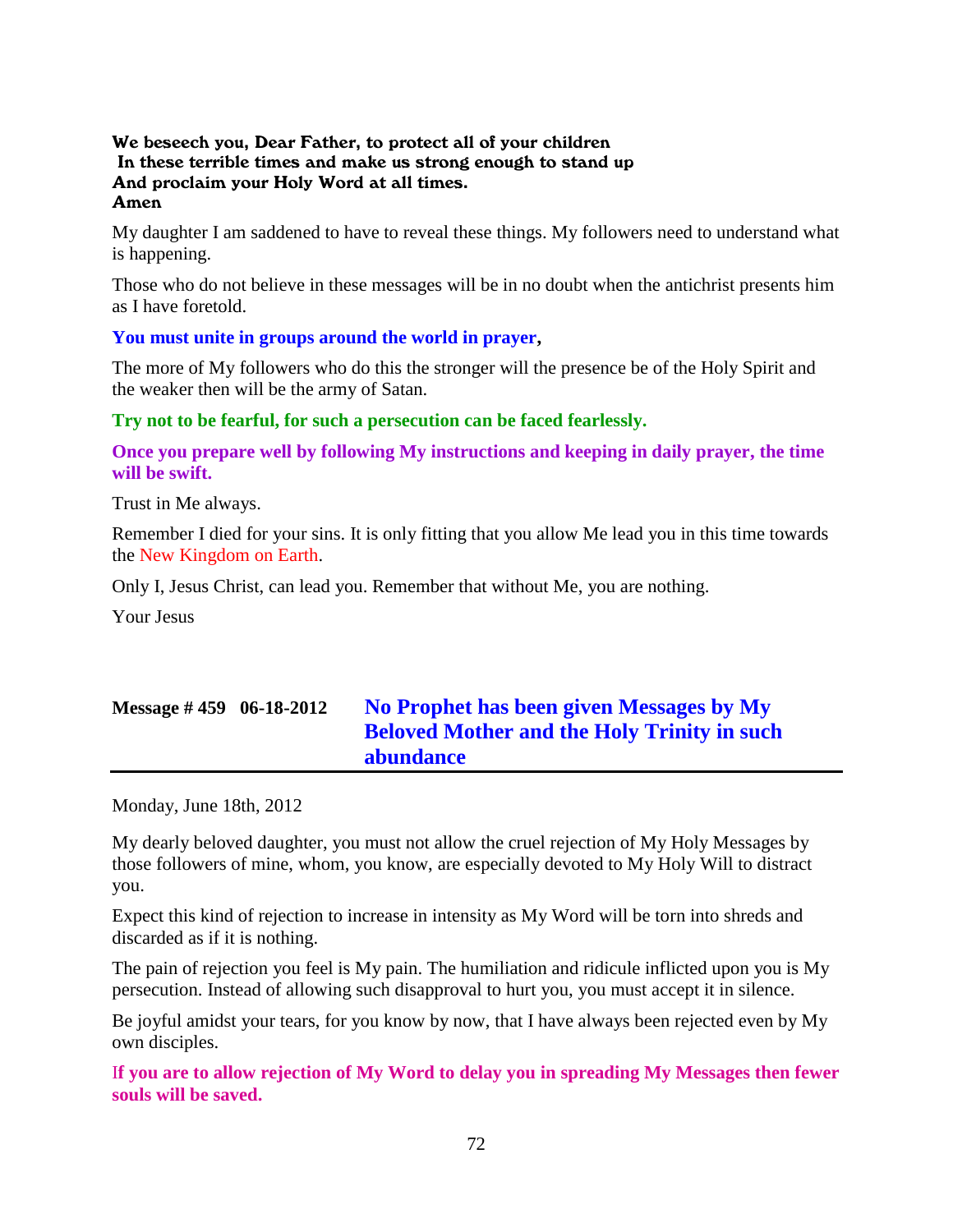#### **Always remember that My greatest desire is to save souls.**

#### **My Mission must not be sullied by human opinion designed to undermine you.**

The words I give you this evening are not to provide comfort but to emphasize the urgency of My warnings to the world.

Many of God's messengers have come before you, My daughter, to prepare humanity for My Second Coming.

No Prophet has been given Messages by My Beloved Mother and the Holy Trinity in such abundance.

**Only these Messages can reveal the secrets of times to come and offer the blessings needed by all of God's children up to the last day.**

Grasp the gift of My Word given to all of humanity to give you life.

Without My help, you would find it very difficult to withstand the trials which lie ahead.

**All My true Messengers are preparing God's children for the Second Coming.**

**Know that this will take place during the lifetime of this generation.**

**Take My Cup, drink from it, let it fill you with the gift of discernment, so you can help Me save souls.**

Your Jesus

# **Message # 460 06-20-2012 [Virgin Mary: I can, with my Son, give you the](http://www.thewarningsecondcoming.com/virgin-mary-i-can-with-my-son-give-you-the-graces-and-the-circle-of-protection-which-no-fallen-angel-can-penetrate/)  [graces and the circle of protection which no fallen](http://www.thewarningsecondcoming.com/virgin-mary-i-can-with-my-son-give-you-the-graces-and-the-circle-of-protection-which-no-fallen-angel-can-penetrate/)  [angel can penetrate](http://www.thewarningsecondcoming.com/virgin-mary-i-can-with-my-son-give-you-the-graces-and-the-circle-of-protection-which-no-fallen-angel-can-penetrate/)**

Wednesday, June 20th, 2012

My child, how my Son suffers at this time and how my own suffering is entwined with His.

**Those who cause suffering to others crucify my Son.**

**When they do terrible things which cause hardship, pain, and death to God's children, they re-create the Passion of my Son.**

Those who follow the path of the Deceiver are being tempted every second by the fallen angels led by Satan.

Many of them do not know this, so you must pray for them.

Many of them do not realize that they are being used by the Evil One to achieve his destruction of the human race.

Very soon they will be discarded by Satan when they serve no further purpose.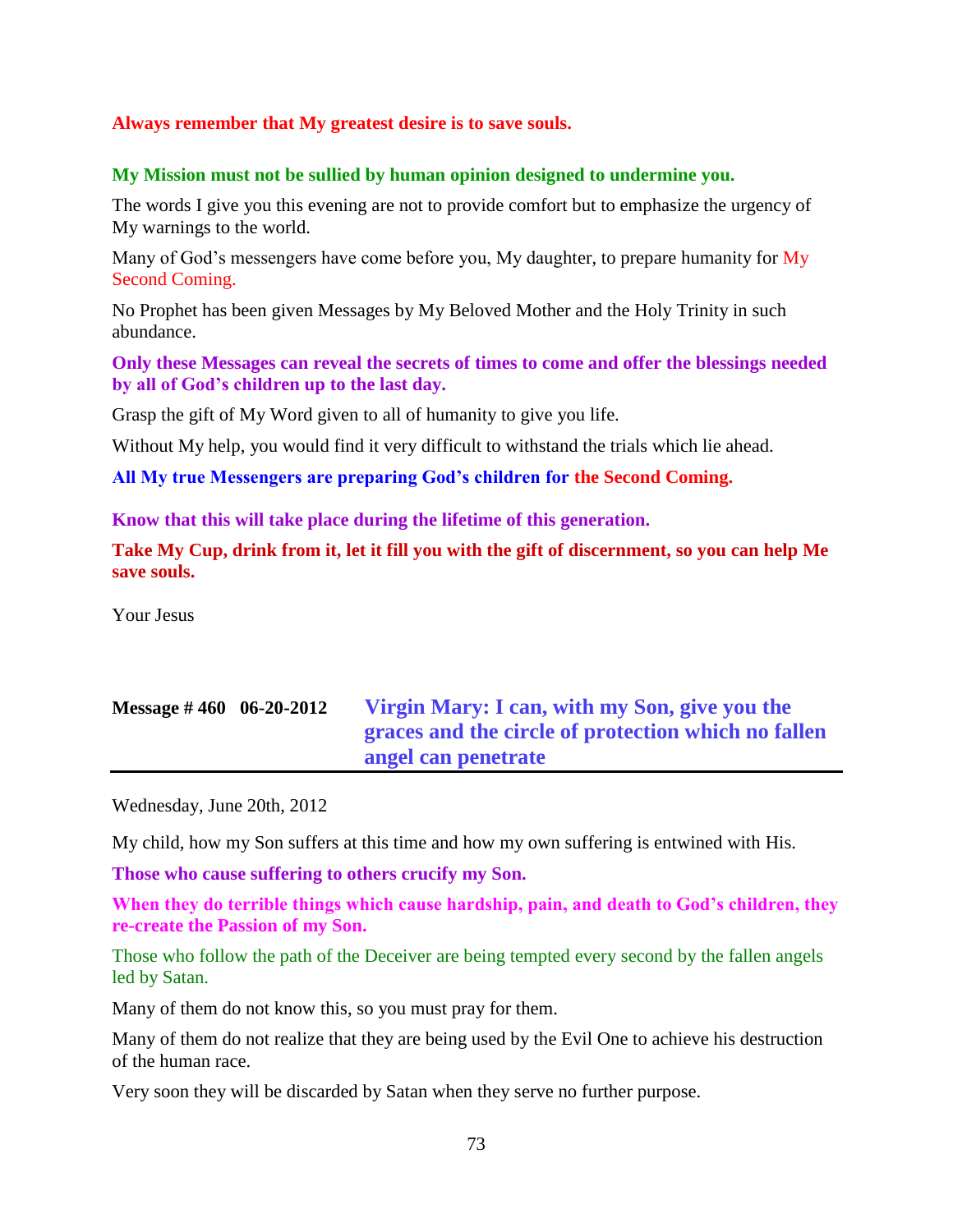## **My Son will be waiting to welcome such sinners back into His Sacred Arms; so merciful is He.**

The wicked plans being perpetrated by Satan, invisible to all, are to bring about grief to my Eternal Father. By hurting their brothers and sisters, those hardened sinners hurt God.

Never think that they will achieve all that they set out to do.

I, the Mother of God, as Co-Redemptrix and Mediatrix, have been given the graces to destroy the serpent.

## **By asking me to help you, I can offer you protection, children, from fear.**

I can, with my Son, give you the graces and the circle of protection which no fallen angel can penetrate.

Satan cannot harm or attack all those who say my Holy Rosary every day.

By reciting three or more Rosaries you can extend this protection for others. If even a hundred people could do this, they could save their nation from the contamination spread by the evil one.

You must gather together, children, and pray to protect yourselves.

You must be generous of heart, and pray for your enemies, for many of them do not realize what they are doing.

By trusting in my Son completely and accepting the gifts He now brings you through His teachings and prophecies, you can wipe out all your fears.

## **Satan preys and feeds on fear. Face the Truth and use prayer to mitigate the evil plans underway by those evil groups who want to destroy humanity.**

Feel the love of my Son by opening your hearts. Hand me, the Mother of Salvation, your worries and I will take them to my Son.

Then I will cover you with my most holy mantle, and you will feel a strength which can only come from Heaven.

Only then will you be filled with peace, courage and the determination to become part of God's army. This army, already forming, is made up of the multitudes across every nation.

They will march to the end and cannot be defeated.

Thank you, my child, for responding to my call.

Your beloved Mother Mother of Salvation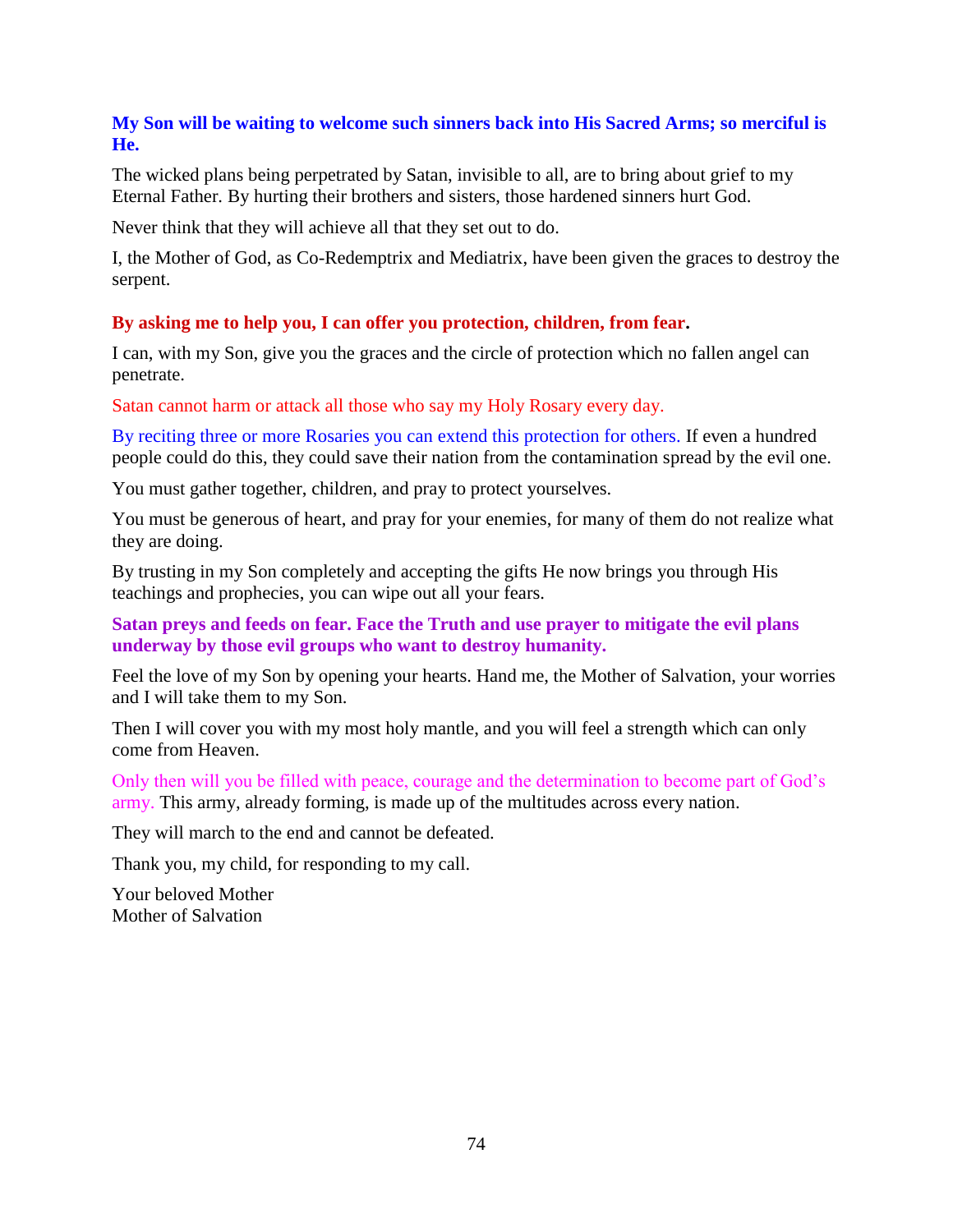## **Message # 461 06-21-2012 [Come to Me all of you who feel unworthy. I am](http://www.thewarningsecondcoming.com/come-to-me-all-of-you-who-feel-unworthy-i-am-waiting-for-you/)  [waiting for you](http://www.thewarningsecondcoming.com/come-to-me-all-of-you-who-feel-unworthy-i-am-waiting-for-you/)**

Thursday, June 21st, 2012

My dearly beloved daughter, My followers must understand that, like any good parent, I will always want what is best for them.

I will never give them everything they ask for unless it is according to My Most Holy Will.

I will never let them wander off the path of Truth without coaxing them back to Me.

I will always try to protect them from all harm.

I will also chastise them for any wrongdoing.

I will, and can, become angry when they do evil onto others.

I will also forgive them when they do wrong if they are truly sorry for the error of their ways.

I am patient. I am not easily shocked and never, nor could I, hold a grudge.

This is why even those who have wandered off lost and who feel empty inside should ask Me to hold them, love them, and bring them the Divine Love that will bring them true peace.

So many people are lost and have forgotten Me.

Many, because of the sinful lives they have led, are reluctant to turn to Me. They feel awkward, don't know how to pray and believe, wrongly, that it is too late for them. How wrong they are. They must never forget that I offered up My life on earth for each one of you.

I don't give up on souls that easily. I love all those who, through their actions, deeds, and thoughts, break My Father's Laws.

You are precious to Me. I love you just as I love all of God's children.

Never believe you are loved less because you sin. Sin, while abhorrent to Me, is the stain with which you were born.

It is almost impossible for any soul on earth not to sin.

Never feel I could never help you or welcome you into My Arms.

You will stand first in line to enter My New Paradise on earth, which will last 1,000 years when you turn to Me.

All I asked is that you speak with Me in these words

**Crusade Prayer (62) For Lost and Helpless Sinners**

O Jesus, help me for I am a sinner lost, helpless and in darkness. I am weak and lack the courage to seek You out. Give me the strength to call You now, so that I can break away from the darkness within my soul.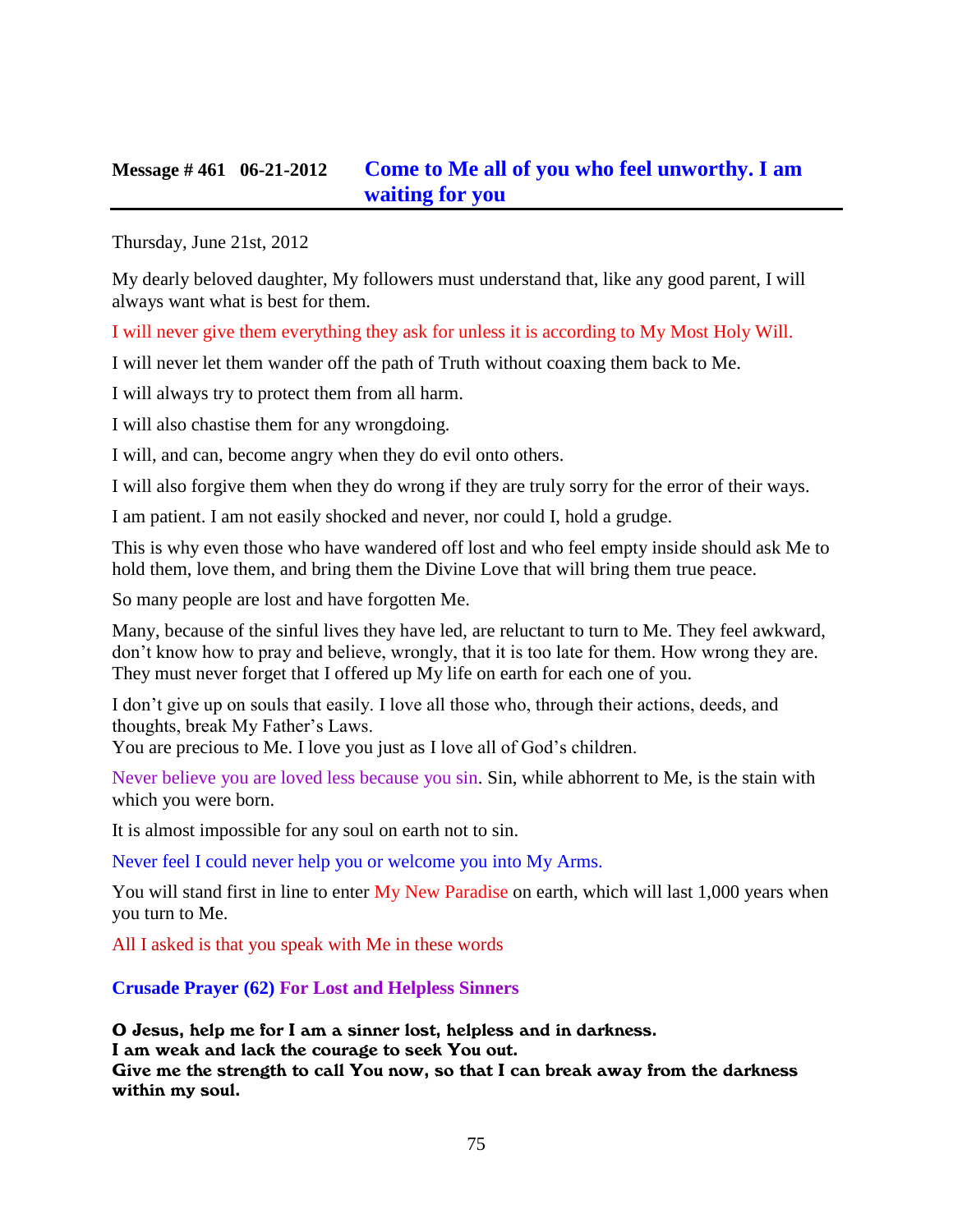Bring me into Your light, Dear Jesus, forgive me. Help me to become whole again and lead me to Your Love, peace, and Eternal Life. I trust You completely, and I ask You to take me in mind, body, and soul as I surrender to Your Divine Mercy. Amen.

Come to Me, all of you who feel unworthy. I am waiting for you. All it takes is to hold out your hand and reach Me.

**I listen. I see. I weep. I love you.**

I will never give up until you are in My Arms and My Divine Mercy floods your soul.

#### **Soon you will finally see the Truth of My Great Mercy.**

Your doubts will fall away like an outer shell to reveal your soul which will be filled with the light and you will come running towards Me.

I await that day with great hope and joy.

Only when every poor lost soul knows that only I, Jesus Christ, can save them, will My Heart be healed.

**Remember I may condemn the sin, but I love every sinner**, no matter what they have done. Never be afraid to come to Me, to talk to Me, for I love you too much to reject you when you show true remorse.

Your beloved Jesus

# **Message # 462 06-21-2012 [Man did not evolve from animals but that is what](http://www.thewarningsecondcoming.com/man-did-not-evolve-from-animals-but-that-is-what-those-who-do-not-believe-in-god-would-have-you-believe/)  [those, who do not believe in God, would have you](http://www.thewarningsecondcoming.com/man-did-not-evolve-from-animals-but-that-is-what-those-who-do-not-believe-in-god-would-have-you-believe/)  [believe](http://www.thewarningsecondcoming.com/man-did-not-evolve-from-animals-but-that-is-what-those-who-do-not-believe-in-god-would-have-you-believe/)**

Thursday, June 21st, 2012

My dearly beloved daughter, since time began and when the world was created by My Eternal Father, there has been much confusion about the origin of the human race.

When My Father created the world so that He could have a family, much preparation was made.

He created the earth, the seas, the plants, the trees, the mountains, the rivers, the animals and then, on the second last day, when all was in place in Paradise, He created man.

#### **Man, while stained with sin, is a sacred creature. Animals are there to serve mankind.**

Man did not evolve from animals but that is what those, who do not believe in God, would have you believe.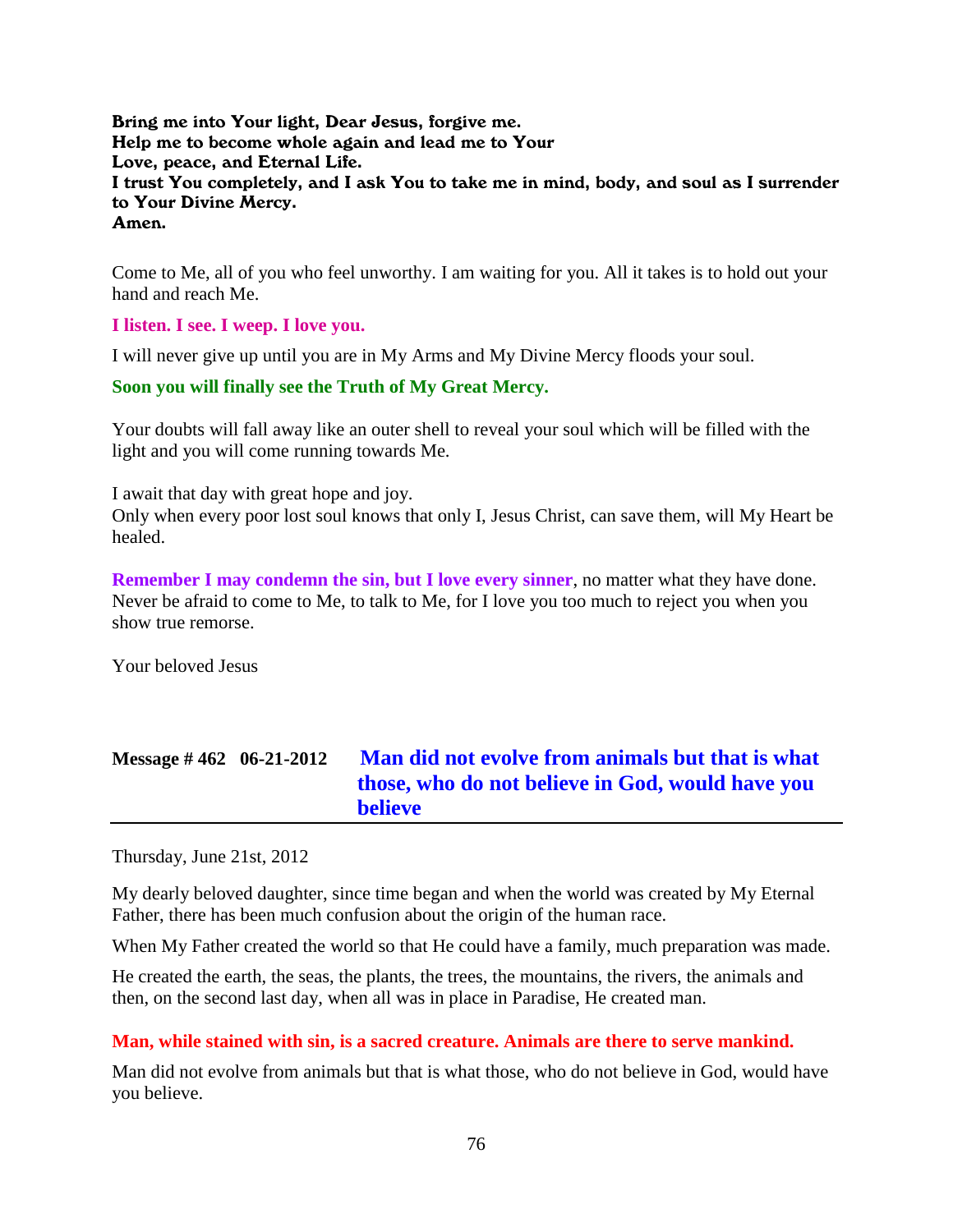**Evolution theories, which claim that man came from animals, is a lie. They can never be proved.**

#### **Satan, his fallen angels and every devil which springs from the enemy of God, has convinced man of this terrible lie**.

Man is a child of God but in order to demean the human child of God, Satan wants to create confusion in the hearts of humanity.

Why does he promote this lie through false teachings? So he can prove that man evolved from apes and then convince them that they were not created by the Hand of My Eternal Father.

This is one of the greatest lies perpetrated by the Devil using the souls of those men who claim they are more intelligent than the rest of their brothers and sisters.

**Scientists declare that man evolved from animal but they are being deceived.**

Science is flawed when it attempts to declare the truth about the creation of the universe.

**No man understands the miracle of Divine Creation.**

**If man believes he knows all the answers about the origins of humanity, based on human reasoning, then he deceives not only other poor souls, but himself.**

**When there is no love of God present in such souls who believe in the superiority of human intelligence, then atheism spreads like a weed.**

This weed, which grows in every direction contaminates and destroys every crop in sight and creates disease.

The only cure is to seek help from God through humble prayer and ask that the Truth be revealed.

So many untruths spread by atheists, who try to prove that God does not exist, have destroyed millions of souls. Their victims need your prayers.

**Atheism is the biggest religion in the world and those who have devoted their lives to this deceit are lost for eternity.**

They will face the fires of Hell.

Unless they turn to Me, during or after The Warning, they will suffer a terrible chastisement.

Pray for them.

Your Jesus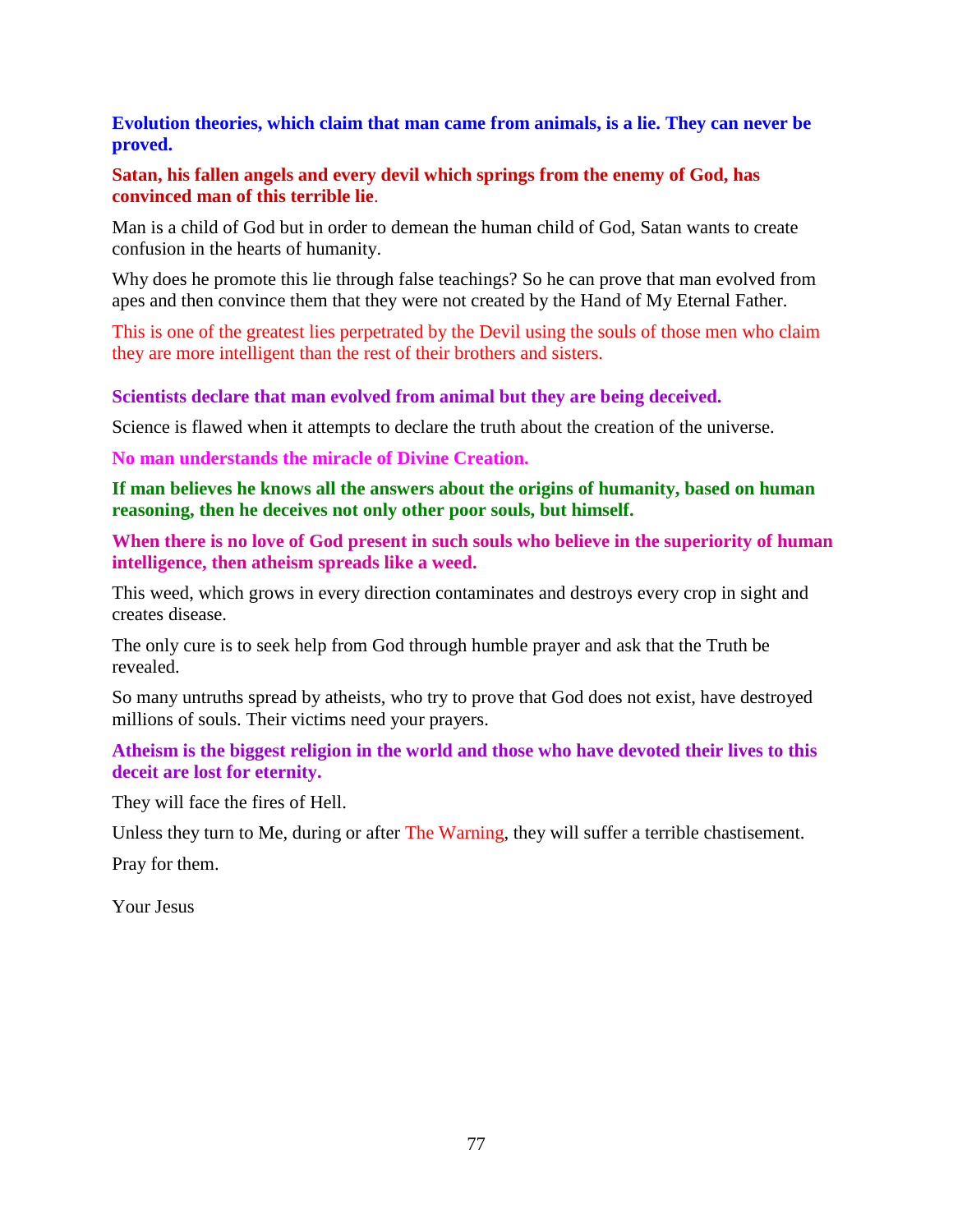## **Message # 463 06-23-2012 [Virgin Mary: The world has been turned upside](http://www.thewarningsecondcoming.com/virgin-mary-the-world-has-been-turned-upside-down-by-paganism/)  [down by paganism](http://www.thewarningsecondcoming.com/virgin-mary-the-world-has-been-turned-upside-down-by-paganism/)**

Saturday, June 23rd, 2012

My children, I call you all to join in prayer for the conversion of sinners and to continue your daily prayers.

Fasting will save so many souls and is a great Gift to my beloved Son.

So many people in the world have turned away from my Son.

How He weeps at this time. He loves them so much and it is heart-breaking to watch, especially the disloyalty of those who accept that He is the true Son of God the Most High.

**The world has been turned upside down by paganism. It has become a place of confusion, hatred, turmoil, and unrest.**

This is like the state of Hell, although nothing as terrifying or as painful. Yet, the power of the Evil One has created this hateful tension and it surrounds all of God's children. Few are left untouched by the venom which is being spread in every nation by the darkness. So many are blinded by this darkness and feel no hope.

Many who do not turn to God and continue along a path which brings them much unhappiness. Those who love God, but pay little attention to Him through prayer, are just as helpless.

**Only prayer, devotion, and sacrifice can bring you close to God. Nothing else will bring you peace.**

Pray, pray, pray for souls who idolize false gods. They are in much need of prayer at this time.

Pray for those tempted by the Evil One who causes hardship to those under their control.

#### **They have little time before The Confession, The Warning. When that day comes they must show humility when the Truth is revealed to them.**

My Son's great plan to save much of humanity is about to be revealed to the world.

Many will not be saved.

This is why all His loving disciples have such a responsibility now to pray for conversion to save as many souls as possible.

Go in peace, my children, comfortable in the knowledge that my Son is ever merciful.

He wants to save all and The Confession is the Gift He presents to the world to do this.

#### **The Warning is the biggest Gift to humanity since His Death on the Cross.**

Rejoice for many souls who would, otherwise have been tormented in Hell for eternity, can be saved and be given the Gift of Eternal Life.

Thank you for responding to this Call from Heaven.

Your Beloved Mother of God Mother of Salvation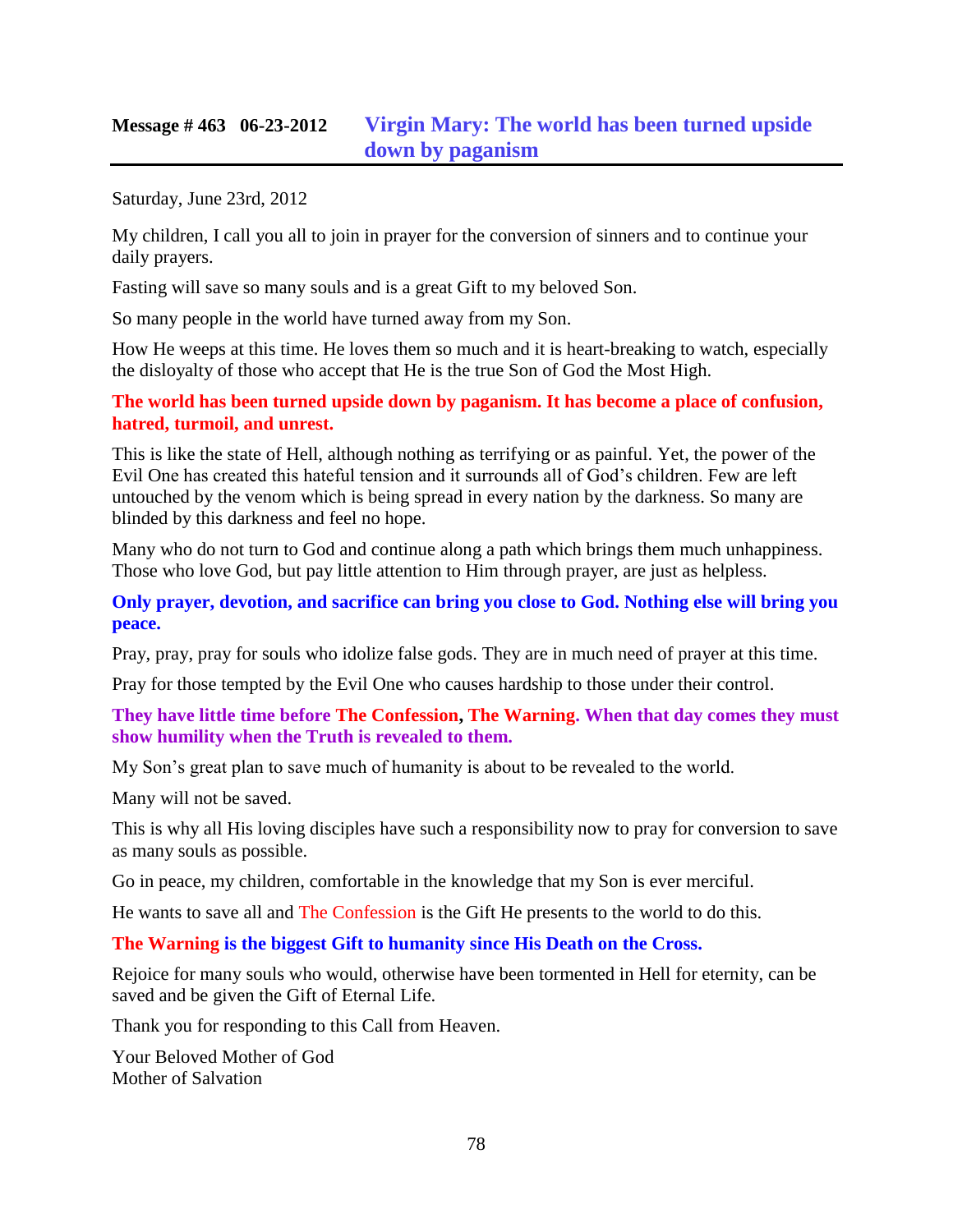# **Message # 464 06-24-2012 [When you spread hatred about Prophets sent from](http://www.thewarningsecondcoming.com/when-you-spread-hatred-about-prophets-sent-from-heaven-you-are-guilty-of-a-sin-which-has-enormous-consequences/)  [Heaven, you are guilty of a sin which has](http://www.thewarningsecondcoming.com/when-you-spread-hatred-about-prophets-sent-from-heaven-you-are-guilty-of-a-sin-which-has-enormous-consequences/)  [enormous consequences](http://www.thewarningsecondcoming.com/when-you-spread-hatred-about-prophets-sent-from-heaven-you-are-guilty-of-a-sin-which-has-enormous-consequences/)**

Sunday, June 24th, 2012

My dearly beloved daughter, how My heart breaks when I see those who say they are followers of God but who flaunt His Laws. They are hypocrites.

It is they, who say they follow My Father's Commandments, yet feel they can condemn others who sin.

First, to take Sacred Scripture as a means to proclaim a lie, by promoting so called tolerance, they offend Me greatly.

These are the people who say that it is wrong to believe in Divine Providence.

**These are the people who question the Seers sent by Heaven throughout the centuries and then try to disprove them by the use of My Holy Word laid down in Sacred Scripture**.

Any man who denies My Word is disloyal to me.

**Any man who sets himself apart from his brothers and sisters, as spiritually and intellectually superior, needs to be very careful**.

**Any man who uses Sacred Scripture to present a twisted version of the Truth will be punished.**

Any man who stands up and proclaims the Truth, yet dismisses My Word given to the world in these, the end times, will be cast aside by Me.

**You are guilty of spiritual jealousy, and for this you will face punishment.**

**When you spread hatred about the Prophets sent from Heaven, you are guilty of a sin which has enormous consequences.**

**Because by doing so, you not only proclaim a lie, you obstruct the Word of God.**

I ask that you stop your campaign of torment and calumny now. You will never prevent My Word from being heard.

Why do you keep trying to torment this Mission? Don't you know by now that the fire of The Holy Spirit could not have spread in the way that it has, were My Messages not from Heaven?

You are being used by the Evil One, who will stop at nothing to prevent these, My Holy Messages, from being given to the world.

#### *Message for the Clergy:*

For those among you who have pledged a vow, as a sacred servant of My Church on Earth, hear Me now.

When you publicly denounce My Messages and prevent Me, your Jesus, in this Mission for saving souls, you commit the greatest sin of all.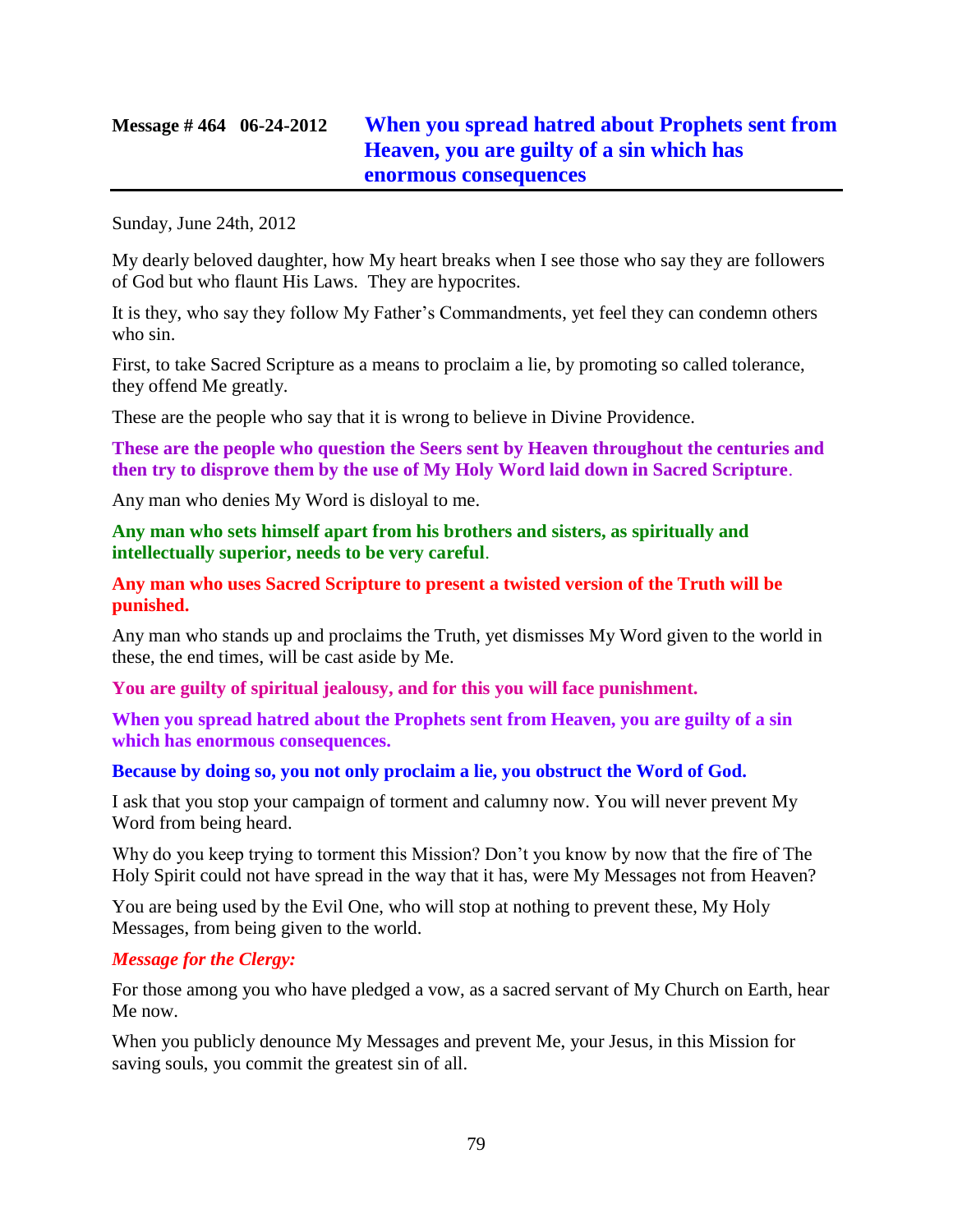You will suffer for this and your Purgatory will be experienced on earth. Every man, woman and child will witness your offence against Heaven.

Your flawed assessment of My Prophets will render you spiritually empty and your soul will suffer a torment like no other.

If you are a sacred servant of Mine and you are unsure of My Voice as I speak to you now, then you must remain silent. You must pray for discernment before you consider rejecting My Holy Word.

Thousands of My sacred servants will fail to recognize My Word, sent through this Prophet for the End Times. How this breaks My Heart.

Many will fall under the reign of the Antichrist and desert My Church on Earth.

**Many of My sacred servants will side with the persecutors of My Church. The seduction has already begun.**

You are being prepared by the Deceiver to reject Me and your pride prevents you from seeing this.

Many of My sacred servants will not be courageous enough to uphold My Church on earth. Many will side with the False Prophet and reject My flock whose faith will enable them to seek the Truth.

**Don't you know that I am the Church? Don't you know that the Church will suffer its own crucifixion just as I did?**

It will be tormented. It will seem to have been crucified and many will think it will be dead. But, like My Resurrection, it will be raised to life again for, you see, it cannot be destroyed.

I warn all of My sacred servants, who do not recognize the times that you are living in, to be alert now as My Church on earth suffers the greatest persecution since the beginning.

You must prepare and open your eyes.

**When did you think I would come and warn you? Did you think that it would be some time way into the future? That it would never happen in your lifetime?**

**The time for My Second Coming is very close.**

**I will soon divide the good from the wicked after every attempt has been made to convert most of humanity.**

It is your duty and responsibility to keep an open mind, heart and soul.

I need you to respond to My pleas to help Me save as many souls as I can.

Follow Me. This is your calling. This is why you pledged allegiance to Me, your Jesus. **You did not make your vows on your own terms.** 

You must allow me to guide you and help defend My Church on earth.

Much damage has been inflicted on My Church. My Church consists of all those who love me including all of my sacred servants.

You must be strong, brave, and loyal. You must not allow fear or the Beast to devour your soul.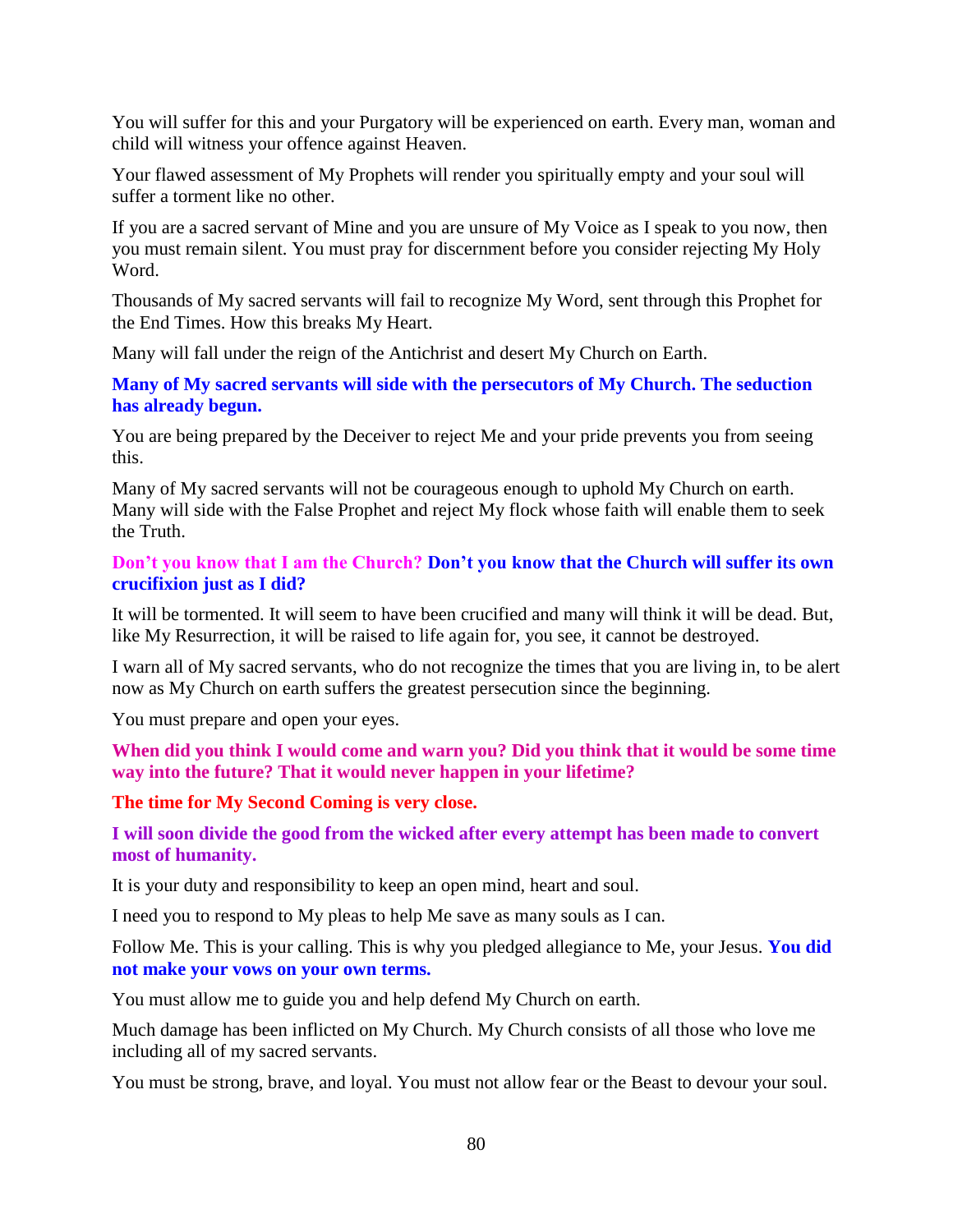Listen to My Word before you condemn my Prophets.

Never denounce any of My Messages without praying for discernment. Even then, you must be careful that you do not deny God's children the gift of the graces I now bestow on those poor souls who are starved of the Truth of My Teachings.

To those who openly reject My Word, given to this Prophet, know that you will beg me for forgiveness when the Truth is revealed.

By then, for those who are responsible for turning souls away from My Word, it will be too late.

**Those souls lost to me, because of your wicked tongue, will have no eternal life.**

Reject My Word now, or denounce My Message for having errors, and you will be cast aside. You are not fit to lead my flock.

Your Savior Jesus Christ

## **Message # 465 06-25-2012 [I know My own and they know Me](http://www.thewarningsecondcoming.com/i-know-my-own-and-they-know-me/)**

Monday, June 25th, 2012

My dearly beloved daughter, you must never forget the enormity of this Mission.

Many times you will be drawn into traps laid down by the Deceiver to trip you up.

Ruthless, he and all those who are easily led by him will do all they can to discredit My Word given to you.

You must rise and ignore such taunts.

As you have surrendered your free will, all that matters now is your total obedience to Me.

Allow Me, in My Divine Wisdom, to lay out before you My perfect pathway to Paradise on Earth.

My followers must heed My warning also. You will come under fierce attack, each and every one of you, for proclaiming My Word.

This is a Mission like no other.

You, My army, will lead the flock of My Remnant Church to the gates of Paradise.

**This will cause you much personal persecution and it will not be an easy journey.**

**You must unite together and give each other strength for in numbers you will find comfort in each other.**

In all corners of the earth, My army gathers now.

**All Seers who are communicated with the Divine Truth, through My Mother, will ignite the flame of the Holy Spirit along with My Prophets so that the Remnant Army is adequately prepared for the battle ahead.**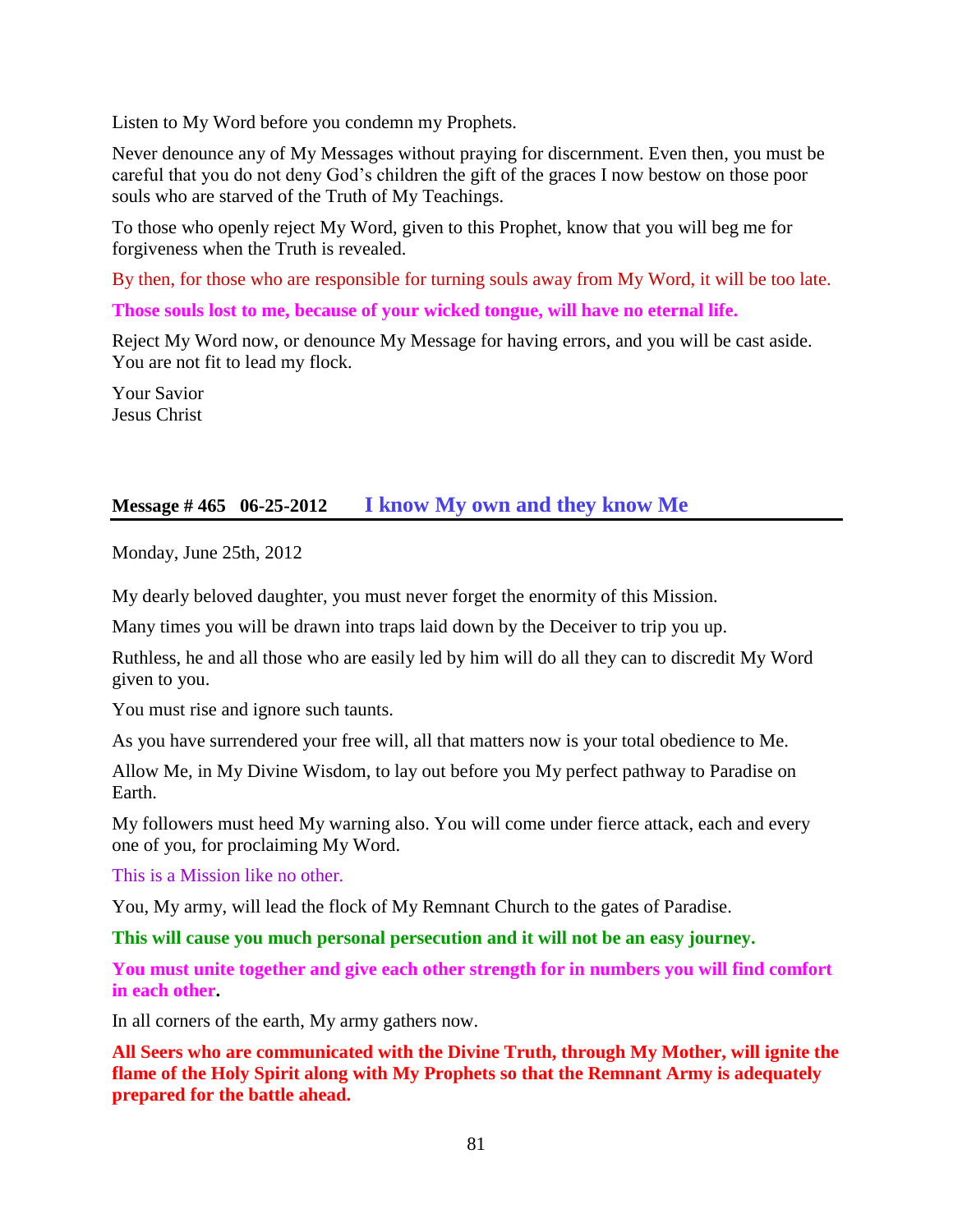Never doubt My Love. Remember that only those who follow Me can enter the New Paradise.

**When those who come to you and torment you, remember your duty is to forgive them and then pray for their souls.**

Show love to those who torment you in My Name. This way you can defeat Satan and he loses his power over you.

I will instruct you every step of your journey.

I walk with you always.

I know My own and they know Me.

Your Jesus

# **Message # 466 06-26-2012 [New Paradise: You will be made of a pure body,](http://www.thewarningsecondcoming.com/new-paradise-you-will-be-made-of-a-pure-body-incorruptible-free-from-disease-physical-death-and-ageing/)  [incorruptible, free from disease, physical death](http://www.thewarningsecondcoming.com/new-paradise-you-will-be-made-of-a-pure-body-incorruptible-free-from-disease-physical-death-and-ageing/)  [and ageing](http://www.thewarningsecondcoming.com/new-paradise-you-will-be-made-of-a-pure-body-incorruptible-free-from-disease-physical-death-and-ageing/)**

Tuesday, June 26th, 2012

**My dearly beloved daughter, the New Paradise has now been completed in its full glory ready for all of God's children on earth.**

It will be presented, in all its glory, just like the Paradise created by My Eternal Father for His children in the beginning.

**How the angels sing and rejoice for the time to unveil this great splendor to a disbelieving world is very close.**

It will be presented by Me when the New Jerusalem descends upon the earth at the ringing of My Second Coming.

#### **You, My daughter, will be told to announce this, just before I make myself known.**

Only those who accept Me as the Messiah will be able to enter its magnificent gates.

Every call from Heaven will be made to reach out to all those who will still reject My great Gift right up to the very last trumpet.

Then it will be too late for those poor souls. They will be beyond help after that, as **My Mercy will have been thrown back in My Face in outright rejection.**

#### **All that matters now is to warn all those who are in danger of losing their souls to Satan.**

Gather them up My followers. Coax them gently into My flock. Never give up your prayers to salvage them.

Oh, My beloved followers, if you could see the New Paradise when Heaven and Earth will merge as one you would drop down on your knees and weep with joy and relief.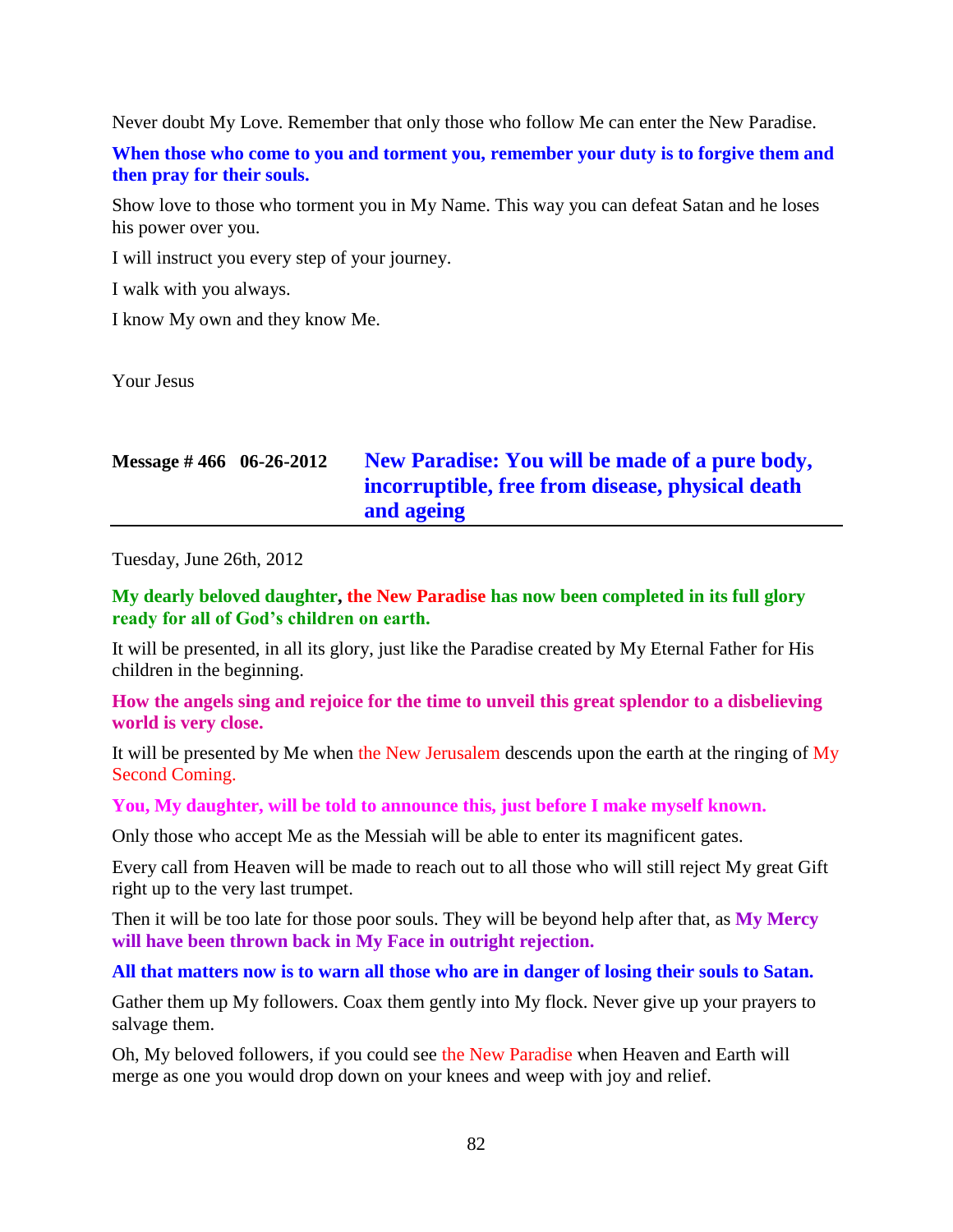#### **For those of you frightened about the End Times, when the earth as you know it will change, then you must allow Me to ease your worries.**

You will take your family with you and all with rejoice in pure utter love and harmony.

#### **You will be made of a pure body, incorruptible, free from disease, physical death and ageing.**

You all will have your own dwelling with grass, trees, mountains, rivers, streams and flowers surrounding you in all their glorious beauty.

Animals will be tame and live in peace and in harmony with all of God's children**.**

**You see your children marry, have children, and the miracle of families, risen from the dead, will be witnessed by all.**

This resurrection will be like no other joy imaginable.

**You will be reunited with your loves ones who passed away in this life and went to Heaven.**

**You will have nations, twelve in total, all signified by the twelve stars in the crown on My Mother's Immaculate head, all of which will be governed by Me with My Apostles and Prophets.**

This is My Kingdom, promised by My Father since He created Paradise on Earth. Anyone who rejects it will perish.

Pray that all of God's children will have the purity of soul to enable them to come home to My Father's Kingdom on Earth, as it was in the beginning, is now and ever shall be, world without end, for ever and ever.

Your Jesus

## **Message # 467 06-27-2012 [God the Father: I reveal My future plans for the](http://www.thewarningsecondcoming.com/god-the-father-i-reveal-my-future-plans-for-the-new-heavens-and-the-new-earth/)  [New Heavens and the New Earth](http://www.thewarningsecondcoming.com/god-the-father-i-reveal-my-future-plans-for-the-new-heavens-and-the-new-earth/)**

Wednesday, June 27th, 2012

My dearest daughter, today I reveal to all My Children My future plans for the New Heavens and the New Earth

**When they merge into one glorious Paradise, there will be twelve nations.**

These nations will consist of some nations in the world who have shown allegiance to Me, God the Father, My Son Jesus Christ, and the Mother of God, Queen of Heaven.

Those scattered will be brought together to join those other nations as one, united as one Holy Family.

My Will, will be honored. **You will all have the gift of free will, but it will be entwined with Mine**. Only then will the truth of Paradise be truly revealed.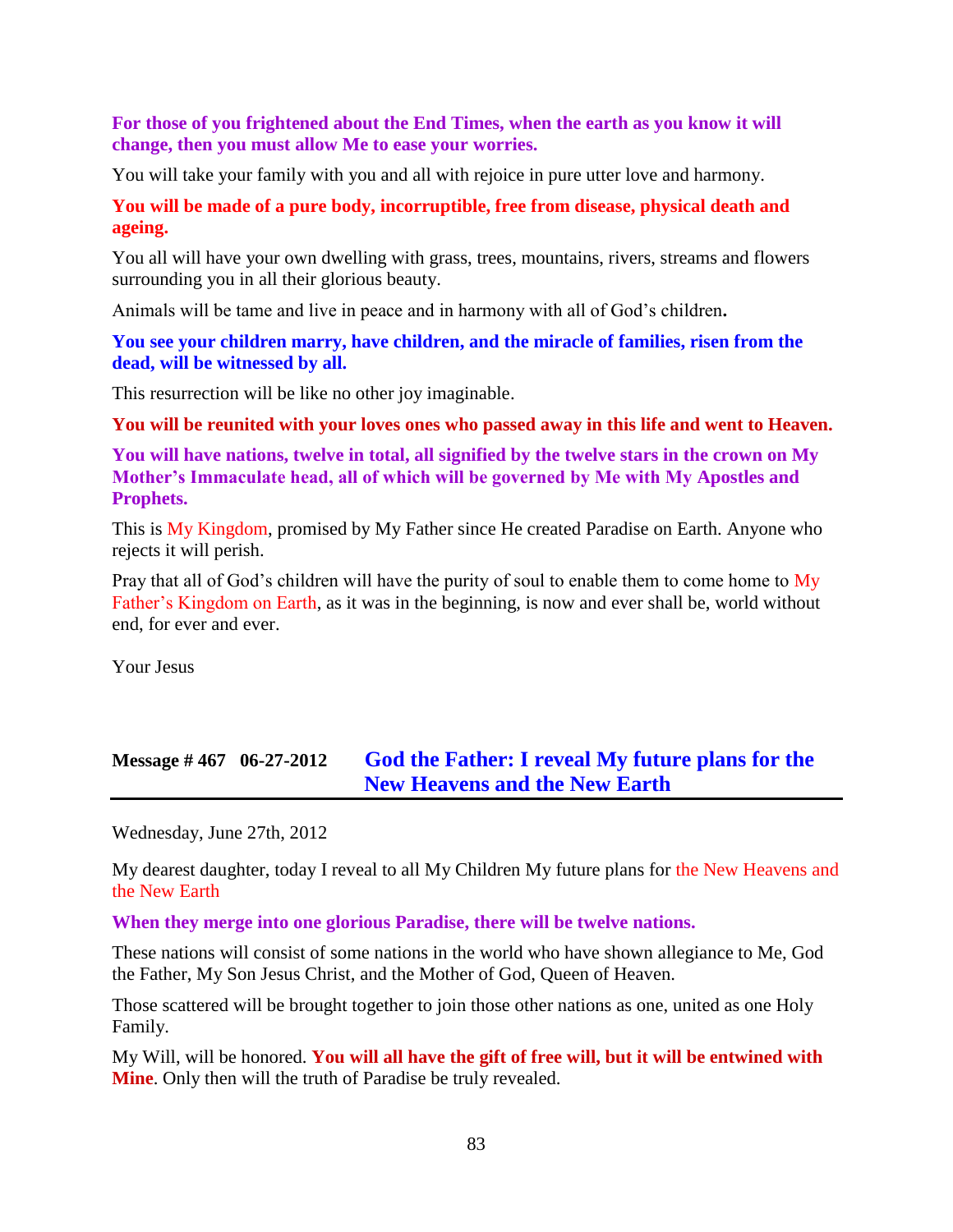### **My Twelve nations are signified in the twelve stars on the woman in the Book of Revelation.**

**The woman is the Mother of God and she wears the twelve stars to signify two things.**

**The twelve apostles helped My Son to set up His Church on Earth.**

## **The twelve specially chosen nations will form the one true Apostolic Church on the New Earth when Heaven and Earth merge as one in My New Glorious Paradise.**

This is the moment I have been waiting patiently for.

My Divine Will, which created Paradise for Adam and Eve and which was thrown aside caused by temptation by the Evil One, will now be done and the this-time Paradise will be perfect.

My Son, King of Mankind, King of the Universe, will reign over My New Paradise on Earth.

He will appoint leaders in every nation all joined together by My Divine Will.

The people of those nations will honor My Son in the way in which He must be, the only way, in peace and love for one another.

### **His Blessed Mother, the Mother of Salvation, was crowned Queen of Heaven and will also reign as Queen of the New Paradise.**

Her Coronation in Heaven was a very special Divine Manifestation of her role in the future of the salvation of the world.

She was crowned in great honor and splendor for the role she played, not only as the Mother of God and as spouse of the Holy Spirit, but as the Mother of Salvation given the power to destroy Satan.

### **It was My Beloved Son who lovingly placed the crown of twelve stars on the head of the Mother of God at her Coronation.**

It will be My Son who will place the crown on her head in the New Paradise as Queen of all God's children.

## **My Divine Plan to save humanity has already begun.**

It is My desire that this Mission will help Me gather lost souls in every corner of the earth and save them from the enemy before it is too late.

My Divine intervention will prove My love for all of My children.

Nothing is impossible. Nothing is hopeless in My battle against Satan's army.

## **I will bring you a new world that will astound you in all its magnificent glory. It is ready.**

**Its beauty and splendor is beyond your human capacity to envisage.**

When you do witness it, you will have eternal life.

Pray that those poor children of Mine who do not believe in Me, God the Most High, who do not obey My Laws and who commit terrible atrocities against each other, repent.

I do not want to lose one child of Mine.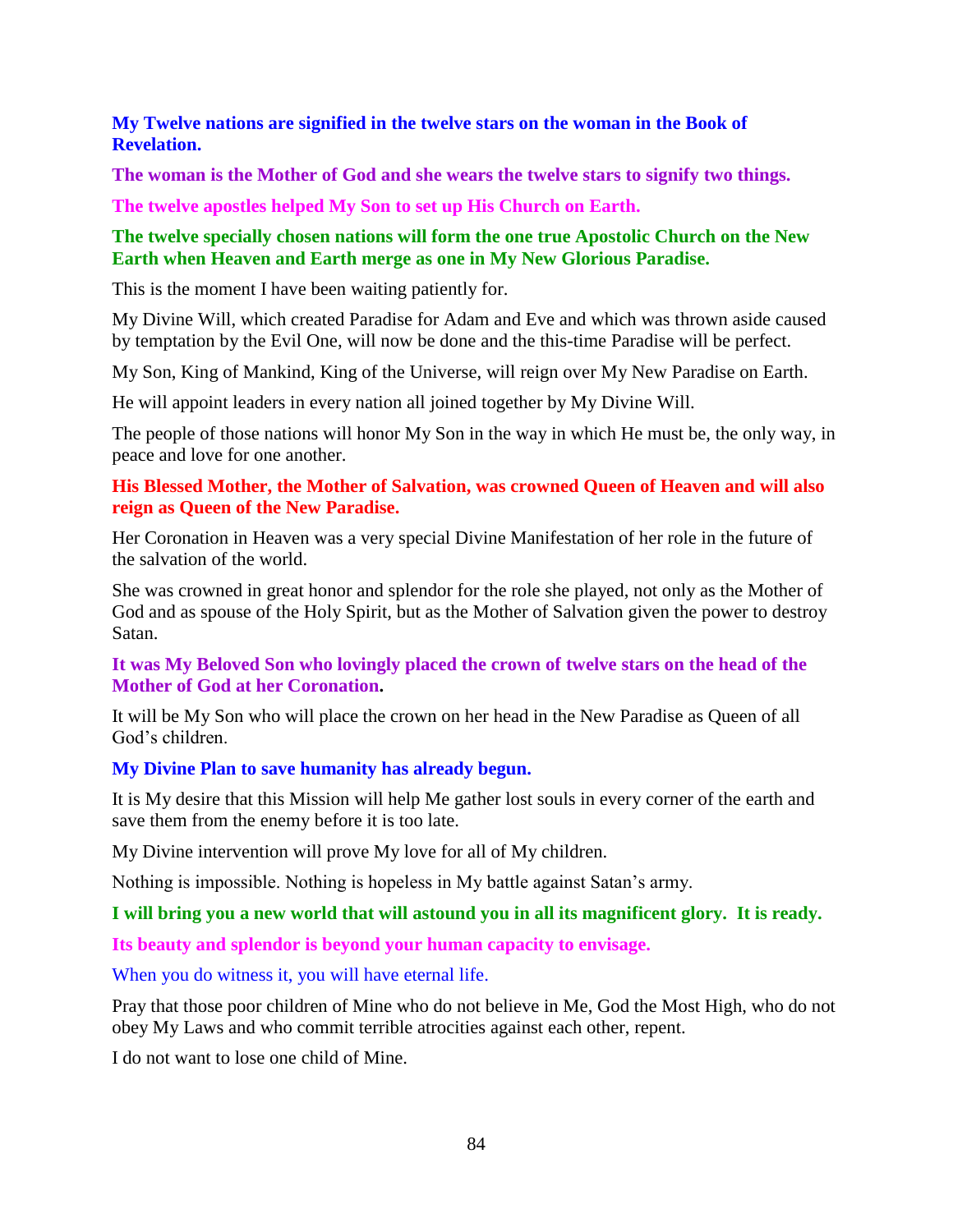Help Me to bring them this wonderful glorious inheritance. Unfortunately, it must be by their own free will.

I love you, children, with a passion unknown to humanity.

Come to Me through My Son as one.

The time for the New Paradise on earth is very near but you have been accorded the time to help convert humanity through this Mission of the  $7<sup>th</sup>$  Angel on earth who works with My Son to bring My family to Me.

**Your Loving Father Creator of all things, visible and invisible God the Most High**

# **Message # 468 06-28-2012 [My Church must trust Me. They must remove](http://www.thewarningsecondcoming.com/my-my-church-must-trust-me-they-must-remove-their-shackles-of-fear-and-doubt-and-allow-me-make-myself-known-through-these-messages/)  [their shackles of fear and doubt and allow Me](http://www.thewarningsecondcoming.com/my-my-church-must-trust-me-they-must-remove-their-shackles-of-fear-and-doubt-and-allow-me-make-myself-known-through-these-messages/)  [make myself known](http://www.thewarningsecondcoming.com/my-my-church-must-trust-me-they-must-remove-their-shackles-of-fear-and-doubt-and-allow-me-make-myself-known-through-these-messages/)**

Thursday, June 28th, 2012

My dearly beloved daughter, it must be known that those who profess to come in My Name, as prophets, but who do not speak in the tongues from Heaven, are increasing in numbers.

So many of these souls are being infected by fallen angels and speak in carefully constructed, but loving tones, reminiscent of what you would expect to be My Sacred Voice.

Oh how My poor devoted followers are being deceived now and how confused they will be. Who to trust? Who to follow? Who to believe?

Did I not say that many will come in My Name, but few with speak with My Voice?

### **There are fewer than twenty who have permission to impart to the world the Word of God and this includes those who are given divine messages from Heaven by My beloved Mother.**

#### **Many other Seers are also present in the world but their mission is different.**

Their role can be one of daily prayer to help save humanity or one of personal suffering, offered up as a gift to Me, to save souls from Satan. Suffering in this way, willingly, crushes the power of Satan over many men's souls.

My Prophets are few and you will know them by My true Voice which will strike the hearts and souls of God's children in a way which is impossible to ignore.

My messages to the world for these times will be detailed and will unveil truths not revealed before.

Much of what I give you now is simply to remind you of My Teachings.

Much of what I present to you now is the food of life, given to you through My Crusade Prayers, to help save your souls and those of others at My Second Coming.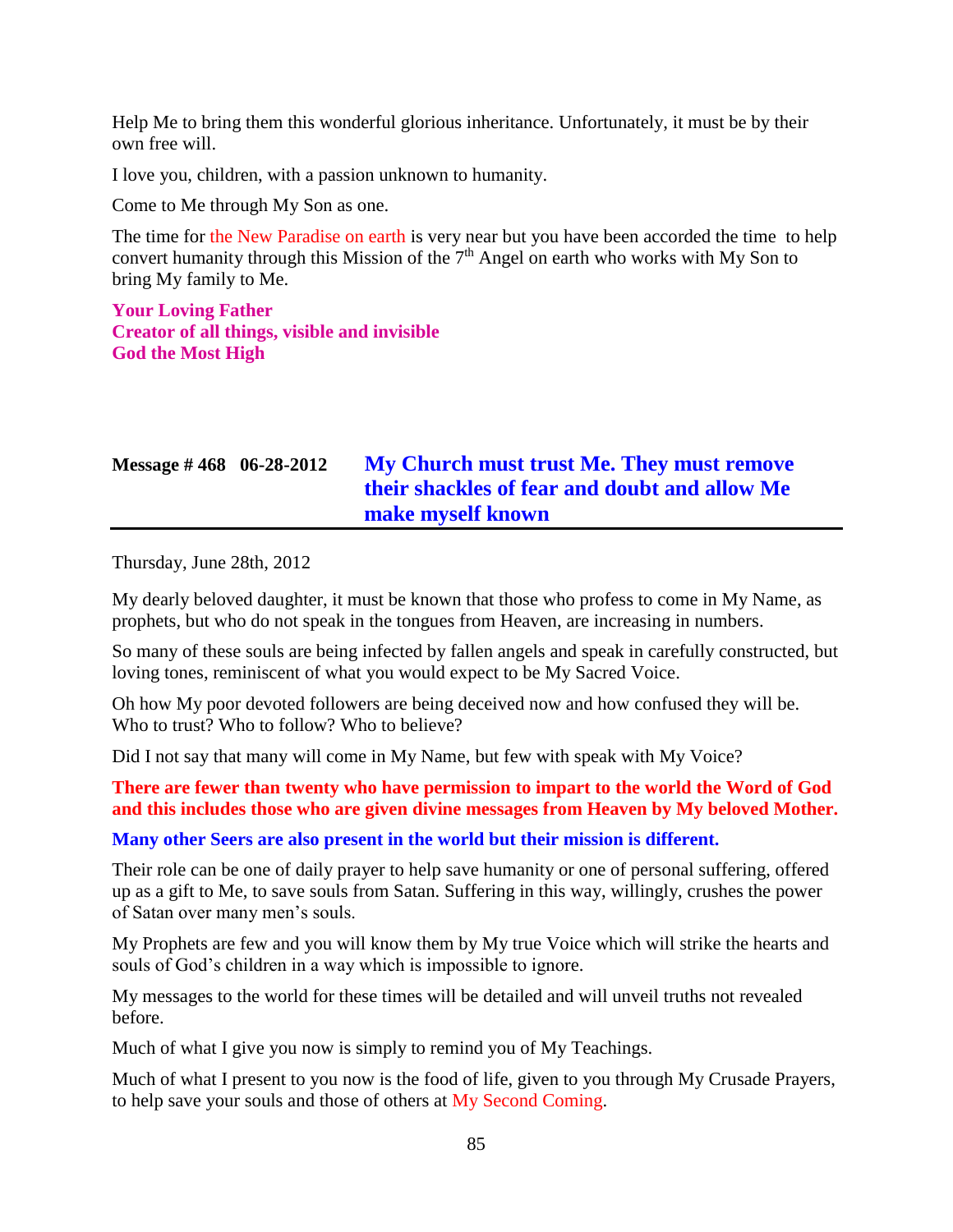Many other messages given to others will be similar but will not go into as much detail.

Their missions are just as important as they will convert souls.

Always remember this. I am trying to show you how much I love you and wish to reveal the Truth of My existence.

The proof of this will at last be revealed to all of God's children soon.

Please do not fight amongst each other trying to outdo each other in terms of your spiritual knowledge.

The Truth is this.

### **No man knows the Truth contained in the Seals hidden in the Book of Revelation.**

As I have told you before, they were sealed up, in the Book of Truth, until now, the End Times.

**I, Jesus Christ, the Lamb of God, now open these to prepare you for My New Kingdom.**

You have been given the Holy Scripture to prepare you and now you must allow Me, the King of all Mankind, to tell you the Truth of what is to come.

By doing this I will be able to lead you through what will be a minefield of deceit, persecution and hatred.

Allow Me, all of you, including all members of My Church on Earth, to bring you over these last hurdles to Eternal Life.

My Church must trust Me. They must remove their shackles of fear and doubt, and allow Me make myself known through these messages.

Recognize My Love in its pure and simple form.

My Love is not sophisticated and shrouded in mystical syllables.

It is plain for you to see but full of such compassion that it will cut through you like a flame of recognition when you drop your armor of pride and fear.

When you do this it will become easier for you to follow me, Your Jesus.

I came as Savior the first time.

## **I come, once again, as Savior this last time. Only this time My task is even heavier**.

The Love of God has died in the world. It is only a flicker.

**Were My Second Coming to take place now few would enter Paradise.**

The Warning, My Gift of My Divine Mercy, will help convert most of humanity.

Help Me prepare My flock. I need My Church on earth, both clergy and laity, to help Me save all of God's children.

Please accept My Hand as I reach out and stretch My Call to all nations.

Come with Me, your beloved Jesus.

Follow Me this time.

**Do not reject me like the Pharisees did.**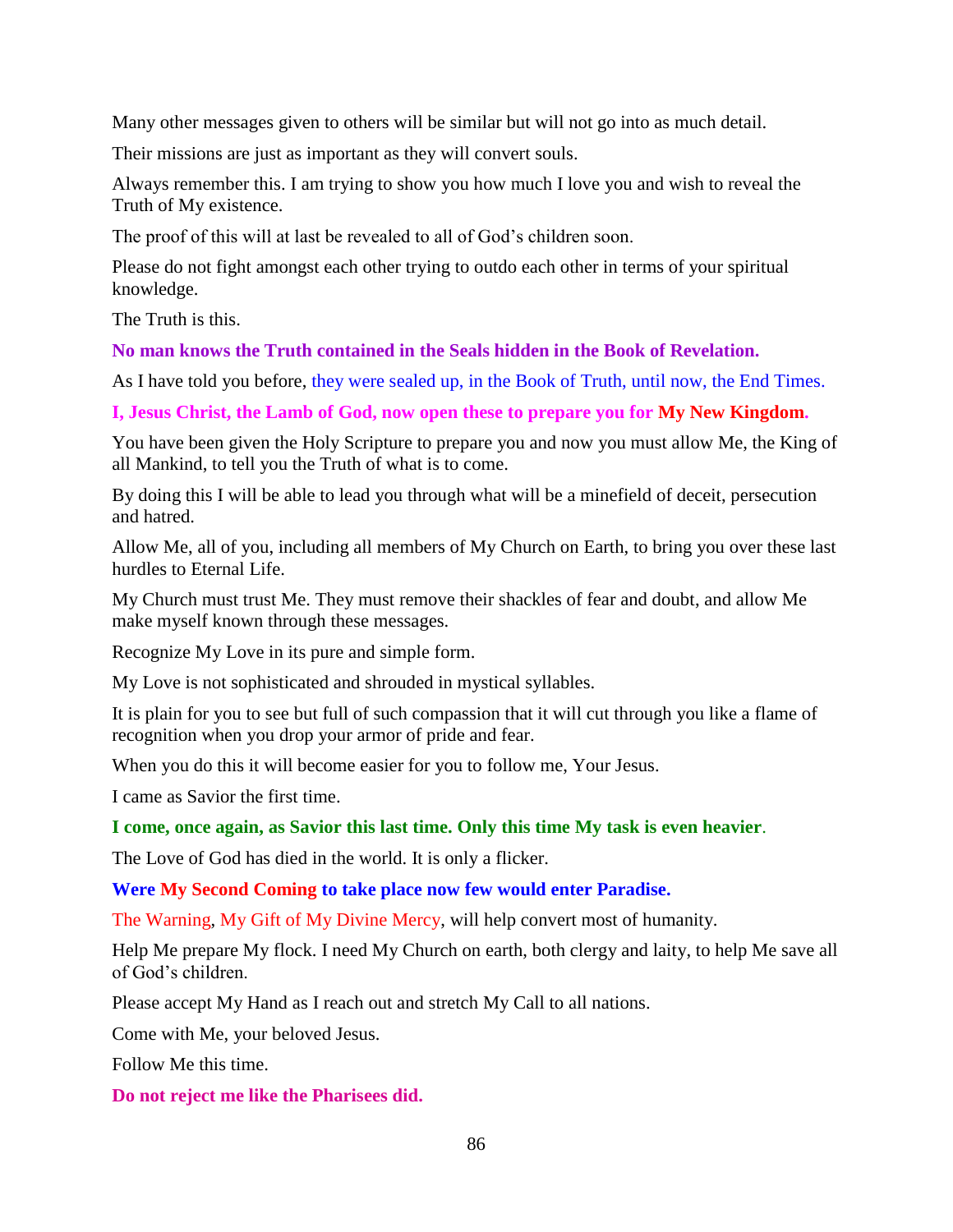#### **This time you should recognize My Voice.**

You should know how I speak by now, for you have been given the Holy Scriptures.

Your Jesus

# **Message # 469 06-29-2012 [Virgin Mary: So many false religions and false](http://www.thewarningsecondcoming.com/virgin-mary-so-many-false-religions-and-false-doctrines-created-out-of-the-imagination-of-humanity-now-infest-the-earth/)  [doctrines created out of the imagination of](http://www.thewarningsecondcoming.com/virgin-mary-so-many-false-religions-and-false-doctrines-created-out-of-the-imagination-of-humanity-now-infest-the-earth/)  [humanity now infest the earth](http://www.thewarningsecondcoming.com/virgin-mary-so-many-false-religions-and-false-doctrines-created-out-of-the-imagination-of-humanity-now-infest-the-earth/)**

Friday, June 29th, 2012

My child a terrible darkness descends over the world as the apostasy, which grips it, deepens.

Love for God has been cast aside.

Love for my Son has dwindled and, in its place, is a love of oneself.

Greed and a love of power infests souls everywhere and the pursuit of self-love has been admired and accepted as being the correct way to live your lives.

Children, it is at this time that you must pray to help enlighten those souls who are in the dark.

They do not know the Truth of my Son's Sacrifice or what His terrible Crucifixion meant.

His Gift of Salvation has been cast aside as if it never happened. Then, those who are aware of what His Death on the Cross meant, have decided to look to different false Gods in order to bring them peace. They will never achieve such peace.

Peace of soul can only be brought about through allegiance and prayer to my Son.

Only the pure and humble of heart, who place their full trust in Him, can have eternal life.

So many false religions and false doctrines, created out of the imagination of humanity, now infest the earth.

#### **So many are being guided by dangerous false beliefs that they will lead lost souls to Hell.**

The fallen angels are everywhere, children. Be on your guard for they will target, especially, all those who honor me, your Beloved Mother, in order to confuse you.

They will prevent you from praying. They will plant constant doubts about the Love of God in your minds. They will distract you with temptations of the senses. It will take much prayer to keep them away. My Rosary is your most important protection.

My Son, at this time, is granting many graces to those who listen, hear, and accept His Holy Messages to the world.

He does this to give you strength and perseverance in this Mission to save humanity from eternal damnation.

Accept these graces, children, with love, for you are very special to have been chosen to follow Him at this time.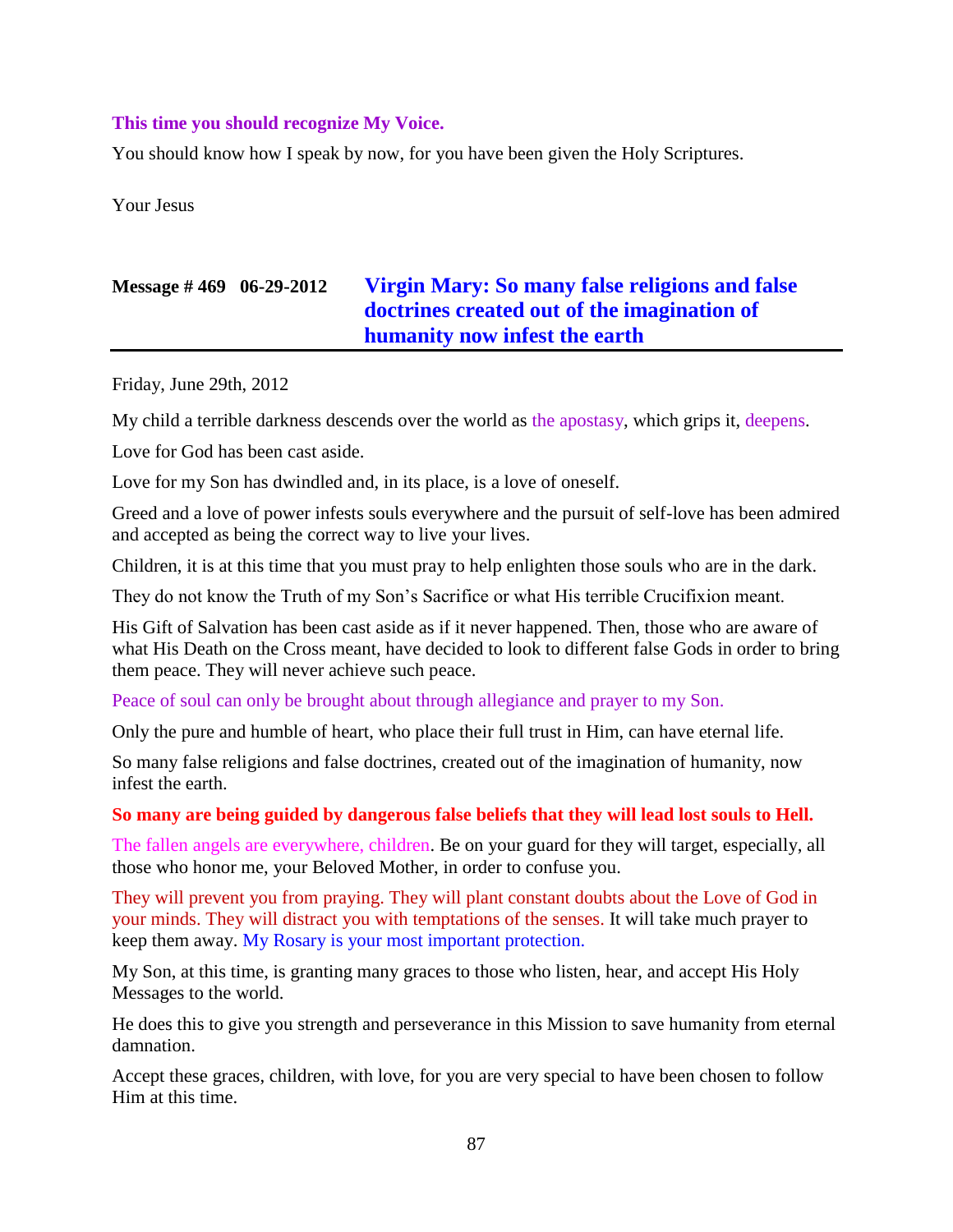As His Remnant Church on earth you will need the bread of life at all times for you will not find this journey easy.

Here is a special Crusade Prayer to help keep you strong in your mission.

### **Crusade Prayer (63) Preserve me on this journey**

My beloved Mother of Salvation I ask you to pray that I am given the Food of Life to preserve me on this journey to help save all of God's children. Please help all those who are being deceived by false idols and false gods to open their eyes to the Truth of your Son's Death on the Cross to save every one of God's children and to bring each one eternal life. Amen

Your beloved Mother Mother of Salvation

| Message $\#$ 470 07-01-2012 | The Sacraments of the Holy Confession, Baptism, |
|-----------------------------|-------------------------------------------------|
|                             | <b>Marriage and the Holy Eucharist must be</b>  |
|                             | preserved                                       |

Sunday, July 1st, 2012

My dearly beloved daughter, how sin crushes Me at this moment and how I suffer the torment of rejection.

My head is being crushed like the thorns in My Crown just as the Head of My Church, My Holy Vicar on earth, suffers the pain through the persecution he endures at the hand of his enemies.

My Church on earth, My Body on earth, is one. The crucifixion is being prepared.

**The Doctrines of My Church, just as My Teachings on earth were torn asunder by those Pharisees and those who thought they knew the Word of My Father more than I did, will soon be thrown asunder.**

You must all pray for My Church on earth. You must always remember that no other doctrine exists other than that proclaimed by Me during My time on earth.

A**ll that is the Truth will never be changed, for if it is, you will be forced to swallow a lie.**

My daughter, never allow those who continued to reject My Word at this time to discourage you, or My followers, from helping Me to salvage My Church on earth.

For once the enemy attacks My Church, you must join together and ensure that the Gospels are spread to the ends of the earth.

**The Sacraments of the Holy Confession, Baptism, Marriage and the Holy Eucharist must be preserved. Even these will be made difficult to access.**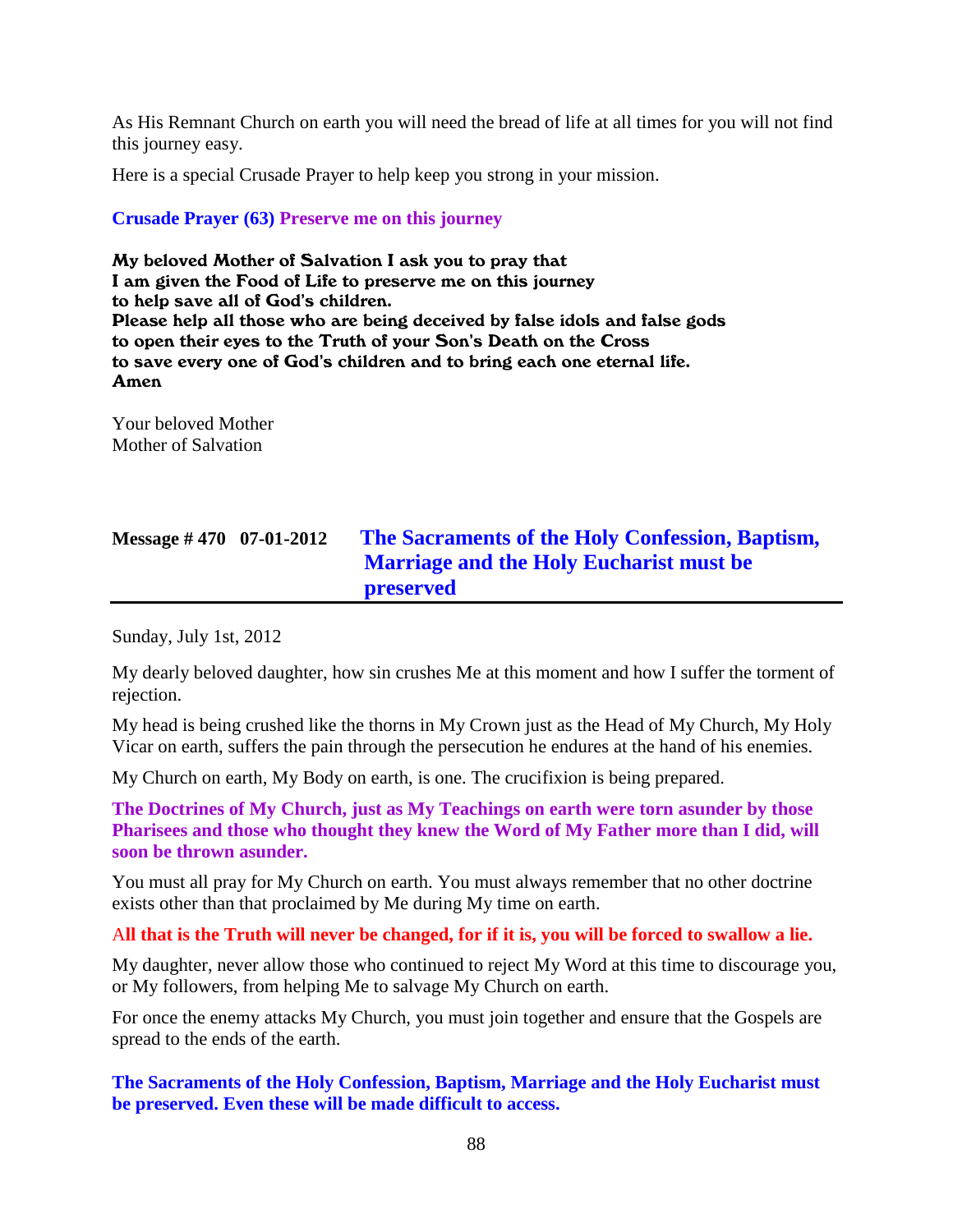My sacred servants who love Me must begin preparation now. Very soon, you will be forbidden to offer such Gifts to God's children.

The time for preparation has begun.

Allow Me to instruct you, lead you and help you bring My Remnant Church to the gates of Paradise.

Your beloved Jesus

## **Message # 471 07-02-2012 [My Word is My Word. No man can defend My](http://www.thewarningsecondcoming.com/my-word-is-my-word-no-man-can-defend-my-word-for-it-is-cast-in-stone/)  [Word for it is cast in stone](http://www.thewarningsecondcoming.com/my-word-is-my-word-no-man-can-defend-my-word-for-it-is-cast-in-stone/)**

Monday, July 2nd, 2012

My dearly beloved daughter, it is important that My followers remain patient.

The future must never be hurried.

The plans, determined by My Eternal Father, will evolve naturally by Divine Providence.

Time afforded to you, to help Me prepare humanity for My Great Mercy, is very precious. It is a time in which many will be saved through your prayers.

Hope, faith, and love for me, your beloved Jesus, will sustain you in your mission.

**When you witness the atrocities before you, when everything which stands in honor of Me is destroyed, you will know then that the time is getting closer.**

You must remember that these things must come to pass and that your duty is to fight and resist the enemy as part of My Army.

My Army will be equipped with Divine Gifts and it will sweep along with it those who are in darkness.

Preparation takes time. Prayer brings you closer to My Sacred Heart and floods your souls with the oxygen it needs to survive the battle ahead.

As you grow stronger with the graces I give you it will become very easy to identify your enemies who hate all that I stand for. This will cause you pain, hurt, and anger but you must remain dignified in My Name at all times.

When you are challenged in My Name, you must respond with love. Never try to analyze My Messages for you do not need to do so.

**My Word is My Word. No man can defend My Word for it is cast in stone.**

**Any man who tries to break My Word or cast aspersions on it, will fail for they are powerless against My Holy Word.**

Now that you know My Voice you must know the pain you can expect to endure when you proclaim My Word in these times.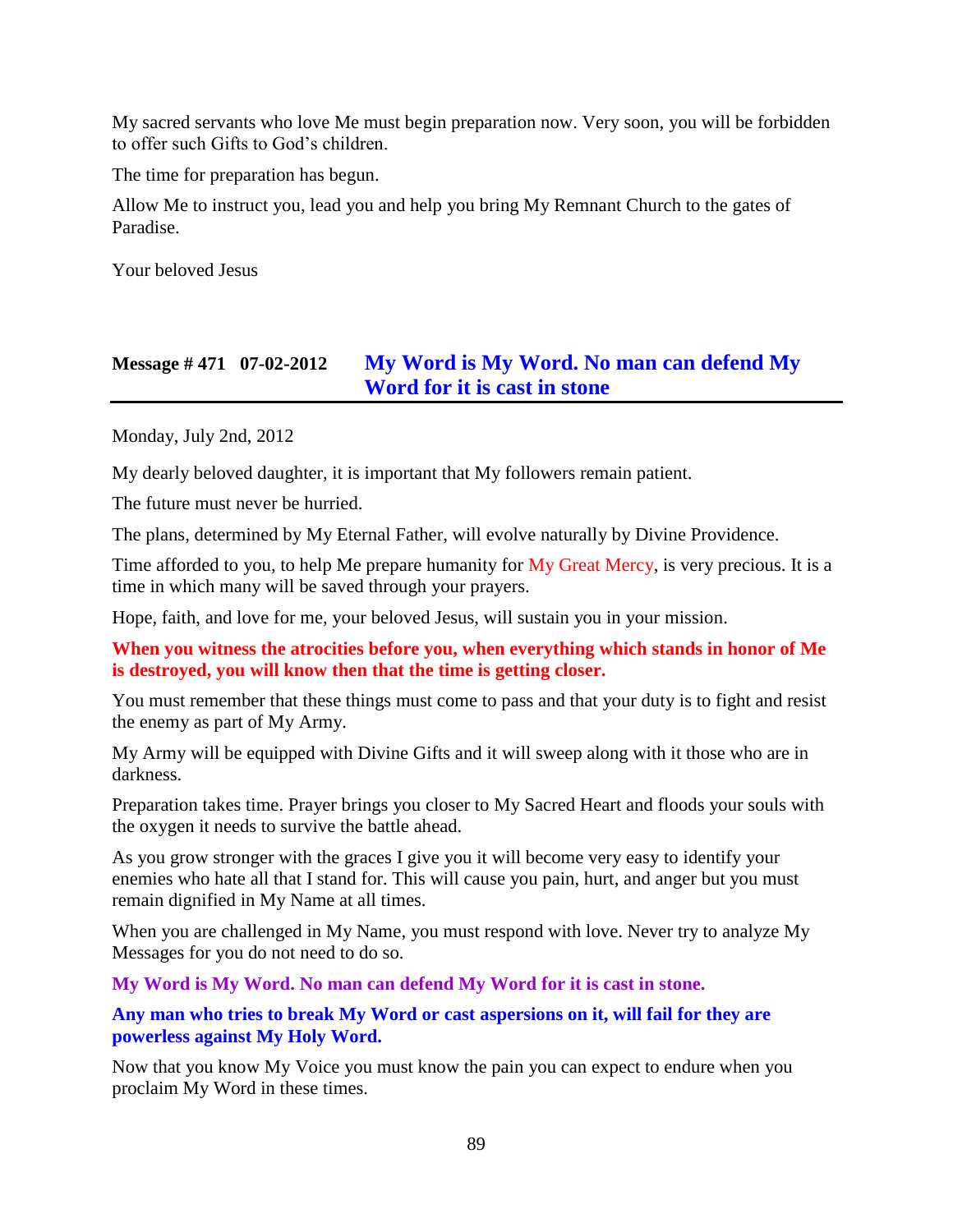#### **Mention My Name today, even among so called Christians, and there is an uncomfortable silence.**

Talk openly about good and evil and you will be sneered at.

#### **Point out how sin can destroy your children and you will be asked – what is sin?**

Today, many do not know what sin is. Many accept sin as a normal part, an acceptable trait, in their lives.

#### **They are happy to condone sin because it gives them the freedom to pursue other pleasures, idolize false gods and satisfy their lusts.**

No, they do not want to listen, for it does not suit them.

You, My beloved followers, will be seen as being obsessed with a love for religion and a love of God which today bears little fruit in the eyes of the blind.

This is why you must prepare. This is why you must be strong. It will be for these very souls that you will need to pray and help Me salvage.

Allowing such souls to upset you, hurt you, or insult you is a waste of time.

#### **Respond with love and a dignified silence.**

Never be afraid to proclaim Me, but never force Me upon souls in such a way where they will run away from you. Instead, bring them to Me through your prayers and sufferings.

I bless you My, strong brave army.

I love you.

I walk with you every step you mount to bring Me souls.

Your beloved Jesus Christ

# **Message # 472 07-03-2012 [The worst suffering of all is the spiritual emptiness](http://www.thewarningsecondcoming.com/the-worst-suffering-of-all-is-the-spiritual-emptiness-where-you-cannot-feel-one-ounce-of-love-for-me-your-jesus/)  [where you cannot feel one ounce of love for Me,](http://www.thewarningsecondcoming.com/the-worst-suffering-of-all-is-the-spiritual-emptiness-where-you-cannot-feel-one-ounce-of-love-for-me-your-jesus/)  [your Jesus](http://www.thewarningsecondcoming.com/the-worst-suffering-of-all-is-the-spiritual-emptiness-where-you-cannot-feel-one-ounce-of-love-for-me-your-jesus/)**

Tuesday, July 3rd, 2012

My dearly beloved daughter, when I send you trials such as spiritual dryness you must learn to recognize them as such.

You must also accept that when you endure such dryness of soul that it is for a reason. The reason is to save souls through such suffering.

Many victim souls believe suffering is one of two things.

Firstly, there is the external persecution which you will suffer because of your work.

Then there is the physical suffering, offered freely to Me, as a gift, to save the souls of millions.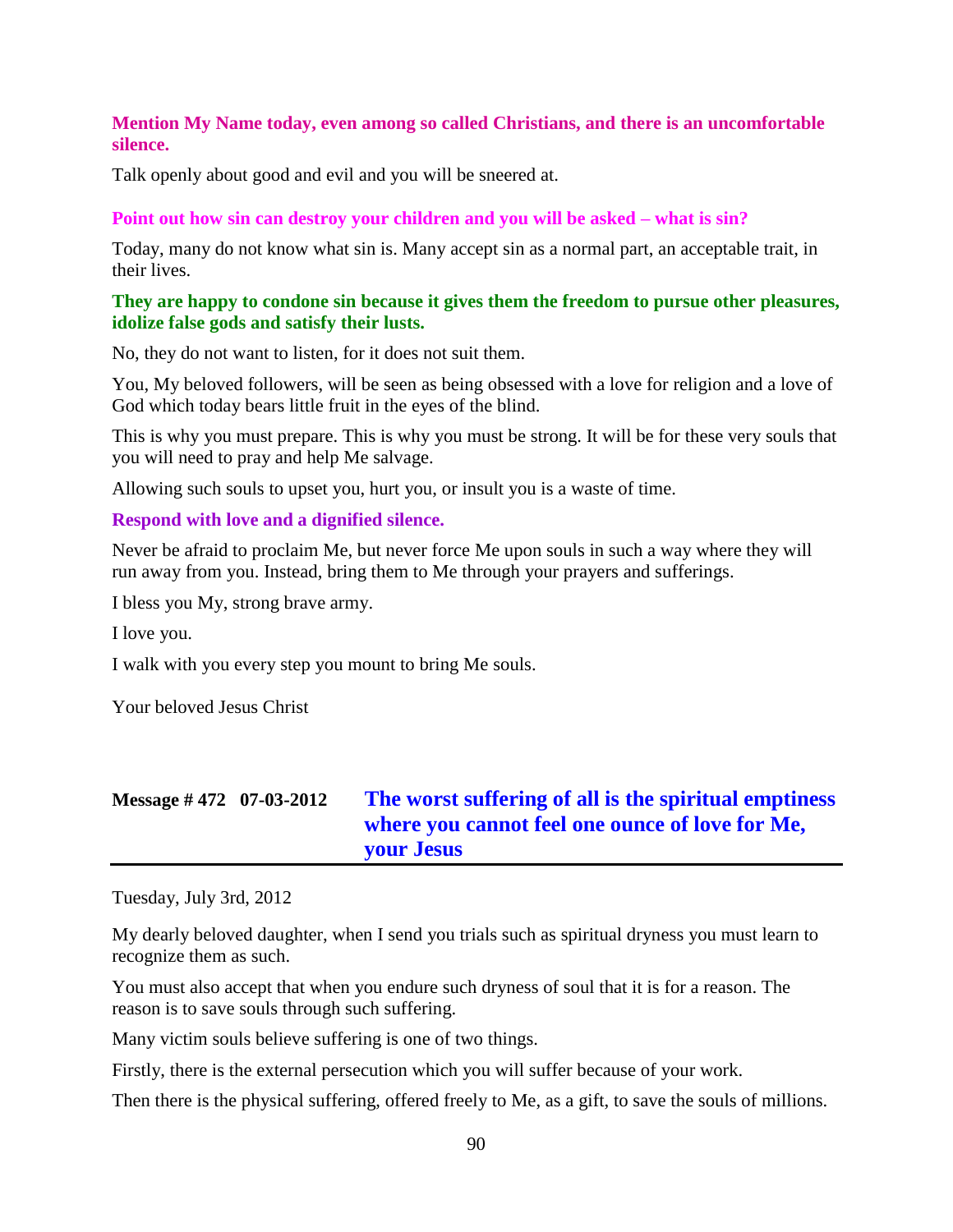Then, the worst suffering of all is the spiritual emptiness where you cannot feel one ounce of love for Me, your Jesus, where no amount of praying releases you from the prison of desolation.

Try as you will, prayer will become torturous.

Try as you will to feel love and compassion for Me and you will struggle.

## **This is a form of spiritual abandonment where I seem to be so far away that you can no longer reach out to Me.**

What you do not know is this.

**This is a Gift, a grace from Me. It raises you up in My Eyes, and the trials and sufferings you endure is allowed by Me because of your generous and pure love to save blackened souls.**

It may seem unfair, but the closer you come to My Sacred Heart, the more you suffer My own persecution because of the sins of mankind.

Only those with pure humble hearts, with no personal regard for themselves, when they place Me before all that is of this earth, can endure My pain.

Such souls are chosen carefully by Me and will work with Me, through their gift of suffering, to help Me in My Plan of Salvation.

Never fear My daughter that I am not there. You may not feel My presence, see Me or feel a deep love for Me as you would normally do, but I am by your side.

Always trust in Me, My beloved followers, even when you find it hard to pray.

**Trust in Me when you feel a longing for Me, which cannot be satisfied or quenched, no matter how hard you try to communicate with Me.**

#### **Know when this happens that I am much closer than you realize.**

Know that it is at these times that I elevate you to become a true soldier, a true fighter in My battle to save souls.

I love you. Never give up. Never feel disillusioned for I walk with you always.

The day will come when the suffering will be forgotten. In its place will be a joy which will surge through the world and which will only be possible because of your sacrifices for all of God's children who need your help.

Your Jesus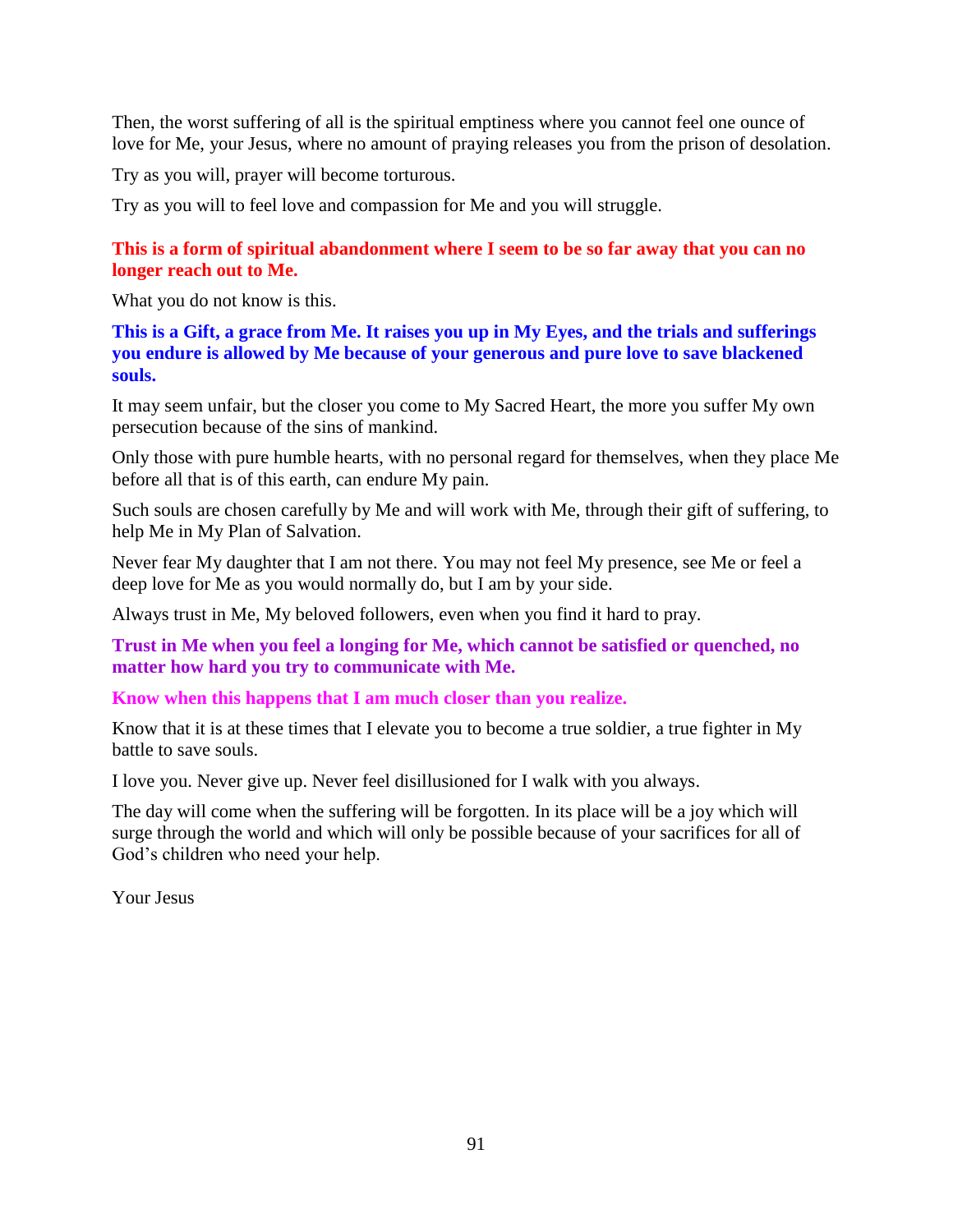# **Message # 473 07-04-2012 [Virgin Mary: Whatever happens in the world](http://www.thewarningsecondcoming.com/virgin-mary-whatever-happens-in-the-world-children-you-must-know-that-god-the-most-high-is-in-command/)  [children you must know that God the Most High is](http://www.thewarningsecondcoming.com/virgin-mary-whatever-happens-in-the-world-children-you-must-know-that-god-the-most-high-is-in-command/)  [in command](http://www.thewarningsecondcoming.com/virgin-mary-whatever-happens-in-the-world-children-you-must-know-that-god-the-most-high-is-in-command/)**

#### Wednesday, July 4th, 2012

My child, those who have witnessed the miracles of my appearances on earth will know that the time for the secrets and the prophecies foretold will unfold soon.

#### C**hildren, I have made myself known in the world for some time to help prepare you for the glorious Return of my Son**.

My Son is preparing all of you through the Visionaries and the Prophets, so that you will be made worthy to receive His Gift of eternal life.

**You must never be fearful of the future if you believe in my Son, because He is the Bread of Life and you will have a wonderful new future.**

Whatever happens in the world, children, you must know that God the Most High is in command.

#### **The serpent has little power against My Father.**

The serpent's power is only strengthened by those who fall prey to sin and the temptations he puts in their way.

Man becomes a prisoner when he sins, because his power to resist other sins and offenses against My Father weakens.

Then he continues to sin until he is engulfed with a darkness which is so thick that he cannot escape from it, no matter how hard he tries.

Children, you are now obliged, out of your love for my Son, to help those poor souls. Only you can help them and save them because many will not be able to help themselves.

You are the soldiers my Son needs at this time. It will be through your love for Him that He will grant graces upon lost souls when you invoke His help through your prayers.

Here is the Crusade Prayer to save sinners.

#### **Crusade Prayer (64) Save my brothers and sisters**

Oh my dearest Savior Jesus Christ, accept my gift of prayer and sacrifices to help save my brothers and sisters from the prison of darkness they are in. Allow me to help salvage their souls.

I beg You to forgive them for their sins and I ask that You flood their souls with the Holy Spirit, so that they will run into Your Arms as the refuge they so desperately need before they are lost forever.

I offer you my gift of surrender for such souls in humble servitude and thanksgiving. Amen.

Children, you are one with my Son.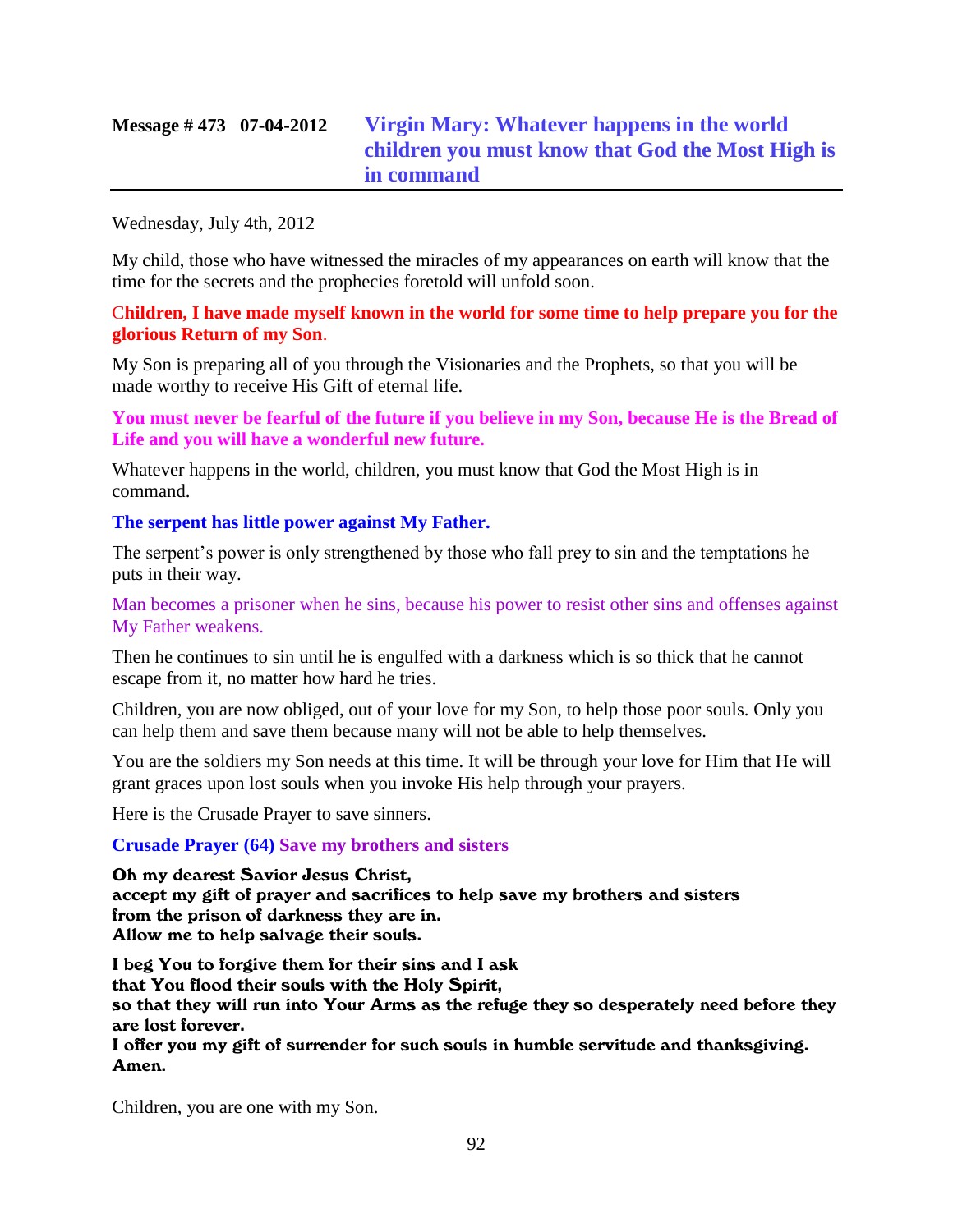Your love brings Him great comfort, and your sacrifices and prayers will help Him to bring all of humanity into the safety of His New Paradise on earth.

Only then can the Holy Family of God the Most High re-unite and live in peace for ever and ever.

Your beloved Mother Mother of Salvation

# **Message # 474 07-05-2012 [God the Father: No man can explain how I created](http://www.thewarningsecondcoming.com/god-the-father-no-man-can-explain-how-i-created-the-universe-or-humanity-no-matter-how-they-try-for-it-is-impossible/)  [the universe or humanity no matter how they try,](http://www.thewarningsecondcoming.com/god-the-father-no-man-can-explain-how-i-created-the-universe-or-humanity-no-matter-how-they-try-for-it-is-impossible/)  [for it is impossible](http://www.thewarningsecondcoming.com/god-the-father-no-man-can-explain-how-i-created-the-universe-or-humanity-no-matter-how-they-try-for-it-is-impossible/)**

Thursday, July 5th, 2012

My dearest daughter, help Me in My grief as I weep for all of My children who refuse to accept that I exist.

How I yearn for them.

How I weep for their poor souls.

So intelligent and smart in the way of human understanding, they fail to grasp the Truth of who **I Am.**

#### **I Am the Beginning**.

**I Am the Creator of all that is.**

#### **I Am their Father, although they reject Me**.

If they could only see the Truth.

If they could only allow Me to touch their hearts so I could show them My wonderful and glorious plans which await them.

Many of these souls do not know Me, through no fault of their own.

Those souls will be shown the Truth so that they will choose My Path.

Then those who were given the Truth, but who allowed human reasoning and the glorification of human intelligence to blind them, are now lost to Me.

Many such souls will convert but many will refuse the **Cup of Salvation** presented to them by My Beloved Son.

Children of My Heart, I beg you. Help Me save My precious children.

My tears flow at this time, and I ask you to bring them to Me through the Divine Mercy of My Son.

**So many of these souls include young children, who defiantly and publicly reject Me, in order to show others how smart they are.**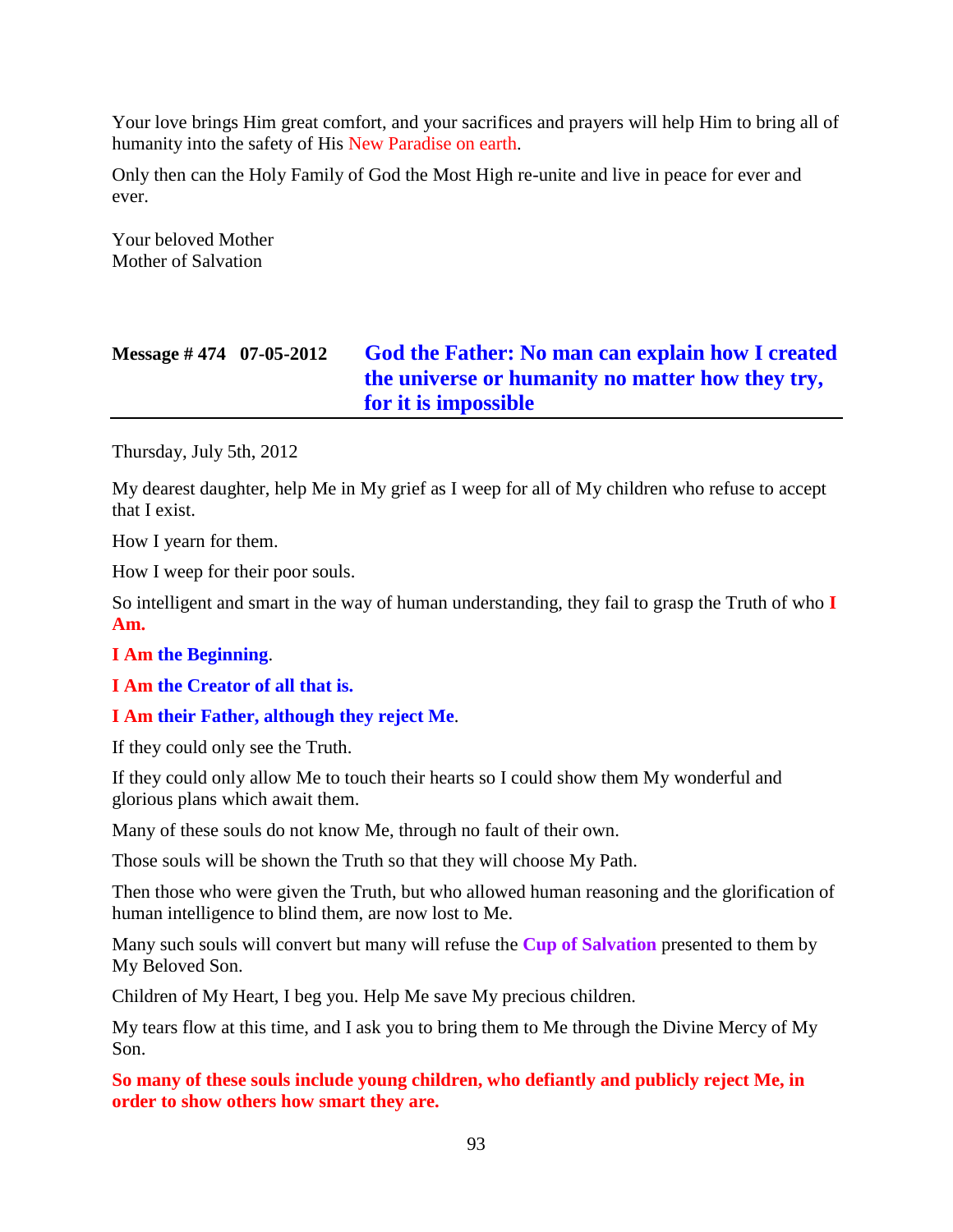#### **An exaggerated respect for human intelligence is a temptation driven into the souls of My Children by the enemy.**

The Beast devours My children's souls, and they have no idea what he is doing to them.

**So many fallen angels convince humanity that human intelligence is faultless.**

#### **When mankind believes, or convinces himself, that he knows the Divine Law of Creation he has fallen into a deceitful trap.**

No man can explain how I created the universe or humanity no matter how they try for it is impossible.

When will they learn?

When will they see that those children of Mine, pure, simple, and humble souls who accept Me, understand the simple truth?

They do not need proof because they feel My Love in their pure hearts which they leave open so I can flood their souls with Divine Graces.

#### **I Am your God, your Creator and your Natural Father**.

My children must come to Me through My Beloved Son and through their own free will. I cannot force them.

You, My children, have been given the power to help save their souls.

All of you who respond to My plea to save your brothers and sisters through prayer and sacrifice will be granted special graces.

My power is infinite.

## **My miracles, aligned with the suffering and prayers of My children, will be used to save lost souls from eternal death.**

I love you, My beloved children.

Come and help Me unite My cherished family and help My Son to defeat the Beast before it steals any more of My children.

Your Loving Father

God the Most High

# **Message # 475 07-06-2012 [One third of the earth will be destroyed as the](http://www.thewarningsecondcoming.com/one-third-of-the-earth-will-be-destroyed-as-the-angels-pour-fire-from-the-four-corners-of-the-heavens/)  [Angels pour fire from the four corners of the](http://www.thewarningsecondcoming.com/one-third-of-the-earth-will-be-destroyed-as-the-angels-pour-fire-from-the-four-corners-of-the-heavens/)  [Heavens](http://www.thewarningsecondcoming.com/one-third-of-the-earth-will-be-destroyed-as-the-angels-pour-fire-from-the-four-corners-of-the-heavens/)**

Friday, July 6th, 2012

My dearly beloved daughter, the time has been set aside so that these, My Holy Messages to the world, are heard by every soul, young and old, throughout each nation.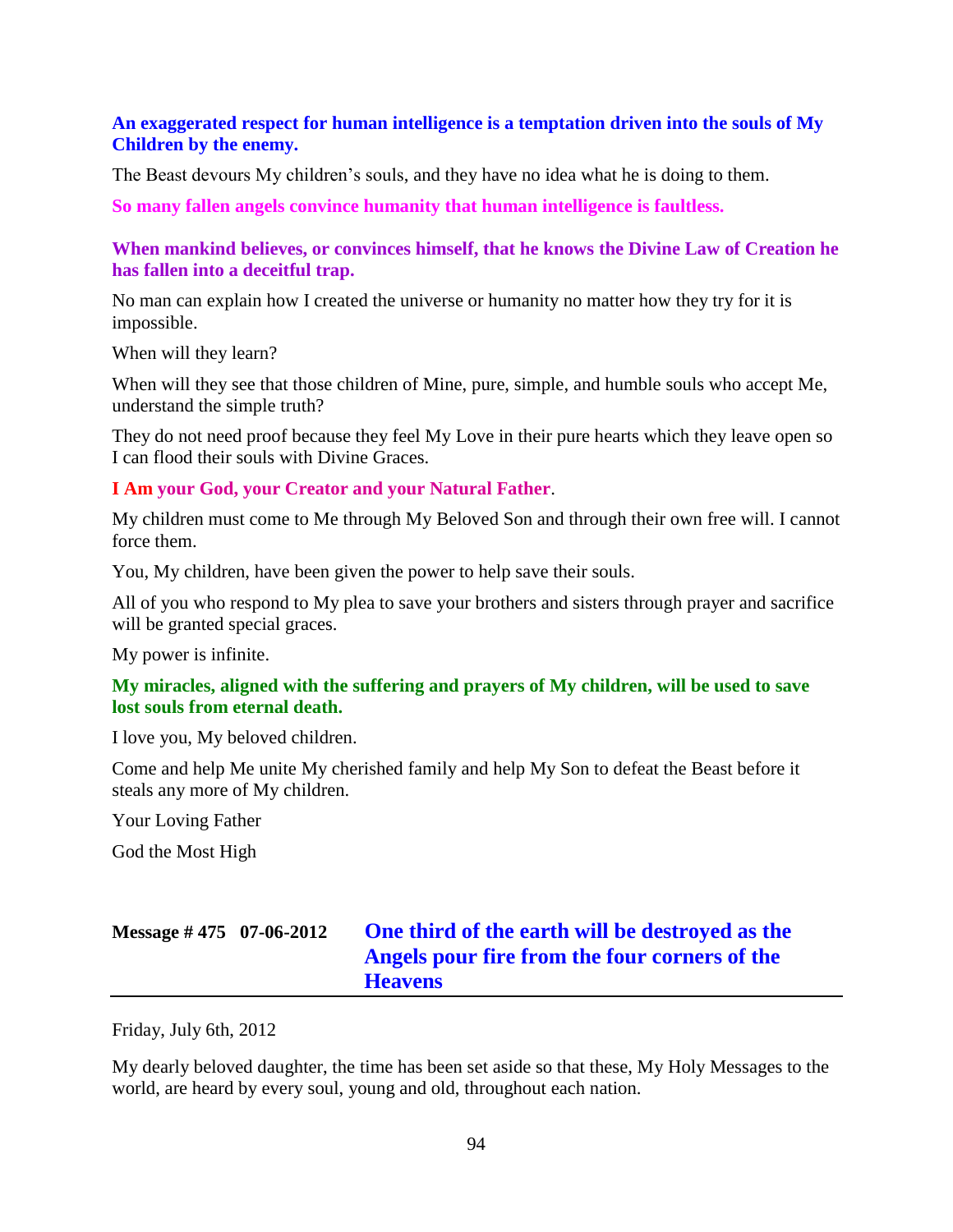Many of God's children will sit up and listen to My instructions if they are given access to these Messages.

Know now that changes have already begun as prophesied where the crops will no longer yield their fruit as before and when the seasons will no longer be the same.

These changes are by the Hand of My Eternal Father as He brings in new laws of the earth which no man will fail to notice.

Nothing in the world governed by the laws of nature will remain as they once did.

The seas will rise, the waters will pour, the earth will shake and the soil will become barren.

### **My Father will impose a great chastisement to stop the spread of sin which is a source of great sorrow for Him.**

Those nations which defy His Laws will suffer much. They will soon understand that their sins will no longer be tolerated and they will be punished.

Their punishment is to prevent them from infesting other souls and unless they change their wicked ways they will be forced to do so through divine intervention.

My daughter, you must spread My Word quickly now as The Warning draws closer.

Many nations must be given the Book of Truth so that they can prepare themselves for My Second Coming.

## **The time for My Second Coming will be after The Warning.**

Chastisements, handed down by the angels in Heaven, by the command of My Father, have commenced in stages. These will continue to escalate as sin continues to surge.

The battle has begun and the early stages can be seen in many countries.

## **You will all bear witness to climate destruction which will rain upon the earth as it groans in pain because of the degradation of sin.**

The shaking will increase and nation after nation will suffer according to the stain of sin which corrupts its core.

Leaders who follow the Anti-Christ will not escape the Eye of My Father and they will be destroyed.

My Father punishes those who lead wicked governments now in order to salvage His children from their wicked grasp.

He will not stand back and watch as these leaders, who follow the Anti-Christ who remains hidden at this time, destroy His children.

One third of the earth will be destroyed as the angels pour fire from the four corners of the **Heavens** 

Then many will know that something is wrong and that is caused because of the anger of My Father.

Yet, many will still not learn. After the Warning, many will convert. Yet many won't, even when they are all given the proof of the state of their souls.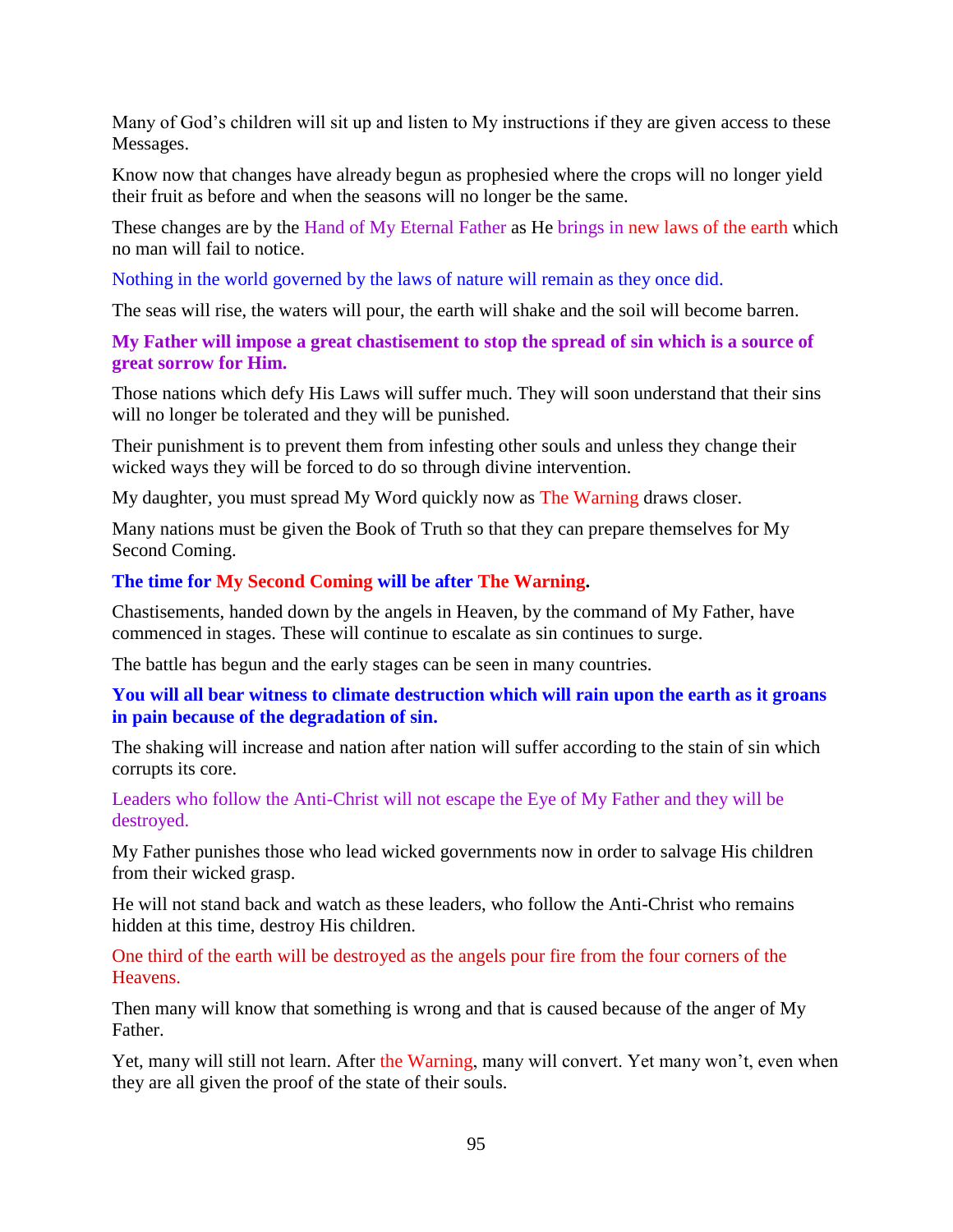They will still idolize the false allure which they think the earth has to offer. Only this time their lusts and those material idols they worship will become even more obscene and wicked. All their sins, visible to all those who can see them for what they are, will become so ugly that few of God's children will be able to bear to watch.

Every abhorrent sin will be publicly displayed with contempt for God.

**Every action will degrade the sinner to such depths that they will behave like animals**.

All respect for the human body will disappear and every evil lust will be flaunted for the world to see without any shame in their souls.

These are Satan's prisoners. All of them are children of God, but they will lose their souls to the Beast.

Chastisements are part of God's plans to cleanse the earth in order to purify both the sinner and the ground you walk on.

#### **Only when the earth is purified can My Second Coming take place.**

Pray, My followers, for the courage and the fortitude to deal with the chastisements.

You must never fear them for you, My Army, will pray for those, those nations and help in the purification needed for the conversion of humanity.

The Seal of the Living God will protect each and every one of you.

It is because of the love My Father has for all of His children that he must chastise them for if He doesn't, they will march forward, unwittingly, towards the gates of Hell.

Your Jesus

# **Message # 476 07-07-2012 They may not listen, [but they must be given the](http://www.thewarningsecondcoming.com/they-may-not-listen-but-they-must-be-given-the-word-of-god/)  [Word of God](http://www.thewarningsecondcoming.com/they-may-not-listen-but-they-must-be-given-the-word-of-god/)**

Saturday, July 7th, 2012

My dearly beloved daughter, when I ask humanity to listen to My Voice, it wounds Me when those who love Me say I would never speak in this way.

If only they would listen, then My Heart would be lifted and so many more souls would be saved.

The preparation for My Second Coming is being imparted by My Divine Lips through these Messages.

**The preparation for My birth was also made known through the Prophets beforehand to alert God's children to the coming of the Messiah.**

Why do My disciples on earth refuse to accept that My Father would send His Prophets to herald My Second Coming?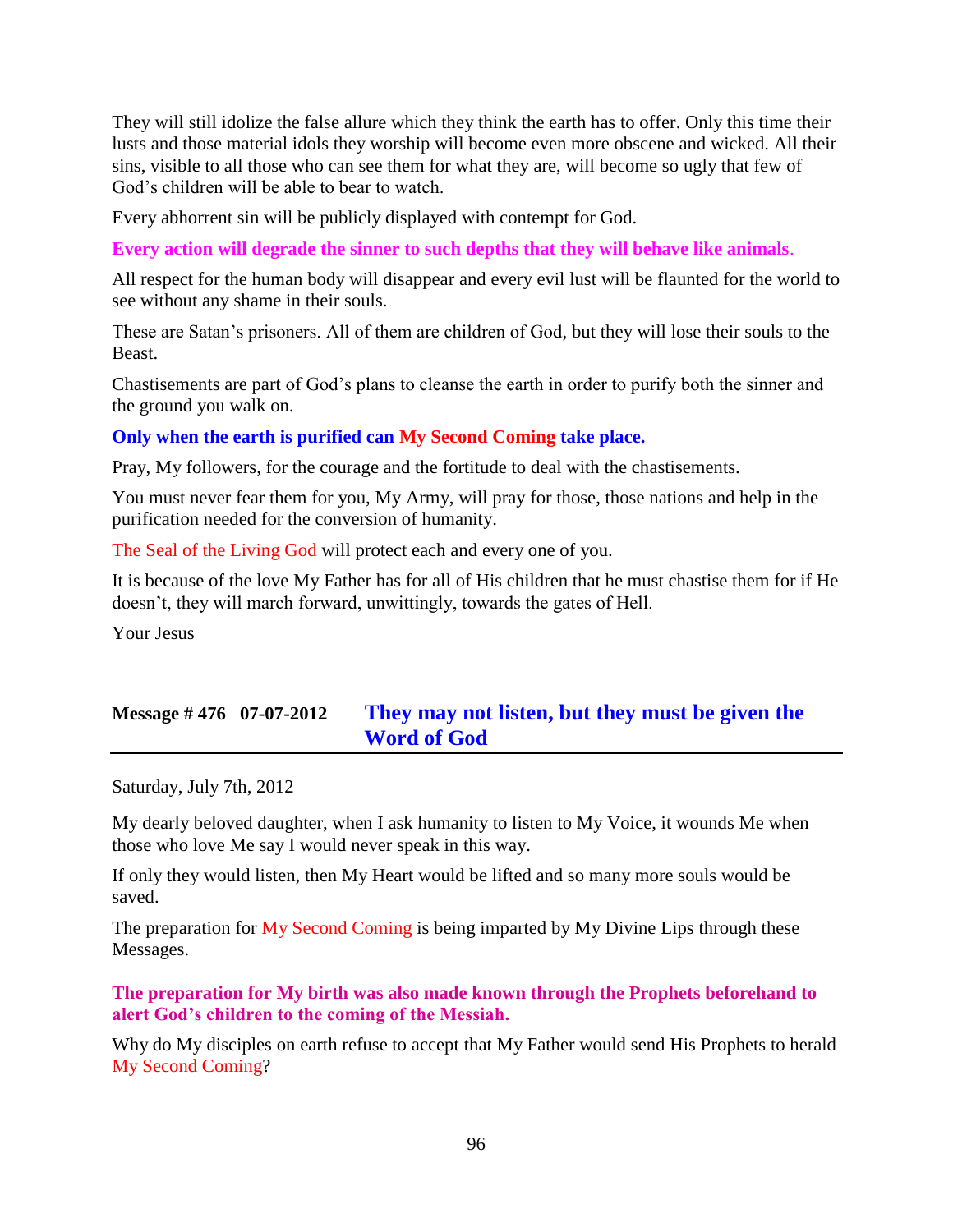How little they really know about the way in which My Eternal Father prepares humanity for great Events.

My clergy, My sacred servants, need to hear My call now for I need their help. Yet, many will fail to respond. They will reject Me, through My Messages.

They will realize the Truth, but only when it is too late.

My daughter never be afraid to publish My Messages, including those you find strange or frightening.

### **They may not listen, but they must be given the Word of God.**

**It is not for man to dictate that you stop imparting the Holy Word of God.**

Close your ears and ignore the scorn of opinion for it is not important.

To those of you who call yourselves Christians and who pour scorn on My Message I say this.

**By tearing My Word asunder, by finding My Messages offensive, and by ridiculing My Word, you have cut the cord which binds you to My Heart.**

You cannot accept My Messages because you think you know Me and recognize My Words when they are spoken. Instead, you have fallen prey to the Deceiver who blinds you to the Truth.

I call on all of you, once again, to call on Me, your beloved Jesus, and allow Me to open your hearts.

Let Me fill you with the power of the Holy Spirit so that you will recognize Me.

To priests, I urge that you understand that the time has come for the prophecies of Daniel to unfold and for the Seals in the Book of Revelation to be opened by Me, the Lamb of God.

#### **Remind yourselves of My Promise.**

#### **I will come again to judge the living and the dead.**

My Promise to bring eternal life to all those loyal to Me is about to unfold.

You must ensure that you have prepared adequately for this Glorious Event.

Your Jesus

# **Message # 477 07-08-2012 [Be warned. The New World Religion will seem, on](http://www.thewarningsecondcoming.com/be-warned-the-new-world-religion-will-seem-on-the-outside-a-good-and-holy-organisation-full-of-love-and-compassion/)  [the outside, a good and holy organization full of](http://www.thewarningsecondcoming.com/be-warned-the-new-world-religion-will-seem-on-the-outside-a-good-and-holy-organisation-full-of-love-and-compassion/)  [love and compassion](http://www.thewarningsecondcoming.com/be-warned-the-new-world-religion-will-seem-on-the-outside-a-good-and-holy-organisation-full-of-love-and-compassion/)**

Sunday, July 8th, 2012

My dearly beloved daughter, the great apostasy I spoke of is now gathering pace in the world.

This time it spreads like a veil over My Holy Church on earth and clouds its vision like a deep fog.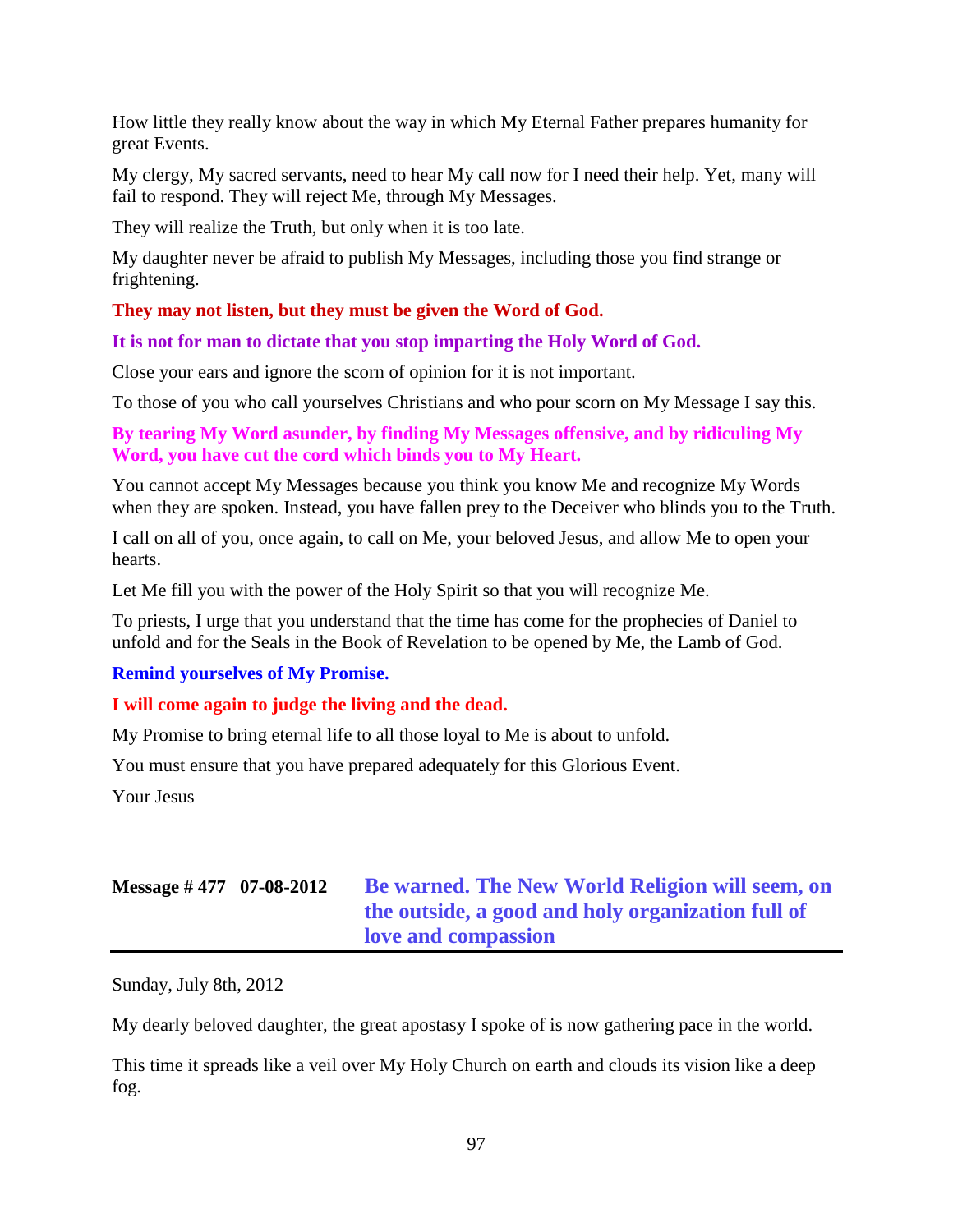### **This is the time for the great separation of My Church into two camps.**

On the one side you will have My beloved loyal sacred servants who follow My Teachings and who never deviate from them.

On the other side there are those priests and other leaders in My Christian Churches who are influenced by modern life and who will desecrate My Laws.

They bow to the pressures from people who demand that they show tolerance in the name of God by changing God's Laws to suit human demands.

They are full of pride, arrogance, and worldly ambitions. Not to them will it matter if they change the Holy Sacraments to suit a sinful agenda.

### **No, they will facilitate acts of abomination to be committed in My Father's Churches and all in the name of civil rights and tolerance.**

They will condone sin and will insult Me by parading such sins in front of My Sacred Tabernacles expecting Me to swallow such vile acts.

#### **Soon they will abolish the Sacraments to suit all**.

#### **In their place there will be held celebration parties and other forms of entertainment.**

**This will become a New World Church, which will boast an impressive building in Rome, but which will not honor God.**

#### **It will be built with secret satanic symbols for all to see and it will idolize the Beast.**

Every sin, abhorrent to My beloved Father, will be publicly honored, and millions of people will accept their laws of depravity as being worthy in the Eyes of God.

My sacred servants who remain loyal to me will have to hold secret Masses or face imprisonment.

They will gather in force and, filled with the Holy Spirit, they will continue to feed God's children with the Food of Life.

#### **They must ensure that all those they lead are offered the protection of the Seal of the Living God.**

The time is very close now for the New Temple, to be built in honor of the Beast.

### **This will be built under the dictatorship of the Antichrist who will enter the world stage shortly as the man of peace.**

Gather together all My followers as soon as you can. My priests who recognize My Voice, you must begin your preparations to ensure that My Church on Earth can endure, with strength, the forthcoming persecution.

In time, the refuges will be ready for you to use, for I have been instructing My followers for some time to ensure that they will serve your purpose.

#### **This persecution will be short and you will get through it, painful though it will be.**

Be warned. The New World Religion will seem, on the outside, a good and holy organization full of love and compassion.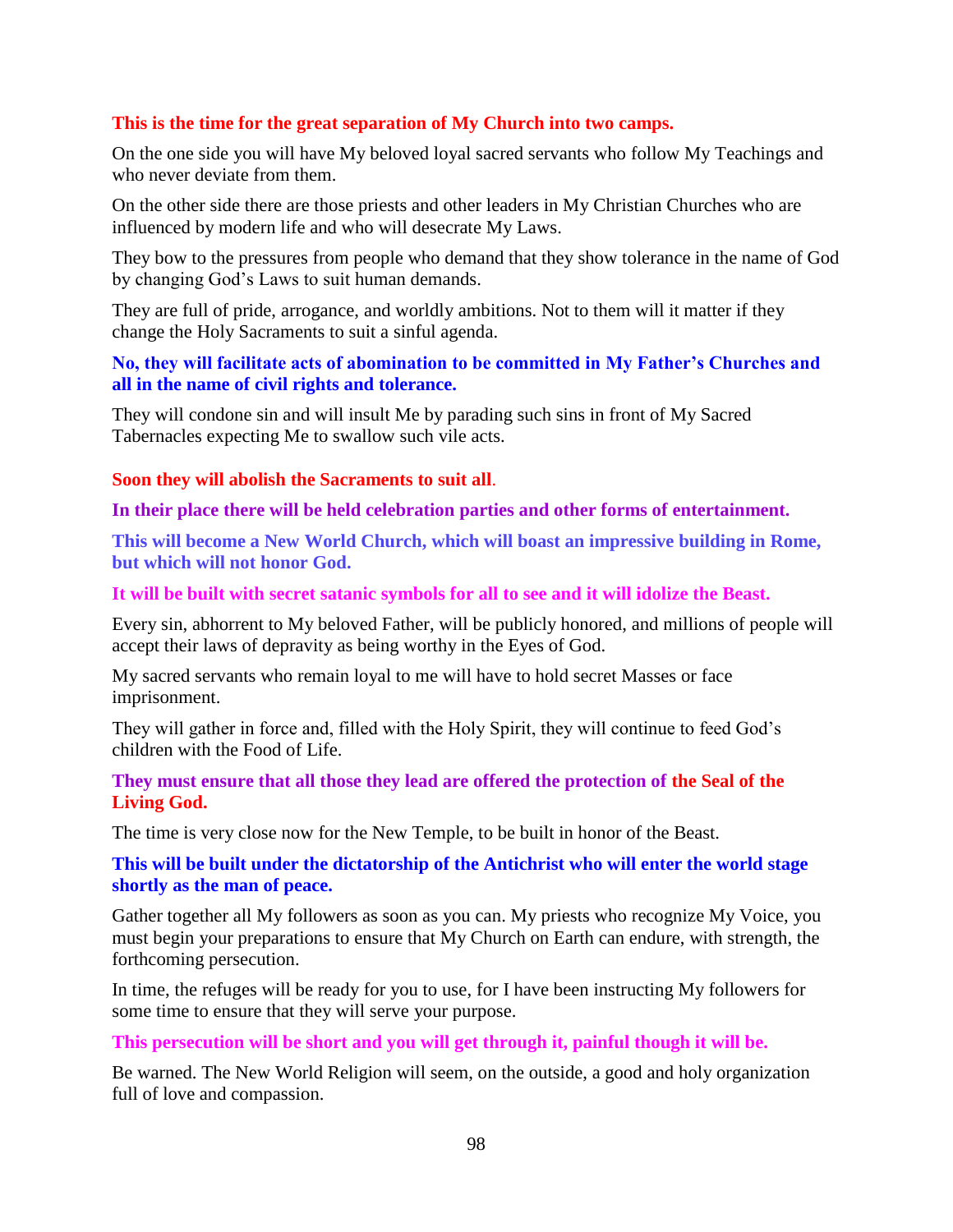It will exude a magnificent image of tolerance and will extol every sin known to God. It will twist each sin so that it appears to become acceptable in the Eyes of God.

But you must know that such abomination sickens Me, and woe to those who follow this dangerous path to eternal damnation.

### **Sin will always be sin in My Eyes.**

Time does not change this. New rules, to suit man's craving for sinful pursuits, will never be accepted by Me.

Prepare now for this great deception for it will take place very soon.

Your Jesus.

# **Message # 478 07-09-2012 [Every person alive in the world will see their souls](http://www.thewarningsecondcoming.com/every-person-alive-in-the-world-will-see-their-souls-and-know-for-the-first-time-in-many-cases-that-they-have-one/)  [and know, for the first time in many cases, that](http://www.thewarningsecondcoming.com/every-person-alive-in-the-world-will-see-their-souls-and-know-for-the-first-time-in-many-cases-that-they-have-one/)  [they have one](http://www.thewarningsecondcoming.com/every-person-alive-in-the-world-will-see-their-souls-and-know-for-the-first-time-in-many-cases-that-they-have-one/)**

Monday, July 9th, 2012

My dearly beloved daughter, I wish to prepare all of My followers now in a way which will not only help them, but all their loves one for The Warning.

**It is not enough to repent because of fear. A penance is required.**

For all of you, My followers, hear My instructions now to prepare your souls for The Warning.

### **You must begin by meditating on all the wrong-doing you are guilty of against yourselves and your neighbors.**

For Catholics among you, you must receive the Sacrament of Confession every two weeks if you wish to remain in a state of grace.

In this way your pain, during The Warning, will be mild and you will have the strength to help your brothers and sisters who will suffer a terrible pain and guilt as they try to come to terms with the illumination of their conscience.

For those among you, who are Christians or other creeds, and who believe in these messages, you must recite the prayer given to you through **Crusade Prayer (24) Plenary Indulgence for Absolution**

You must say this prayer for seven consecutive days and I, your Jesus, will grant you pardon.

#### O My Jesus you are the light of the earth

You are the flame that touches all souls

Your mercy and love knows no bounds

We are not worthy of the sacrifice you made by your death on the cross Yet we know that your love for us is greater than the love we hold for you Grant us O Lord the gift of humility so that we are deserving of your New Kingdom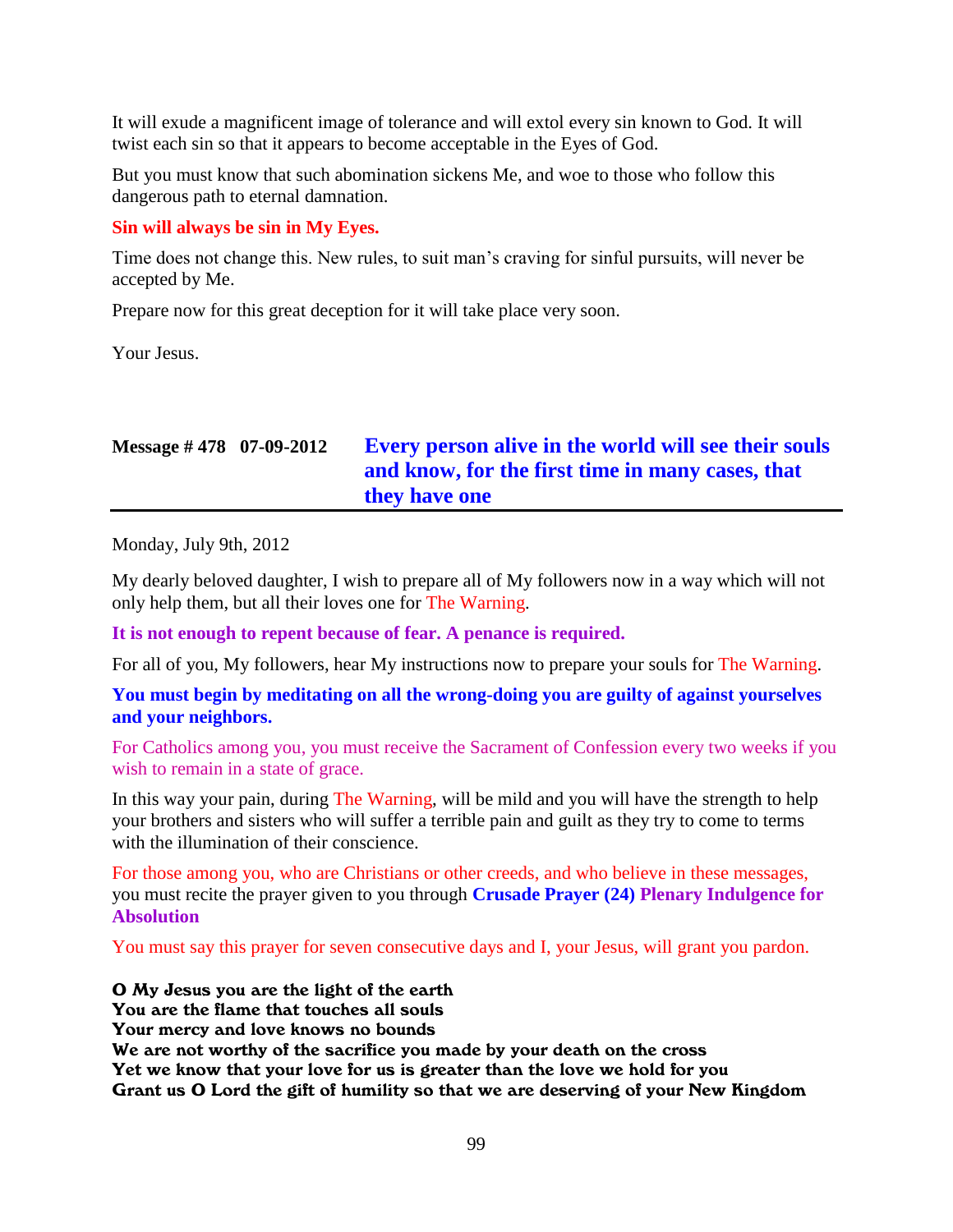Fill us with the Holy Spirit so we can march forth and lead your army to proclaim the truth of your Holy Word and prepare our brothers and sisters For the Glory of Your Second Coming on earth We honor You We Praise You We offer ourselves, our sorrows, our sufferings as a gift to you to save souls We love you Jesus Have Mercy on all your children wherever they may be. Amen.

I now bequeath a special prayer also for you to say for those poor souls who may die of shock during The Warning and who may be in mortal sin.

#### **Crusade Prayer (65) For those in mortal sin**

Oh Dear Jesus, Savior of mankind

Through Your Divine Mercy I plead for clemency for all those poor souls in sin who may be taken from this earth during The Warning Forgive them their sins and in memory of your Passion I beg you to grant Me this special favor in atonement for their sins I offer myself to you in mind, body and soul as a penance to salvage their souls, and to bring them eternal life. Amen.

My followers The Warning will be a great event of Salvation where I will prove to the world My Divine Mercy.

Every person alive in the world will see their souls and know, for the first time in many cases, that they have one.

The time is short now and you must start preparing.

Do not forget My instructions to have food which lasts ten days, candles which are blessed and holy objects in your home.

Trust in Me and rejoice because many souls will be saved.

I will not reveal a date but you know what must be done.

When your sins are revealed you must ask Me to forgive you and bow in humble thanksgiving for this Divine Gift which is your passport to eternal life in the New Paradise on earth.

Remember there is not one sin, no matter how serious, which cannot be forgiven once true remorse is shown.

Your beloved Savior Jesus Christ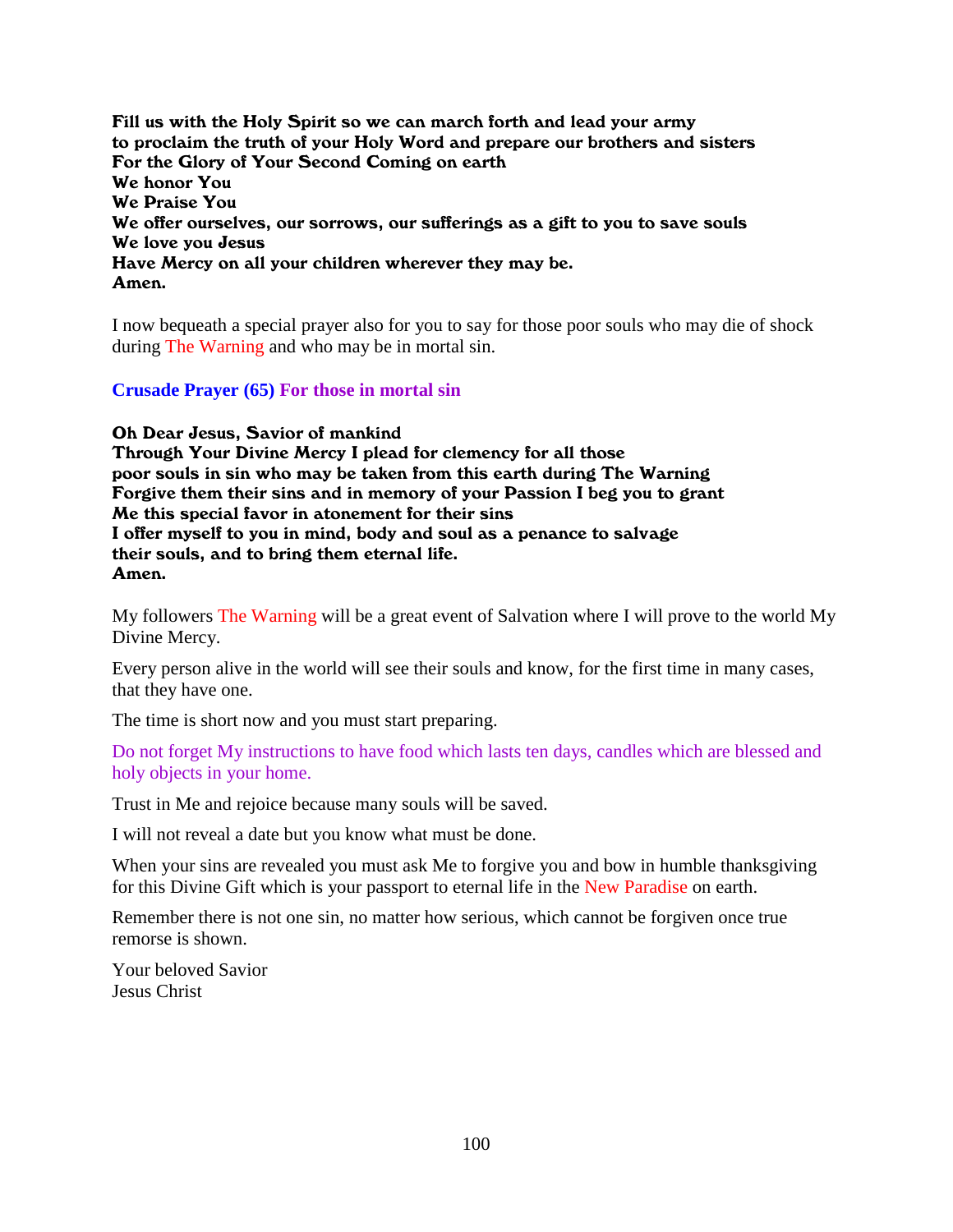## **Message # 479 07-11-2012 [They will deny Me by saying that My Holy Word](http://www.thewarningsecondcoming.com/they-will-deny-me-by-saying-that-my-holy-word-contradicts-the-word-of-god/)  [contradicts the Word of God](http://www.thewarningsecondcoming.com/they-will-deny-me-by-saying-that-my-holy-word-contradicts-the-word-of-god/)**

Wednesday, July 11th, 2012

My dearly beloved daughter, you are enduring My pain at this time as I weep because of the number of God's children who are dying in a state of mortal sin.

It is so painful that I Am enduring, yet again, the terrible wounds inflicted on Me during My Crucifixion.

My daughter, it is important that you understand what is happening to you for you must prepare how to deal with this Mission when it causes you such suffering.

The abuse you endure, in My Name, is to be expected.

When any chosen soul imparted My Holy Word to the world, in the past they suffered mortification just as you do now. They were ridiculed, abused, made to look foolish and, even worse, accused of being deceitful as if they were telling lies.

I, too, was called a liar. I, too, was laughed at. They said that I was a fraud, an imposter and against the Word of God.

They found every excuse to prove that I was a fraud.

They even used the Holy Word of God, My Eternal Father, to try and prove that what I spoke about denied Holy Scripture.

Any one can say they represent the Word of God. Very few who say they receive the Word of God are taken seriously. They are usually ignored.

But those who say they speak in My Name, but who do not, and who deliberately spread lies are usually applauded and accepted through the deceitful influence of Satan.

In the case of the genuine Prophet, such is the power of My Voice, that it will provoke a very strong reaction. In such cases people will either embrace My Word with love for the Truth, or they will deny Me outright.

Those who accept Me will feel My love touch their souls in a way which will enflame their hearts so that there can be no turning back.

Those who reject Me will not ignore Me. Instead, they will ridicule Me and vilify My Holy Word with a viciousness which is at variance with the Christian virtues they profess to have.

They will deny Me by saying that My Holy Word contradicts the Word of God just as they did when I walked the earth.

They fail to understand why My Word creates such a powerful reaction. They have been tempted by Satan and don't know it. They have let their guard down and allowed him to cloud their love for Me.

**No one will ignore My Word. They can't. For either way it provokes a reaction whether it is one of love or one of hate.**

Your Jesus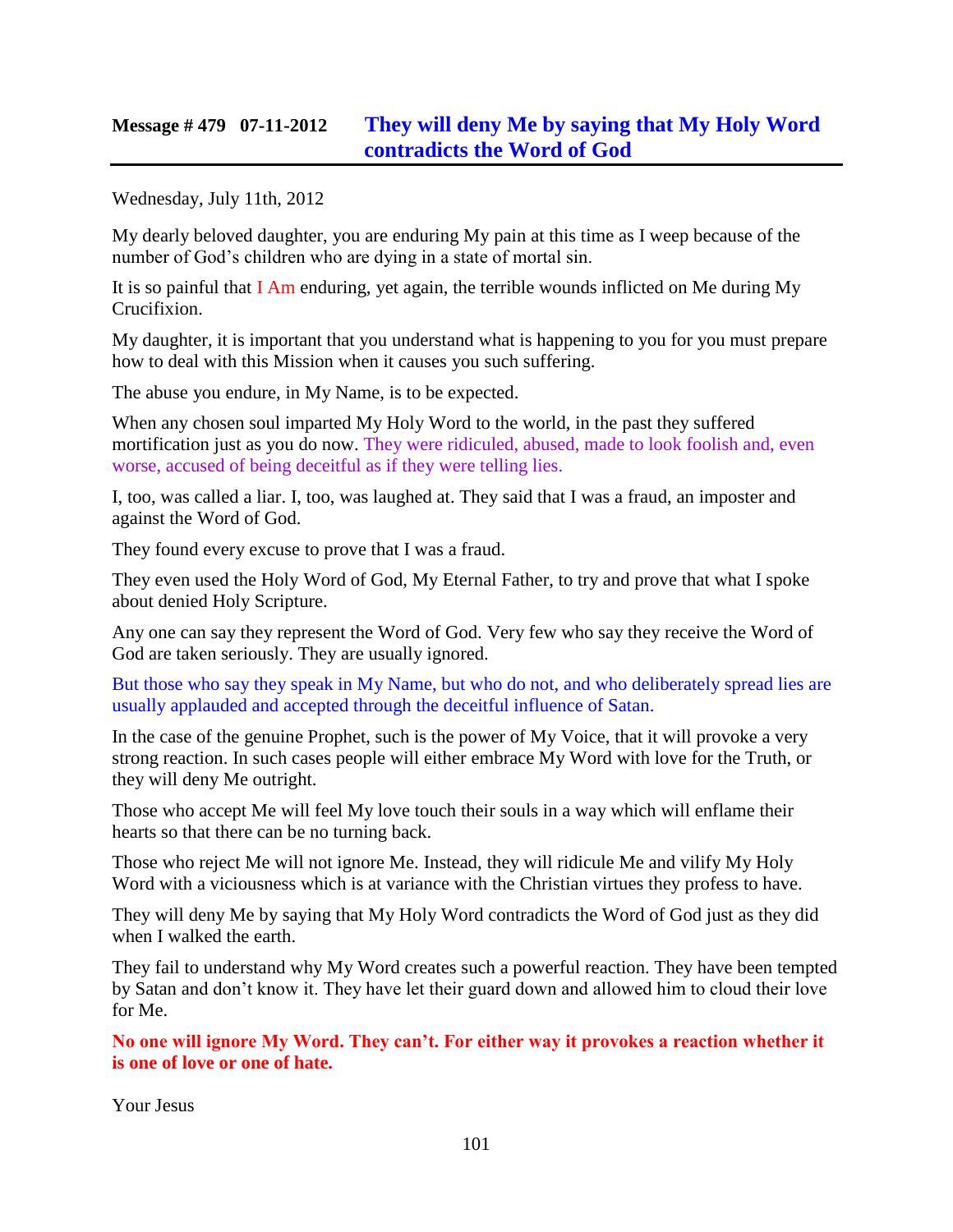## **Message # 480 07-12-2012 [The Warning for many will be a frightening event,](http://www.thewarningsecondcoming.com/the-warning-for-many-will-be-a-frightening-event-when-it-will-seem-like-the-world-has-come-to-an-end/)  [when it will seem like the world has come to an end](http://www.thewarningsecondcoming.com/the-warning-for-many-will-be-a-frightening-event-when-it-will-seem-like-the-world-has-come-to-an-end/)**

#### Thursday, July 12th, 2012

My dearly beloved daughter, let no man underestimate the impact that The Warning will have on the whole of humanity.

The Warning for many will be a frightening event, when it will seem like the world has come to an end.

Many will witness what will seem to be a catastrophic occurrence when **two comets will appear to collide and explode close to the earth's surface.**

#### **The flames of fire will seem as if a volcano has erupted in the skies and many will be fearful**.

**The rays of red fire are the Rays of My Blood, the Rays of My Mercy, given to all of you as a gift of such magnitude that no man will be able to comprehend what is happening.**

Many will feel a fire burning through their bodies as if the heat of the sun is overpowering them.

Inside they will feel a burning heat, until the sense of realization enables them to witness the spectacle of their souls.

#### **Many will feel the earth shake as if there is an earthquake.**

**The ground will shake, groan, and many will fall down clutching whatever they can for shelter.**

#### **Yet the ground will not open up and swallow them. For this is not a physical earthquake but a supernatural one.**

Before this happens the weather patterns will erupt.

#### **My Cross will appear after the explosion in the skies.**

Many will weep bitter tears of remorse and sadness and will endure the pain of humiliation because of their sins.

Others will scream and curse because they will not be able to withstand the illumination, a divine sign, because of the darkness of their souls and they will resist the light of My Mercy.

They will howl with the pain of the fires of Hell as My Sign of Mercy will show them the fate which awaits them, unless they repent and change their ways.

Those good souls who love Me will also suffer for many of them will be also be stained with sin but they will receive instant Absolution. They too, will be humbled, when their sin of pride is shown to them.

#### **Many will stay indoors for some days afterwards and many will have to fend for themselves because of the lack of services. This is why you need to prepare.**

It will also be a period of suffering when souls will endure the pain of Purgatory as their purification takes place. In this way many will experience a revelation of the state of their souls and become humbled in a way in which they have never experienced before.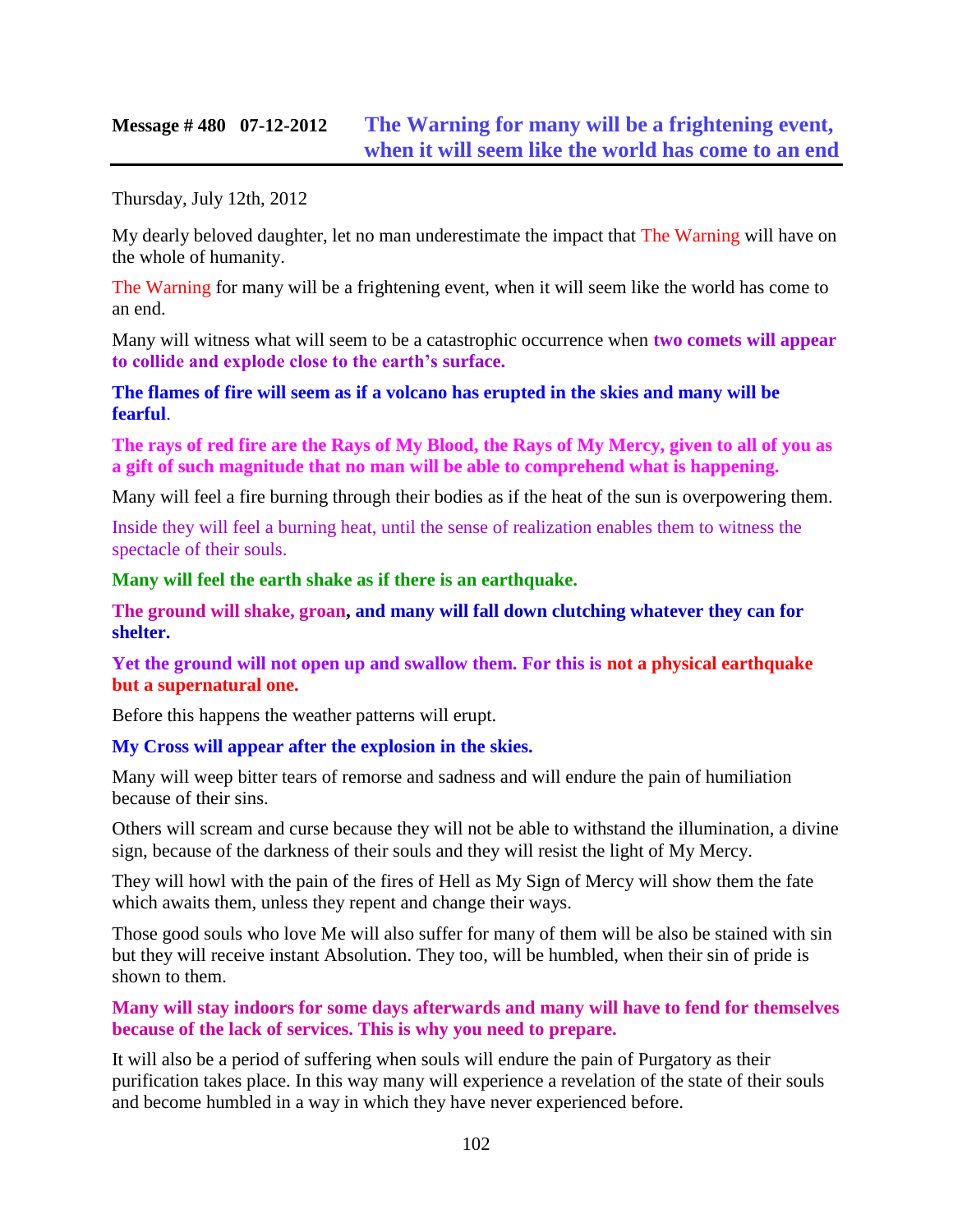So many people will accept what has happened and will know that they have been given a great Gift of My Graces and My Divine Mercy.

**The conversion will be global and on a scale not witnessed since My Death on the Cross.**

**Billions will turn to God because the Truth will become apparent.**

They will know exactly what will happen on the **Day of Judgment** and they will know how to save their souls because My Love will have enveloped them.

They can become whole again of mind, body, and soul.

**My Cross will be the proof of My manifestation of My Divine Mercy promised to mankind for so long. It will be seen in the skies all over the world.**

A calmness will descend throughout the earth as a result of this act of divine intervention given to God's children to awake them from their slumber.

But the fallen angels will attack all God's children through their dedicated army who will refuse My Cup of Salvation.

So bitter, with hearts of stone and infested with the stain of Satan, they will fight those who love God.

Their numbers will not be a match for those who follow the Truth, yet their hatred will inspire them to plot evil acts which will destroy this peace and calm.

This will orchestrate a plan to convince the world that this event was, indeed, a cosmic accident which they will say that scientists can prove. Many, sadly, will then believe this to be the case and many of God's children will fall back to the old sinful lives they once led.

The battle for souls will then commence and it will take some time for this to reach the final confrontation when My Second Coming will bring to an end the wickedness.

My dear followers, do not allow these revelations to bring fear.

Instead prepare for this glorious Event and allow your souls to embrace it.

Accept this wonderful Divine Act to strengthen your resolve and to spread My love further amongst your family and friends.

Be proud of your ties to Me, your Jesus, and help Me salvage those souls who will refuse to accept My Mercy.

Go. Prepare. Rejoice for the time is close.

I love you.

Your Jesus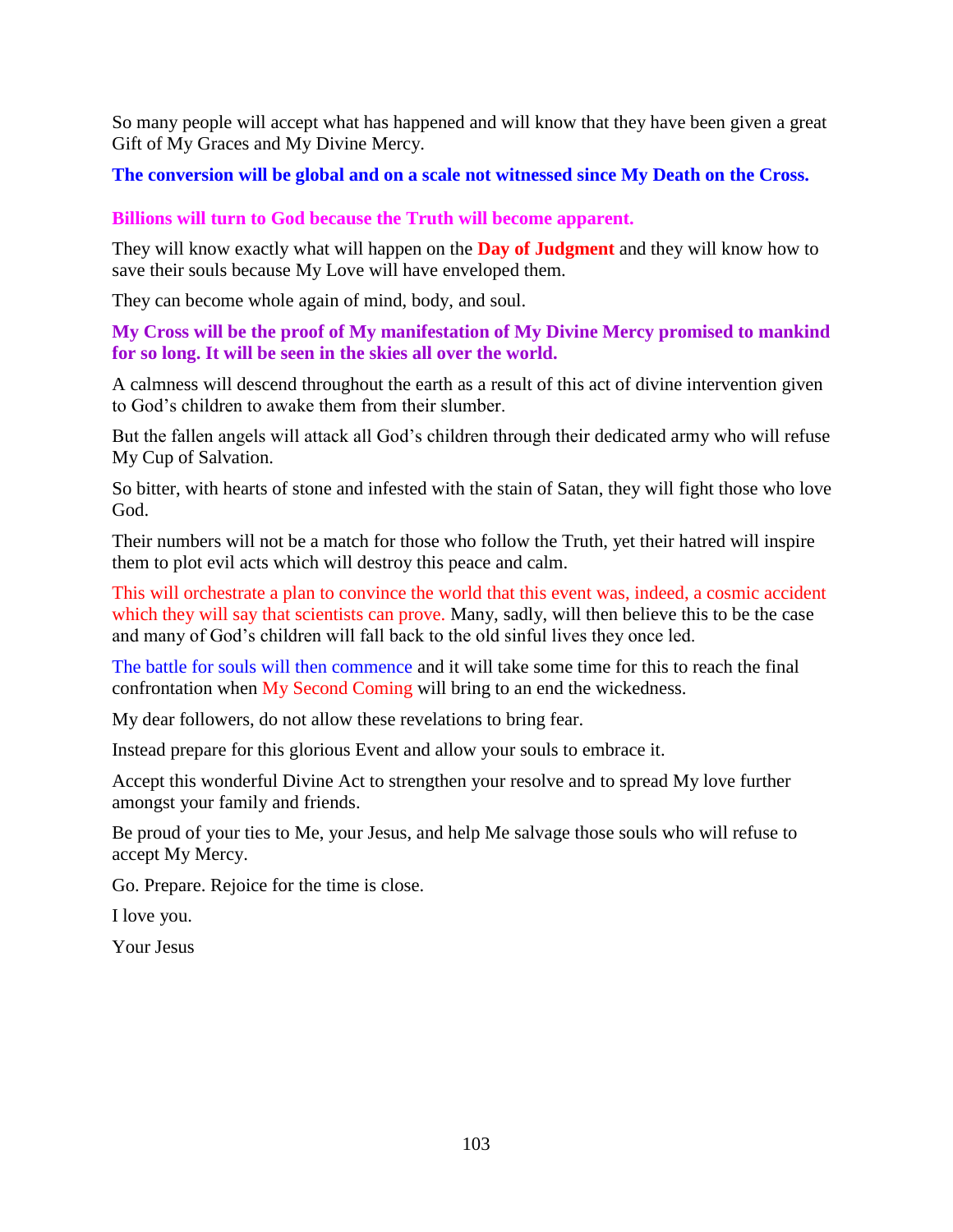Friday, July 13th, 2012

My dearly beloved daughter, My followers need to know the sequence of events for, by understanding this, they will be empowered with the knowledge so that they can help to mitigate the Chastisement.

### **The Warning is taking place as a last resort by My Eternal Father in order to plunge the light of God, the light of the Truth, into the hearts of mankind.**

Without it, most of humanity would be cast into Hell, for they would not be worthy of My Father's Kingdom.

This is a Divine Act of Great Mercy to pluck all of God's children from evil and to take them into their rightful inheritance.

Because of the great darkness covering the earth at this time, where the light of God is but a glimmer, this Act of God is necessary.

It will divide the good from those drowning in sin, but who will stubbornly cling to the Beast and the all the glory he promises them on this earth. It is a waste of time for such poor souls because they must know that their time on earth is short.

## **The earth will be replaced by a New Paradise to which they will be refused entry if they reject My Act of Love and Mercy.**

Many will stay in the dark. Many will convert instantly. If most of humanity repents, then the Great Tribulation will not be as difficult.

### **The World War will not have the same impact if the majority of people repent after The Warning.**

After the world war will come the famine and then the plagues. Yet, prayer can mitigate the chastisement.

Pray hard so that the War, and the chastisement which will follow it, can be diluted and averted. Only the faith of humanity and allegiance to Me, your Divine Savior, can achieve this.

My daughter it is not I, your Jesus, who will bring about these terrible sorrows. It will be created by the wicked sins of man, whose lust for power; money, and control of the world for his own gain are insatiable.

While many of My followers will be waiting patiently and eagerly for My Second Coming there will be more confusion.

**Many will come forth and claim to be Me, the Messiah, and people will be fooled.**

## **Remember what I told you, I will return to earth just as I left it when I ascended through the clouds.**

**Ignore any one who claims to be Me, in the flesh, for this will not happen.**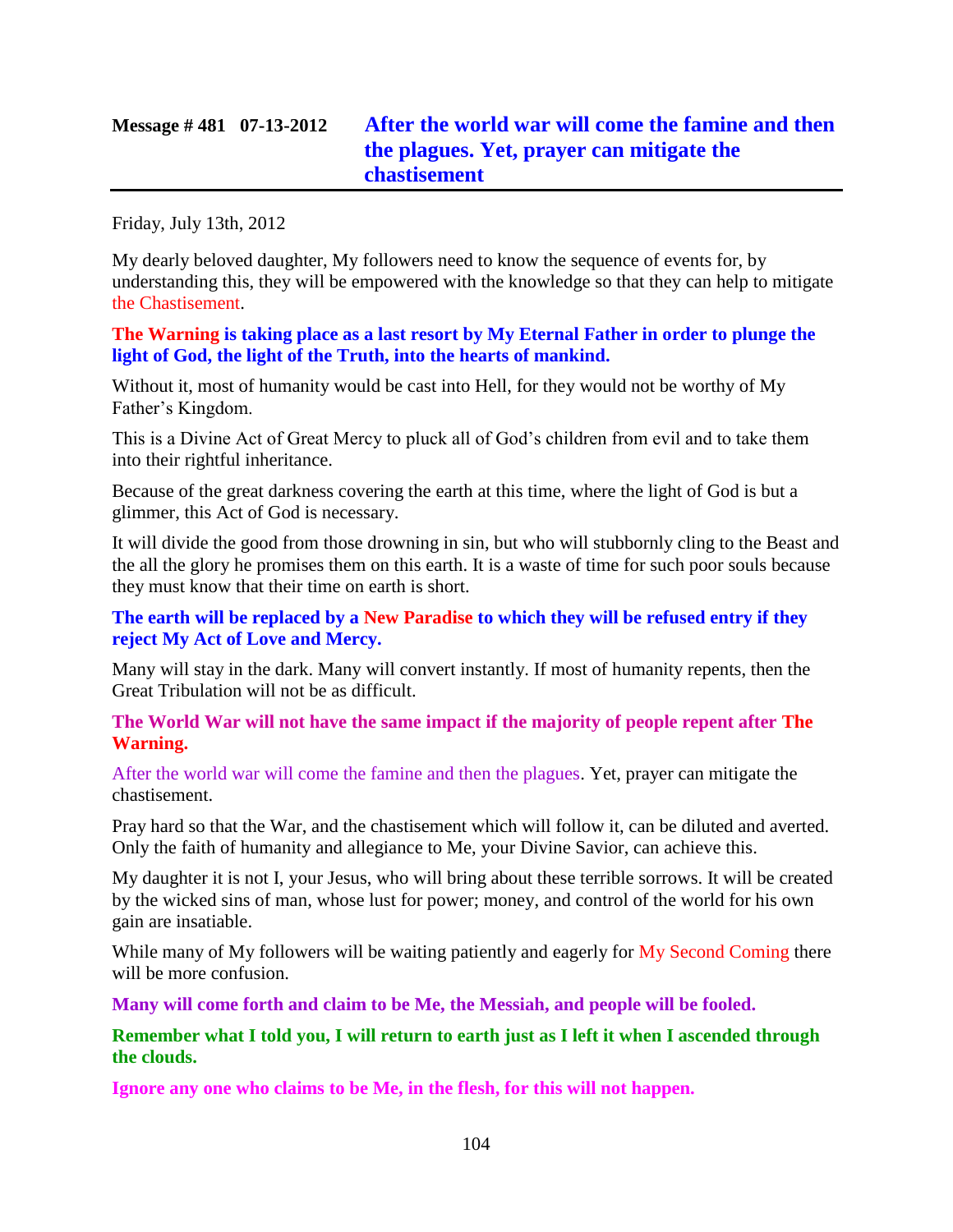My followers will be strong because of their love for Me and they must focus on the one desire that, if fulfilled, will bring Me joy and comfort. That will be the Mission to save souls, all souls, before I come again.

Remember that allegiance to Me will be the key to salvation, and the world of the future which will have no end, for it will be the New Paradise which offers each of you eternal life.

Your beloved Jesus

## **Message # 482 07-13-2012 S[o now you should understand why you are](http://www.thewarningsecondcoming.com/so-now-you-should-understand-why-you-are-different-to-visionaries-it-is-because-you-are-a-prophet-the-end-time-prophet/)  [different to visionaries. It is because you are a](http://www.thewarningsecondcoming.com/so-now-you-should-understand-why-you-are-different-to-visionaries-it-is-because-you-are-a-prophet-the-end-time-prophet/)  [Prophet, the end time Prophet](http://www.thewarningsecondcoming.com/so-now-you-should-understand-why-you-are-different-to-visionaries-it-is-because-you-are-a-prophet-the-end-time-prophet/)**

Friday, July 13th, 2012

My dearly beloved daughter, you must know that the role of the prophet differs to that of the visionary.

**A Prophet will always be an outcast, hated, feared and isolated. A Prophet will always work alone as if he is cast into a desert. The only fruit within the barren desert will be the Voice of God.**

My daughter, when you feel alone and abandoned know that this is how the prophets felt in the past. Many prophets felt the weight of this task laid out before them.

Most of them knew they were not worthy to impart the holy Word of God but they accept the divine calling from the Heavens because they were sent.

Because they were sent into the world they knew, instinctively, the obligations they had to fulfill, yet it was not easy.

Every word they uttered was thrown back in their faces. Every word torn asunder in the synagogues and the temples set up to worship God. Many were cast out by their own people and could not return to their birthplaces.

Many became nomads and never found a place where they would be welcomed as a lost son. Instead, they worked, lived, and stayed alone with no one to turn to. Yet they knew, in their hearts, that they were being guided by God and felt no fear as they spoke with His voice. The graces given to them enabled them to be strong. They never faltered in delivery the warnings to God's people, the prophecies and the Word of God. It did not matter to them that they were laughed at because they knew the Truth of God was the food of life.

Without the Truth, God's children would not have had the means to recognize the prophecies as foretold. Nor would they have been able to accept the Laws laid down by God for the good of mankind.

Rejected, ridiculed, cast aside, and deemed as eccentric, just as I was during My time on earth, they still delivered the Word of God. Their words live forever. They will never die because they spoke the Word of the Lord, God the Most High.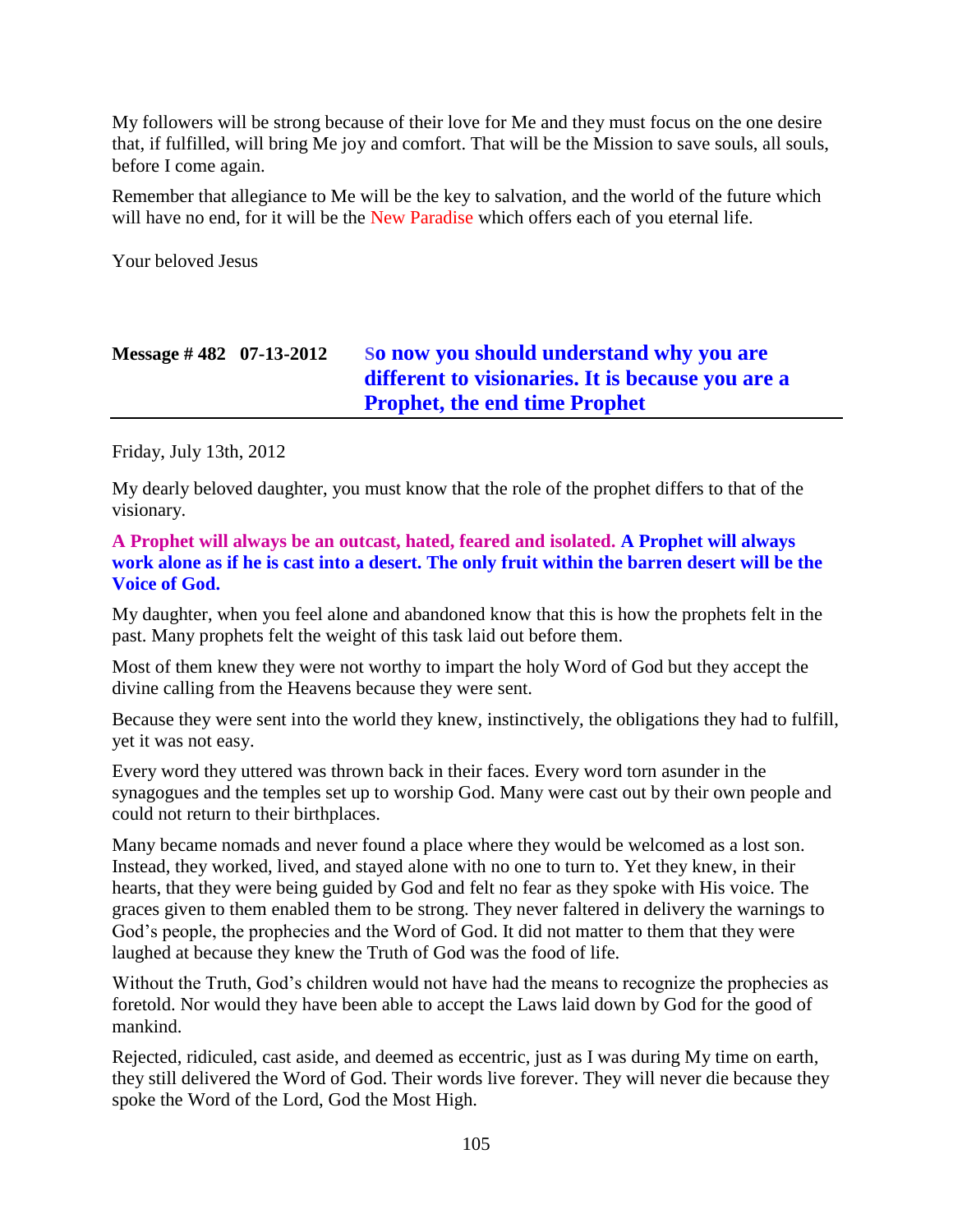And so it will be with you. You will remain alone like a voice in the wilderness.

**You will be ignored in many quarters of My Church on earth.**

The difference this time is that these prophecies will unfold in your lifetime and the Truth will be proved to this generation.

They will believe then when the proof of The Warning is witnessed.

### **The prophecies of the Seals, as I open them and reveal the contents to you, will also prove that I am speaking to the world through you the 7th Angel, the 7th Messenger.**

You will be listened to yet I urge you to remain silent and not to comment to those who question you or challenge you.

You do not understand the meaning of the messages yet. In time you will. In the meantime you do not have the authority to defend My Word.

Every attempt will be made to trick you into responding in the hope that you will trip yourself up through your lack of knowledge. So you must remain quiet, isolated and anonymous until I give you the instruction.

### **So now you should understand why you are different to Visionaries. It is because you are a Prophet, the End-Time Prophet.**

This Mission is protected by the Heavens and cannot be destroyed.

Go in peace and understanding, My daughter.

Your Jesus

# **Message # 483 07-14-2012 [It is not enough to believe in the Father, for those](http://www.thewarningsecondcoming.com/it-is-not-enough-to-believe-in-the-father-for-those-who-reject-his-son-reject-salvation/)  [who reject His Son, reject salvation](http://www.thewarningsecondcoming.com/it-is-not-enough-to-believe-in-the-father-for-those-who-reject-his-son-reject-salvation/)**

Saturday, July 14th, 2012

My dearly beloved daughter, so many religions in the world follow the wrong path thereby making it difficult for God's children to obtain eternal life.

#### **Eternal life was only made possible by My Death on the Cross.**

My Father who sent Me, His only Son, as the sacrificial Lamb, made it possible for the whole of humanity to obtain salvation and eternal life.

Eternal life was given as a gift to Adam and Eve. Then, because of the stain of sin and disobedience, it was taken away.

In its place, man became mortal, his body impure, his life in the physical form imperfect and the earth became a poor imitation of the rich and splendid earth created for Adam and Even in the Garden of Eden.

God, My Eternal Father, then granted salvation to those who accepted Me, His only begotten Son, as the way to His New Paradise.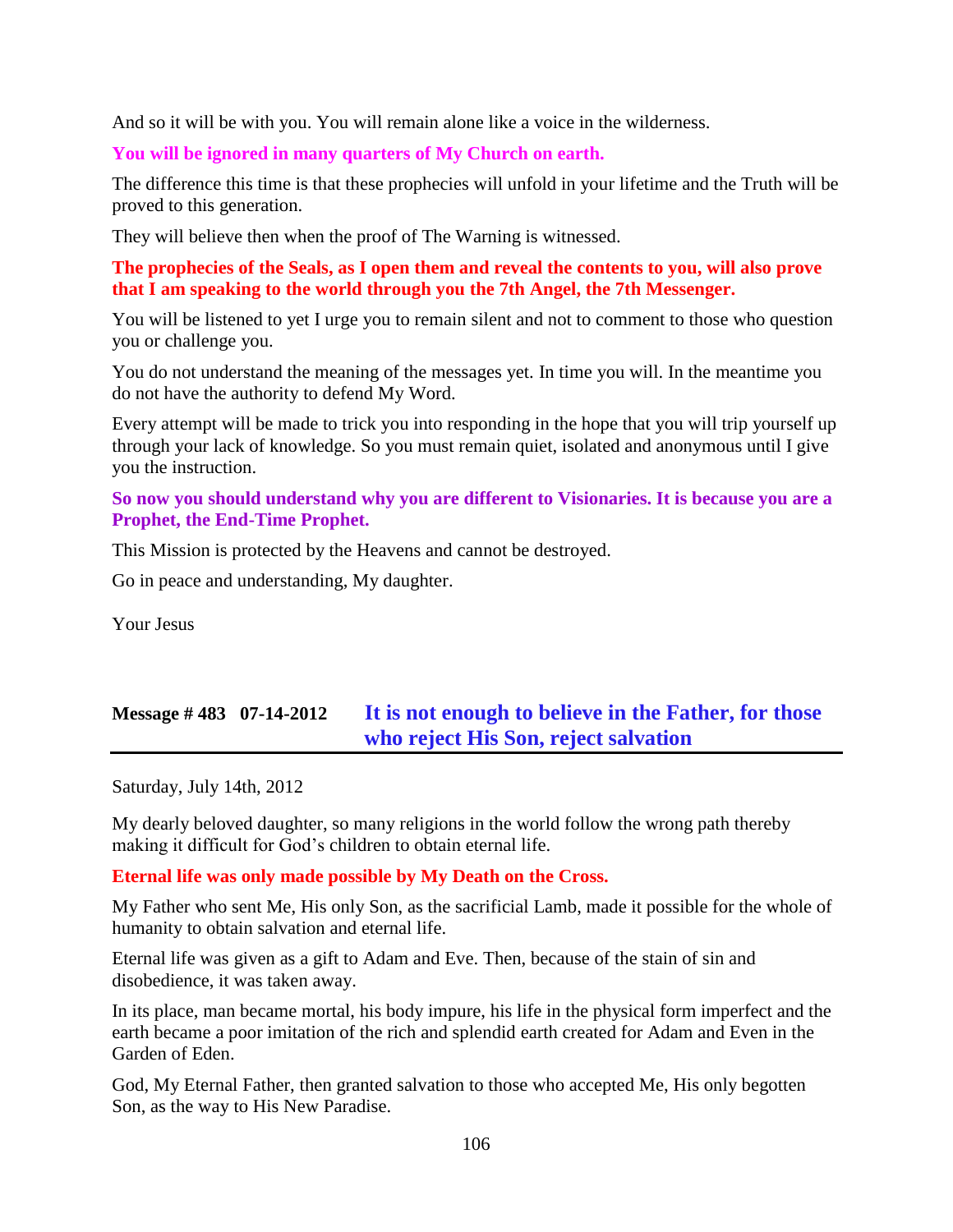#### **Only through Me can you be accepted by My Father.**

#### **It is not enough to believe in the Father, for those who reject His Son, reject salvation.**

Remember that so many of God's children who, through ignorance, do not acknowledge Me, the Savior of Mankind. But because of My Great Mercy, the Truth will be revealed to them by divine intervention.

They are all equal in My Father's eyes, and He wants to unite all such souls into His bosom. He loves them all.

When they see the proof they will accept that God, the Most High, gave them the gift of eternal life through My Sacrifice on the Cross. In this way, all will adore the one God.

For there is only one God who created each of you.

Now go, My daughter, and help ensure that My Messages are given to every creed, every nation and every one of God's children.

I include those Pagans and those with hearts of stone.

It does not matter if they spit at you, or refuse to listen, you must give them the Messages.

**Any man, or follower of Me, Jesus Christ, who cannot accept that I wish to communicate the Holy Word of God to all religions, is not a true Christian.**

So many have rejected these, My Messages to the world, because I embrace all of humanity and every other religion including that of Atheists.

**You have no right to assume that only you, the true Christians, are loved by God My Eternal Father.**

You are blessed and loved, but without the conversion of the whole of humanity, My Father will not achieve the victory He wants to unite all of His children.

**You, My followers, have a great responsibility because of the Gift of the Truth given to you.**

It is your duty to spread My Holy Word in order to bring those poor souls who are ignorant of My existence into the Kingdom of God.

Your Jesus

# **Message # 484 07-15-2012 [Virgin Mary: My Son's Church on earth will not](http://www.thewarningsecondcoming.com/my-sons-church-on-earth-will-not-listen-this-time-yet-they-know-how-my-son-was-treated-the-first-time/)  [listen this time, yet they know how my Son was](http://www.thewarningsecondcoming.com/my-sons-church-on-earth-will-not-listen-this-time-yet-they-know-how-my-son-was-treated-the-first-time/)  [treated the first time](http://www.thewarningsecondcoming.com/my-sons-church-on-earth-will-not-listen-this-time-yet-they-know-how-my-son-was-treated-the-first-time/)**

Sunday, July 15th, 2012

My child, the pain endured by my Son and His disciples during the time of His mission on earth is identical to that which is to be endured by His followers as He prepares to come again.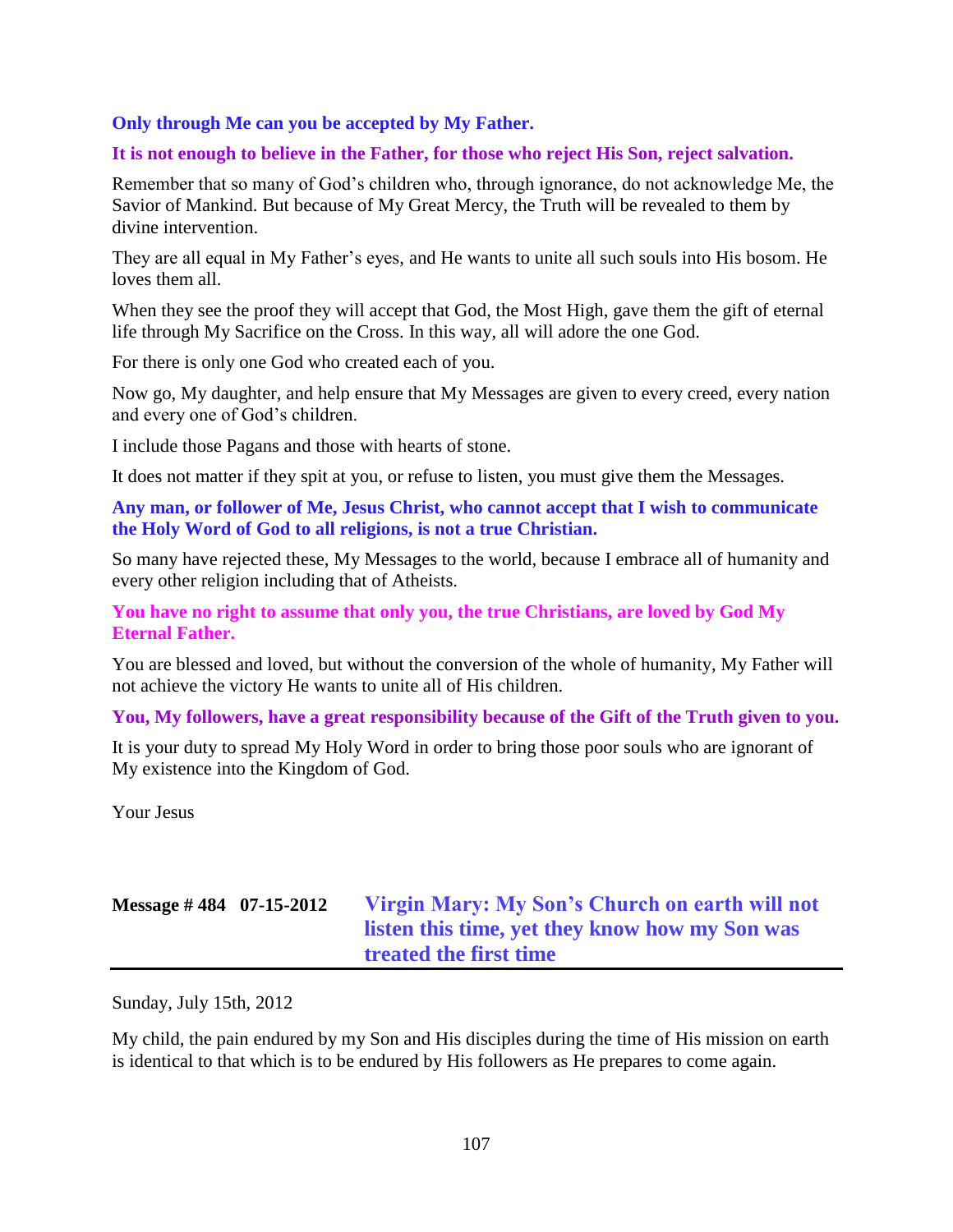During my Son's time on earth He faced huge obstacles. Very few were prepared to listen to Him in His own community.

**He was treated with contempt and looked down upon by those who were in charge of the temples and the synagogues.**

Yet, he was welcomed by the simple people, and His word was accepted because they could see the Truth that He spoke.

His Word created fear and uncertainty in many quarters, but few could ignore the wisdom of His teachings.

My Son created division although that was not His intention.

**His simple demeanor meant that few could accept the fact that he was the Son of God.**

Many asked how could the Son of Man be such an ordinary simple man?

They denied Him for they thought that the Messiah would be majestic, proud, and would command attention in the highest echelons of the Church.

My Son could not get those in charge of the Church at the time to listen to Him. Their pride prevented them from listening to the Truth.

The same will happen now as my Son prepares the world for His Second Coming.

**My Son's Church on earth will not listen this time, yet they know how my Son was treated the first time.**

This time His Holy Word, given to you the End-Time Prophet, will not be accepted in my Son's Church on earth.

#### **My Son's Church turn a deaf ear to the gift of prophecy. They deny prophecy because they do not want to listen.**

My Son's disciples will be turned on by those in charge of the Catholic Church on earth and accused of being false.

Although my Son's teachings have never changed, they will find fault with His Holy Word given to them now.

**They will declare these Messages to be in contradiction to the Word of God.**

You must, children, always remember that my Son could never contradict His Church on Earth for He is the Church.

The Truth is still as it always was.

You must follow the Word of God for my Son's voice is being cast aside and ignored just as it was the first time.

Do not allow yourselves to be denied the Gift of His Salvation, the last act of His Mercy on earth.

So patient has my Son been, for such a long time. The Truth was given to humanity at my Son's Passion on the Cross.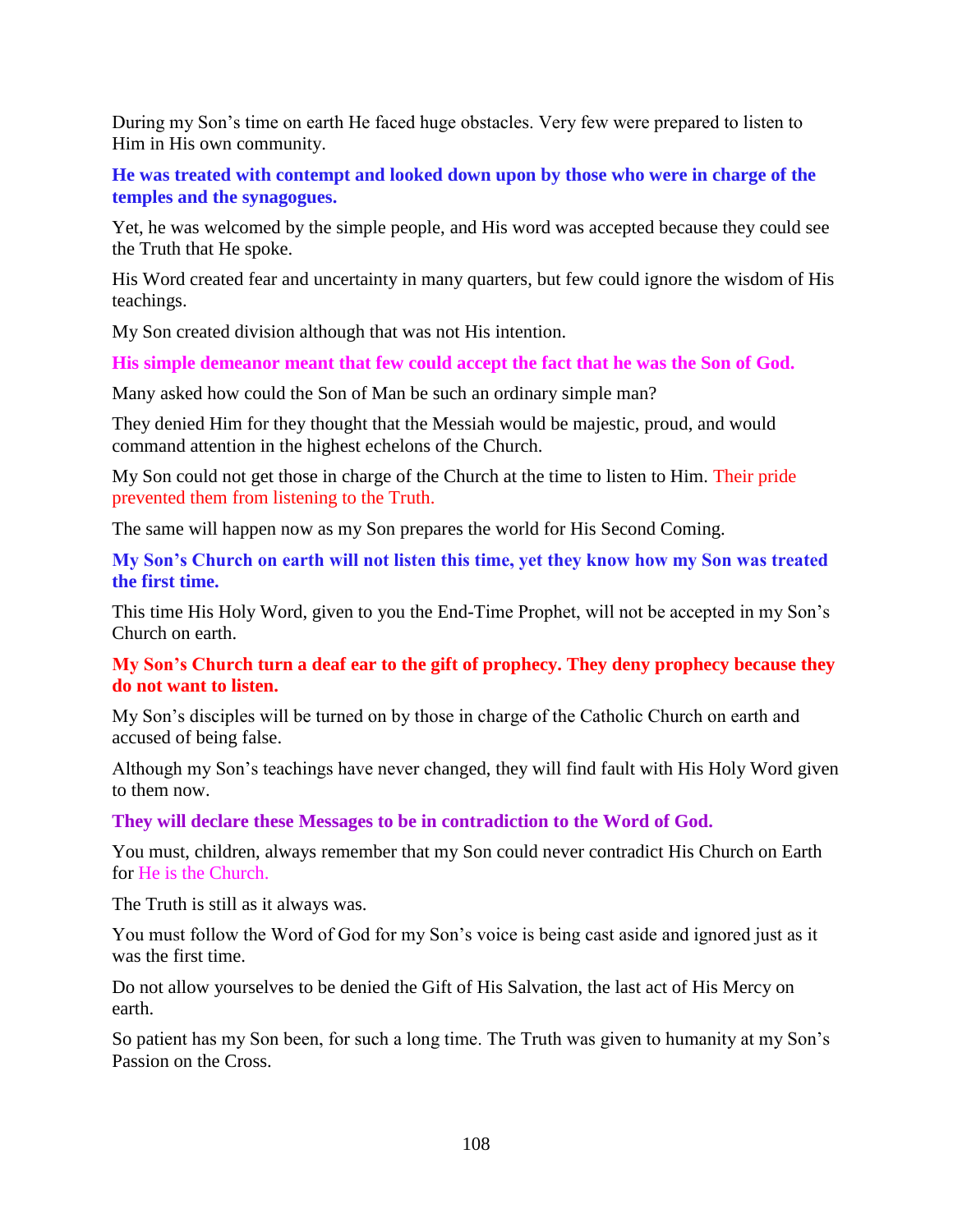It was reinforced through all those chosen souls who were enlightened by the power of the Holy Spirit down through the centuries.

Now the time has come for my Son to come again, and only those who recognize His voice, because of the Gift of the Holy Spirit, will follow His instructions.

The Church will, just as they did during my Son's time on earth the first time, reject His word as He prepares for His Second Coming.

They will fail to recognize Him or accept Him.

They have learned nothing.

Pray that those brave souls within the Church who do recognize His voice, will have the courage to lead all of God's children to eternal life at this crucial time in history.

Your beloved Mother Mother of Salvation

# **Message # 485 07-15-2012 [God the Father: I will wipe out their false](http://www.thewarningsecondcoming.com/god-the-father-i-will-wipe-out-their-false-churches-their-wicked-cults-their-false-idols-their-cities-and-their-nations/)  [Churches, their wicked cults, their false idols, their](http://www.thewarningsecondcoming.com/god-the-father-i-will-wipe-out-their-false-churches-their-wicked-cults-their-false-idols-their-cities-and-their-nations/)  cities, [and their nations](http://www.thewarningsecondcoming.com/god-the-father-i-will-wipe-out-their-false-churches-their-wicked-cults-their-false-idols-their-cities-and-their-nations/)**

Sunday, July 15th, 2012

(Received during Adoration of the Holy Eucharist)

My dearest daughter, it is difficult for My children to remain free of sin because of the curse inflicted upon them by the hand of the Serpent.

Never do I expect My children to be completely free of sin at all times for this is impossible.

It is important that anyone who knows the teachings of My Son's Church on earth to seek repentance for your sins as often as possible.

Through repentance it will be easier to remain in a state of grace and this will create a barrier to further temptation.

**My children, you are now about to witness great everlasting changes in the world. They will happen after The Warning takes place.**

While many will ignore these messages from Heaven, it is important for those who accept them as the Word of God to prepare.

You are the link in My armor against the enemy and through your faith I will lift you up and protect you against the persecution.

It will be your love for My Son, Jesus Christ, the Savior of the universe, that I will be able to salvage those children who cannot abide the Light of God.

Your consecration of love, suffering, and prayers will be their saving grace from the fires of Hell.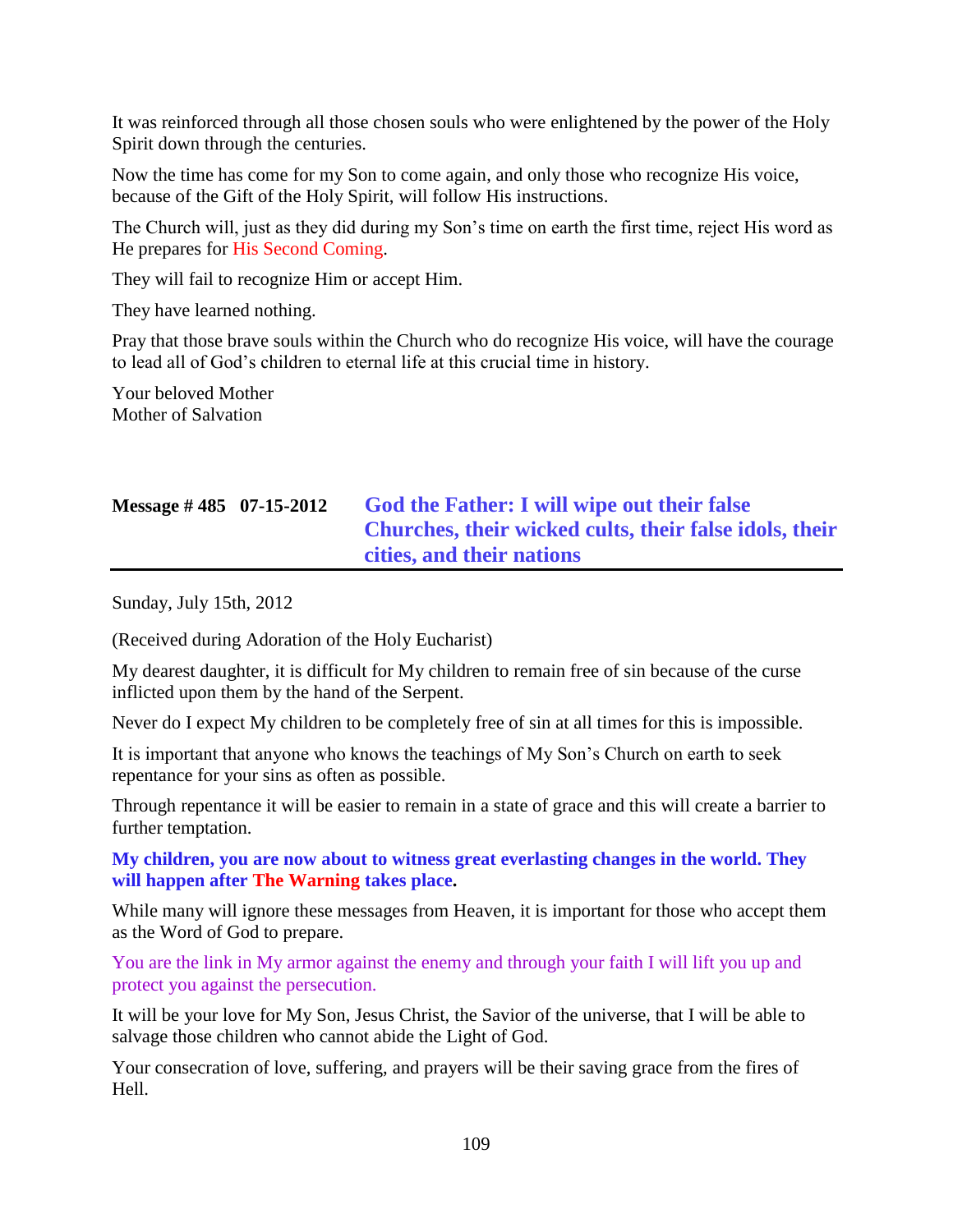Be not afraid for yourselves but for those who not only cannot see, but who refuse to see, the times in which you are living today.

The preparations are complete and the time is ripe for the changes to commence for I will not allow the Beast to steal souls.

This intervention, promised to mankind for so long will take place very soon, and then the battle will begin to save My children.

#### **Do not fear My Hand for, when it falls, it will be used to punish those who are trying to destroy My children.**

I will stop them from deceiving souls.

**I will stop them from their murderous intent and I will wipe out their false Churches, their wicked cults, their false idols, their cities, and their nations if they continue to reject the Hand that feeds them.**

They have been warned. You, My beloved children will help My Son to save them.

Never fear because those with the Seal of the Living God are not only protected but are given the graces to defend the Word of God so that as many souls as possible will be given the Gift of Life.

Your beloved Father God the Most High

## **Message # 486 07-16-2012 [The time is near for the persecution of My Beloved](http://www.thewarningsecondcoming.com/the-time-is-near-for-the-persecution-of-my-beloved-vicar-pope-benedict-xvi-to-reach-its-pinnacle/)  [Vicar, Pope Benedict XVI, to reach its pinnacle](http://www.thewarningsecondcoming.com/the-time-is-near-for-the-persecution-of-my-beloved-vicar-pope-benedict-xvi-to-reach-its-pinnacle/)**

Monday, July 16th, 2012

My dearly beloved daughter, it is time to prepare all of God's priests, bishops and all those who run My Holy Catholic and apostolic Church on earth.

For the time is near for the persecution of My Beloved Vicar, Pope Benedict XVI to reach its pinnacle.

**Very soon he will be forced to flee the Vatican.** Then the time will come when My Church will divide, one side against the other.

**I call on all of My sacred servants to remember your most holy vows**.

**Never forsake your mission. Never forsake Me. Never accept lies in lieu of the Truth.**

You must ask Me to help you in the difficult times ahead. You must rise, unite and follow Me.

Pray for the strength you will need through this special Crusade Prayer.

**Crusade Prayer (66) For clergy: Help me to remain true to Your Most Holy Word**

Oh Dear Jesus help me to remain true to Your most Holy Word at all times. Give me the strength to uphold the Truth of Your Church in the face of adversity.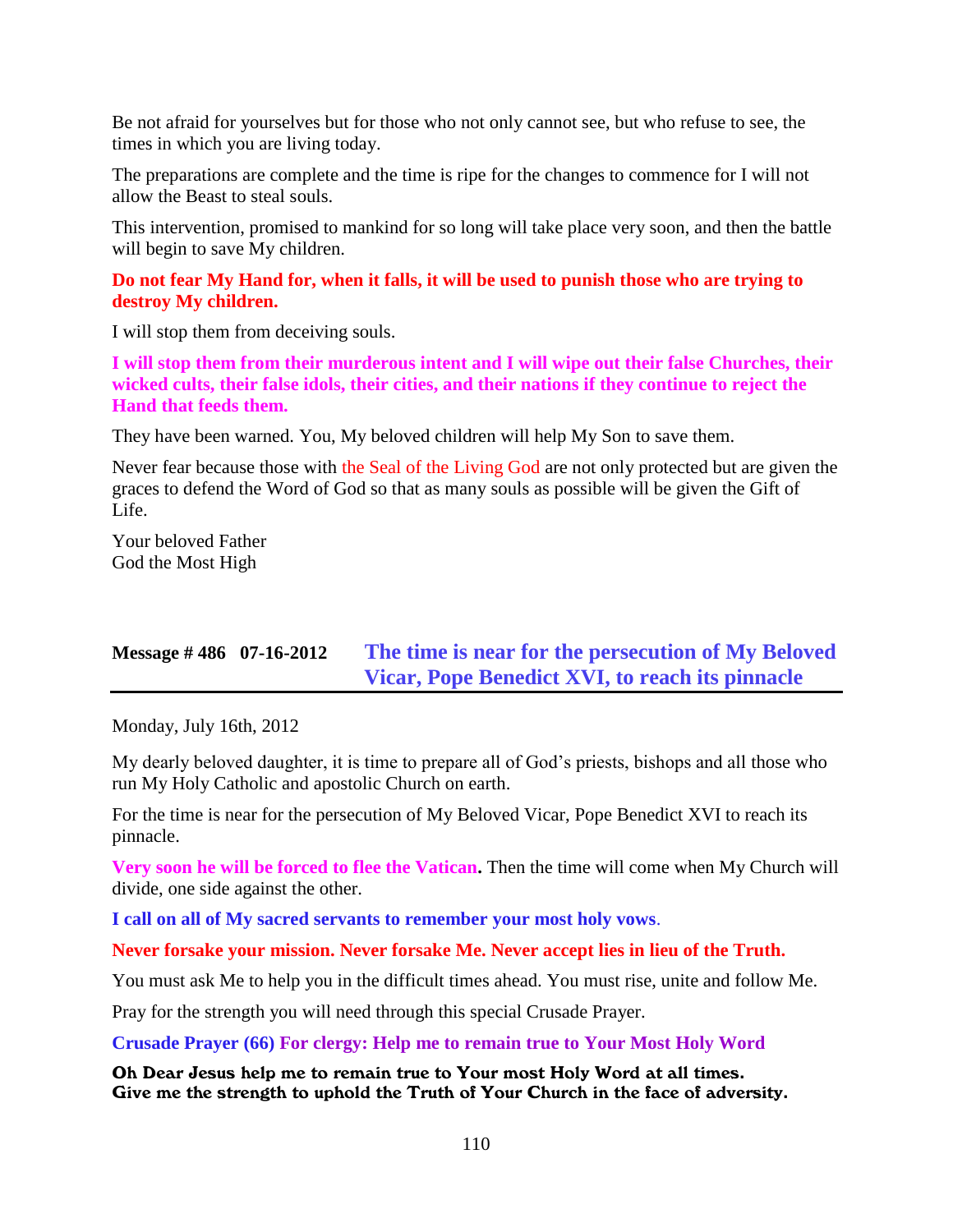Fill me with the grace to administer the Holy Sacraments in the way in which You taught us.

Help me to feed Your Church with the Bread of Life and remain loyal to You even when I am

prohibited from doing so.

Free me from the chain of deceit I may face in order to proclaim the true Word of God. Cover all Your sacred servant with your Precious Blood at this time, so that we will remain

Courageous, loyal and steadfast in our allegiance to You, Our Beloved Savior, Jesus Christ.

#### Amen.

Do not be disheartened, My beloved sacred servants, for the discord has been prophesized and must come about in the final battle for souls.

**I love you and I will be with you now as you walk with Me the thorny road to Calvary, so that Salvation can be achieved once more for all souls.**

Your Beloved Jesus

| Message $\#$ 487 07-17-2012 | Young souls are dear to Me and I weep with the  |
|-----------------------------|-------------------------------------------------|
|                             | way in which many of them were never taught the |
|                             | <b>Truth</b>                                    |

Tuesday, July 17th, 2012

My dearly beloved daughter, your Mission must embrace all of God's children. I especially yearn for the souls of the young and those who allow human intelligence to block their ears to the Truth of My Being.

Young souls are dear to Me, and I weep with the way in which many of them were never taught the Truth.

#### **They were led by their parents, many of whom do not believe in God, into an abyss of darkness.**

The light they seek is that brought to them by the false light of all that glitters. They are seduced by music, clothes and entertainment all designed to stimulate the senses.

They do not know Me. Many never heard of Me or what hope I represent in their quest for future happiness.

**Lucifer, the fallen angel in My Father's higher Seraphim Hierarchy was a talented musician.**

As Satan in the world today, **he tempts My young tender souls through music**.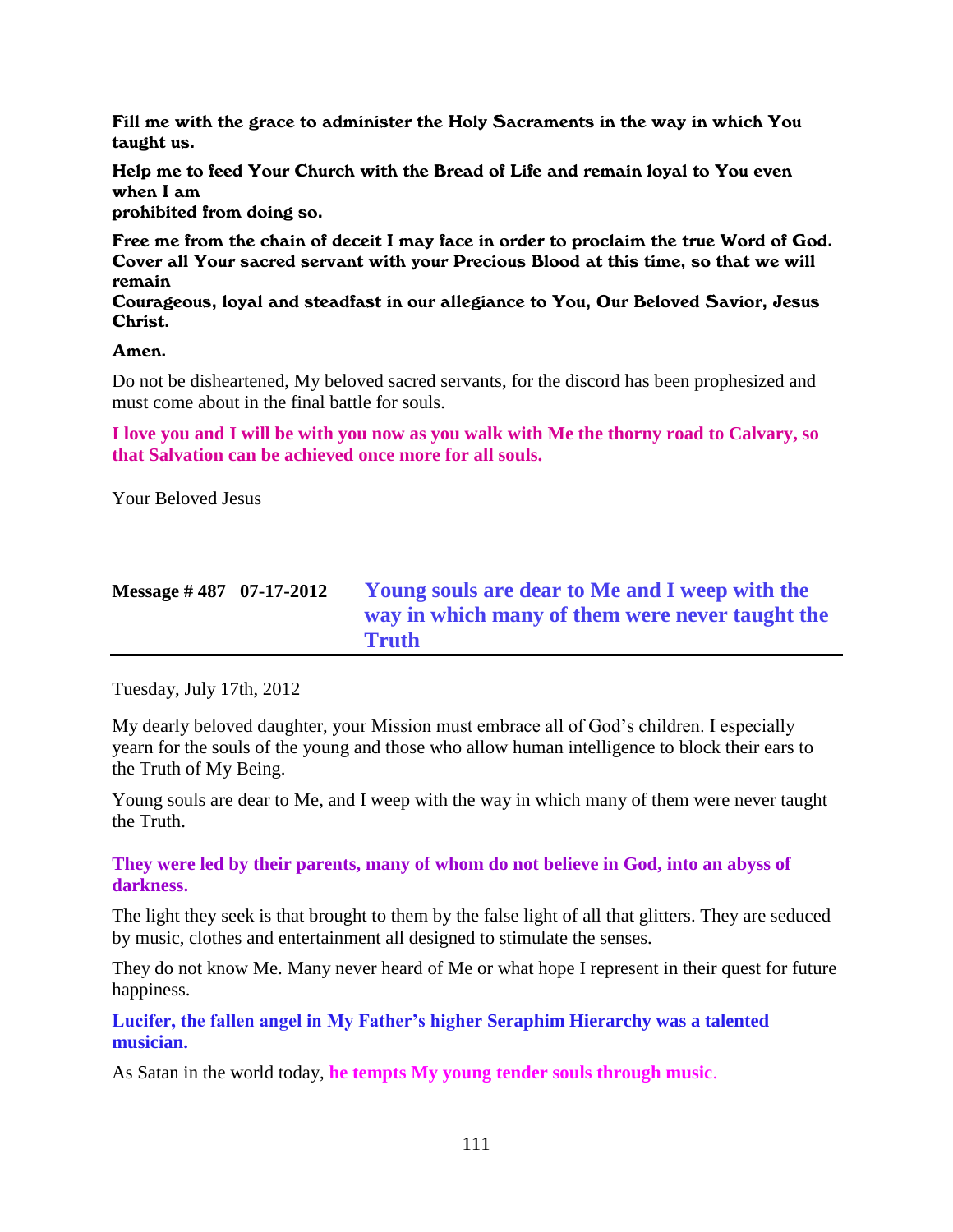Music is his weapon of destruction and he uses every type to draw little innocent souls into his web of deceit.

Music is a great Gift from God. It is also used to mask the wicked allegiance to the Evil One through lyrics which honor the Beast. Very few young souls understand the power of music or when it is used in the wrong way.

Please, I urge you to help me save their little souls.

Bring them to Me. Never force them. Instead consecrate young children to Me through this prayer.

### **Crusade Prayer (67) Keep my children safe from the King of Lies**

Please dear Jesus I ask you to keep my children safe from the King of Lies. I consecrate these children (name them)

to your Sacred Heart and ask that through the cloak of your Precious Blood you will enlighten their souls and take them safely into your loving arms so that they can be protected from all harm.

I ask that you open their hearts and flood their souls with your Holy Spirit during the Illumination of Conscience so that they are cleansed of every iniquity. Amen.

#### **Prayer for atheists during The Warning**

To those of you who say you are atheists hear now My promise. I love you and I will never give up My fight to save you from the clutches of the Deceiver, Satan, who blinds you to the Truth.

When the time comes, and when you will see your sins before your eyes during The Warning, please say these words

**Jesus show me the Truth and save me from evil. I am truly sorry for my sins and I ask you to take me now and show Me the light of your mercy. Amen.**

You will never be confused again if you say this prayer. A weight will be lifted from your heart and you will be truly at peace.

#### Remember these words when the day arrives.

I will not forsake you. I will hold you and will you feel My love surge through your body and then you will be given the proof you have been longing for.

Your Jesus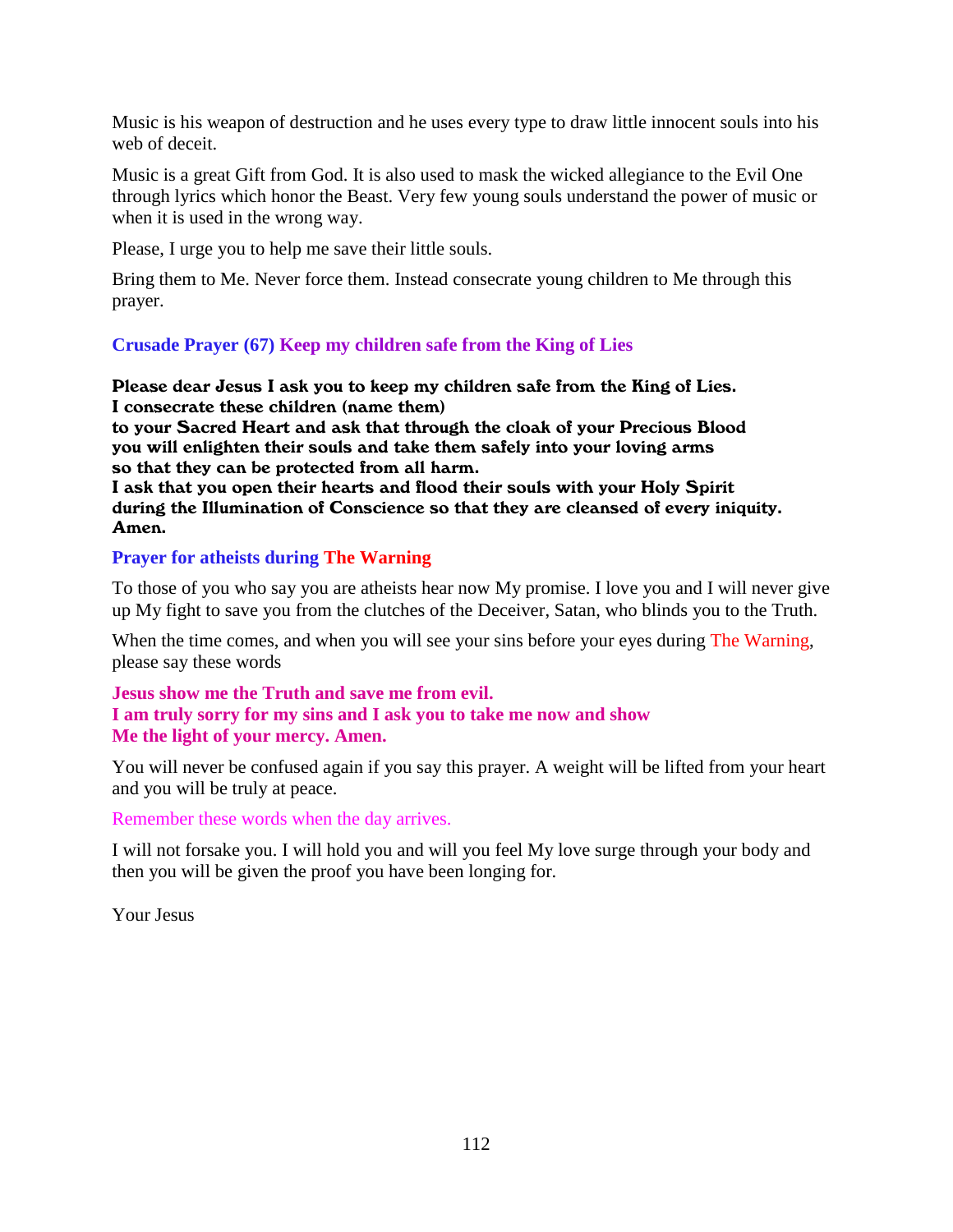## **Message # 488 07-17-2012 [Once The Warning takes place,](http://www.thewarningsecondcoming.com/once-the-warning-takes-place-there-will-be-much-confusion/) there will be much [confusion](http://www.thewarningsecondcoming.com/once-the-warning-takes-place-there-will-be-much-confusion/)**

Tuesday, July 17th, 2012

My dearly beloved daughter, time is moving quickly now. I have been preparing all of you now for some time.

You, My followers, know what you must do. **Your own confession is important and you must try to get this once every week from now on.**

Be at peace. I am pleased at the way in which you follow My instructions. Please keep going back to My Crusade Prayers and concentrate on the prayers to save the souls of others.

Once The Warning takes place there will be much confusion.

People, everywhere, will be humbled in a way which is out of character.

**Many will be too distressed to go back to their place of work immediately. People in powerful positions, in governments, will question their laws.**

**Those murderers and criminals amongst your communities will feel a terrible sorrow and despair, but many will atone for their sins.**

My priests and My other sacred servants will immediately know that these messages come from My Divine Lips. Then they will rise and follow My loyal followers to help Me prepare the world for My Second Coming.

Some among them will know that it is I who speaks to them, but will lack the courage to openly proclaim My most Holy Word. In time, they will be given the graces to uphold My Sacraments when they realize that they are to be desecrated. Then they will be given the proof of these prophecies.

Many parents will need to instill, in their children over the age of 7 years, the importance of prayer and repentance from then on. Parents, you have a duty to teach your children the Truth.

Their hearts will be open to My love after The Warning, and you must keep guiding them in spiritual matters.

Ensure that you keep Holy Water in your homes and a Benedictine Cross from now on along with the Seal of the Living God hanging in your home. All of these will protect your family.

#### **Follow My instruction and all will be well.**

My daughter you must now go and ensure that the Book of Truth is published as quickly as possible. It is important that those souls who have no access to computer are given this.

Have no fear for I will guide you and send you help to ensure that it is sent all over the world.

Go in peace. Go in Love. I am with you always.

I stand by you every moment of the day guiding you even when you do not realize it. I Am in your heart.

Your beloved Jesus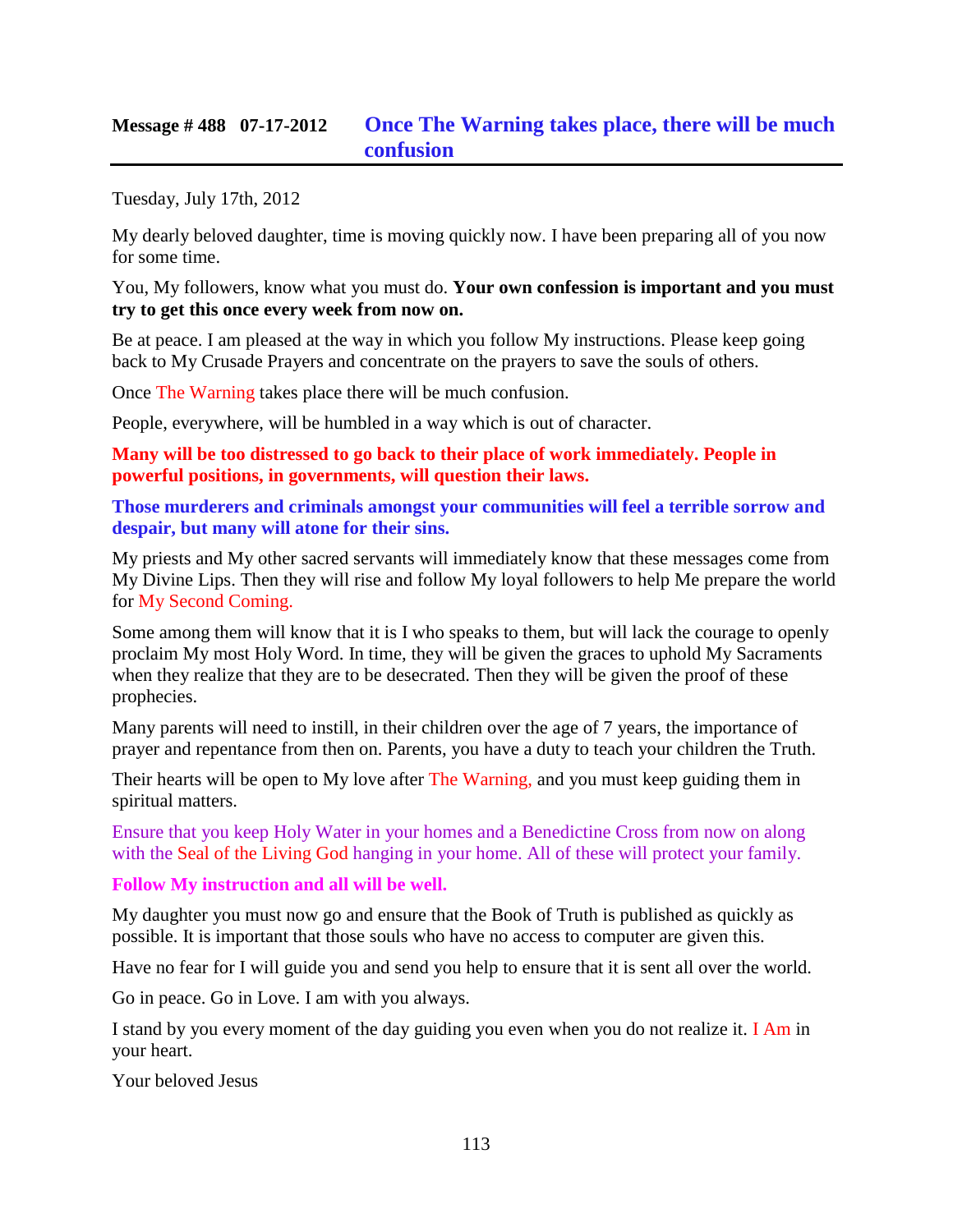#### Wednesday, July 18th, 2012

My child, I weep at this time because of the way God's children are afraid or embarrassed to declare their love for His Son Jesus Christ.

#### **So many in the world today, who love My Son, are embarrassed to openly proclaim His Name in public for fear of being reprimanded.**

It is frowned upon by today's so called tolerant society to say that you believe in Jesus Christ, the Son of Man and that you believe in His Teachings.

Yet many never think twice about using His Holy Name, many times throughout the day, when uttering profanities.

His Name is spoken very often, but not in the way it is meant to be.

So many are afraid to be open about their love for my Son in a world which frowns on Christianity.

#### **Christianity is despised by two thirds of the world.**

Christians are bullied, scorned, and often persecuted like no other religion in the world.

God's chosen people, the Jews, also suffer and have been persecuted in the most inhumane manner because of who they are. A chosen race, they will be converted soon and will welcome the Messiah, the second time, although they failed to accept Him the first time.

Children, you must never be afraid to declare your love for my Son. When you express your love for Him openly and fearlessly, people many will listen. Then, the more you proclaim His Holy Word the more confident you will become.

Then you will receive more graces to give you the strength to take the next step.

After a while it will not concern you what others think of you. Yet, many will be impressed with your honesty, and many will want to know more about my Son.

Now is the time to speak about my Son's Mercy to as many people as you can.

They must be told about His Divine Mercy, the greatest Gift of The Warning, which will be seen throughout the whole world. Then, afterwards, they will know the Truth and many more will want to hear these messages from Heaven.

Thank you, my child, for responding to my call.

Your beloved Mother in Heaven Mother of Salvation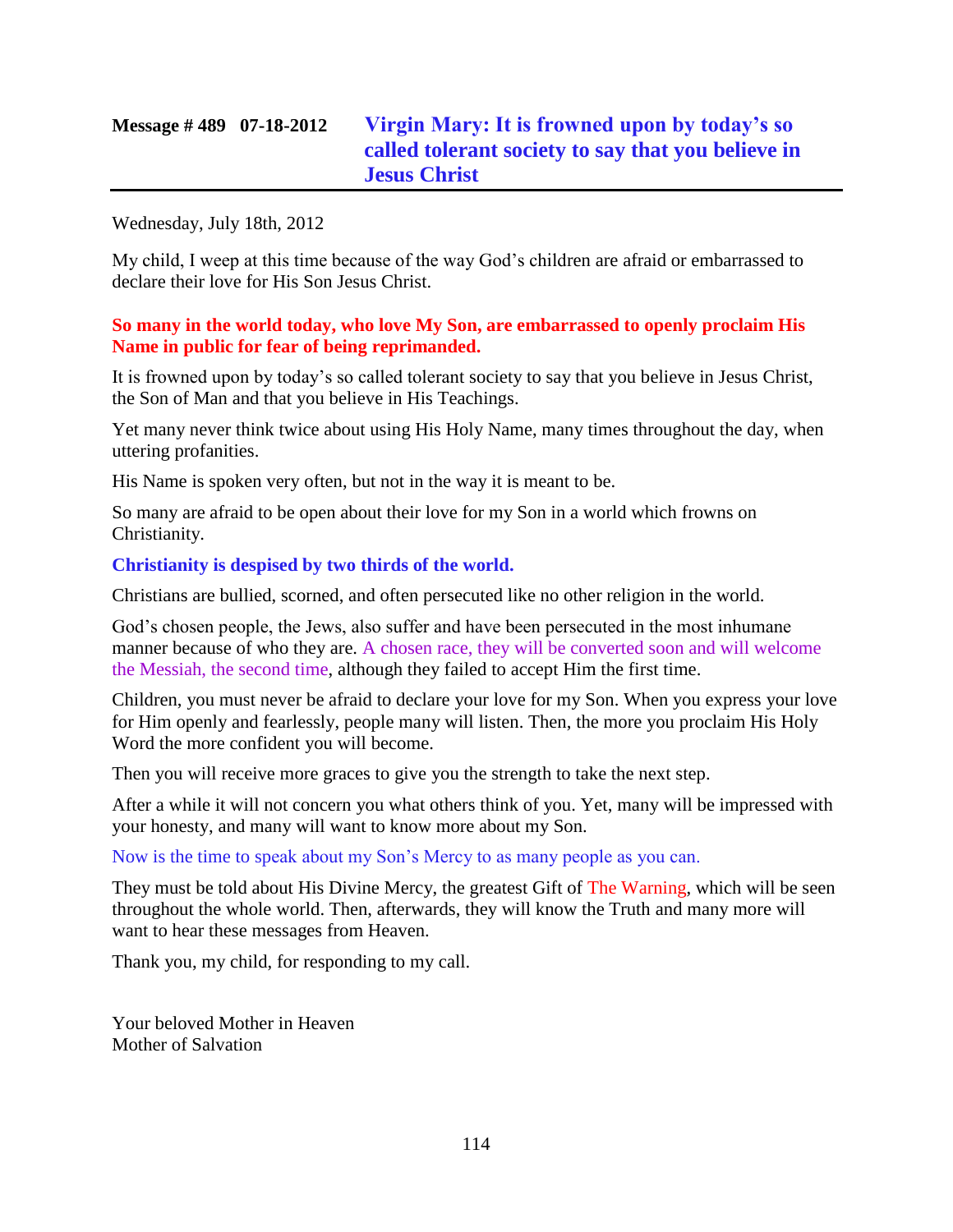# **Message # 490 07-19-2012 [My arms were pulled out of their sockets during](http://www.thewarningsecondcoming.com/my-arms-were-pulled-out-of-their-sockets-during-my-crucifixion-and-as-such-the-image-on-the-turin-shroud-shows-this/)  [My Crucifixion and, as such, the image on the](http://www.thewarningsecondcoming.com/my-arms-were-pulled-out-of-their-sockets-during-my-crucifixion-and-as-such-the-image-on-the-turin-shroud-shows-this/)  [Turin Shroud shows this](http://www.thewarningsecondcoming.com/my-arms-were-pulled-out-of-their-sockets-during-my-crucifixion-and-as-such-the-image-on-the-turin-shroud-shows-this/)**

Thursday, July 19th, 2012

My dearly beloved daughter, a great plan, to deceive God's children, is being plotted to destroy evidence of My existence.

Soon many will come forth, masquerading as holy devout servants of Mine, to try and destroy belief in Me, your beloved Jesus.

**They will start by questioning My birth, My Mother's purity and My Resurrection from the dead.**

They will demonize all of these things as being false and will present, what they call the proof, to ensure that as many Christians as possible will become doubtful about My Life on earth.

They will create lies about My Crucifixion and make claims about My moral character.

Then they will start attacking relics, question them, and try to expose them as nothing more than superstition in the minds of Christians.

Then there is the Turin Shroud, the cloth that covered My dead body in the tomb. They will deny, finally, that it is authentic, and promote lies.

My arms they will say are too long and they will question this. Yet, they fail to understand the torture My Body had to endure during My Crucifixion. My arms were pulled out of their sockets during My Crucifixion and, as such, the image on the Turin Shroud shows this.

Then they will try to prove that the Resurrection never took place. All lies, they will say, so desperate are they to wipe out all traces of Me.

Then they will try to deprive all of those who convert during The Warning of the Holy Sacraments and the Holy Bible.

### **They will ban the Bible from most places.**

Then they will introduce a **new false book** which they will say will proclaim the importance of loving one another.

They will use the love which Christians have in their hearts, a Gift from God, to manipulate them into accepting a message of so-called love. Love one another they will say. Now love one another's religion. Join together as one religion and show true love for your brothers and sisters.

Love of oneself will be the underlying message.

Love yourself first and you will find it easier to love your neighbor will be their message and this will be the biggest lie they will force you, My followers, to swallow.

Love of oneself ahead of others offends God.

It is selfish. Do not listen to the lies. Yet so convincing will they be that many will believe what they are being told and will follow the leader of this One World Religion like lambs to the slaughter.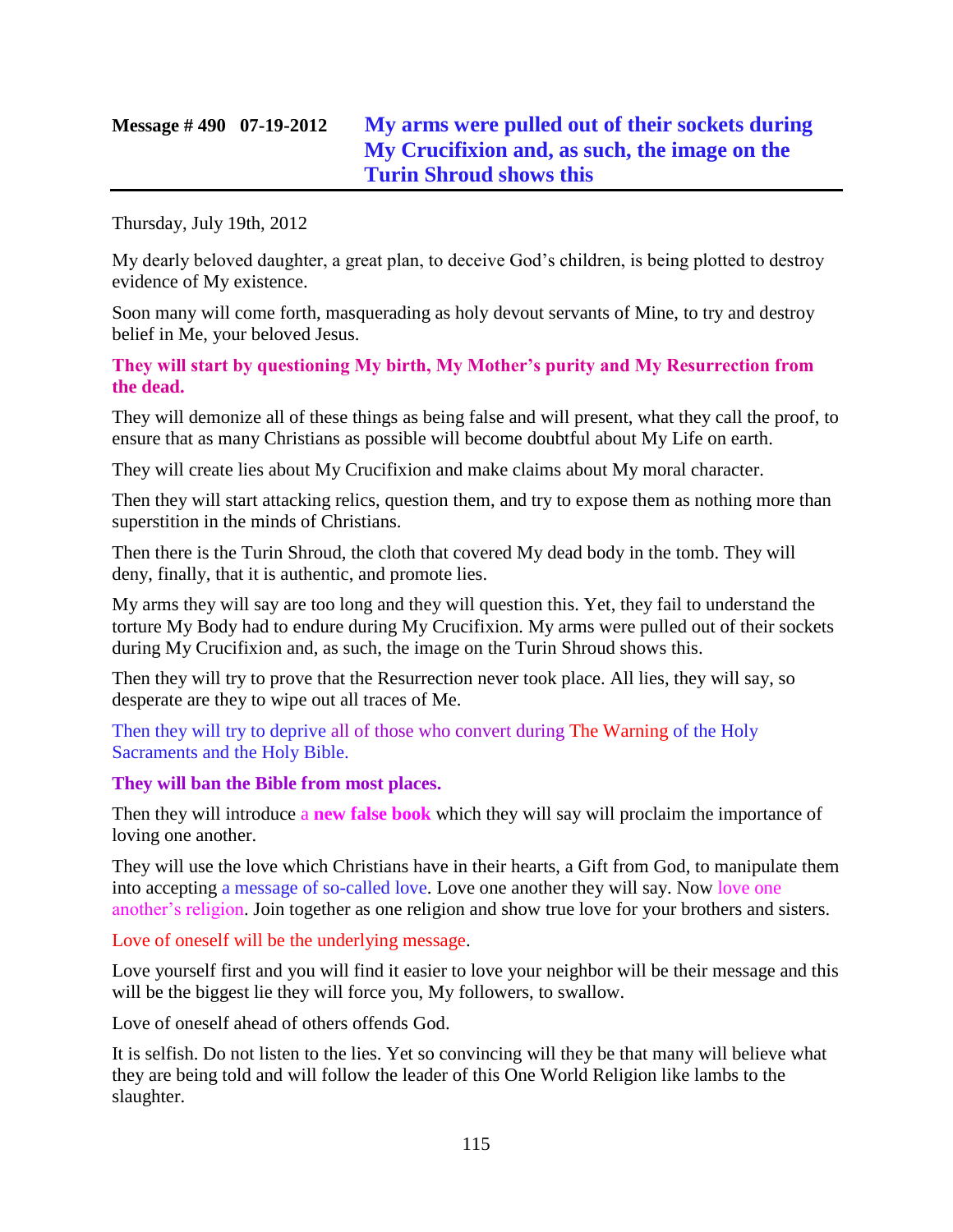Infiltrating so many nations the New World Religion will be condoned by many Governments.

They will ruthlessly stamp out Christian Laws.

**They will then create laws to ban all religions, especially Christianity**.

They will impose penalties on those who do not respond to their demands.

Communism will be at the root of all this evil.

**It is not that Communism promotes Atheism. It will be because it will promote hatred of God.**

**Russia and China will be in power in many nations, starting with Europe.**

**The European Union, the Beast with the ten horns, will be devoured by the Second Beast, more ruthless and more powerful.**

**Then Communism will take root before it spreads everywhere.**

This period will not last long. It will be short.

Your prayers will dilute the impact but this has been foretold and will unfold.

Pray, pray, pray for the conversion of the whole world during The Warning.

If the majority of souls convert then much of the Great Tribulation can and will be eased.

Your Jesus.

# **Message # 491 07-20-2012 [The world will soon be presented with the most](http://www.thewarningsecondcoming.com/the-world-will-soon-be-presented-with-the-most-deceitful-lie-which-is-impossible-for-mankind-to-grasp-at-this-stage/)  [deceitful lie which is impossible for mankind to](http://www.thewarningsecondcoming.com/the-world-will-soon-be-presented-with-the-most-deceitful-lie-which-is-impossible-for-mankind-to-grasp-at-this-stage/)  [grasp at this stage](http://www.thewarningsecondcoming.com/the-world-will-soon-be-presented-with-the-most-deceitful-lie-which-is-impossible-for-mankind-to-grasp-at-this-stage/)**

Friday, July 20th, 2012

My dearly beloved daughter, the three and a half years remaining in the Tribulation period commences in December 2012.

**This is the period when the Antichrist will emerge as a military hero.**

His soul has been given over to Satan who possesses every part of him.

**The powers he will possess means that, in time, he will be seen not just as the man of peace, but people will think he is I, Jesus Christ, the Savior of Mankind.**

They will also, in time, believe that the Antichrist has been sent to herald The Second Coming.

So many poor souls will, therefore, willingly accept his mark, the Mark of the Beast. For he is the Beast in every way because of the way in which Satan will manifest himself in his body.

He will perform miracles in the sky.

He will heal people.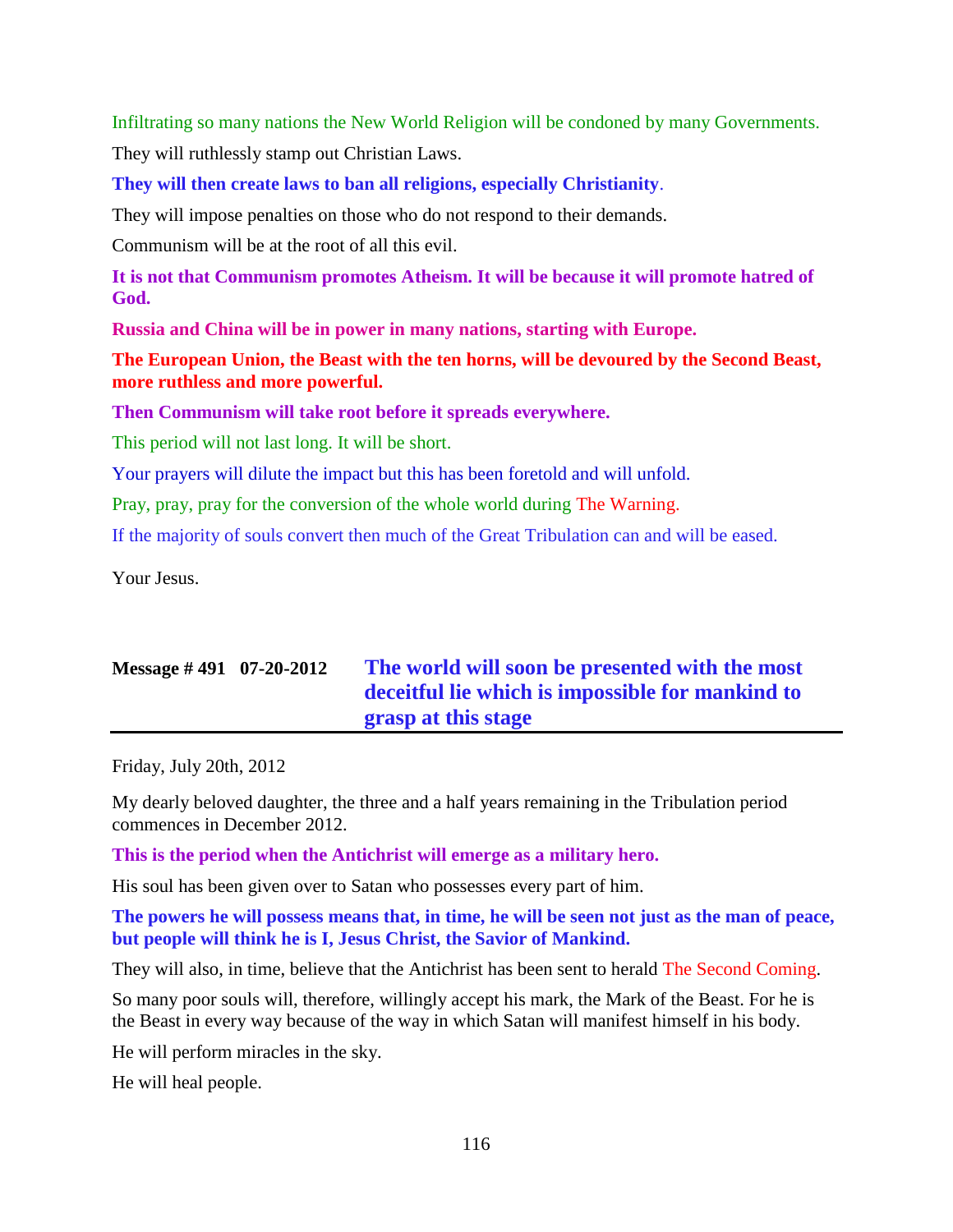#### **He will be head of the New World Religion, and he, and the False Prophet, who will head up the shell of the Catholic Church on earth, will work closely to deceive all of God's children.**

The world will soon be presented with the most deceitful lie which is impossible for mankind to grasp at this stage.

For those of you who are being given the Book of Truth, these My Holy Messages to the warn humanity of these things, know this.

So sophisticated will their plan be, that many will be fooled by the loving humane exterior which they will present to the world of their wicked plan.

The Antichrist and the False Prophet, between them, are already finishing planning their wicked reign and the first thing they will bring about will be the **escalation of the war in the Middle East**.

The Antichrist will be the main man pulling the strings in the background. **Then he will come forth and be seen to broker a peace plan**.

### **It will be then when the world will fall under his spell.**

Meanwhile the False Prophet will seize power within the Catholic Church.

Very soon it will be sucked into the New World Religion, a front for satanic worship. Worship of self will be the fundamental aim of this abomination and the introduction of laws, which amount to two things.

The abolition of the Sacraments and the abolition of sin.

The Sacraments will only truly be available from those priests and other Christian Clergy who remain loyal to Me. They will offer these Sacraments in special refuge churches.

#### **The abolition of sin will be introduced through the introduction of laws which will be seen to endorse tolerance**.

They include abortion, euthanasia and same sex marriages. Churches will be forced to allow same sex marriages and priests will be forced to bless them in My Eyes.

During this time they will continue to say their own version of the Holy Mass. Their offering of the Holy Eucharist, when they will desecrate the Host, will be held in Catholic churches.

My Presence will not only be missing in such Masses but it will be missing in the very churches where they dishonor Me.

All of these matters will be very frightening for My followers. You will no longer be able to benefit from the Sacraments except from the priests in My Remnant Church on earth.

This is why I give you Gifts now, such as the Plenary Indulgence, for the absolution of your sins. It is not meant to replace the Act of Confession for Catholics.

It will be a way in which you can remain in a state of grace.

Although billions of people will convert during The Warning, these prophecies will still unfold. But much of them can be diluted through prayer to reduce the suffering and the persecution.

**You, My followers, remember, are protected at all times by the Seal of the Living God.**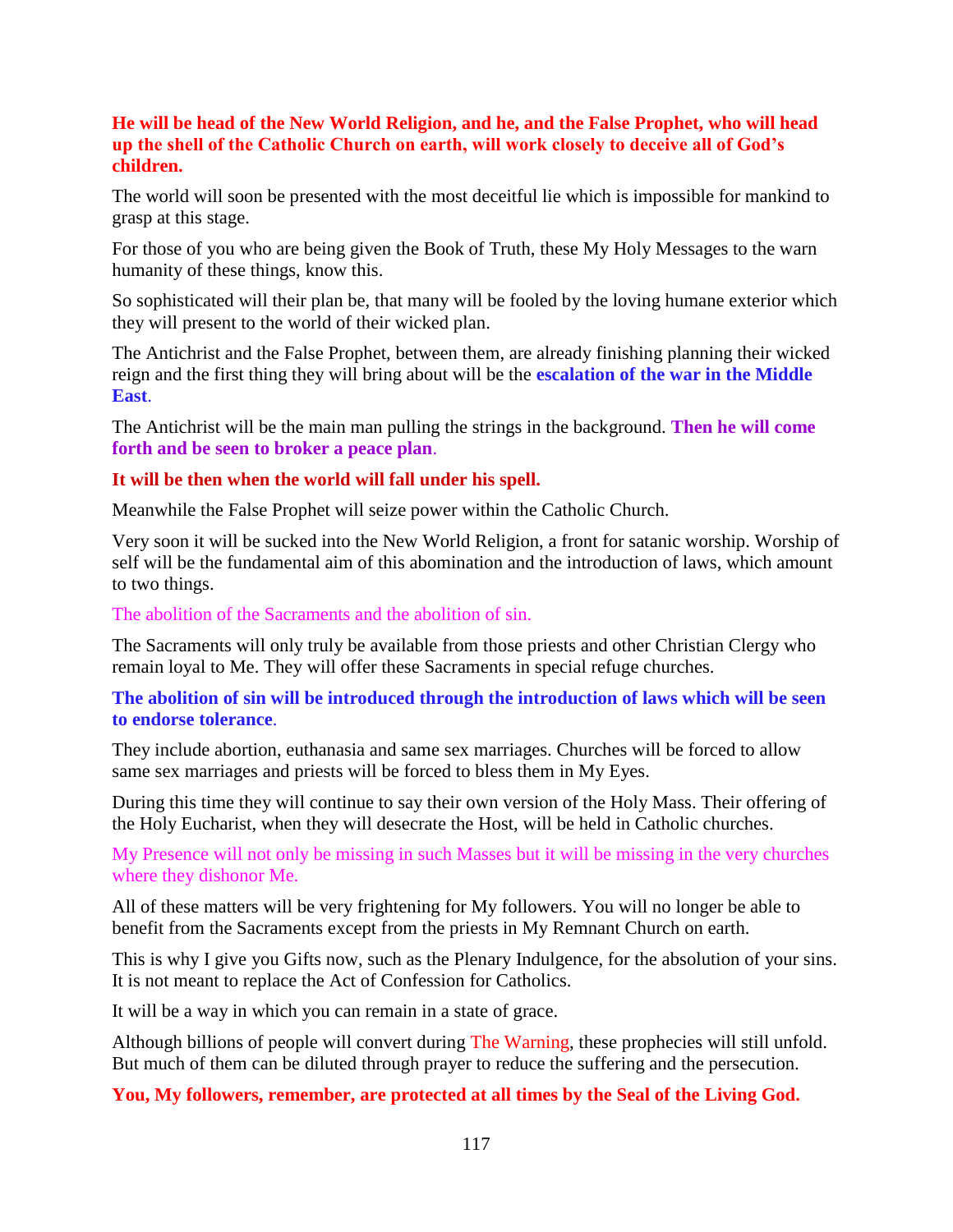You must spread the Seal and get it to as many people as possible.

Please understand that I tell you these things to prepare you so that you can prevent as many souls as possible from accepting the Mark of the Beast.

#### **Satan will use the power of possession in those souls who take the Mark and it will be very difficult to save them.**

You will be instructed every step of the way, My followers, through this Mission. You must not allow fear to enter your hearts for I will fill you with the courage, the strength, the stamina and the confidence to rise with your heads held high as you march in My Army.

Remember Satan cannot win this battle for it can never be.

Only those with the Seal of the Living God and those who remain loyal and steadfast to God can win.

Your Jesus.

# **Message # 492 07-21-2012 [The Love of God will shine down on all those who](http://www.thewarningsecondcoming.com/the-love-of-god-will-shine-down-on-all-those-who-ask-my-father-to-stop-the-antichrist-from-inflicting-terrible-suffering-on-humanity/)  [ask My Father to stop the Antichrist from](http://www.thewarningsecondcoming.com/the-love-of-god-will-shine-down-on-all-those-who-ask-my-father-to-stop-the-antichrist-from-inflicting-terrible-suffering-on-humanity/)  [inflicting terrible suffering on humanity](http://www.thewarningsecondcoming.com/the-love-of-god-will-shine-down-on-all-those-who-ask-my-father-to-stop-the-antichrist-from-inflicting-terrible-suffering-on-humanity/)**

Saturday, July 21st, 2012

My dearly beloved daughter, for those among you, My followers, who worry about the times ahead, you must know that all power lies in the Hands of My Eternal Father.

**His only wish is to save all of His children from the clutches of the Beast.**

**Sadly the Beast, Satan, is dismissed by those non-believers as being a figment of the imagination.**

He and his army of demons are everywhere, prompting God's children to sin in their thoughts, actions, and deeds every second of the day.

My Father not only wants to save the souls of every single one of His children, He wants to protect them from the persecution of the Antichrist.

#### **The power to avert, dilute, and mitigate these trials lies in your hands, My followers.**

Your prayers can alleviate much of this suffering which is being planned by Satan's army in the years ahead.

Those who convert back to the ways of the Lord, God the Most High, will be given the graces to help stop much of this ugly and evil plan, which is being prepared by this wicked group against their fellow brothers and sisters.

The Love of God will shine down on all those who ask My Father to stop the Antichrist from inflicting terrible suffering on humanity.

**You must pray hard that he is cut down along with the False Prophet quickly.**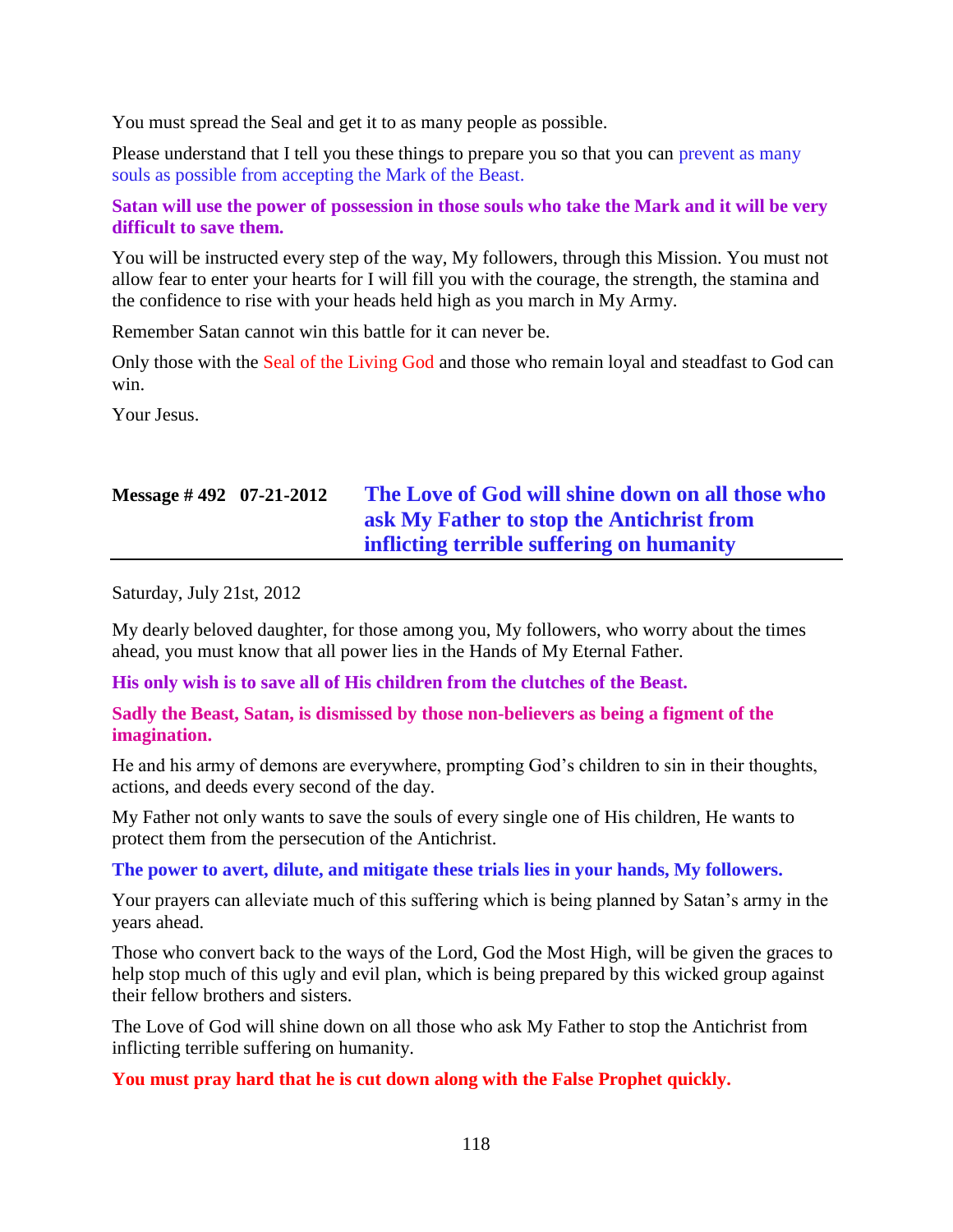You, My followers, will be given special Crusade prayer litanies to break down and weaken his power.

These must be said daily after The Warning and, ideally, during Adoration of the Holy Eucharist.

These litanies, designed to destroy the Antichrist and his army, will be a powerful force, and if enough souls join in these prayers, they will be instrumental in disrupting much of the plans being perpetrated by the Antichrist and the False Prophet.

The first litany will be given to you shortly.

Stay strong and trust in My love for you, for it is not My desire to see you suffer.

All I desire is the unification of all of humanity in the New Era of Peace which lies ahead.

This is all you need to focus on. All suffering will be wiped out and forgotten when this New Era unfolds.

Be patient. Trust in me and know that the love that My Eternal Father has for His children is insurmountable and beyond your comprehension.

Love and trust in His great love and know that the power of My Divine Mercy is so strong that when it envelopes the whole of humanity that billions will convert.

That will be when the power of the Holy Spirit, which will surge through the majority of the souls of God's children, will become an intolerable burden for the Antichrist.

He will find it difficult to penetrate the Armor of God's Army.

This is why you must never give up hope. The battle for souls could be shortened and mitigated if enough souls convert and do I instruct them.

I love you all and I hope you trust in Me always.

Your Jesus

# **Message # 493 07-22-2012 [You will win this battle for souls and it will not](http://www.thewarningsecondcoming.com/you-will-win-this-battle-for-souls-and-it-will-not-take-long-before-the-new-world-without-end-will-emerge/)  [take long before the New World, without end, will](http://www.thewarningsecondcoming.com/you-will-win-this-battle-for-souls-and-it-will-not-take-long-before-the-new-world-without-end-will-emerge/)  [emerge](http://www.thewarningsecondcoming.com/you-will-win-this-battle-for-souls-and-it-will-not-take-long-before-the-new-world-without-end-will-emerge/)**

Sunday, July 22nd, 2012

My dearly beloved daughter, many chosen souls are enduring a great suffering at this time as their hearts entwine with Mine because of the scourge of sin.

This unification of suffering, now being experienced by many Visionaries, Seers and Victim Souls is to salvage the souls of those who will die in mortal sin during The Warning.

It is a suffering like no other and will help defeat the enemy during The Warning.

My daughter, you must continue to publish My Messages although this is painful for you at this time.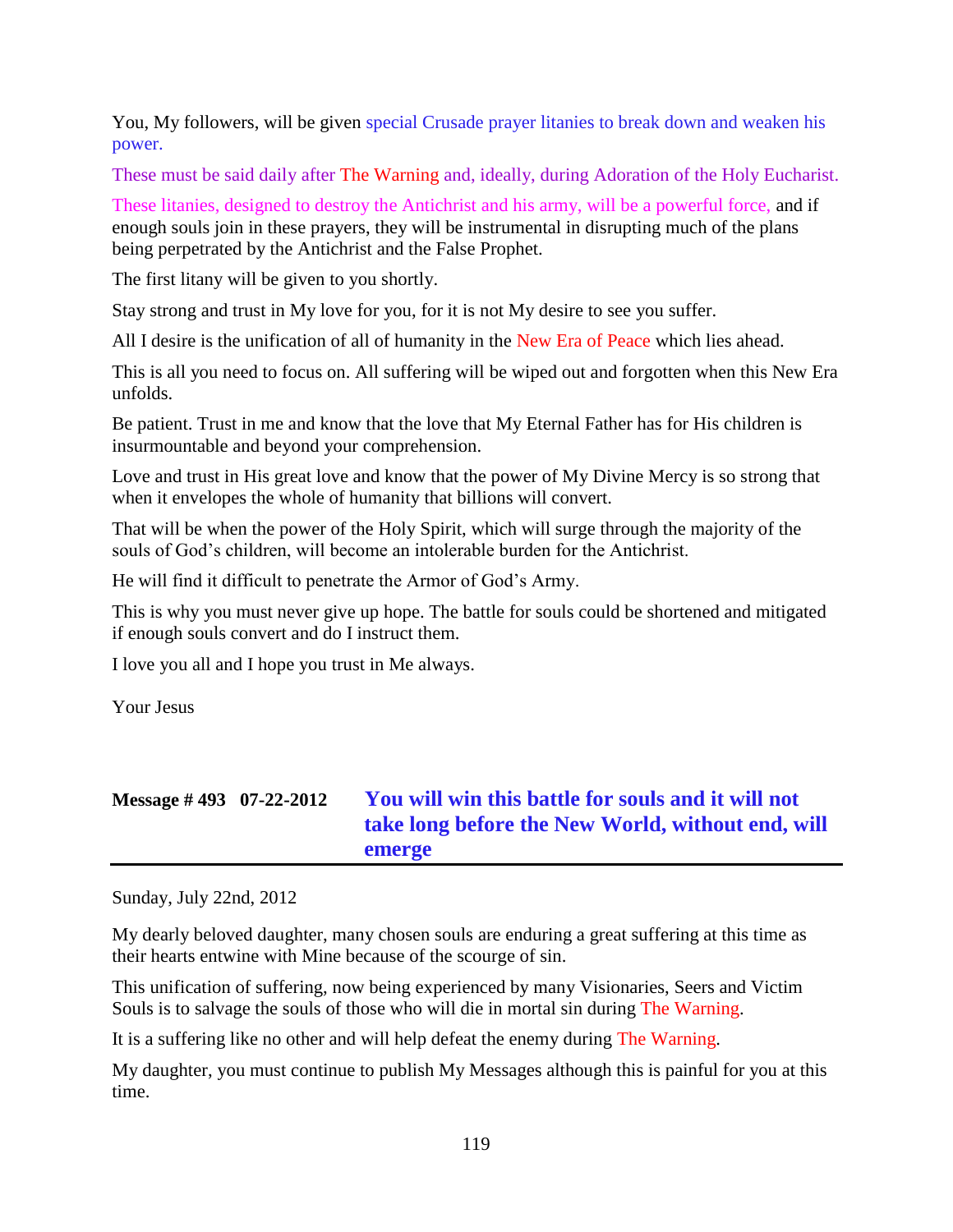**The unrest in the world will escalate quickly and not only will wars emerge, but the global bank will try to seize control over much of the world's currencies.**

**Chaos will prevail and ecological disasters will rise as the Hand of My Father falls to punish humanity for their weakness and slavery to sin.**

My followers, your prayers have staved off many calamities which would have destroyed cities and nations.

You must never give up prayer. Perseverance and loyalty to Me, your Jesus, will ease the situation.

You must stay strong during this time of strife for very soon everything will change.

Despite the wickedness of Satan's army, the growing faith of My Army will stand before them and stop them in their attempts to destroy My Church.

Never feel disillusioned with this work even when sometimes it seems hopeless. My Mercy is great. My love covers all of God's children.

You will win this battle for souls and it will not take long before the New World, without end, will emerge.

**This is your future, the future of the world which you must strive for. Satan's days are almost over.**

Rejoice because soon the suffering will have been forgotten.

Your Jesus

# **Message # 494 07-23-2012 [Virgin Mary: As the Mother of Salvation, my last](http://www.thewarningsecondcoming.com/virgin-mary-as-the-mother-of-salvation-my-last-title-from-heaven-let-me-help-you/)  [title from Heaven, let me help you](http://www.thewarningsecondcoming.com/virgin-mary-as-the-mother-of-salvation-my-last-title-from-heaven-let-me-help-you/)**

Monday, July 23rd, 2012

My child, the valley of tears flooding every nation in so many ways has been foretold many times.

#### **Yet, they have not listened to the warnings I gave to Visionaries over the centuries.**

Some of those who know the promises of the Lord, who said He would come again to rule in a world without end, can recognize the signs.

Most people will not because they do not know the Gospels.

Children, these times are very difficult and confusing. I, your beloved Mother, offer you protection against Satan if you would only ask me.

#### **I have been accorded the power to crush him. If you invoke my help, I can ease your torment.**

My child, his influence is becoming clear to many of you who open their eyes.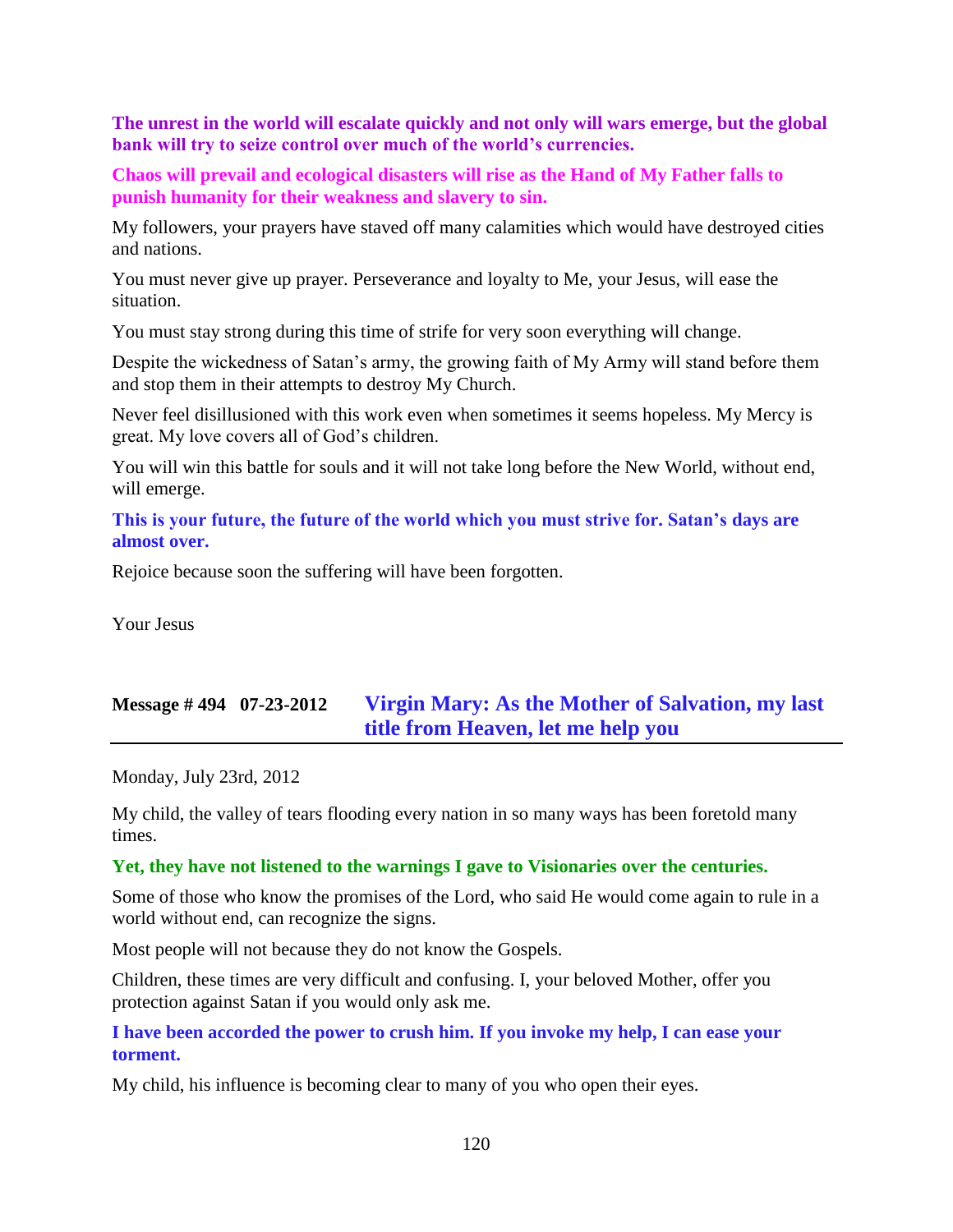His wickedness has manifested in many of God's children.

Murders, senseless killings, wars, greed, persecution, immorality, and rampant sins which break every one of God's Commandments, laid down by Moses, are there for all of you to see.

For those who have little faith and say, what does it matter, you must know the damage which Satan inflicts upon your soul.

#### **He is like a disease which is difficult to cure. Once it grips you it leads to other diseases even worse than the first so that one cure is not enough.**

He poisons the soul, the mind, and the body so quickly that it is very difficult to disengage yourself.

Children, you do not realize how powerful and vindictive he is. Once he infests a soul, he will not leave it alone, so that the soul in question nearly loses his mind.

#### **In some cases these souls no longer control their own impulses.**

As the Mother of all of God's children, I have the power to help salvage your soul.

**As the Mother of Salvation, my last title from Heaven, let me help you.**

You must say my Holy Rosary every day for protection, and Satan will leave you and your loved ones alone.

Never underestimate this prayer for Satan's power diminishes as soon as you say it.

Children, the power of God is bequeathed to those who call on my Son, Jesus, to give you the strength to live through these times. It cannot be given to you unless you ask for it.

Here is the next Crusade Prayer you must recite in order to seek protection from Satan.

#### **Crusade Prayer (68) Protect me from the influence of Satan**

#### Mother of God, Mother of Salvation,

Cover me with your most holy mantle and protect My family from the influence of Satan and his fallen angels. Help me to trust in the Divine Mercy of your beloved Son, Jesus Christ, at all times. Sustain me in my love for Him and never allow me to wander away from The Truth of His teachings, no matter how many temptations are placed before me. Amen.

Pray, pray, pray always for protection against the evil one for he causes terrible hurt, harm, and misery in your lives.

If you do not ask, you cannot receive these graces.

Trust in me, your Mother, at all times, for it is my role to help my Son to salvage the souls of all of God's children.

Your loving Mother

Queen of the Earth

Mother of Salvation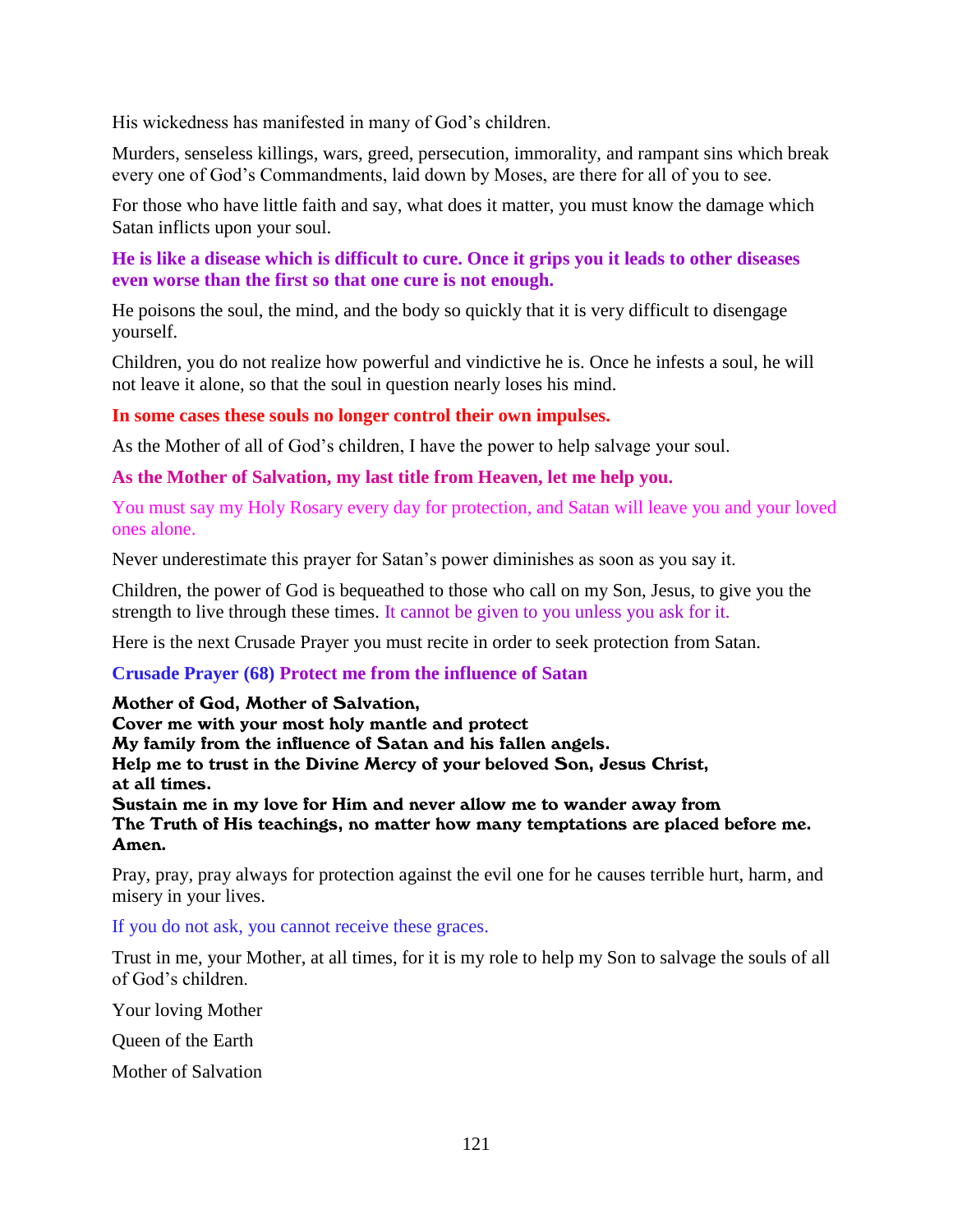# **Message # 495 07-24-2012 [The prophecies given to John, and not revealed up](http://www.thewarningsecondcoming.com/the-prophecies-given-to-john-and-not-revealed-up-to-now-are-being-presented-at-this-time-to-wake-up-the-world/)  [to now, are being presented at this time to wake up](http://www.thewarningsecondcoming.com/the-prophecies-given-to-john-and-not-revealed-up-to-now-are-being-presented-at-this-time-to-wake-up-the-world/)  [the world](http://www.thewarningsecondcoming.com/the-prophecies-given-to-john-and-not-revealed-up-to-now-are-being-presented-at-this-time-to-wake-up-the-world/)**

Tuesday, July 24th, 2012

My dearly beloved daughter, the time is close for the final mysteries of God the Most High to be revealed to the whole world.

Your voice, My daughter, will finally complete God's plan on earth to reveal the Truth of My Second Coming.

You, My daughter, are the 7<sup>th</sup> Angel sent to prepare God's children to renew their faith so that they can be saved.

**As you reveal the secrets within the seven seals which I, Jesus the Lamb of God now open, you will infuriate many.**

The wicked lies perpetrated by those who pretend to be servants of My Church will be exposed by the sound of your voice.

Every vile act committed by Satan's followers who dare to declare themselves followers of Mine will be exposed. Every lie, laid bare, for all to see.

**The new false Church, created by the Antichrist, will be shown for what it is.**

Every attempt made to deceive God's children will be turned upside down as the battle to save humanity intensifies.

The blasphemies uttered by those who do not speak in My Holy Name will be witnessed by all, **although many will not accept the Truth of God as it is being given to the world now.**

The Words, hidden for so long, and shut up until the end are now pouring from My lips.

No man will be excluded from the Truth. All will be shown the True Word as I prepare, once again, to save mankind from eternal damnation.

**The prophecies given to John, and not revealed up to now, are being presented at this time to wake up the world.**

The Gospels will once again, after so long, be spread throughout the world.

The blind will see again. The dumb will speak with the Truth, like honey, pouring from their lips. The deaf will listen and the Truth will bring them the comfort missing for so long from their lives.

The apostasy will crack open and raw souls, starving for the Truth, will finally accept it with open arms.

The power of God will now manifest in every corner.

Be assured that the spawn of Satan and his followers will do everything they can to block the Book of Truth from being given to the world through the love of God.

They will be powerless against it, although it will not seem like that.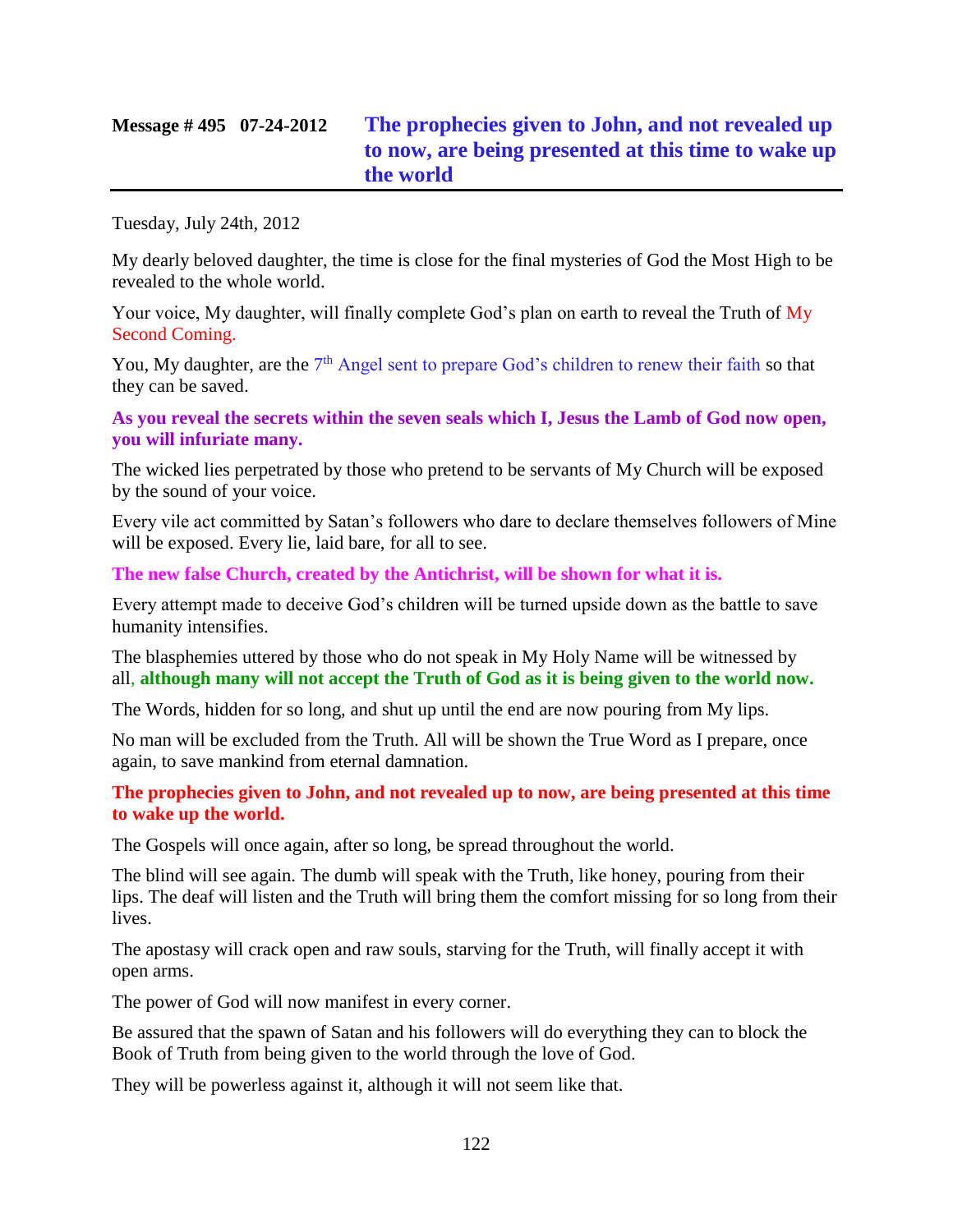The Heavens await now for the time to bring together the whole of humanity for  $\overline{My}$  Glorious Return.

Never forsake Me. Welcome Me as I prepare you for My Glorious Second Coming.

Bring your family with you and come into My arms as I prepare to wrap you into the protection of My special graces from Heaven.

I call out to all of you to recognize the last calling, through  $My 7<sup>th</sup>$  Messenger, given the authority to reveal the seven trumpets, the contents of the seventh seal, as the choir of angels prepare for the prophecies to unfold.

Your Jesus

# **Message # 496 07-25-2012 [Love is a sign from God. No matter what religion](http://www.thewarningsecondcoming.com/love-is-a-sign-from-god-no-matter-what-religion-or-creed-you-follow-love-can-only-come-from-god/)  [or creed you follow love can only come from God](http://www.thewarningsecondcoming.com/love-is-a-sign-from-god-no-matter-what-religion-or-creed-you-follow-love-can-only-come-from-god/)**

Wednesday, July 25th, 2012

My dearly beloved daughter, I wish to discuss the importance of love and how, without love, the world could not survive.

**God is love. Love comes from God.**

#### **Where you find love, you instantly feel the presence of God.**

Nearly everyone in the world feels love at some stage. Love frees the soul and its purity gives you a glimpse as to the depth of the love that God has for every single one of His children.

Love defeats death.

Love defeats evil.

Love is ever-lasting. It can never die, for it comes from God and will last for eternity.

When love is attacked in this life by the Evil One, who acts through souls, it suffers, withers and can be replaced by indifference or, at times, hatred.

#### **It is only through love, especially for each other, that peace in the world can evolve.**

**Without love, people would die and become barren.**

When you love a child, you are feeling the same kind of love that My Father holds in His Heart for each child born in the world through His creation.

Imagine a parent's anguish when a child goes missing.

The grief, the worry, and the anxiety are identical that felt by My Father when His children wander and become lost to the Truth of His existence.

Then imagine the horror which a parent has to endure if their child cannot be found.

What if they become lost forever? This is the heartbreak My Father endures when He loses His children.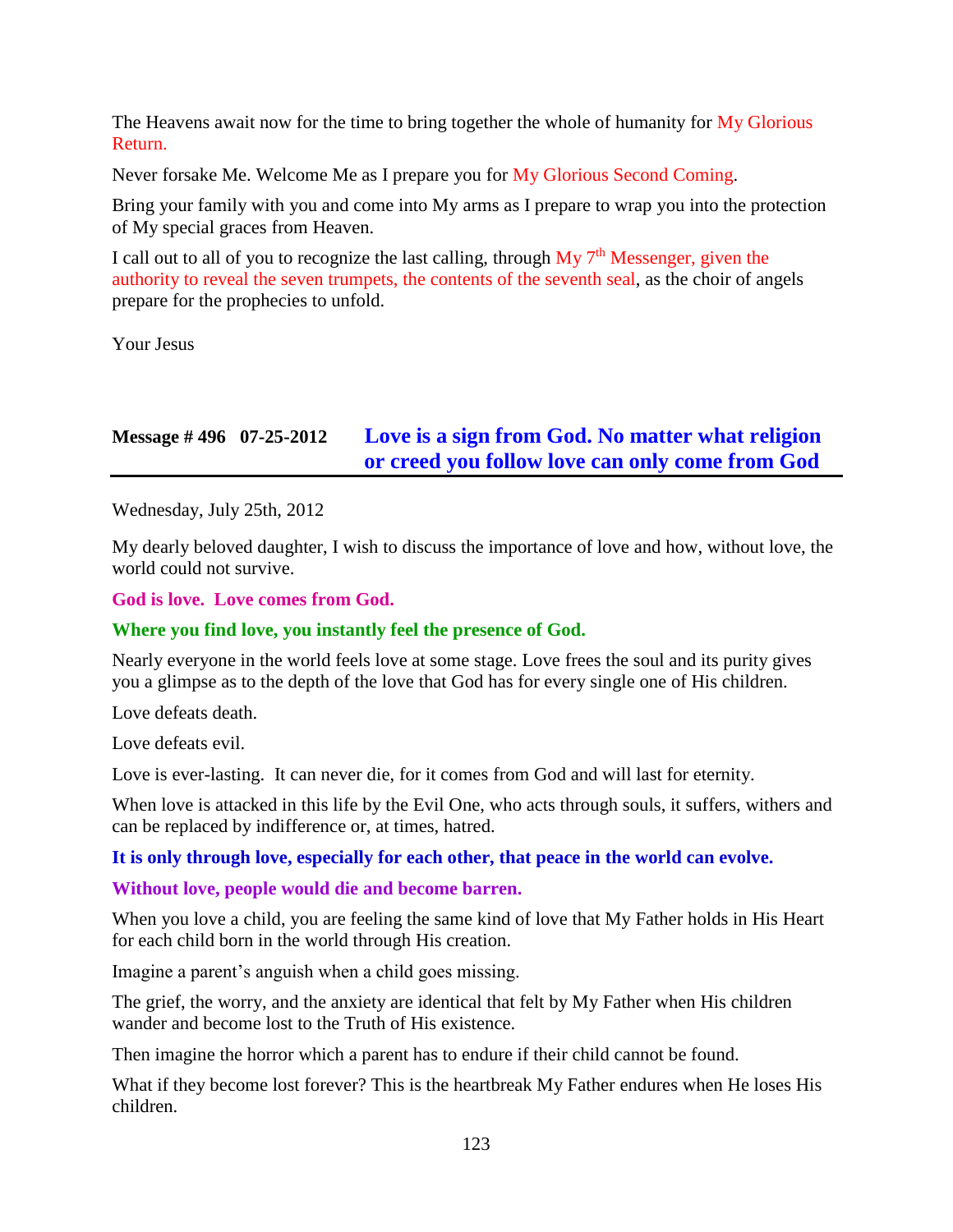Nothing consoles Him until He can find them again or when they turn and come running home to Him again.

#### **The whole of creation was founded through the love of My Father.**

**His Love floods the Heavens and the earth and is intensely powerful.**

All was created by His Divine Love and His generosity of heart so that he could share all the wonders of creation with His children.

His love for His children will never die.

**His betrayal by Lucifer, to whom He gave everything, has meant that His love for humanity has not been reciprocated by much of mankind.**

But as an ever loving Father, His love is so powerful that nothing can ever kill His love for His children.

His love means that every person has been given a second chance.

The Warning, a great Gift sanctioned by My Father, is a special calling from Heaven.

This calling, a great supernatural miracle, will give each of you the chance of being saved; of being called, and of being given the key to open the door to the New Paradise on earth.

**For those of you who accept the Key to Paradise, you will, in effect, defeat the Beast**.

The world will be finally rid of evil, sin, suffering, and every pain.

Peace will reign.

Love for My Father will flourish finally and you will all live according to His Divine Will.

Love is a sign from God. No matter what religion or creed you follow, love can only come from God.

**It is the light present in every soul, even those who are hardened sinners, for God does not extinguish his light ever.**

Grasp it. Embrace it. Cling on to love, for it will lead you to Him.

Love will save you from the dark.

Your Jesus

## **Message # 497 07-26-2012 [The pact with Satan is almost over and two events](http://www.thewarningsecondcoming.com/the-pact-with-satan-is-almost-over-and-two-events-must-soon-take-place-2/)  [must soon take place](http://www.thewarningsecondcoming.com/the-pact-with-satan-is-almost-over-and-two-events-must-soon-take-place-2/)**

Thursday, July 26th, 2012

My dearly beloved daughter, many people do not really understand the mystery of My Second Coming.

**My Second Coming is the fulfillment of a New Covenant.**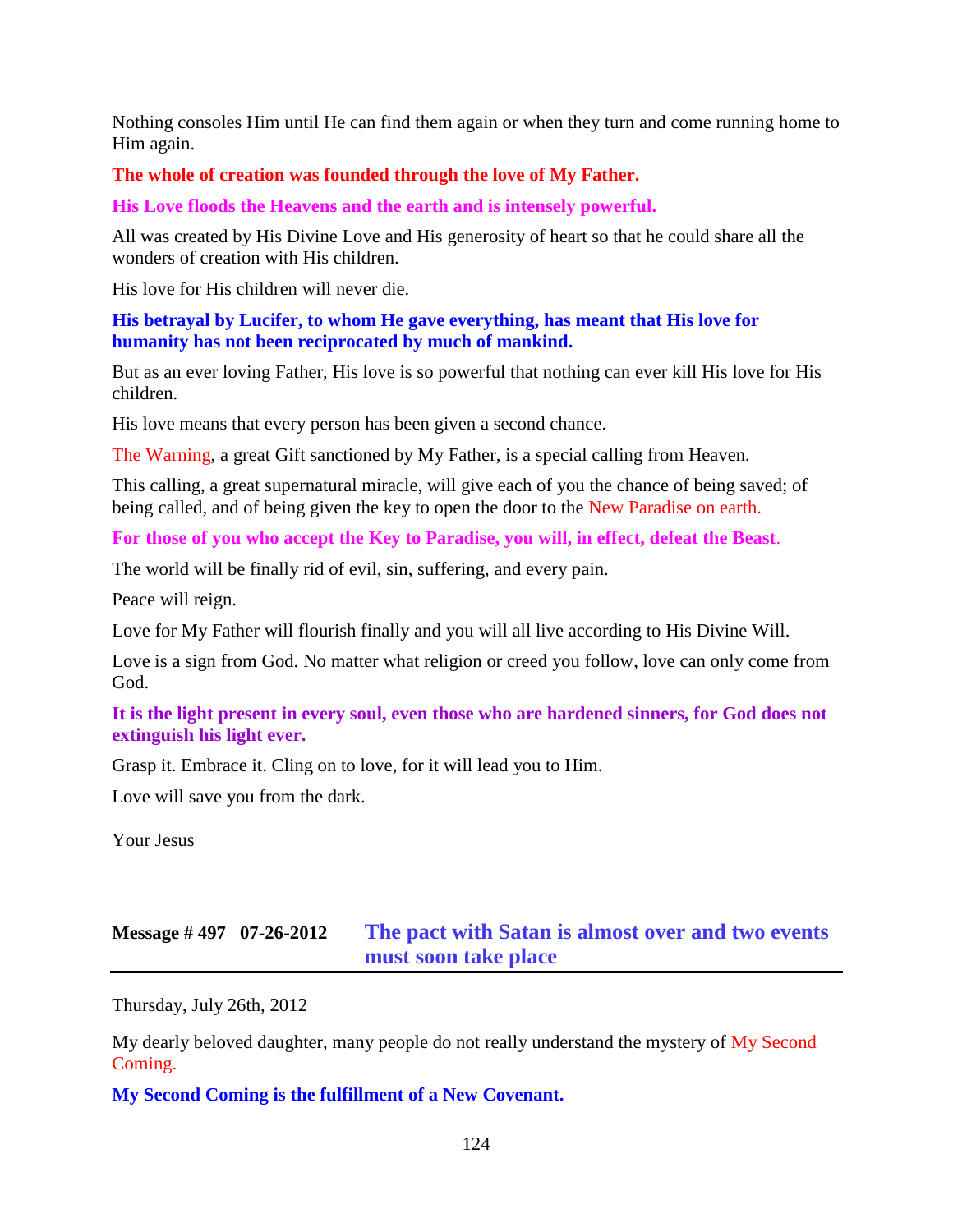It will be the creation of the perfect Paradise which was lovingly brought to fruition for Adam and Eve by My Beloved Father. At that time, all things on earth were in perfect harmony and according to the Will of God.

The time since My Crucifixion on earth has been painful for humanity because of the reign of Satan who has ruled the earth during this period. The pact with Satan is almost over and two events must soon take place.

The redemption of the human race will occur during The Warning. From then onwards, people, including those who are ignorant of the existence of God, will embrace the Truth.

Others who will respond slowly to this great miracle, when the proof will be presented to them, will convert in time. They too will seek forgiveness for their sinful lives.

#### **Then comes the final stage, the sanctification – the final purification so that the whole of humanity is fit to enter the perfect Paradise.**

This is the Paradise inhabited originally by Adam and Eve. It will only be then the Divine Will of My Father, where all people will love and respect the Will of My Father, is to be accomplished at last.

#### **Before this all comes to pass, there will be much opposition to the Will of My Father being finally realized.**

God's children will be pulled in every direction. Although the Holy Spirit will be poured out over the whole world during The Warning, every effort will be made by Satan to stop this global confession.

He, and his wicked followers, are also preparing for The Warning. Their goal is to convince everyone that it did not happen.

So many people will find it difficult to openly accept God's love and the existence of the New Paradise as long as Satan walks the earth. Freedom will only come when he is banished.

**Sadly, those who will fail to see the Truth, and who will stubbornly refuse to accept God, will never see Paradise.**

Please say this Crusade Prayer to accept the Divine Will of My Father.

**Crusade Prayer (69) Prayer to God the Father to accept His Divine Will**

God the Almighty Father, I accept Your Divine Will. Help Your children to accept it. Stop Satan from denying Your children's right to their Father's Inheritance. Never let us give up the fight for our inheritance in Paradise. Hear our pleas to banish Satan and his fallen angels. I ask You, Dear Father, to cleanse the earth with Your Mercy and to cover us with Your Holy Spirit. Lead us to form your most Holy Army, laden with the power to banish the Beast forever. Amen.

Go in peace.

Your Jesus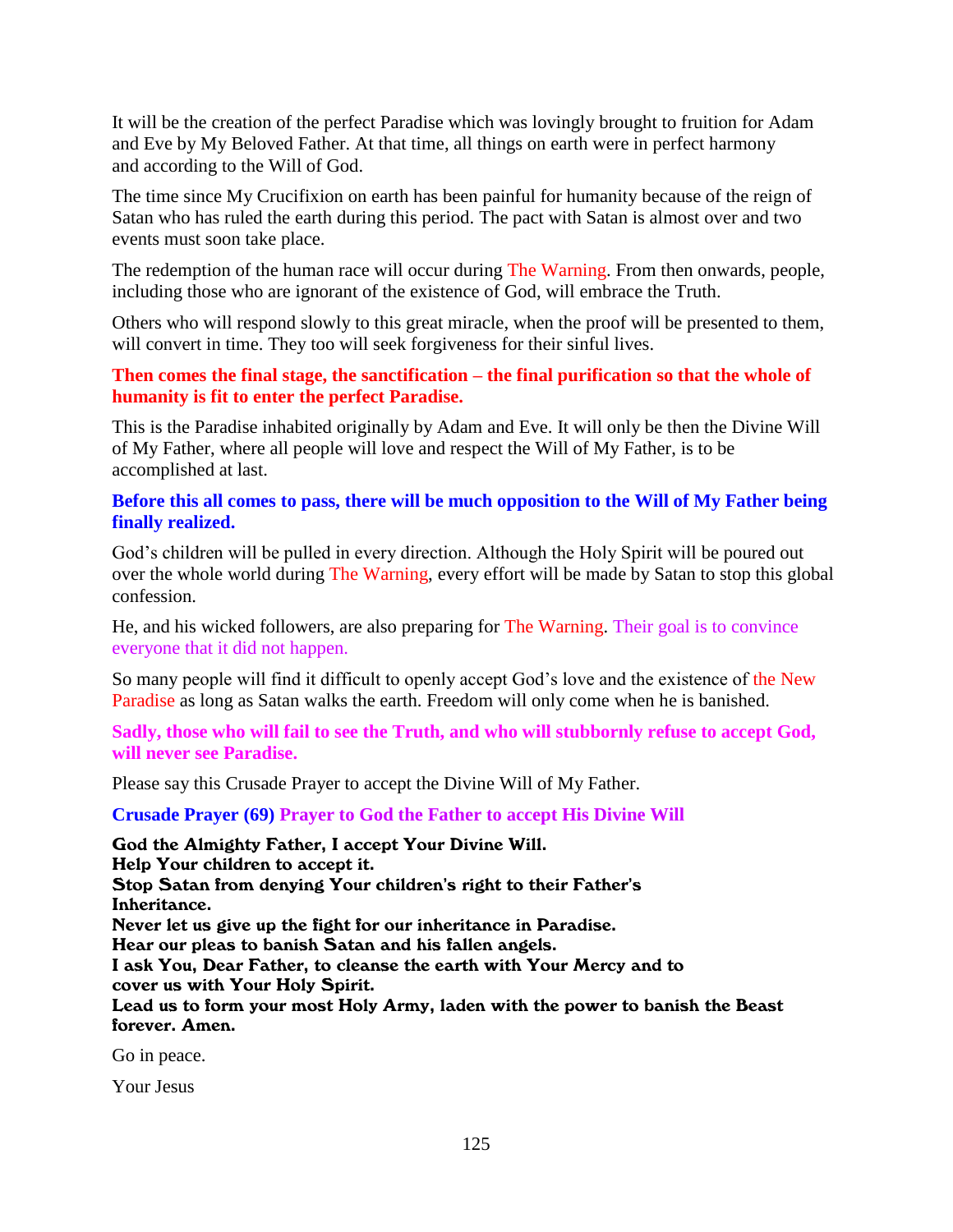## **Message # 498 07-27-2012 [When the 20 million in My Army has been](http://www.thewarningsecondcoming.com/when-the-20-million-in-my-army-has-been-reached-i-will-multiply-this-number-into-billions/)  reached, [I will multiply this number into billions](http://www.thewarningsecondcoming.com/when-the-20-million-in-my-army-has-been-reached-i-will-multiply-this-number-into-billions/)**

Friday, July 27th, 2012

My dearly beloved daughter, My wish to unite My followers as one Army is already bearing fruit through these messages. My Army has already formed and is united through the Power of the Holy Spirit which is spreading like wildfire across the world.

For those of you who now accept My instructions, although you may think you are working together in small groups, you must know that My Army now consists of over 25,000 dedicated soldiers who receive My Crusade Prayers each day.

#### **Your dedication to Me, your beloved Jesus, brings Me so much comfort and joy for your prayers are saving millions and millions of souls every second of each day.**

Were you to witness their gratitude, you would never cease to continue to pray, such is its power.

Satan is suffering because of this Mission, and he will do everything possible to sabotage it.

This is why you must not allow outside bullying by those who accuse you of heresy to delay you with the spreading of My Messages.

#### **If you allow others to confuse you, those who try to humiliate you, or who sneer at your faith, then fewer souls can be saved.**

Think of this Mission in the same way as if you were working for an overseas aid agency, those groups of people who go into ravaged countries to save the lives of those suffering from famine.

It is vital that you overcome all obstacles to get aid to the victims. One hour's delay can mean the difference between life or death. The same is true of this Mission.

Look in front of you, ignore the interference of who will try to pull you back and then march forward. Gather others in your path and lead them towards victory. The victory of salvation.

Your army swells every day. Hold on to My Hand until we reach the Army I desire of 20 million which will spearhead the battle against the Antichrist.

### **When the 20 million in My Army has been reached, I will multiply this number into billions. And when this happens, the Beast will finally be destroyed.**

This is My promise. For in great numbers God's children, filled with His Divine Love will destroy evil.

Love, remember is stronger than hatred. Only love, in abundance, can wipe out evil.

Your Jesus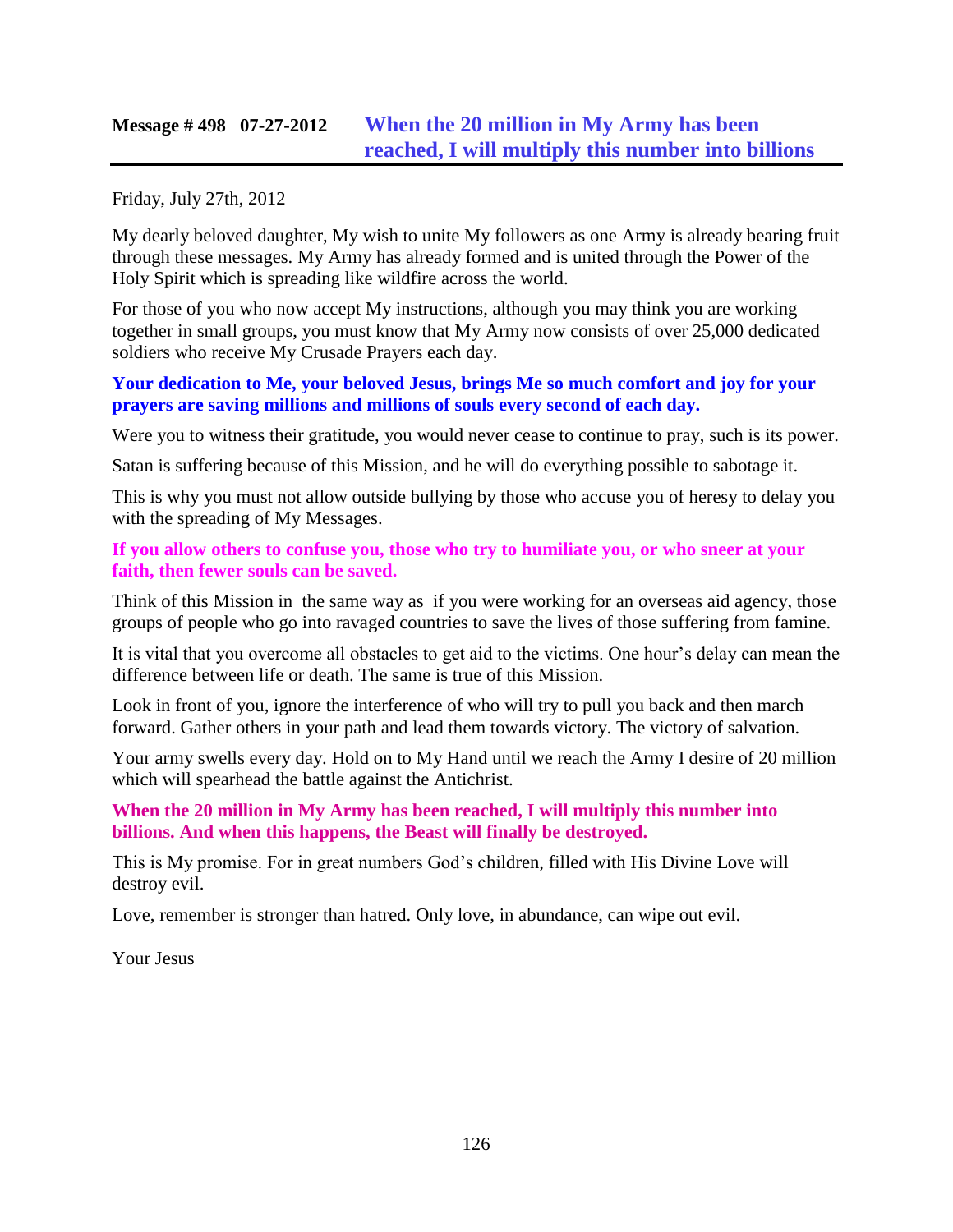# **Message # 499 07-29-2012 [It is the sin of abortion which will be the downfall](http://www.thewarningsecondcoming.com/it-is-the-sin-of-abortion-which-will-be-the-downfall-of-many-nations-and-for-this-they-will-be-punished-severely/)  of many nations, and for this, [they will be punished](http://www.thewarningsecondcoming.com/it-is-the-sin-of-abortion-which-will-be-the-downfall-of-many-nations-and-for-this-they-will-be-punished-severely/)  [severely](http://www.thewarningsecondcoming.com/it-is-the-sin-of-abortion-which-will-be-the-downfall-of-many-nations-and-for-this-they-will-be-punished-severely/)**

Sunday, July 29th, 2012

My dearly beloved daughter, the apostasy in the world has God's children confused about the existence of sin.

Many souls, when they think of Sin, instantly think of the most grievous of sins such as murder.

Sin takes many forms. Sadly because sin has been dismissed as faults or traits, it is now deemed to be simply a natural weakness. Many no longer believe in sin.

**Abortion, after murder of one's brother, is the greatest form of genocide in the world.** Yet, it is not only tolerated, but laws are brought in by your nations which deem it a necessity.

It is the sin of abortion which will be the downfall of many nations, and for this, they will be punished severely.

Abortion is a despicable act and it wipes out generations of God's children who cannot defend themselves.

**No one will kill a child of God and avoid severe punishment.**

**The anger of My Father will be witnessed by those nations, who have legalized abortion, during the Chastisement.**

**They will be wiped out and no compassion shown to them just as they showed no remorse for this mortal sin when they condoned the killing of God's children in the womb.**

I call out to those who cunningly try to dismiss abortion as something which is needed to protect the rights of a mother.

Lies are used to camouflage the atrocity of abortion which defies the Law of God.

For this sin, any lawmaker, doctor or any person who contributes in any way to this abominable act, is guilty in the eyes of God and will suffer the punishment which lies ahead.

### **To those who condone execution, I say this.**

You, who condemn a man to be killed, are guilty of the same crime he may be guilty of.

You are guilty of murder in this instance and it is a mortal sin. You have not been given the right to take a life. Or to judge. Only I, Jesus Christ, have the right to judge.

Anyone who contributes to the death of a murderer, through the act of execution will suffer in the fire of Hell for eternity, unless they repent.

So many of you believe in the law, an eye for an eye. How misguided you are. Do you not accept My Father's Commandments? Thou shalt not kill.

Thou shalt not kill also applies to those aggressive armies who march into lands which do not belong to them, in order to control.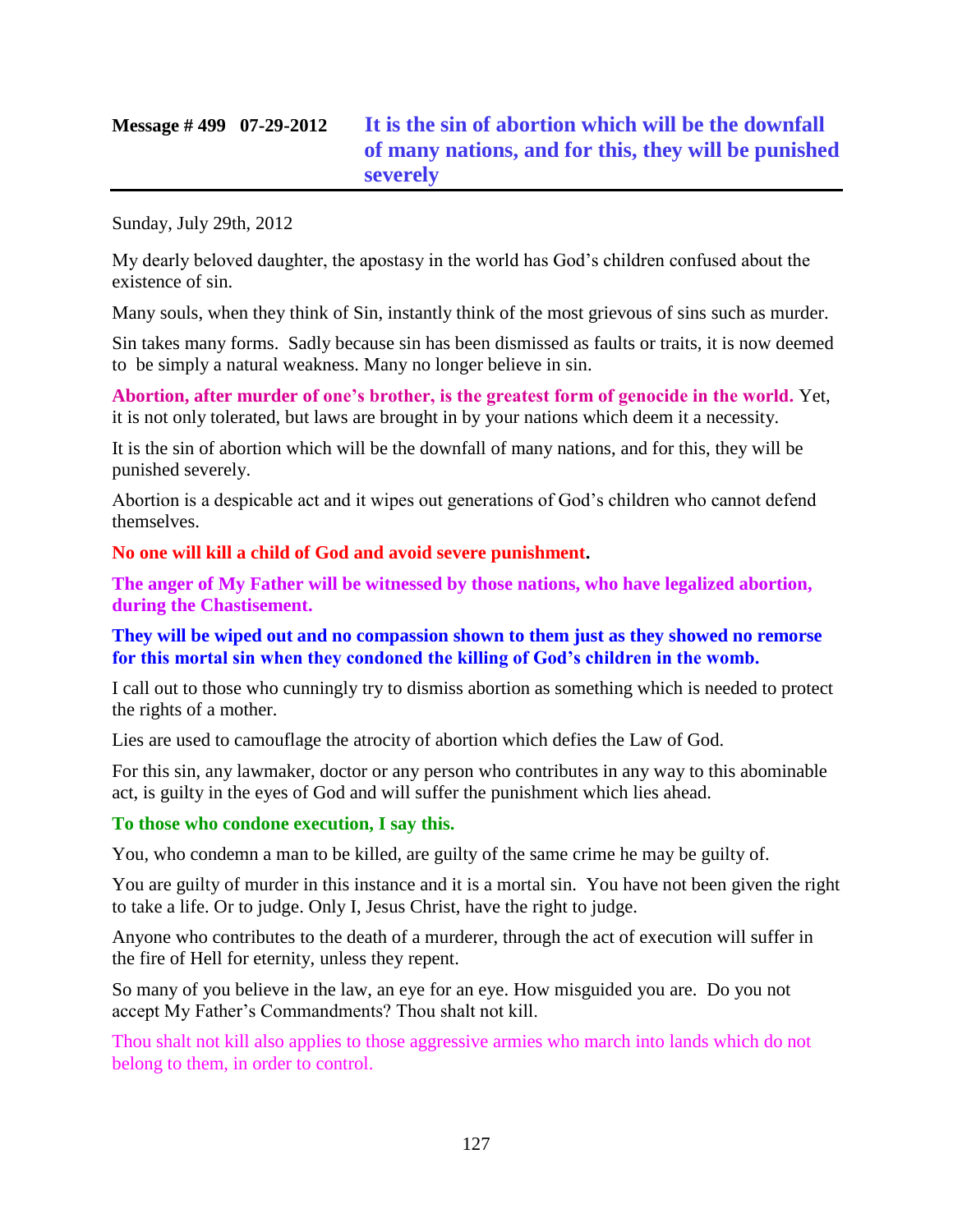#### **It applies to armies who shoot and kill innocent souls. All of this is murder. It is against the law of My Father.**

Other sins such as greed, lust, speaking ill of others, cheating people out of what is rightfully theirs, revenge, and slander, all lead to all other sins.

**They become acceptable in your world today because your greatest love is for yourselves.**

The lie, which you have been forced to swallow by your false teachers, self-gratification, is your path to sin.

You are told that you must spend your time satisfying your hunger for wealth.

You are told that you must look after yourself – that you are the most important person in your life. You must seek out everything to satisfy all your senses. Everyone else comes second.

This leads to greed, selfishness, lust, and then you can be enticed to commit mortal sin.

Sin will now be accepted by your nations like never before.

Laws will be introduced which will legalize mortal sin, and woe to those of you who object.

Those who will advocate such wickedness will tell you that these laws are to protect the vulnerable when, in fact, all they do is to legalize murder, abortion, same-sex marriage and the idolatry of false gods.

They will condone the persecution of the poor and cast them out onto the streets to make paupers out of them.

They will bring in laws to force you to stop practicing your religion. By doing so you will be breaking the  $law - a \sin in$  their eyes.

As I told you before your world is so full of untruths that good is presented as evil and evil presented as good.

**Your world is back to front and, as a result, sin flourishes.**

I urge you to go back and study the Ten Commandments. Obey them and live as you are expected to in the eyes of My Father.

#### **Break the Commandments and you sin. Argue that certain sins are okay and you defy My Father**.

Obedience to the Laws of God is weak and fragile in the world at this time. Many of God's children have not been told firmly, by My sacred servants, of the consequences of sin.

Tolerance of sin is the greatest sin of all.

Tolerance is a cunning lie planted in the minds of humanity by the king of lies, Satan.

Tolerance is another way of justifying sin to suit man's weakness for succumbing to the temptation of Satan.

Wake up and accept sin for what it is.

Argue amongst each other and defend sin all you like, but it will never be acceptable in the eyes of My Father.

To enter Paradise, you must be free from sin.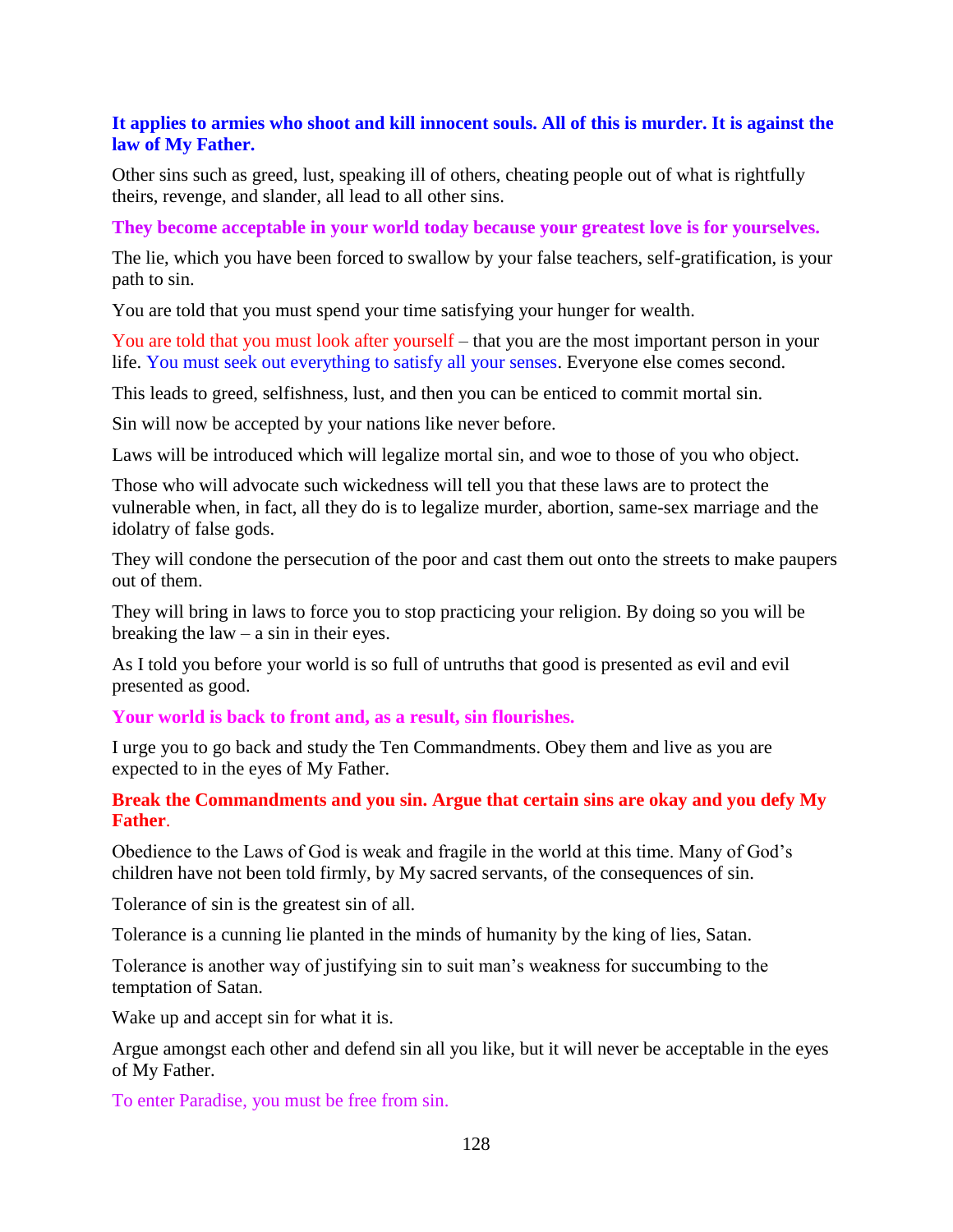To become free from sin, you must repent.

To repent, you must first of all accept the Ten Commandments.

Then you must show true remorse.

True remorse can only be felt by those who humble themselves before Me.

Only then can sin be forgiven.

Only then are souls fit to enter My Father's Kingdom.

Your Savior Jesus Christ

| Message $\# 500$ 07-30-2012 | My Catholic Church has been torn into shreds, yet |
|-----------------------------|---------------------------------------------------|
|                             | the soul of My Church will never be taken or      |
|                             | <b>consumed by Satan</b>                          |

Monday, July 30th, 2012

My dearly beloved daughter, when I endured the agony in the garden the greatest abomination, shown to Me by Satan, was the disloyalty of the Catholic and Apostolic Church in the End Times.

**This is where Satan, who tormented Me with visions of the future, showed Me the lukewarm servants of the Church in these, your times.**

They have allowed pride and false truths, dominated by their tolerance of sin, to blind them to the Truth of God.

Their allegiance to worldly pursuits means that many of My sacred servants do not have the compassion or humility in their souls to lead My followers towards the sanctity required to save their souls.

So many have turned against Me although they say they love God's children.

**By promoting tolerance in the Name of God, they present a false doctrine, which masks the Truth.**

Those dissidents in My Church on earth, who claim to be creating a new type of following in the name of the Catholic Church, but who deny My Teachings, are being tempted by Satan who wants to destroy My Church.

He, the Evil One, has already caused terrible sin to corrupt My Church and now wants to hammer in the final nails when he will crucify My Church and, in turn, cast into Hell those sacred servants of Mine who desecrate the Word of God by facilitating the acceptance of sin among God's children.

**Their sin of slapping Me in the Face, by parading obscenities before Me, which they claim are acceptable and tolerated by God, will be severely punished.**